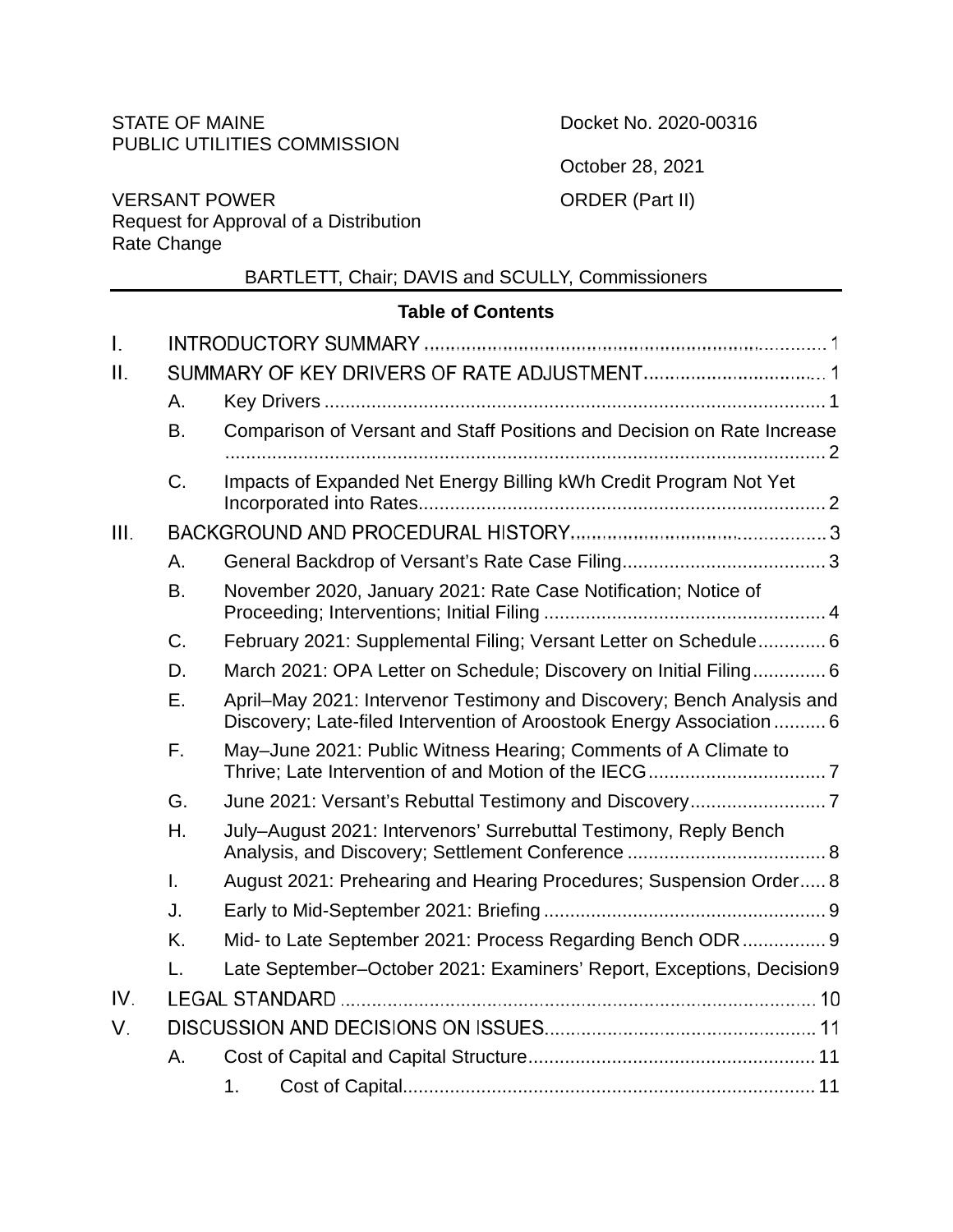|           | 2.             |                                                           |
|-----------|----------------|-----------------------------------------------------------|
|           | 3.             |                                                           |
| <b>B.</b> |                |                                                           |
|           | 1.             |                                                           |
|           | 2.             | Forecast of Future Plant in Service and CAGR Approach  15 |
|           | 3.             |                                                           |
|           | 4.             | Customer Information System Upgrade and Consolidation  33 |
|           | 5.             | Specific Proposed Capital Investments on Targeted Asset   |
|           | 6.             | Proposal for Right-of-Way Clearing Pilot Program 44       |
| C.        |                |                                                           |
|           | $\mathbf 1$ .  |                                                           |
|           | 2.             |                                                           |
| D.        |                | Depreciation Expense and Capitalized Overheads 47         |
|           | 1.             |                                                           |
|           | 2.             |                                                           |
| Ε.        |                |                                                           |
|           | $\mathbf{1}$ . |                                                           |
|           | 2.             |                                                           |
|           | 3.             |                                                           |
|           | 4.             |                                                           |
|           | 5.             |                                                           |
|           | 6.             |                                                           |
|           | 7.             |                                                           |
|           | 8.             |                                                           |
|           | 9.             |                                                           |
|           | 10.            |                                                           |
|           | 11.            | Commission and OPA Regulatory Assessments  80             |
| F.        |                |                                                           |
|           | $\mathbf{1}$ . |                                                           |
|           | 2.             |                                                           |
|           | 3.             |                                                           |
| G.        |                |                                                           |
|           | 1.             |                                                           |
|           | 2.             |                                                           |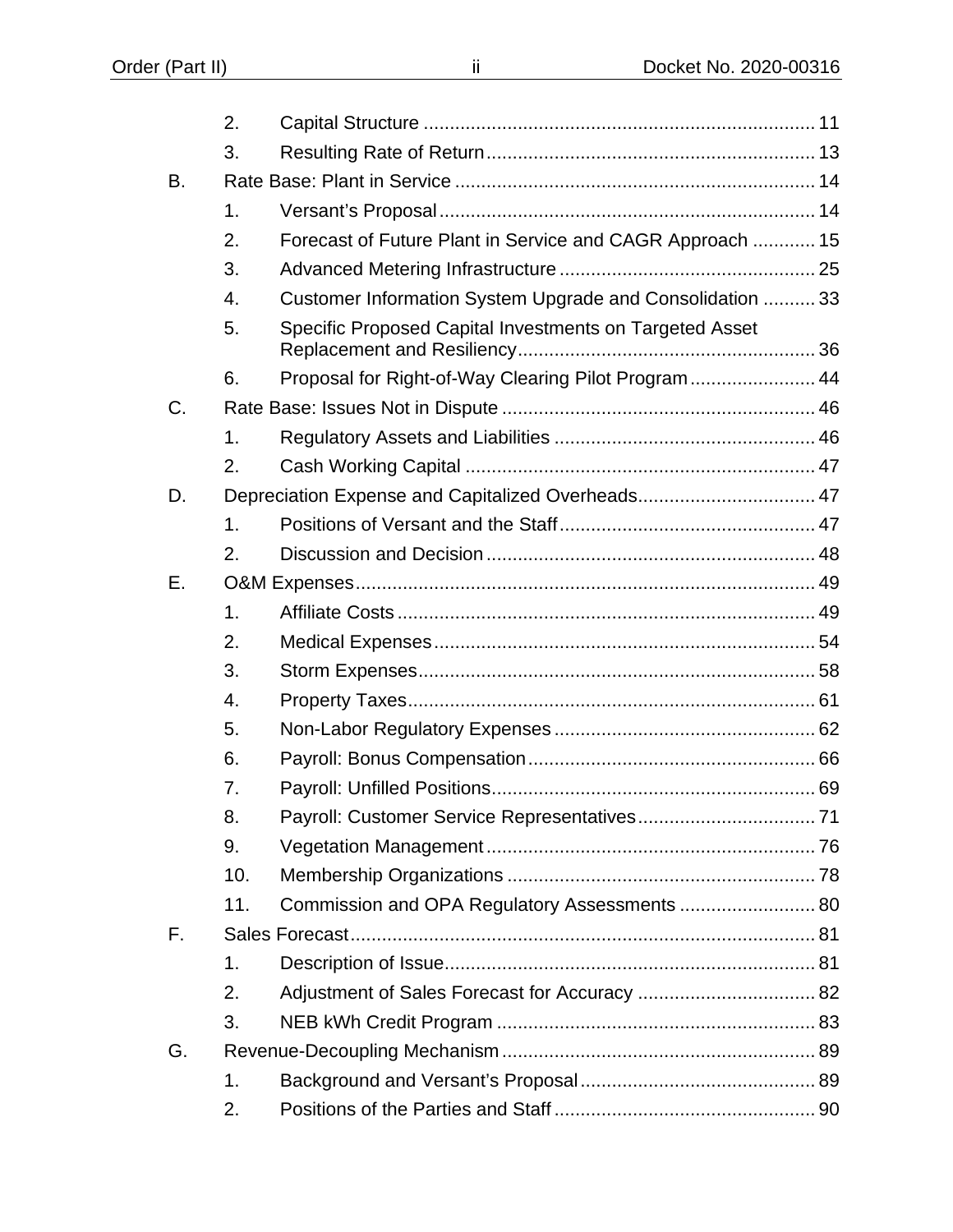|     |    | 3. |                                                                   |  |
|-----|----|----|-------------------------------------------------------------------|--|
|     | Н. |    |                                                                   |  |
|     |    |    |                                                                   |  |
|     |    |    | Versant's Proposal to Phase in Rates and Modification of Position |  |
|     |    | 2. |                                                                   |  |
|     |    | 3. |                                                                   |  |
| VI. |    |    |                                                                   |  |

# **Table of Figures**

| Figure 1: Summary of Approved Rate Increase and Comparison to Positions of Versant   |  |
|--------------------------------------------------------------------------------------|--|
|                                                                                      |  |
| Figure 3: End-of-Year Plant Balances (FERC Form 1 and Ex. RR-111)  16                |  |
| Figure 4: Staff's CAGR-Based Adjustment to Versant's Electric Plant Balance  17      |  |
| Figure 5: Versant Medical Expenses by Category, 2016 through 2020 Actuals57          |  |
| Figure 6: Versant's Itemization of Incremental Customer Service and Billing Costs in |  |
| Figure 7: Versant's Average Annual CSR Headcount, Target v. Actual, 2017 to 2020.73  |  |
|                                                                                      |  |
|                                                                                      |  |
|                                                                                      |  |
| Figure 11: Summary of Components of Approved Increase to Revenue Requirement         |  |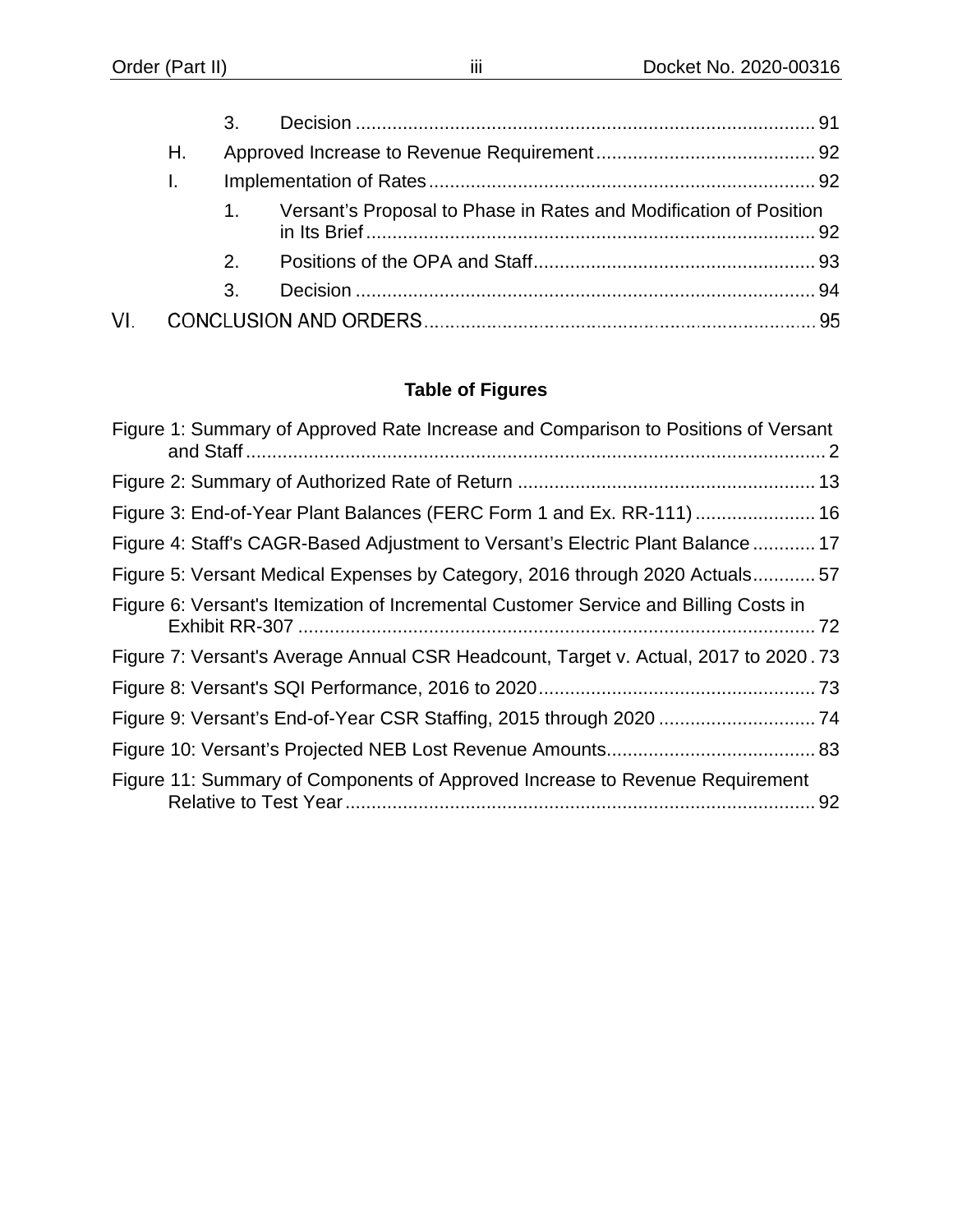#### L. **INTRODUCTORY SUMMARY**

With this order, the Commission rejects Versant Power's (Versant) proposed increase in distribution rates and instead approves a distribution revenue requirement of \$103,526,129, which represents an increase in rates of \$15.4 million (or about 17.5%, taking into account adjustments to the sales forecast), for effect November 1, 2021. This distribution rate increase shall be applied evenly across all rate classes and rate elements in both Versant's Maine Public District and its Bangor Hydro District.

The Commission also approves establishment of a revenue-decoupling mechanism for Versant, and determines that the ratemaking treatment of the impact of the net energy billing kilowatt-hour credit program will be determined in a separate investigation that we order be opened promptly upon closure of this docket.

#### II. **SUMMARY OF KEY DRIVERS OF RATE ADJUSTMENT**

For any cost-of-service rate case, the revenue requirement consists of two main components: recovery of expenses and return on rate base. Operating expenses include depreciation (the recovery of rate base investments), staffing, vegetation management, storm response, and other direct costs paid by ratepayers. Return on rate base reflects the amount a utility can earn on its investment. This is not a guaranteed profit, but rather a return an efficiently run utility should be able to earn. Utilities are entitled to rates that are just and reasonable.

### A. Key Drivers

<span id="page-3-0"></span>Versant's rate request, originally a 25% proposed increase, included significant increases in both rate base and expenses. This summary briefly describes key drivers of the rate increase we approve here. The details underlying this summary are primarily in section V of this order.

The revenue requirement we approve reflects increases in a number of rate components, some of the largest of which relate to storm response or electric reliability. The amount assumed in rates for power restoration following non-extraordinary storms increases significantly, from approximately \$1.9 million approved in the last case to approximately \$3.8 million approved here. This is due mainly to the increase in incidence in these types of storms in the last few years, plus inflation, newly added in this case. Storm costs also increase due to the recent deferral of costs for three extraordinary storms, one that occurred in October 2019 and two in April 2020. In addition, the amount in rates for vegetation management increases to \$7.8 million from \$5.4 million approved in Versant's last rate case, due to increased contract costs for that program. Versant will continue its five-year trim cycle and other vegetation management programs, and will be subject to a new requirement to report on its management of that program to ensure the quality of its contractors' work.

The amount of capital investments increases significantly, for a few reasons. First, Versant is replacing all of the meters in its service territory with advanced metering infrastructure, sometimes referred to as smart meters. The meters that are being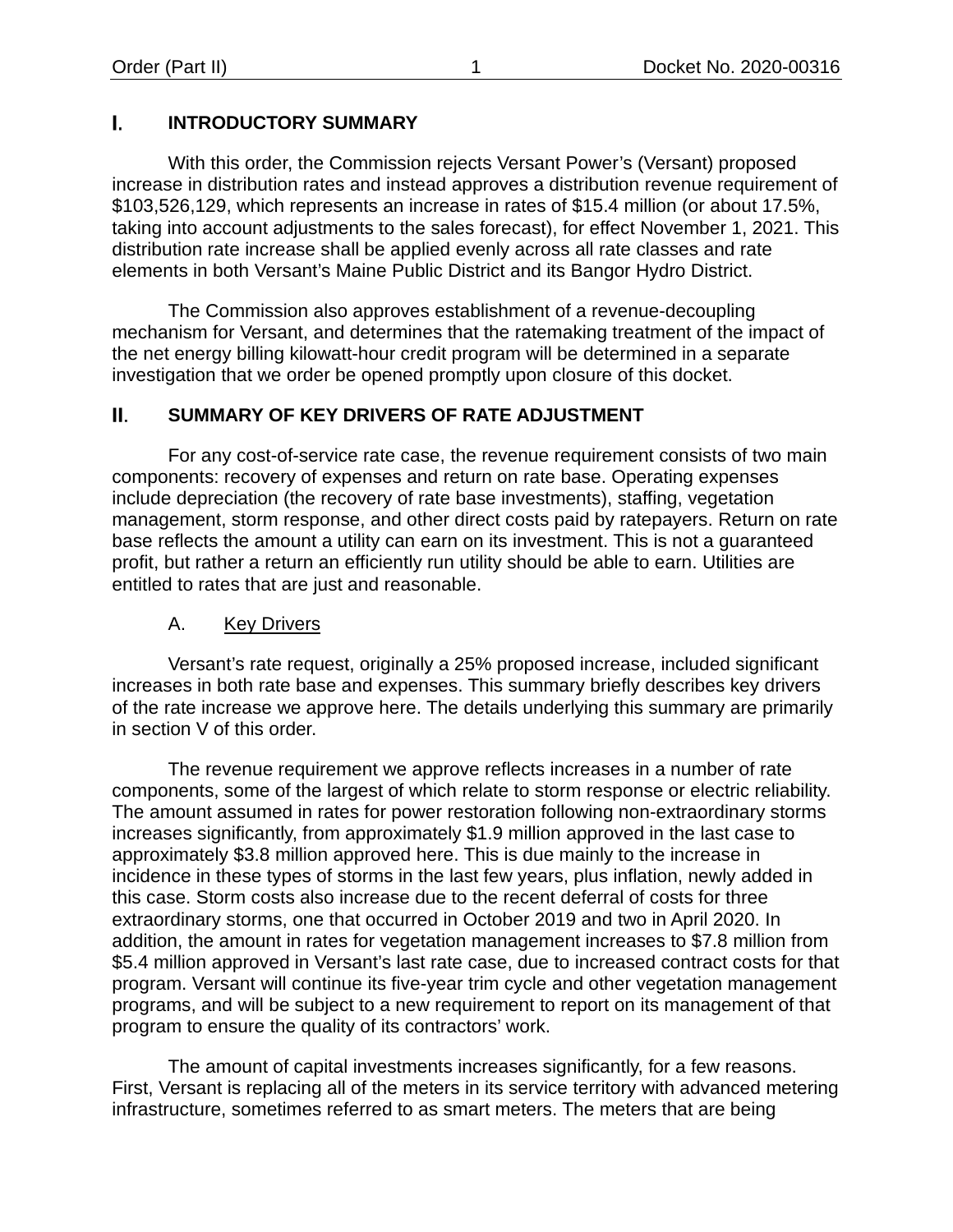replaced in the Maine Public District have reached the end of their useful life, and those in the Bangor Hydro District will soon do the same. Some of these meters, and the back-office operations needed to support them, will be operational in 2022. A portion of the total project investment is thus reflected in this rate increase.

Second, due to investments in distribution reliability and related endeavors, Versant's plant in service increased significantly from its last rate case. Our decision authorizes an increase to those recurring investments to reflect a four-year average trend—less than what Versant sought, but still notable. This will provide Versant funds in rates to enable continued investments in reliability and resiliency, and software investments to support customers' full participation in programs such as net energy billing (NEB).

With such a significant approved annual increase to the forecast of distribution plant in service, the Commission fully expects to see evidence from Versant of reliability performance improvements in the coming months and years. If that demonstration is not forthcoming, a different approach to forecasting plant in service may be required in the future.

#### B. Comparison of Versant and Staff Positions and Decision on Rate Increase

<span id="page-4-0"></span>A comparison of the positions of Versant (at the rebuttal stage), the Staff's Reply Bench Analysis, the Examiners' Report, and this decision is shown below in [Figure 1.](#page-4-2)

#### <span id="page-4-2"></span>**Figure 1: Summary of Approved Rate Increase and Comparison to Positions of Versant and Staff**

|                                                             |          | <b>Versant Power</b> |                       | <b>Staff Reply</b> |        | <b>Examiners</b>   |        | Order         |
|-------------------------------------------------------------|----------|----------------------|-----------------------|--------------------|--------|--------------------|--------|---------------|
|                                                             | Rebuttal |                      | <b>Bench Analysis</b> |                    | Report |                    |        |               |
|                                                             | Amount   |                      | Amount                |                    | Amount |                    | Amount |               |
|                                                             |          | (\$ Millions)        |                       | (\$ Millions)      |        | (\$ Millions)      |        | (\$ Millions) |
| <b>Total Rate Base</b>                                      |          | 418.48               | S                     | 397.18             | - S    | 402.3              | S      | 409.3         |
| <b>WACC</b>                                                 |          | 8.55%                |                       | 8.55%              |        | 8.36%              |        | 8.36%         |
| Return on Rate Base                                         |          | 35.78                |                       | $33.96$ \$         |        | 33.63              |        | 34.22         |
| Add: Carrying Costs on Swan's Island Acquisition Adjustment |          | 0.01                 | S                     | $0.01 \quad$ \$    |        | $0.01 \quad$ \$    |        | 0.01          |
| <b>Cost of Service</b>                                      |          | 70.05                |                       | 64.23              | -S     | 67.78              |        | 69.30         |
| <b>Total Distribution Revenue Requirement</b>               | S        | 105.84               | S                     | 98.20 <sub>5</sub> |        | 101.42             | S      | 103.53        |
| Rate Year Distribution Revenues at current rates*           |          | 88.10                | s                     | 88.10              | - S    | $88.10\quad$       |        | 88.10         |
| <b>Distribution Revenue Shortfall</b>                       |          | 17.74                |                       | 10.10 <sub>5</sub> |        | 13.32 <sub>5</sub> |        | 15.42         |
| <b>Distribution Rate Increase</b>                           |          | 20.14%               |                       | 11.46%             |        | 15.12%             |        | 17.51%        |

<span id="page-4-1"></span>\* - Based on agreed Staff adjustment to sales. RBA at 38 and Versant Br. at 84.

#### C. Impacts of Expanded Net Energy Billing kWh Credit Program Not Yet Incorporated into Rates

It is worth noting that the effects on sales of the newly expanded net energy billing program known as the kilowatt-hour (kWh) credit program have been excluded from this case. Had they been included, the effects of that program alone would have made this rate increase nearly \$3 million greater. As one party pointed out in its brief,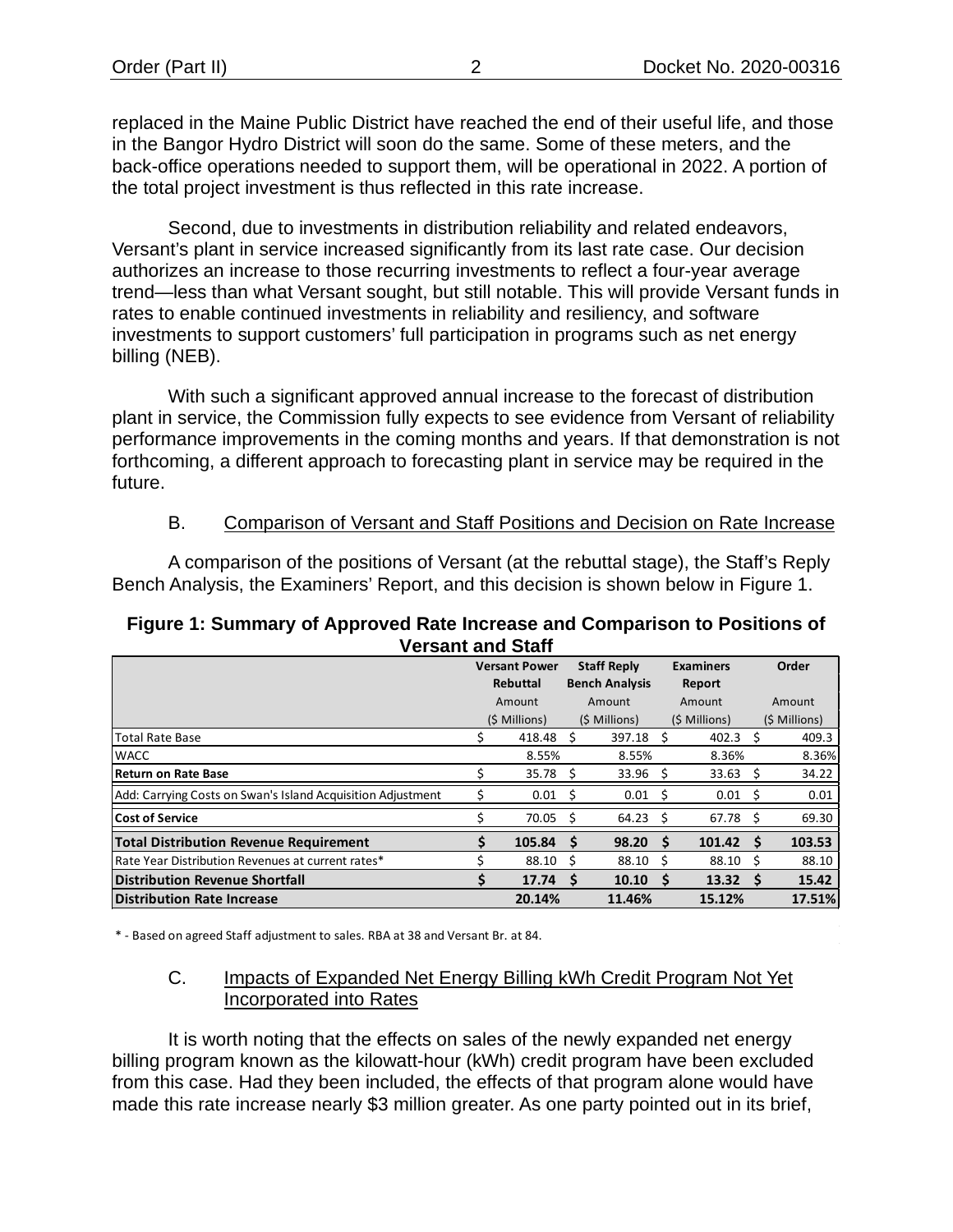this amount is just the tip of the iceberg, and the ongoing impacts of the NEB kWh credit program will soon find their way into rates. As it stands, the Commission will open a case to consider how the impacts of that program should be recovered in rates whether through stranded cost rates or distribution.

#### <span id="page-5-1"></span><span id="page-5-0"></span>Ш. **BACKGROUND AND PROCEDURAL HISTORY**

# A. General Backdrop of Versant's Rate Case Filing

Events that preceded Versant's rate case filing help give it context. In early 2019, Versant's predecessor in name, Emera Maine, filed a general rate case seeking a distribution rate increase of approximately \$16 million. *Emera Maine, Request for Approval of Proposed Rate Increase*, Docket No. 2019-00019, Notice of Proceeding (Feb. 27, 2019). Around the same time, its then-owner, Emera Inc., announced Emera Maine's sale to ENMAX Corporation. *See id.* Procedural Order (Mar. 28, 2019) (noting news about the proposed sale and requiring briefing on the subject). After questions were raised about the propriety of seeking a rate increase on the cusp of a reorganization, Emera Maine voluntarily withdrew its rate case. *See id.* Procedural Order (Apr. 25, 2019) (noting voluntary dismissal and closure of docket).

In early 2020, the Commission approved the reorganization resulting from ENMAX's acquisition of Emera Maine. *Emera Maine et al., Request for Approval of Reorganization*, Docket No. 2019-00097, Order Approving Stipulation (Part II) (Apr. 21, 2020). That case was resolved by a settlement stipulation that included various raterelated provisions. The key provisions relevant here are:

- (1) a distribution rate-case stay-out requiring that Versant not seek a rate increase that would become effective before October 1, 2021, *id.* at 7, Rev. Stip. ¶ 2;
- (2) a requirement that Versant propose an alternative rate plan in its rate-case filing, *id.* Rev. Stip. ¶ 9;
- (3) a prohibition of recovery in rates of the acquisition adjustment and transaction costs, *id.* Rev. Stip. ¶ 6;
- (4) a cap on the cost of affiliate services ENMAX may recover from Versant, *id.* Rev. Stip. ¶ 38; and
- (5) three years of reliability and service-quality indices with associated penalties for failure to meet specified targets, *id.* at 9–10, Rev. Stip. § F.

Two other factors outside of Versant's filing make this rate case unique. Versant's filing was made amid both (1) a global pandemic and (2) the early implementation of new renewable energy programs that will cause a major shift in costs from one group of customers to another.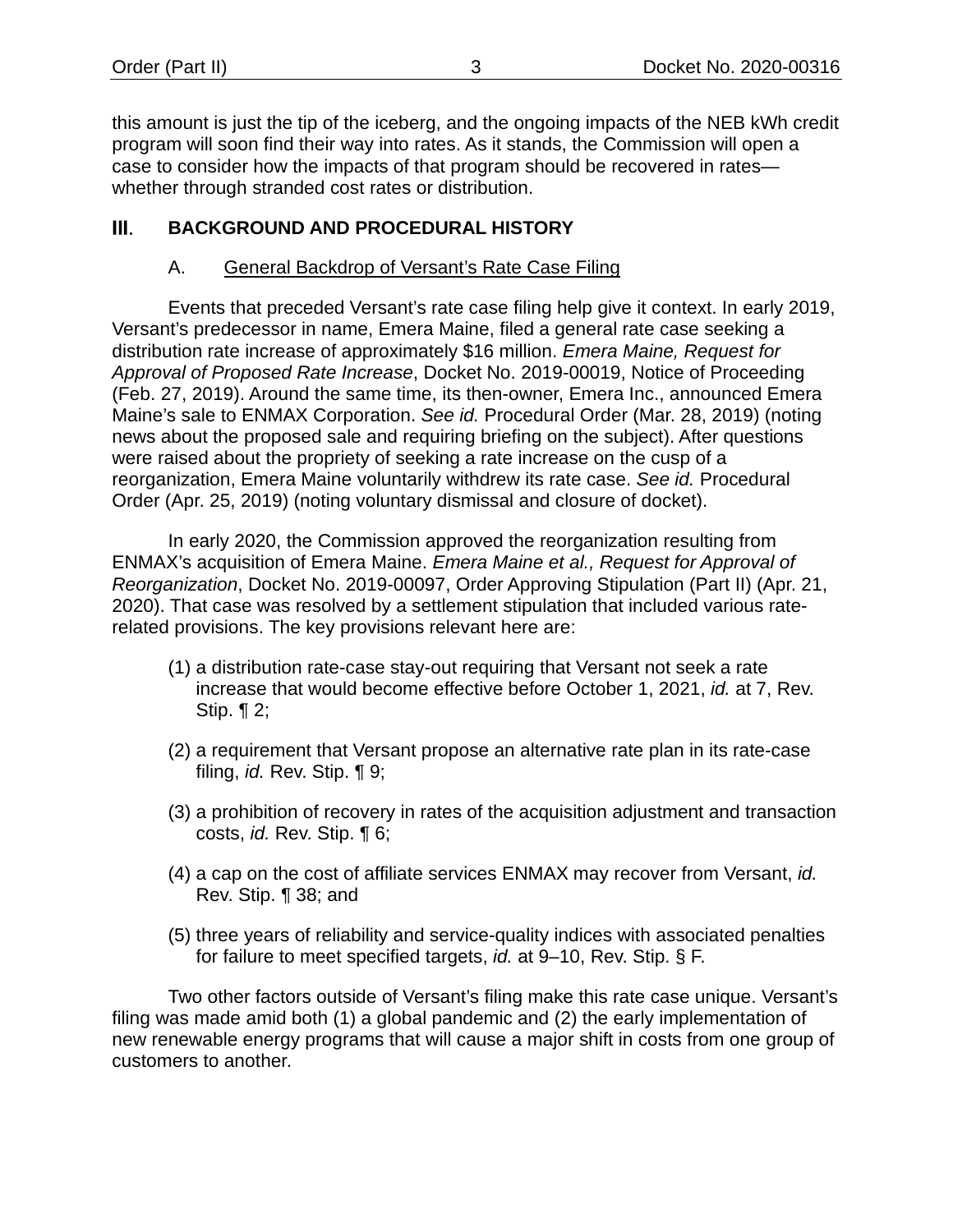Versant's filing was made approximately 11 months into a global pandemic that has significantly altered society. The pandemic involves the spread of a potentially deadly respiratory illness known as Covid-19. By the end of 2020, vaccines had been developed to help stem the spread of this disease and people had begun to be vaccinated throughout the State. The effects of the pandemic do not appear in Versant's 2019 test year. Versant stated that it had not made any discrete adjustments to expenses relating to the pandemic (EXM-003-002), though the pandemic is reflected in the Company's forecast of lower sales (EXM-006-001; EXM-006-002).

The filing was also Versant's first since a series of new renewable energy laws were adopted with the goal of dramatically reducing Maine's carbon footprint[.1](#page-6-1) One of these initiatives was a significantly modified net energy billing program that allowed projects of up to 5 MW (the cap used to be 660 kW) subscribed to by an unlimited number of ratepayers (the cap used to be 10) to offset their own energy use with renewable energy produced by the renewable resource. While subsequent amendments have placed some potential limits on the growth of the program, $<sup>2</sup>$  $<sup>2</sup>$  $<sup>2</sup>$  as</sup> originally designed, this program will cause a multimillion-dollar shift in costs from those who subscribe to the renewable developments to those who do not. The net energy billing program is mentioned as a reason for many aspects of Versant's distribution rate proposal, including technology investments and customer service positions.

#### <span id="page-6-0"></span>B. November 2020, January 2021: Rate Case Notification; Notice of Proceeding; Interventions; Initial Filing

On November 17, 2020, Versant filed a letter notifying the Commission of its intent to file a general rate case in January 2021. Versant explained that it expected to seek a rate increase of approximately \$22.2 million.

On January 8, 2021, the Examiners issued a notice of proceeding setting a deadline for petitions to intervene, scheduling an initial case conference, and proposing a schedule for parties' consideration and discussion at the conference.

On January 14, 2021, on Versant's motion the Examiners issued Temporary Protective Order No. 1 (Proprietary Business Information) and Temporary Protective Order No. 2 (Personnel Information).

On January 19, 2021, Versant submitted its full initial filing requesting an increase of approximately \$21.5 million, or about 25% over current distribution rates, for effect October 1, 2021. In addition to a petition and Chapter 120 information, the filing included the prefiled direct testimony and exhibits of: (1) Kristian Chahley and David Davoren on revenue requirement; (2) David Bourgeois and Mr. Chahley on affiliate services; (3) Michael Adams on the lead-lag study and cash working capital requirement; (4) John Stewart on the revenue-decoupling mechanism; (5) James Coyne

<span id="page-6-1"></span><sup>1</sup> *See, e.g.*, P.L. 2019 ch. 478, Pt. A, §§ 3, 4 (codified at 35-A M.R.S. §§ 3209-A, 3209-B); P.L. 2019 ch. 477, § 2 (codified at 35-A M.R.S. § 3210-G).

<span id="page-6-2"></span><sup>2</sup> P.L. 2021, ch. 390.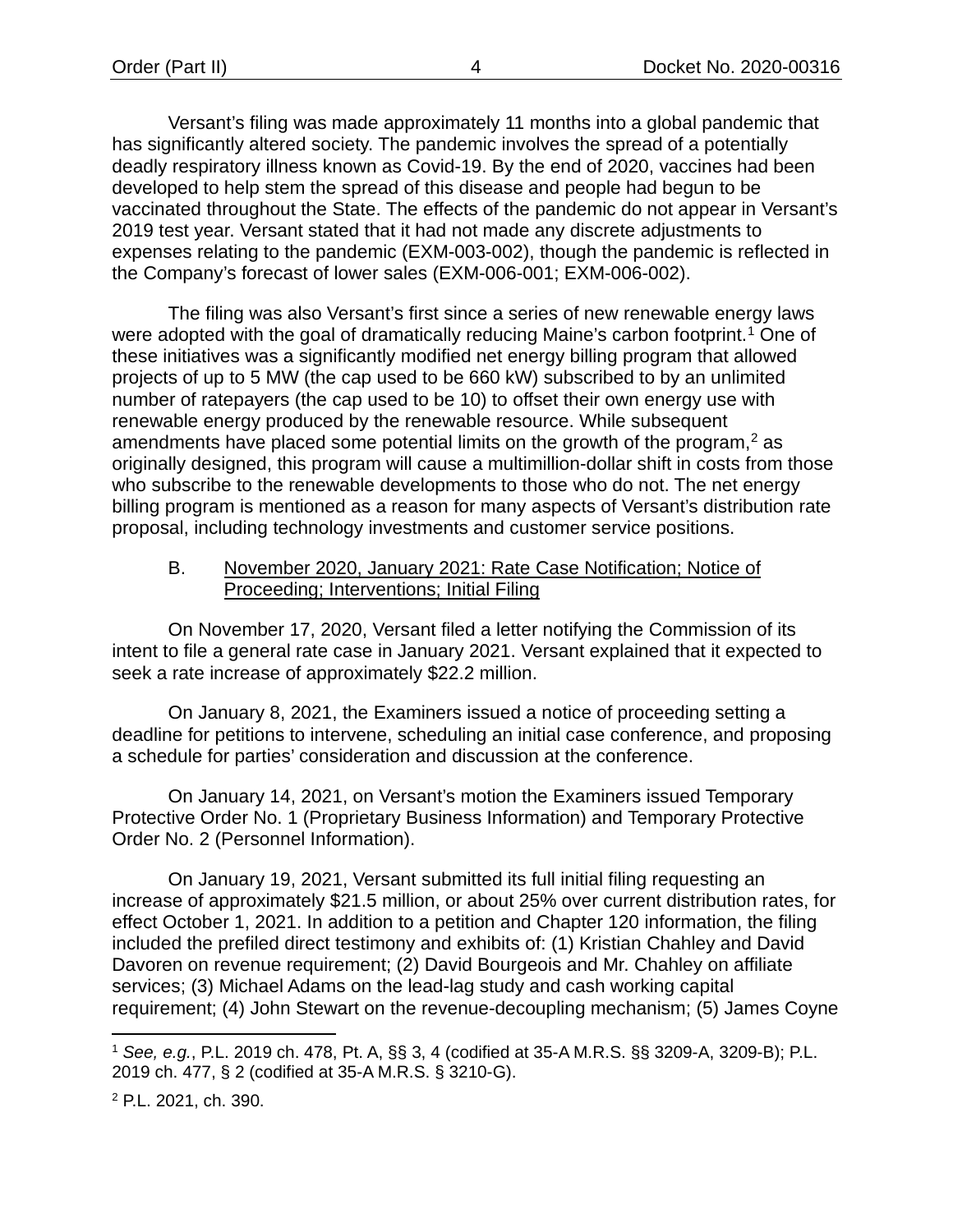on cost of capital and capital structure; (6) John Flynn on policy-related matters; (7) Steve Sloan, Kyle Ravin, Paul Miller, and David Norman on distribution operations and reliability; (8) Larry Rocha on information technology; (9) Kendra Overlock, Lisa Henaghen, and Allison Doughty on customer experience; (10) Krystal Hein on human resources; (11) Steve Dutra, Timothy Olesniewicz, and Brianna Littlefield on sales forecast; (12) Dr. George Criner on the econometric sales forecast; and (13) Andrew Barrett on the alternative rate plan proposal. Some of the main drivers of the proposed increase were:

- (1) investments in information technology, including the consolidation of Versant's Maine Public District (MPD) into the existing customer information system currently serving the remainder of its service territory, the Bangor Hydro District (BHD), and an advanced meter infrastructure (AMI) investment that will, among other things, require replacement of all meters within each of Versant's two service territories;
- (2) a number of enhanced resiliency and reliability investments and upgrades and an expanded vegetation management program;
- (3) increases to depreciation and property tax expenses of approximately \$8.4 million, largely attributable to the proposed increases to plant in service;
- (4) a sales forecast that assumes a reduction of 6% from test year levels, nearly half of which is associated with the net energy billing kWh credit program, accounting for approximately \$2.85 million of the proposed increase; and
- (5) increases to operations and maintenance expense of approximately \$2 million.

From January 12 to January 26, 2021, petitions to intervene were filed by the Office of the Public Advocate (OPA), Dot Kelly, ratepayer Francis Weld, ND Paper, A Climate to Thrive (ACTT), ratepayer Dennis Rose, and ratepayer Ania Wright.

The initial case conference was held January 27, 2021. The petitions to intervene of the OPA, ratepayer Francis Weld, ratepayer ND Paper, A Climate to Thrive, ratepayer Dennis Rose, and ratepayer Ania Wright were granted on a mandatory basis or on a discretionary basis as full parties. The petition to intervene of Dot Kelly was granted on a discretionary and limited basis and Ms. Kelly was designated the non-attorney representative for Mr. Weld and Ms. Wright. Jan. 28, 2021 Procedural Order (Case Schedule and Interventions) at 1–2. At the initial case conference, the parties discussed the case schedule and determined that the case could be decided within nine months, rather than the 8.5 months Versant's filing contemplated, though at least one party commented that if needed, additional time could be taken under suspension orders given how Versant filed its case. The case schedule agreed upon concluded with deliberations in October 2021 and an order on October 18, 2021. *Id.* at 2–3.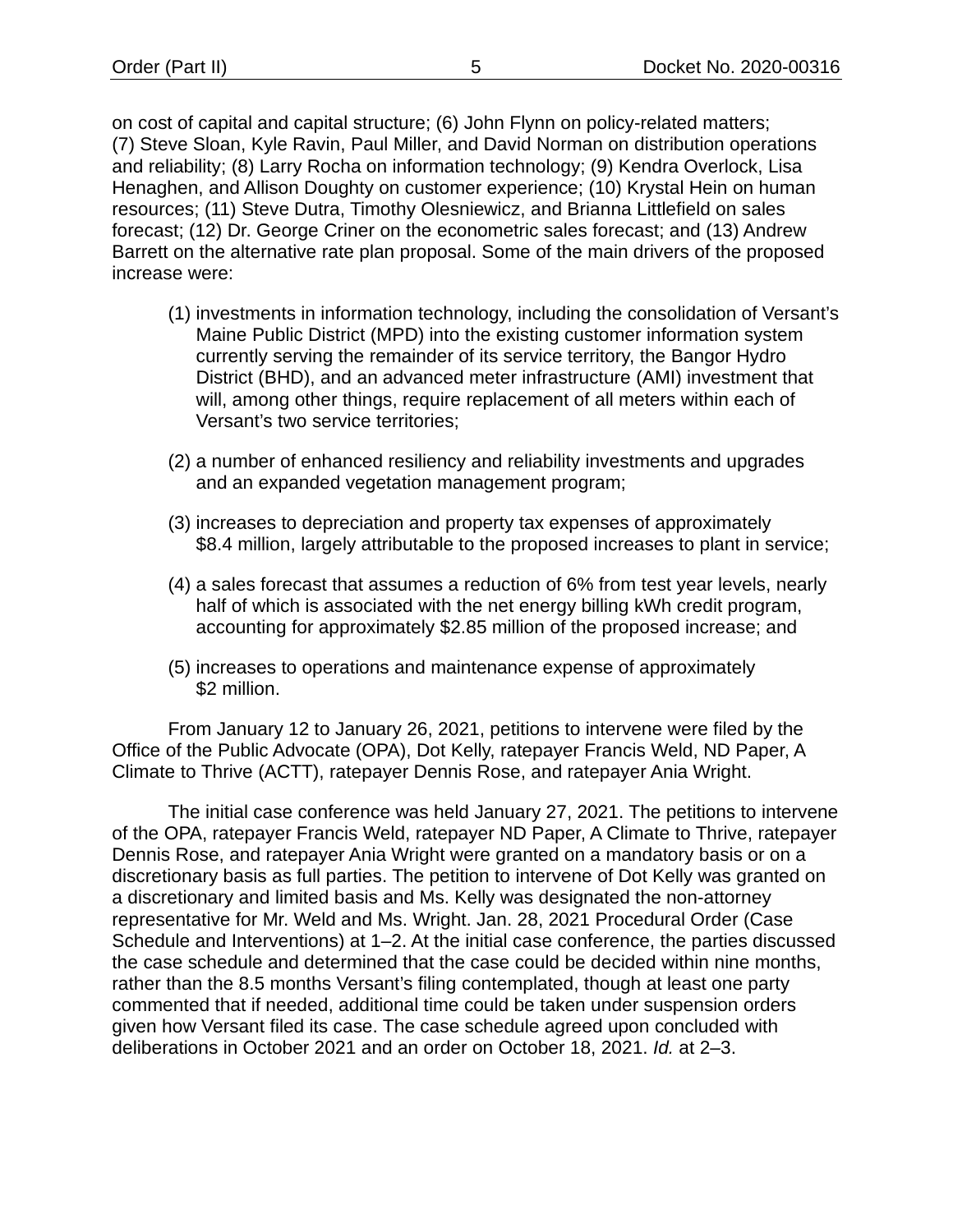### C. February 2021: Supplemental Filing; Versant Letter on Schedule

<span id="page-8-0"></span>On February 3, 2021, the Staff issued a procedural order requiring Versant to supplement its initial filing with greater detail regarding, in particular, the support in the revenue requirement for its proposed capital investments. Versant made the supplemental filing on February 10, 2021. Written discovery followed and the supplemental filing was rolled into the already-scheduled technical conference on the initial filing.

On February 25, 2021, Versant filed a letter regarding the schedule, requesting that the case be completed within nine months.

### D. March 2021: OPA Letter on Schedule; Discovery on Initial Filing

<span id="page-8-1"></span>On March 3, 2021, the OPA filed a letter on the schedule preserving its right to seek additional time to complete the case beyond the nine months Versant requested and that was agreed upon in the case schedule proposed and then approved by Staff.

Related to its initial filing (as supplemented), Versant sought and obtained Temporary Protective Order No. 3 (Customer-Specific Information) on March 1, 2021, then responded to written data requests, questions at a technical conference on the initial filing on March 16, 17, and 18, 2021, and oral data requests.

#### <span id="page-8-2"></span>E. April–May 2021: Intervenor Testimony and Discovery; Bench Analysis and Discovery; Late-filed Intervention of Aroostook Energy Association

On April 8, 2021, the OPA filed the testimony of Mr. Lafayette Morgan on revenue requirement and of Dr. Marlon Griffing on cost of capital and capital structure. The OPA's testimony showed a revenue requirement increase for Versant of about \$15 million. On the same date, the Staff issued its Bench Analysis, which showed a revenue requirement increase for Versant of about \$11 million, or about 13% above current rates.

On April 13, 2021, the Aroostook Energy Association (AEA) submitted a late-filed petition to intervene, which was granted on a discretionary basis with no objection on the condition that the AEA take the case as it found it. Apr. 22, 2021 Procedural Order (Late Intervention Granted).

Witnesses for the OPA and the Staff responded to written data requests, questions at a technical conference on May 14, 2021, and oral data requests. On May 3, 2021, the Examiners issued Protective Order No. 4 (Copyright-Protected Information) to allow for a response to an oral data request.

On May 11, 2021, the Examiners issued a procedural order resolving questions on confidentiality issues that were raised in the course of discovery on the Company's initial filing.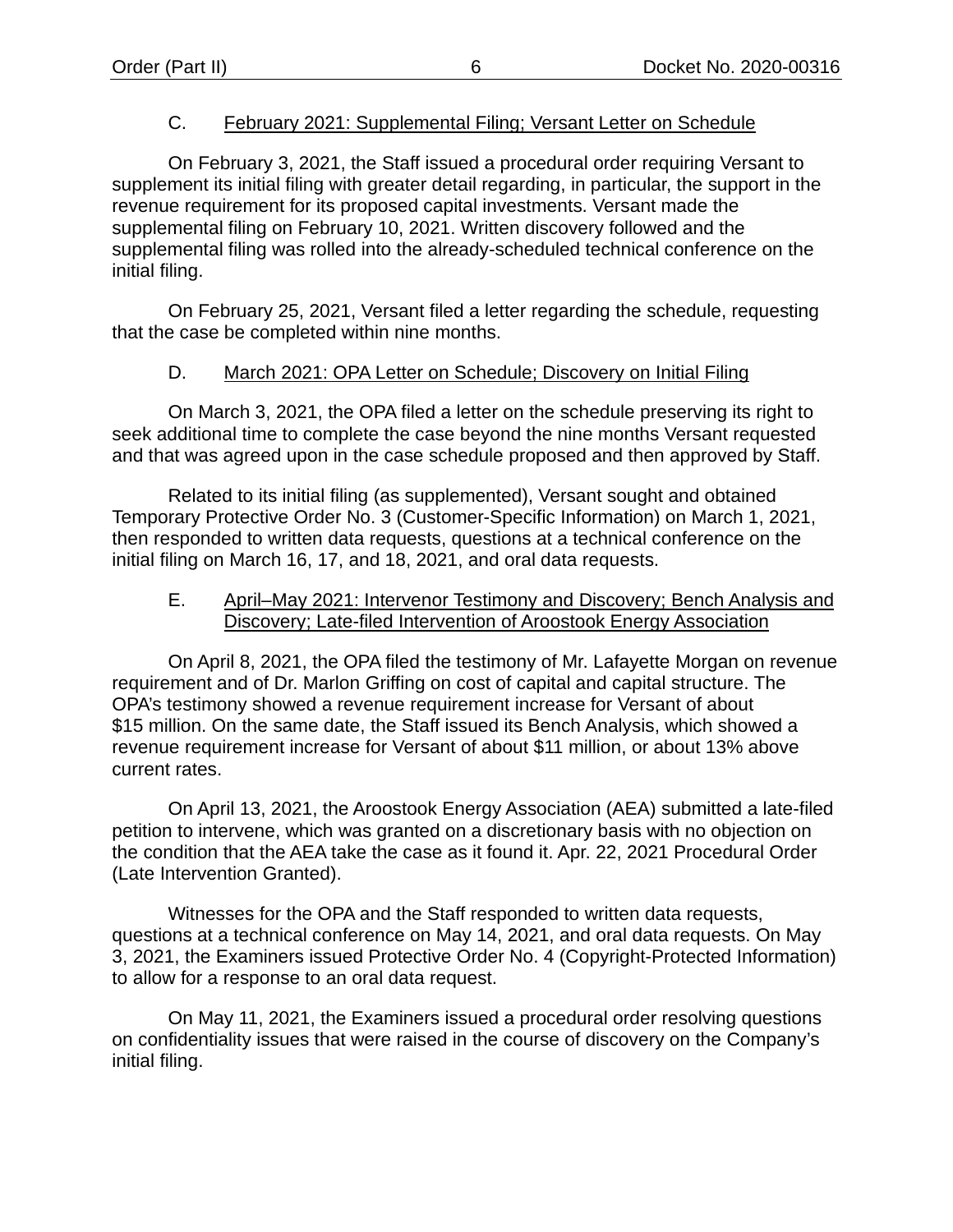#### <span id="page-9-0"></span>F. May–June 2021: Public Witness Hearing; Comments of A Climate to Thrive; Late Intervention of and Motion of the IECG

On May 7, 2021, the Industrial Energy Consumer Group (IECG) submitted a latefiled petition to intervene, which was granted subject to the IECG's taking the case as it found it. May 18, 2021 Procedural Order.

A public witness hearing was scheduled to occur via teleconference (due to the ongoing coronavirus pandemic) on May 26, 2021. No public witnesses attended to provide testimony.

On May 25, 2021, A Climate to Thrive filed comments on Versant's proposed rate increase.

On May 28, 2021, the IECG filed a motion to modify the schedule to allow for parallel processing of the issue of the rate treatment of net energy billing kWh credit program and whether Versant was imprudent in its actions before the Legislature's Joint Standing Committee on Energy, Utilities, and Technology because Versant did not oppose the NEB laws strenuously enough. On June 1, 2021, the Examiners set deadlines for responses to the motion. On June 10, 2021, Versant filed an opposition to the IECG's motion, and on June 16 the IECG responded, renewing its arguments.

On June 28, 2021, the Examiners denied the IECG's request because it had been required to take the case as it had found it, it had had an opportunity to file rebuttal testimony on the Bench Analysis, and because its request, if granted, risked policing political speech, which is protected under the First Amendment. June 28, 2021 Procedural Order Denying Motion to Modify Schedule.

#### G. June 2021: Versant's Rebuttal Testimony and Discovery

<span id="page-9-1"></span>On June 1, 2021, Versant filed its rebuttal testimony, which updated its revenue requirement increase to be approximately \$19.6 million, or about 23% over current rates. The filing included the prefiled rebuttal testimony and exhibits of: (1) Mr. Chahley and Mr. Davoren on revenue requirement; (2) Mr. Bourgeois and Mr. Chahley on affiliate services; (3) Mr. Adams on the lead-lag study and cash working capital requirement; (4) Mr. Coyne on cost of capital and capital structure; (5) Mr. Flynn on policy-related matters; (6) Mr. Sloan, Mr. Rocha, Mr. Ravin, Mr. Miller, Ms. Doughty, Mr. Norman, and Ms. Overlock on distribution operations and reliability and information technology; (7) Ms. Overlock and Ms. Hein on customer experience and human resources; and (8) Mr. Dutra, Mr. Olesniewicz, and Mr. Stewart on sales forecast, net energy billing, and the revenue-decoupling mechanism.

Versant's witnesses responded to written data requests, questions at a technical conference on June 30, 2021, and oral data requests.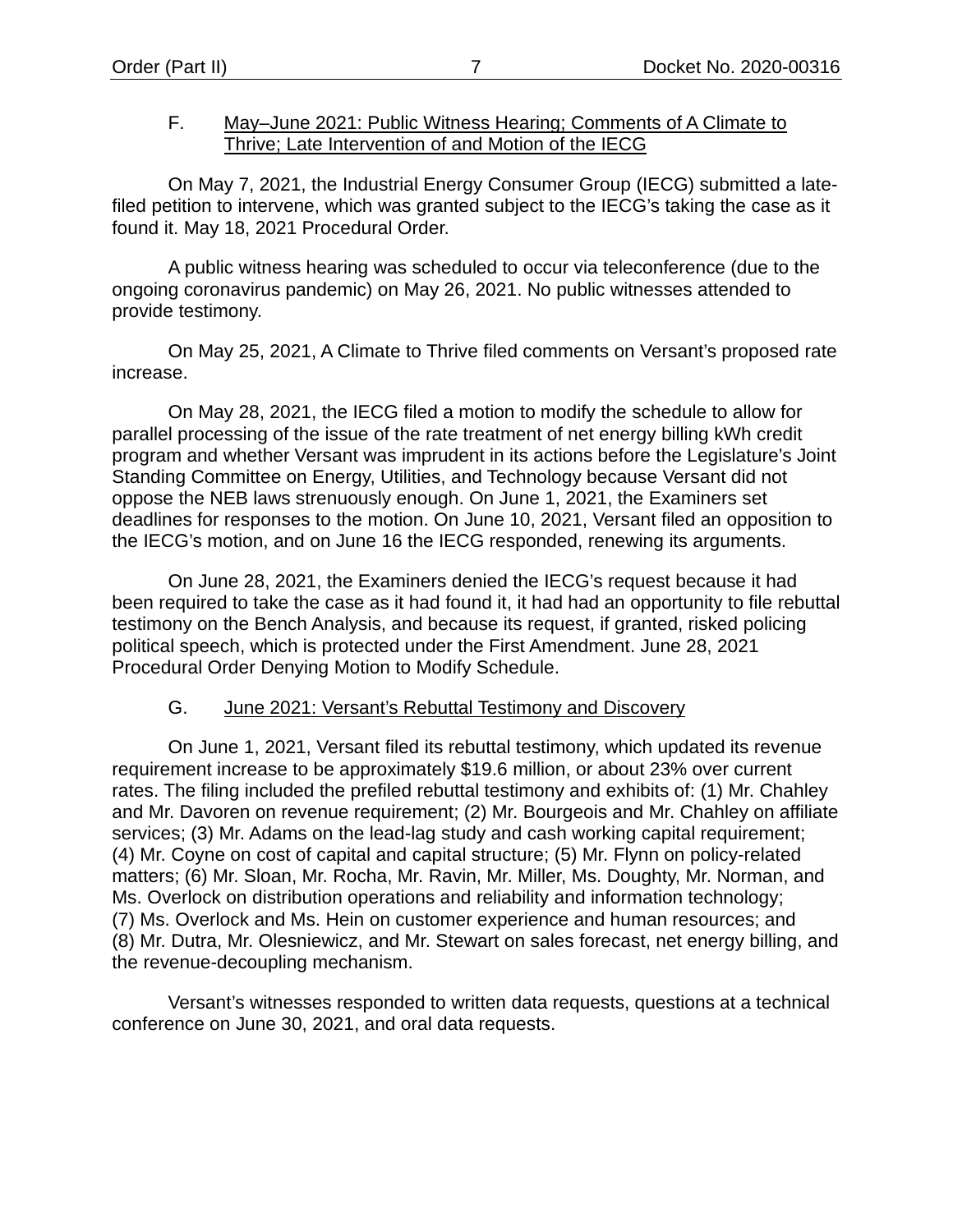#### <span id="page-10-0"></span>H. July–August 2021: Intervenors' Surrebuttal Testimony, Reply Bench Analysis, and Discovery; Settlement Conference

On July 14, 2021, the IECG filed surrebuttal testimony of Dr. Richard Silkman and Eben Perkins arguing against the Staff's proposal to reconcile the impact of the NEB kWh credit program through stranded costs. The witnesses subsequently responded to written data requests.

Also on July 14, 2021, the OPA filed the surrebuttal testimony and exhibits of Mr. Morgan and Dr. Griffing. The OPA's witnesses updated their revenue requirement increase to be approximately \$16.9 million. The witnesses subsequently responded to written data requests.

On the same day, the Staff issued its Reply Bench Analysis, which showed a revenue requirement increase of approximately \$12 million. The Staff subsequently responded to written data requests.

Witnesses for the OPA and Commission Staff also responded to questions at a technical conference on August 6, 2021, and oral data requests. In one of those oral data requests, the Staff made corrections to its calculation of the revenue requirement; that corrected revenue requirement increase was approximately \$13.7 million. ODR-004-001.

On August 6, 2021, after the technical conference, a settlement conference was held. *See* July 30, 2021 Procedural Order (Settlement Conference). Ultimately, no settlement was presented to the Commission.

#### I. August 2021: Prehearing and Hearing Procedures; Suspension Order

<span id="page-10-1"></span>On July 29, 2021, the Examiners issued the Prehearing Order requiring any party who intended to participate in the evidentiary hearing to file a case management memorandum.

On August 10, 2021, Versant, the OPA, and the IECG submitted case management memoranda. Among other things, the IECG sought post-briefing oral argument on the issue of how the impact of the NEB kWh credit program would be reconciled in rates, and Versant sought oral argument on several disputed issues in the case. On the same date, the Staff issued a Bench Memorandum. A case management conference was held August 16, 2021. Among other things, Staff clarified that the Commission would decide what issues it wished to hear oral argument on, if any, and the parties would be informed of those issues and an argument scheduled if needed.

On August 17, 2021, Staff issued Prehearing Order No. 2 establishing a deadline for hearing exhibits, scheduling of questioning and witness appearance at the hearing, the stipulated admission of testimony, and various evidentiary rulings.

On August 18, 2021, the members of the Commission presided over the evidentiary hearing (which was held via remote means, given the ongoing coronavirus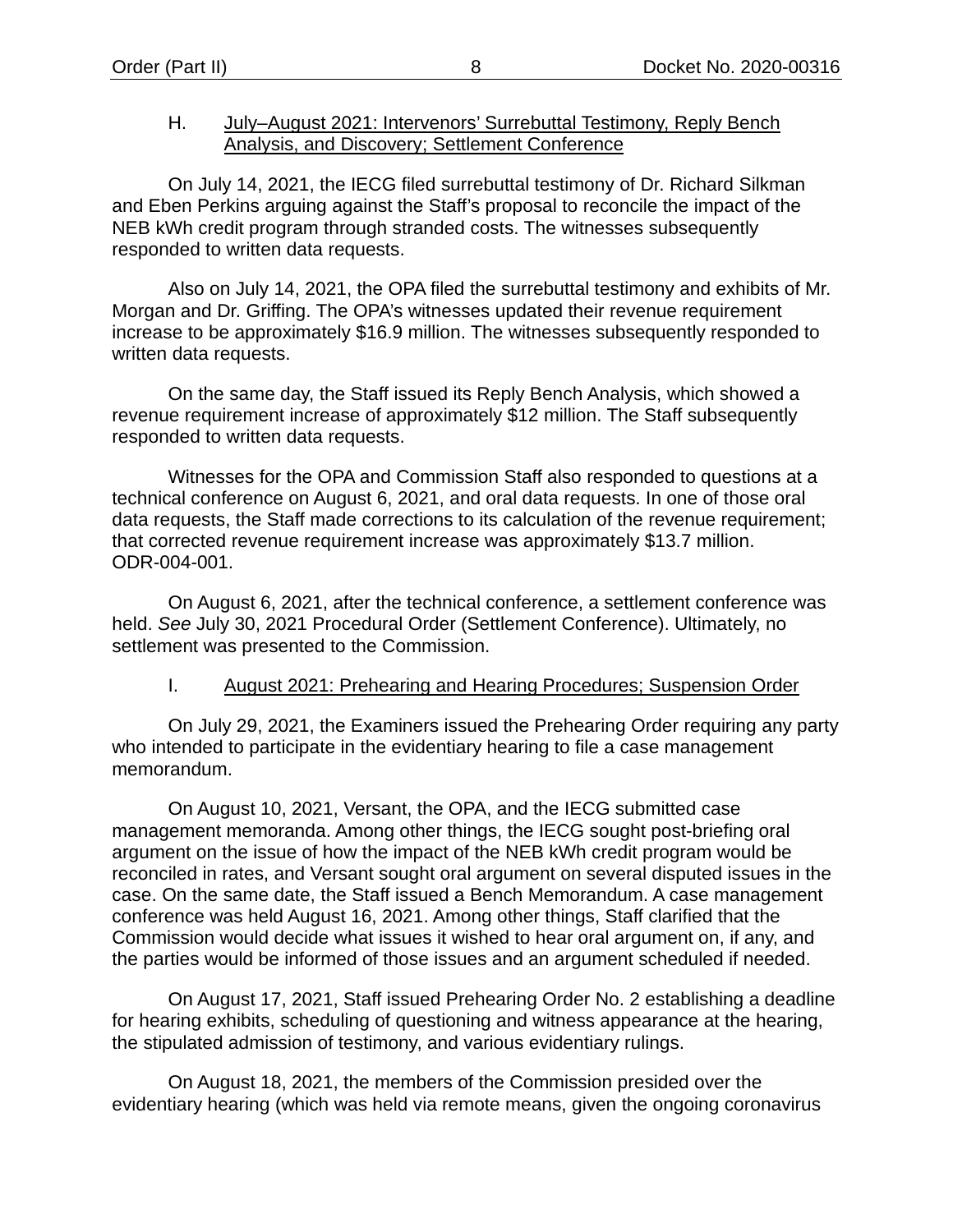pandemic). Versant responded to oral data requests from the Bench by the deadline of September 1, 2021.

On August 25, 2021, the Commission issued a suspension order suspending the effective date of Versant's new rates to October 19, 2021, consistent with discussion among the parties at the outset of the case (see section [III](#page-5-1)[.B.](#page-6-0) above), because more time was required for the Commission to complete the case.

#### J. Early to Mid-September 2021: Briefing

<span id="page-11-0"></span>On September 7, 2021, direct briefs were filed by Versant, the OPA, and the IECG. On September 14, 2021, the same parties filed reply briefs.

It was determined based on the briefs that oral argument was unnecessary and thus would not be scheduled. Sept. 16, 2021 Procedural Order.

### K. Mid- to Late September 2021: Process Regarding Bench ODR

<span id="page-11-1"></span>On September 10, 2021, the Examiners issued a procedural order striking a portion of Versant's response to ODR-005-006—an oral data request Commission Staff posed at the hearing seeking certain documents present to Versant's board—along with associated portions of its direct brief, from the record for exceeding the bounds of the question posed and supplementing its testimony without leave to do so.

On September 16, 2021, Versant filed a request for reconsideration arguing that its response to ODR-005-006 should be included in the record because it was only asked this line of questioning at the hearing and that, if its request for reconsideration was denied, it nevertheless requested an opportunity to add to the record at this stage. Versant also pointed out that certain portions of the brief that had been struck were supported by other evidence in the record, so should not be struck.

On September 20, 2021, the OPA responded to Versant's request for reconsideration, arguing that the struck narrative is "impermissible supplemental testimony." The OPA argued that any opportunity Versant may have had to supplement the record has passed and that since it did not seek to do so when it would have been appropriate, it has no argument for inclusion of the struck narrative in the record.

On September 28, 2021, the Examiners denied Versant's request for reconsideration. Sept. 28, 2021 Procedural Order.

#### L. Late September-October 2021: Examiners' Report, Exceptions, Decision

<span id="page-11-2"></span>On September 28, 2021, the Staff issued its recommendation to the Commission in an Examiners' Report. The Staff recommended an overall rate increase of 15% (accounting for adjustments to the sales forecast). The recommendation consisted of, among other things, adding approximately \$9.4 million of the AMI investment and use of a historical trend analysis to calculate the forecast increase to plant in service.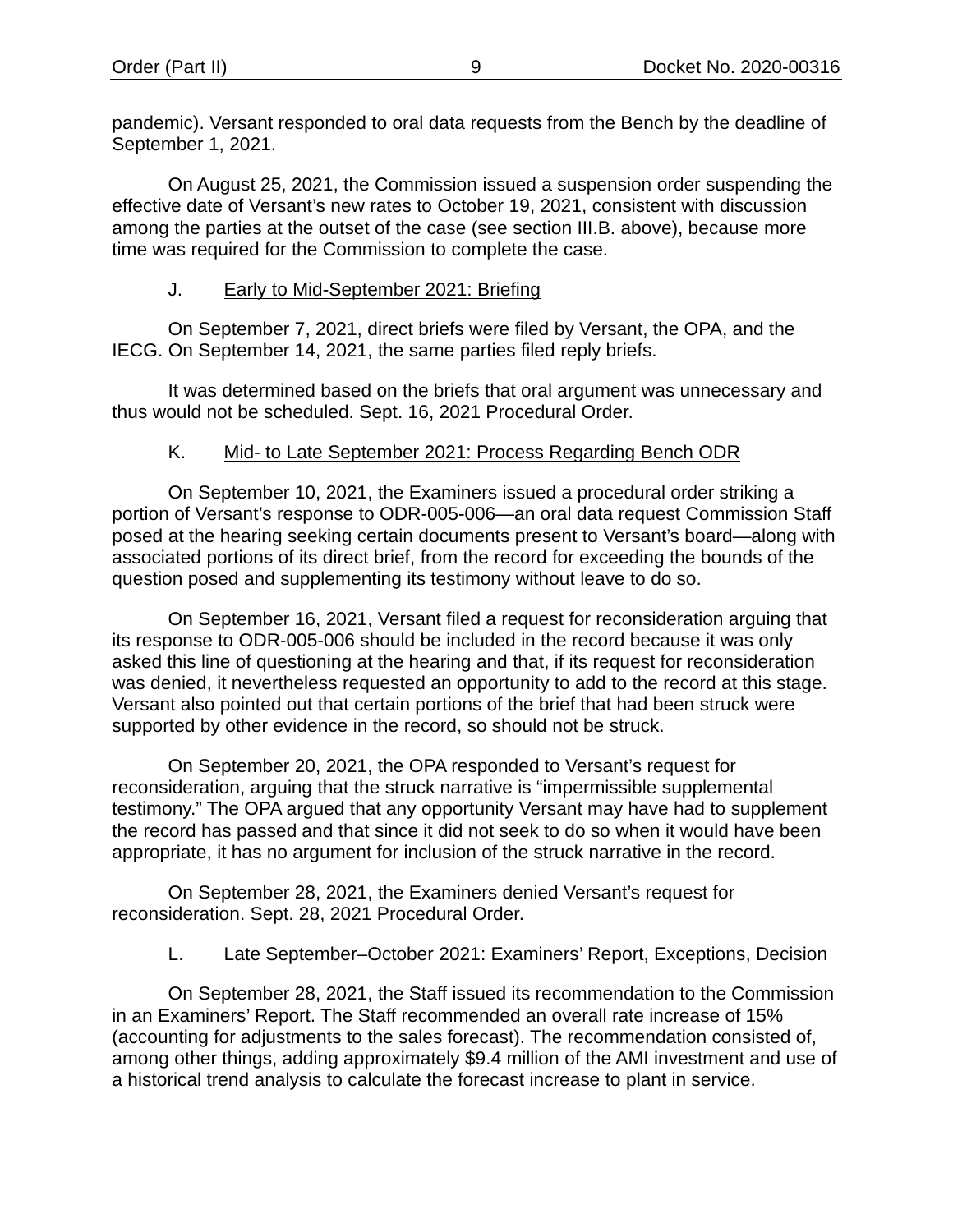On September 30, 2021, Staff added one workbook to the appendix to the Examiners' Report and provided an extra day to submit exceptions relating to that portion of the appendix.

On October 5, 2021, Versant, the OPA, the IECG, and A Climate to Thrive filed exceptions to the Examiners' Report.

On October 13, 2021, the Commission deliberated this matter and on October 18, 2021 issued Order (Part I). That order was followed by a compliance filing from Versant on October 19, 2021, and a delegated decision confirming the amount of the Commission's approved revenue requirement.

#### IV. **LEGAL STANDARD**

In setting rates, the utility "is entitled to only those rates [that] are 'just and reasonable' under the circumstances."[3](#page-12-0) A main objective in rate-setting is "to achieve a proper balance between the right of the utility's investors to earn a fair return on their investment and the right of ratepayers to a fair charge based on the value of the services provided by the utility."<sup>[4](#page-12-1)</sup>

The Commission's findings of fact supporting its decision on the revenue requirement must be supported by substantial evidence in the record.<sup>[5](#page-12-2)</sup> The methodology the Commission uses in rate cases "need not be suggested by any witness in the record" but instead "lies within the Commission's expertise and discretion, and is subject only to a test of reasonableness. If the methodology is reasonable, then the result will not be disturbed if the factual findings employed in that methodology are supported by the record." *Mars Hill & Blaine Water Co. v. Pub. Utils. Comm'n*, 397 A.2d 570, 576. (Me. 1979).

<span id="page-12-0"></span><sup>3</sup> *New England Tel. & Tel. Co. v. Pub. Utils. Comm'n*, 390 A.2d 8, 30 (Me. 1978); 35-A M.R.S. § 301(3) (2010).

<span id="page-12-1"></span><sup>4</sup> *New England Tel. & Tel. Co. v. Pub. Utils. Comm'n*, 448 A.2d 272, 288 (Me. 1982); *Am. Ass'n of Retired Persons v. Pub. Utils. Comm'n*, 678 A.2d 1025, 1030–31 (Me. 1996); *Cent. Me. Power Co. v. Pub. Utils. Comm'n*, 150 Me. 257, 278, 109 A.2d 512, 522 (1954) ("[T]he Commission must strike a nice balance between the essential revenue needs of the Company and the value of the service to the rate payer and his ability to pay.").

<span id="page-12-2"></span><sup>5</sup> *Cent. Me. Power Co. v. Pub. Utils. Comm'n*, 150 Me. 257, 260, 109 A.2d 512, 513 (1954) ("[T]he basic question before us is whether or not the Commission has fixed reasonable and just rates, supported by substantial evidence, which will produce a fair return upon the reasonable value of the property of the Company used or required to be used in its service to the public within the state.").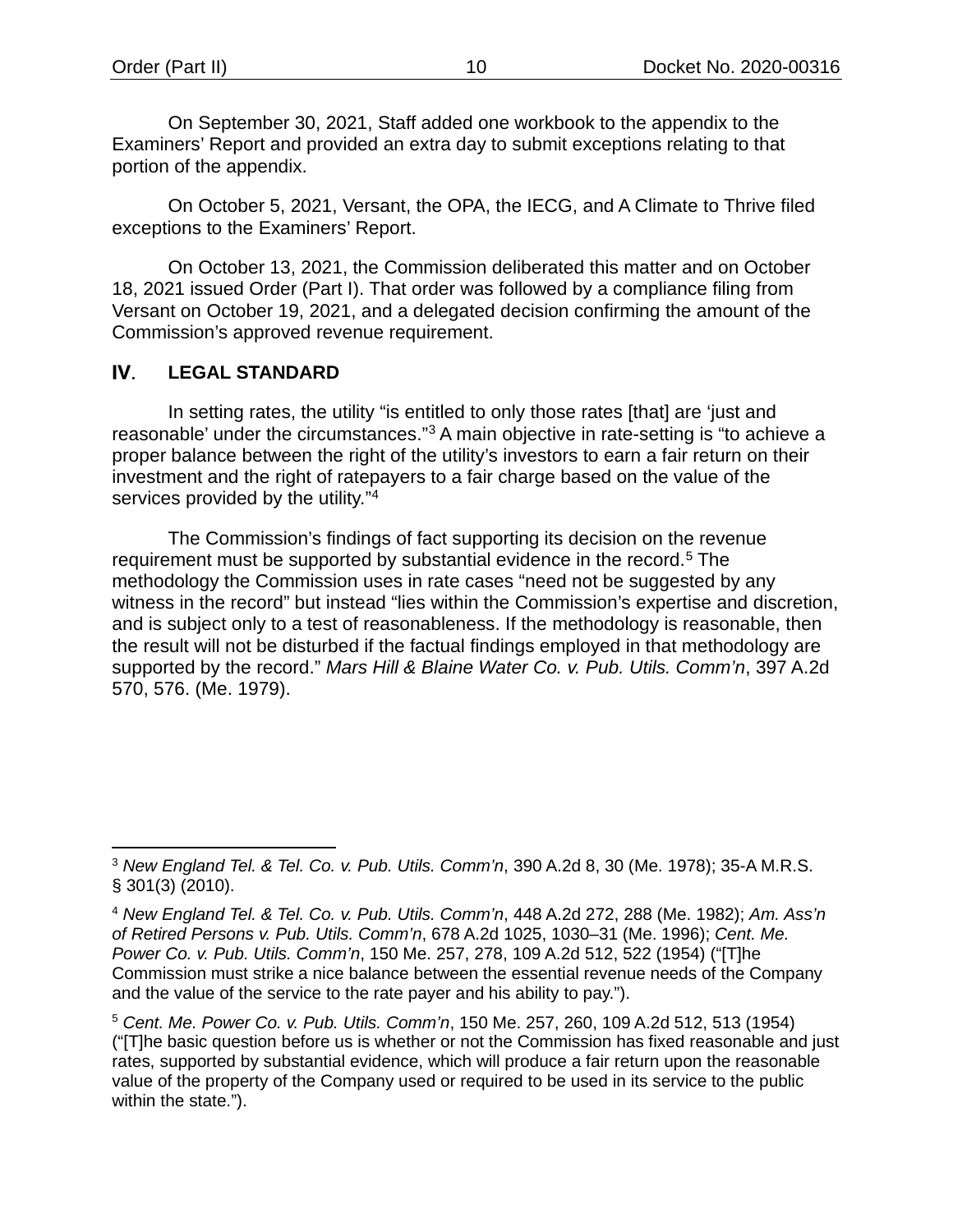#### <span id="page-13-3"></span><span id="page-13-0"></span>V. **DISCUSSION AND DECISIONS ON ISSUES**

### A. Cost of Capital and Capital Structure

### 1. Cost of Capital

<span id="page-13-1"></span>There is no apparent dispute about a number of the key components of the Company's weighted average cost of capital (WACC). Both the OPA and Versant recommend that the long-term debt component of the capital structure be adjusted to reflect known and measurable changes occurring after the test year, which would result in an overall weighted cost of long-term debt of 4.08%. OPA Br. at 14; Versant Br. at 80; ODR-005-002, Att. B. The Company accepted the recommendation in the Bench Analysis that the cost of short-term debt should be set at 2.09% and the OPA notes that this issue is not in dispute. Rev. Req. Reb. Ex. RR-4; BA at 10; OPA Br. at 12. Notably, there is no dispute on the allowed return on equity (ROE). Versant proposed maintaining its current authorized ROE of 9.35%, the OPA recommended an ROE of 9.35%, and Staff's analysis supported the ROE proposed by the Company. ROE Dir. at 68; Griffing Surr. at 5; BA at 21. The parties also agree that short-term debt should represent 4.46% of the capital structure and preferred stock should represent 0.04% of the capital structure at a cost of 7.00%. ROE Dir. at 67; OPA Br. at 12; BA at 9. The Commission accepts the lack of dispute and approves the apparent agreement of the parties on these components of the WACC calculation as a just and reasonable outcome.

#### 2. Capital Structure

# a. Positions of the Parties and Staff

<span id="page-13-2"></span>The remaining issue in dispute is the capital structure, specifically the common equity ratio and the proportion of the capital structure represented by long-term debt. The Company has proposed a capital structure with 49.0% common equity and 46.5% long-term debt. Versant Br. at 77. The OPA recommends a capital structure with 47.75% common equity and 47.75% long-term debt. OPA Br. at 12. Staff supported Versant's proposed capital structure. BA at 9.

In its brief, the OPA identifies the fact that its capital structure analysis was performed at the holding-company level while Versant's was developed using operatingcompany data as a key factor explaining the difference between the OPA's and Versant's common equity ratio recommendations. OPA Br. at 13. The OPA's cost of capital witness developed his recommended common equity ratio by calculating the average common equity ratio for the 21 electric utilities in his comparison group for each of the eight quarters in 2019 and 2020. He then excluded the results for six companies which had one capital-structure ratio that exceeded 55%, noting that commissions rarely approve a common equity ratio of 55%. His resulting common equity ratios ranged from 27.05% to 56.48% and averaged 46.63%. Griffing Dir. at 44–45, Ex. MFG-20, Sched. 2.

The OPA argues that it is appropriate to use holding company capital structures "because it is holding-companies that issue common stock, and it is the common stock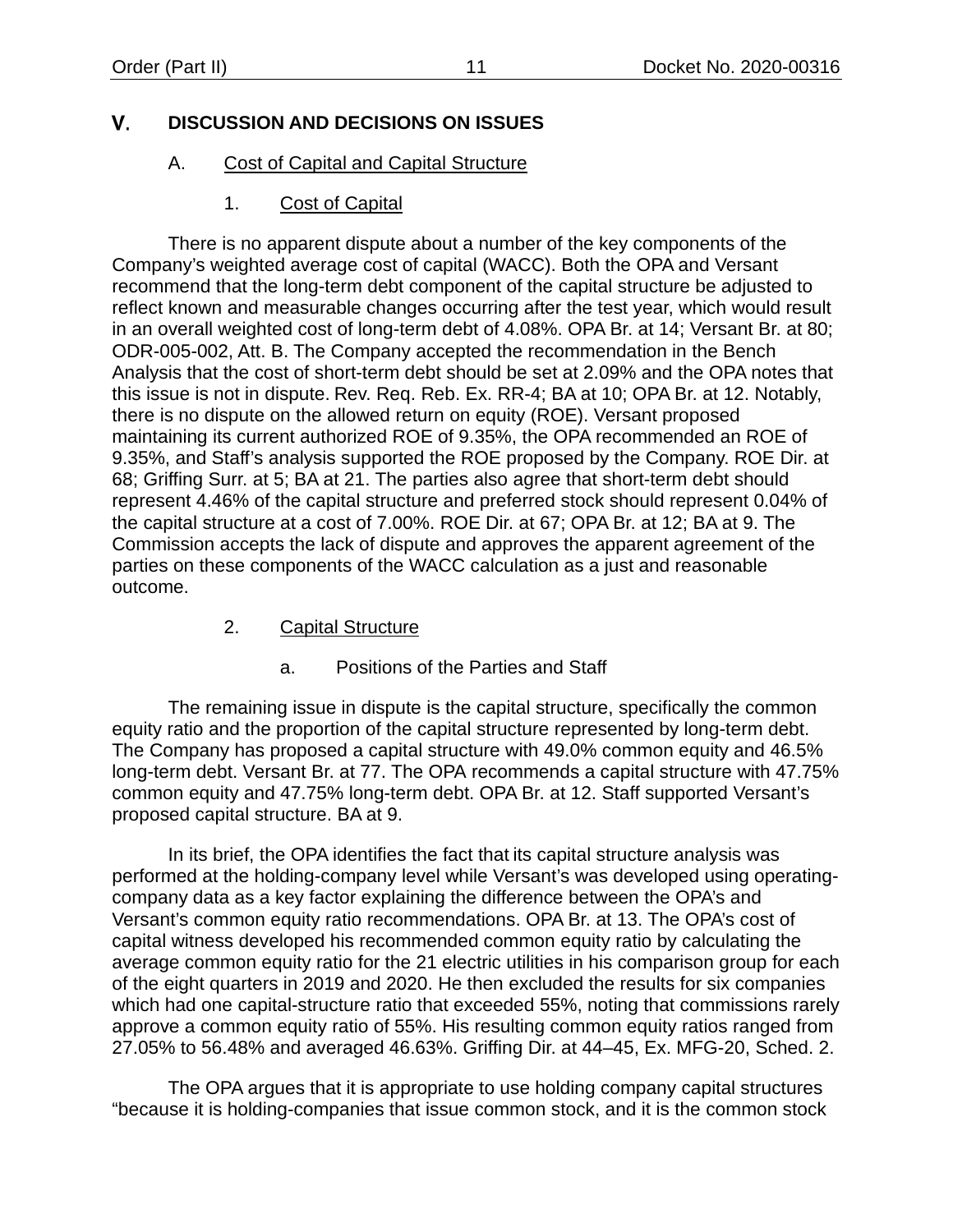of the holding-companies investors purchase . . . . As such, it is the holding-company capital structure that is relevant to the investment decisions." OPA Br. at 13. Further, the OPA argues, "the cost of equity models utilized by the OPA and Versant in this rate case are predicated on the share prices of the holding-companies, and the share prices of the holding-companies are influenced by their capital structures. It is, therefore, appropriate to use the capital structure of the holding-companies to maintain consistency with the ROE analyses and cost of equity estimates." *Id*.

Versant argues that the OPA's analysis improperly considers the capital structure of holding companies rather than operating companies and that, because Versant is an operating company, the relevant comparison is to other operating companies and not to holding companies. Versant Reply Br. at 12–13. Versant's cost of capital witness testified that the common equity ratios of the operating companies in his proxy group ranged from 47.36% to 60.53% and averaged 53.32%. ROE Dir. at 67.

The Company states that a common equity ratio of 49% is consistent with a recent Commission decision regarding Central Maine Power Company (CMP), which was allowed a 50% common equity ratio. Versant Br. at 13. Moreover, Versant argues, the Company's proposed capital structure is reasonable when compared to approved common equity ratios from other jurisdictions, noting that in rate case decisions for electric utilities from January 1, 2020 through May 18, 2021, the average authorized common equity ratio is greater than 50% and the median is greater than 51%. Versant Br. at 79.

As presented in the Bench Analysis, Staff's capital structure analysis conducted on its proxy group companies showed a common equity layer that fell within a range of 46.88% to 56.92% with a mean of 50.81%. Thus, Staff did not disagree with Versant's proposed capital structure. BA at 8–9. Staff's analysis also included the common equity layers for all the operating companies owned by the proxy group holding companies, which showed a range 43.07% to 100% with an average of 51.75%. BA Workpapers Att. B.

#### b. Decision

As noted, essentially all of the issues related to determining an allowed rate of return for Versant are not in dispute. The remaining question is the common equity ratio to allow as reasonable in the context of this ratemaking proceeding. Both the 49% common equity ratio proposed by the Company and supported by Staff and the 47.75% common equity ratio recommended by the OPA fall well within the ranges established by the evidence in this case. The OPA has presented a comparison to the equity ratios of the holding companies while the Company has based its recommendation on an analysis of the equity ratios of the operating companies owned by those publicly traded holding companies. Staff has provided analysis of the equity ratios of the holding companies within its proxy group, with an average of 50.81%, and the operating companies owned by those holding companies, with an average of 51.75%.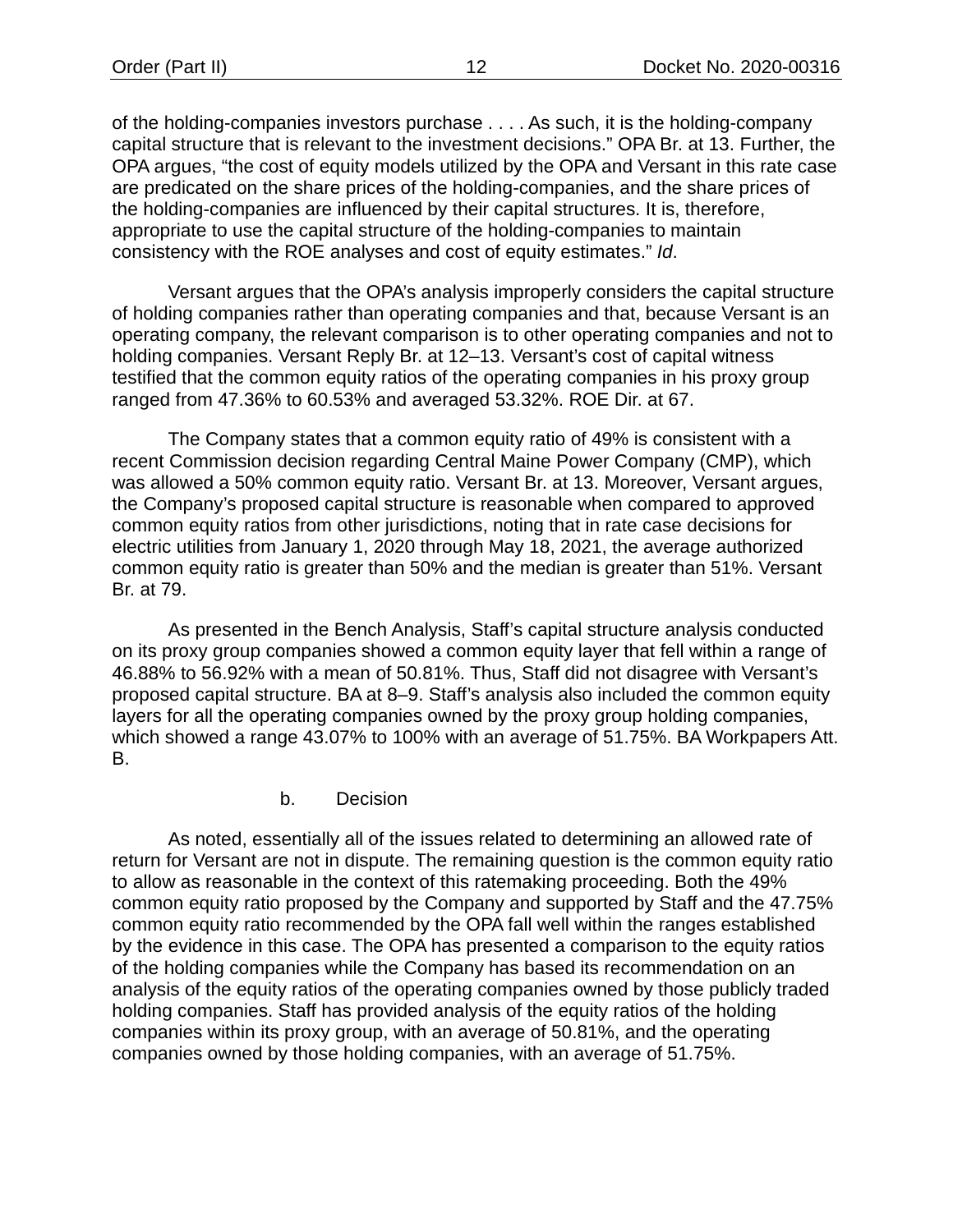As always, the determination of an appropriate allowed rate of return involves the exercise of judgment by the Commission. The evidence in the case establishes reasonable parameters for the individual components comprising the WACC and the overall outcome. Some issues, such as the cost of long-term debt, lend themselves to objective calculations that can be made independently. The determination of a capital structure appropriate to use in a ratemaking context, however, is not remote from other rate of return considerations, but one that works in conjunction with the analytical results of the ROE analyses and other market considerations. The initial OPA testimony estimated a return on equity of 9.55% and recommended a capital structure with a 47.75% equity layer. Griffing Dir. at 43. The Company's ROE testimony recommended an equity ratio of 49% and developed a reasonable range of ROE for Versant of between 10.3% and 10.8%. ROE Dir. at 67–68. Staff's analysis developed a reasonable equity ratio in the range of 50% and a reasonable average ROE of 9.36% using a consistent proxy group of companies. BA at 8–9, 17. The Commission finds the Staff's analysis to be somewhat more persuasive. That analysis used the same group of companies to support the 9.35% ROE requested by the Company combined with a common equity ratio of 49%. Thus, the Commission accepts a common equity ratio of 49% as a just and reasonable outcome.

#### 3. Resulting Rate of Return

<span id="page-15-1"></span><span id="page-15-0"></span>These determinations on cost of capital and capital structure result in an overall pre-tax rate of return for Versant of 8.36%, which the Commission hereby approves.

| Versant Power and Staff                         |                        |       |                    |
|-------------------------------------------------|------------------------|-------|--------------------|
| Computation of Weighted Average Cost of Capital |                        |       |                    |
|                                                 |                        |       | After-tax Weighted |
| Capital Structure                               | Ratios                 | Cost  | Ave. Cost          |
| Long-Term Debt                                  | 46.50%                 | 4.08% | 1.90%              |
| Short-Term Debt                                 | 4.46%                  | 2.09% | 0.09%              |
| <b>Preferred Stock</b>                          | 0.04%                  | 7.00% | 0.00%              |
| <b>Common Stock</b>                             | 49.00%                 | 9.35% | 4.58%              |
|                                                 | 100.00%                |       |                    |
|                                                 | Weighted Cost of Debt  |       | 1.99%              |
|                                                 | Pre-Tax Cost of Equity |       | 6.37%              |
|                                                 | Pre-Tax WACC           |       | 8.36%              |

**Figure 2: Summary of Authorized Rate of Return**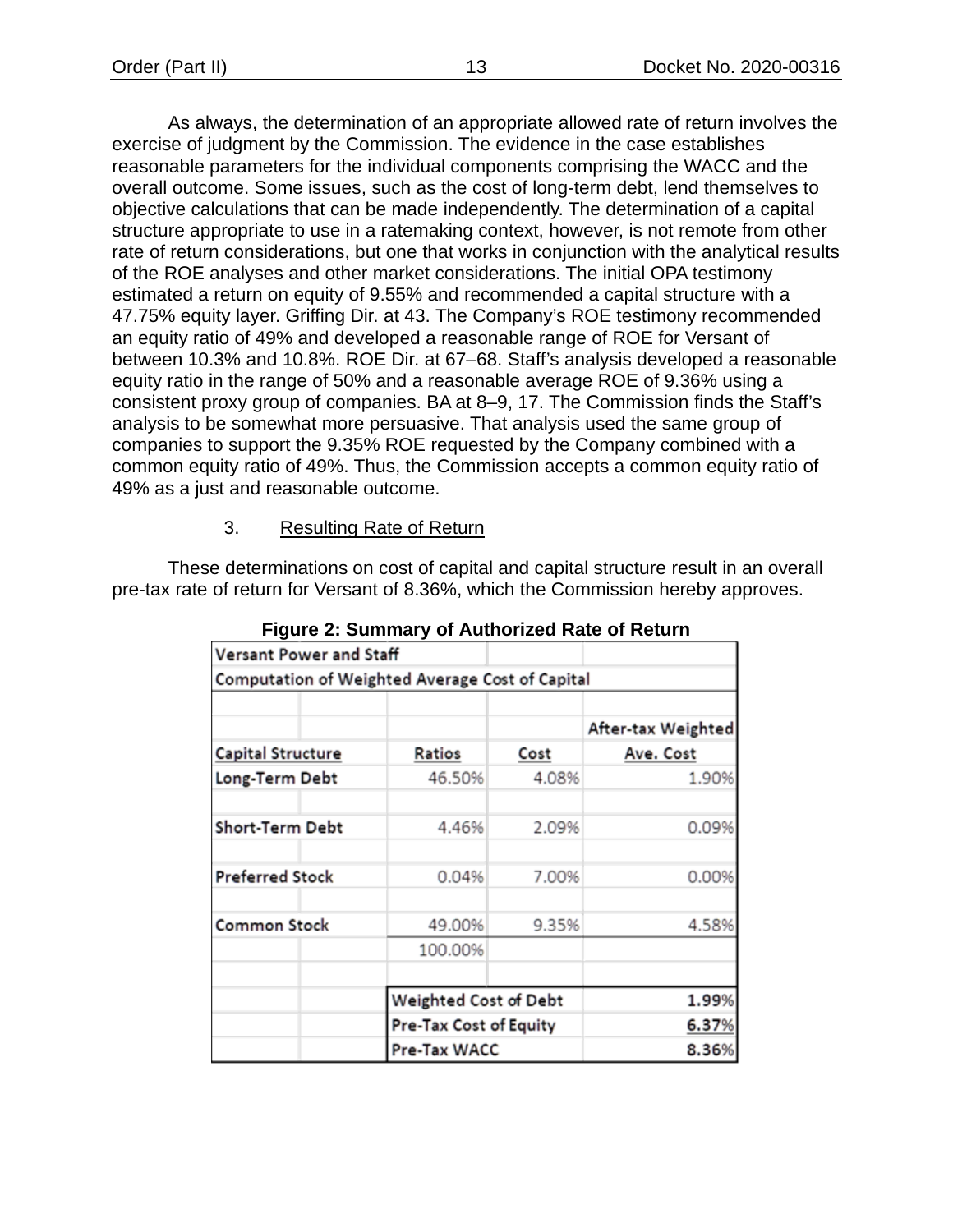### <span id="page-16-0"></span>B. Rate Base: Plant in Service

### 1. Versant's Proposal

<span id="page-16-1"></span>A large portion of the rate increase Versant seeks is due to a significant increase in rate base. In its rebuttal filing, Versant proposed an increase of approximately \$151 million in distribution gross plant-in-service between the 13-month test-year average balance and the 13-month rate-year average balance. Rev. Req. Reb. Ex. RR-101. This represents approximately a 23% increase relative to the test-year gross plant in service balance; Versant's rebuttal 13-month distribution rate-year gross plant balance was approximately \$801.4 million. Its 13-month distribution test-year gross plant balance was approximately \$650.5 million. The Company claimed that its increased focus on distribution plant and reliability stem from two events in the last five years: the results of a management audit conducted by the Commission's consultant The Liberty Consulting Group (Liberty) in 201[6](#page-16-2),<sup>6</sup> and testimony and other statements offered in the ENMAX merger case. Versant asserted that the reliability improvements it seeks to make will be necessary to facilitate anticipated significant growth in distributed generation in its service territory.

Versant's proposed increase in plant additions consists of several elements. Versant described a series of "resiliency/reliability" investments and a multi-component "targeted asset condition replacement program" aimed at identifying elements of its distribution system that it says are at the end of their useful lives and in need of replacement. Ops. Dir.<sup>[7](#page-16-3)</sup> at 16–20; Ops. Reb.<sup>[8](#page-16-4)</sup> at 18–23. The Company claimed that these proposed investments are carefully aimed at "achieving continuous, incremental reliability improvement at reasonable cost, and sustaining that improvement through prudent asset management." Versant Br. at 36. These programs are discussed below in section [V](#page-13-3)[.B.](#page-16-0)[0.](#page-37-0)

Versant also proposed two major capital investments in information technology: (1) consolidation of its customer information system (CIS) (integrating its MPD customers into the existing CIS that has served the BHD for several years) and (2) development and deployment of advanced metering infrastructure (AMI) (replacing all meters in both service territories and making associated software and network

<span id="page-16-2"></span><sup>&</sup>lt;sup>6</sup> This service quality audit was part of a larger audit performed by Liberty on behalf of the Commission in an Emera Maine rate case. *Emera Maine, Request for Approval of a Proposed Rate Increase*, Docket No. 2015-00360, Liberty Report, Aug. 8, 2016.

<span id="page-16-3"></span><sup>&</sup>lt;sup>7</sup> "Ops. Dir." refers to the direct testimony and exhibits of Paul Miller, Kyle Ravin, Steve Sloan, and David Norman on distribution operations and reliability, as included in Versant's January 19, 2021 initial filing.

<span id="page-16-4"></span><sup>&</sup>lt;sup>8</sup> "Ops. Reb." refers to the rebuttal testimony and exhibits of Paul Miller, Kyle Ravin, Steve Sloan, David Norman, Kendra Overlock, Allison Doughty and Larry Rocha on distribution operations and reliability, as well as information technology, as included in Versant's June 1, 2021 rebuttal filing.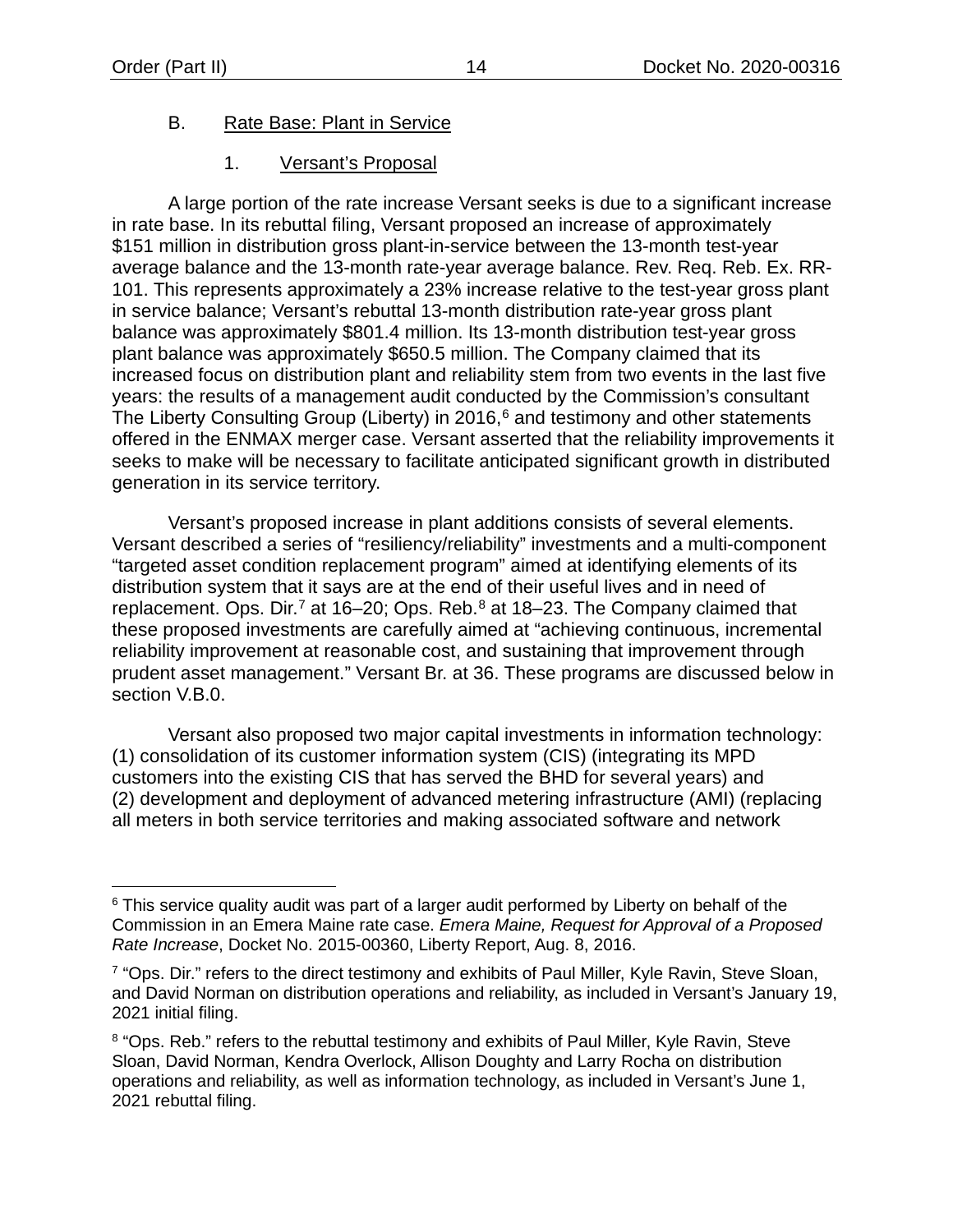upgrades and investments). IT Dir. $9$  at 7–9. Mr. Rocha also described two other proposals, Enterprise Service Bus and Work Order Management System, but indicated in discovery that the Company does not seek recovery in rates for these programs. EXM-010-035; EXM-010-037. Versant capital investments also include costs associated with routine equipment upgrades and replacements that occur in the ordinary course, such as blanket projects, additions due to growth, replacement of equipment as a result of failure, and planned projects that result from routine inspections. Tr. at 63 (Mar. 17, 2021 Tech. Conf.). Versant refers to this type of investment as a "base capital" investment. *Id.* at 59.

In addressing Versant's proposal on plant in service, the Commission first (1) discusses the issue of forecasting future plant in service and the Staff's proposal for doing so under a so-called attrition approach, then turns to (2) Versant's significant investment in advanced metering infrastructure, then to (3) the Company's CIS upgrade project, (4) the various targeted asset condition and resiliency/reliability investments, and finally (5) the Company's proposed right-of-way clearing pilot program.

# <span id="page-17-0"></span>2. Forecast of Future Plant in Service and CAGR Approach

- a. Parties' Positions
	- i. Staff's Analysis

In its Bench Analysis, Staff expressed concern about the size of Versant's request. Staff first pointed out that in 2018 and 2019, Versant's spending on distribution plant exceeded budgeted amounts by approximately 50% where spending had tracked budget in prior years. EXM-003-007, Att. A. While offering several explanations for this increase, the Company described the majority of the difference between budget and actuals as related to reliability. BA at 22–23.

Staff expressed concerns about the Company's forecast of plant investments. Based on the information included in the Company's revenue requirement model and the Company's Federal Energy Regulatory Commission (FERC) Form 1 data, Staff noted that, even including the higher 2018 and 2019 spending, the Company's 2019– 2022 non-transmission plant balance was projected to grow by approximately \$200 million in the three-year period between 2019 and 2022, which is nearly double the corresponding increase in the prior three-year period. *Id*. at 31.

<span id="page-17-1"></span><sup>&</sup>lt;sup>9</sup> "IT Dir." refers to the direct testimony and exhibits of Larry J. Rocha on information technology, as included in Versant's January 19, 2021 initial filing.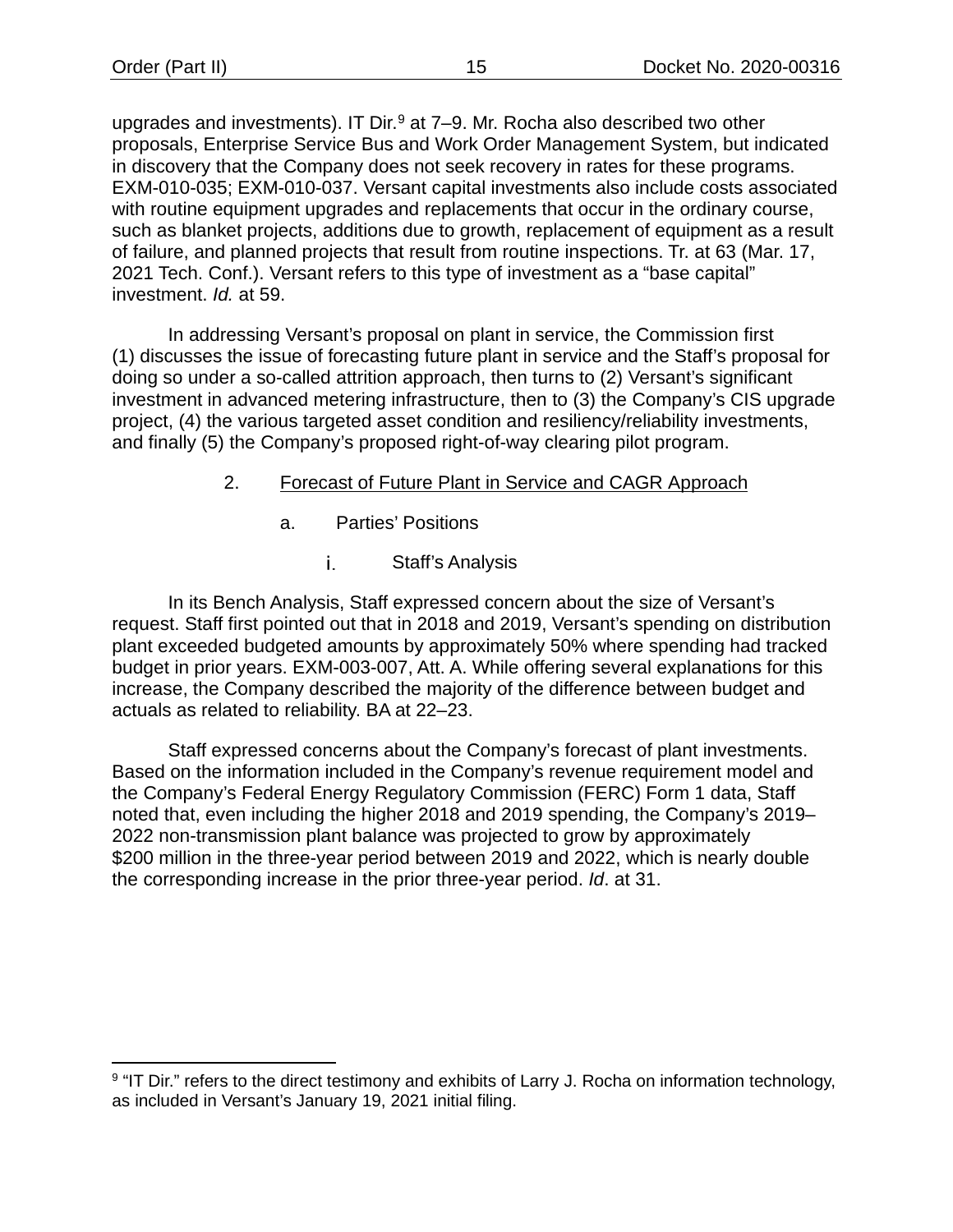<span id="page-18-0"></span>

|              |                                               |  |              |                               | riyult J. Lilu-VI-Ttal Fiallt Dalahtts (FLNG FUHIL Faily LX. NN-TTT) |
|--------------|-----------------------------------------------|--|--------------|-------------------------------|----------------------------------------------------------------------|
|              | End of Year Balances (FERC Form 1 and RR-111) |  |              |                               |                                                                      |
|              | <b>TOTAL</b>                                  |  |              | Transmission Non-Transmission |                                                                      |
|              |                                               |  |              |                               |                                                                      |
| $2016 \;$ \$ | $1,169,985,651$ \$ 568,822,736 \$             |  |              | 601,162,915 FERC Form 1       |                                                                      |
| $2017 \;$ \$ | 1,223,307,725 \$ 591,549,653 \$               |  |              | 631,758,072 FERC Form 1       |                                                                      |
| 2018 \$      | $1,272,441,568 \div 608,783,922 \div$         |  |              | 663,657,646 FERC Form 1       | Delta 2019 - 2016                                                    |
| 2019 \$      | $1,340,083,613 \div 631,009,741 \div$         |  |              | 709,073,872 FERC Form 1       | \$107,910,957                                                        |
| 2020 \$      | 1,421,742,220 \$ 667,844,999                  |  | -S           | 753,897,221 FERC Form 1       |                                                                      |
| $2021 \;$ \$ | 1,520,894,403 \$ 693,399,572                  |  |              | 827,494,831 RR-111            | Delta 2022 - 2019                                                    |
| $2022 \;$ \$ | 1,623,332,173 \$ 712,382,571                  |  | <sub>S</sub> | 910,949,602 RR-111            | \$201,875,730                                                        |

**Figure 3: End-of-Year Plant Balances (FERC Form 1 and Ex. RR-111)[10](#page-18-1)**

Based in part on the table reproduced as [Figure 3](#page-18-0) above, Staff questioned whether the Company was proposing these investments to increase its revenue, as opposed to providing necessary improvements in service. *Id.* at 31. Staff added that the Company's planned investments in 2021 were more than double, and in 2022 were nearly double, what it spent on these items in 2020. EXM-009-062, Att. A; VERS-001- 003. [11](#page-18-2) Staff noted that Versant had not proposed to change its CAIDI and SAIFI reliability indicator metric numbers in response to this increased spending on reliabilityrelated projects. BA at 31.

Staff expressed two high-level concerns about the size of Versant's requested rate increase and rate base investments. First, the amounts proposed for inclusion in rate base were the result of high-level estimates that would become more speculative the further into the future one looks. EXM-003-007; ODR-001-046. Second, Versant could, following the Commission's rate decision, reprioritize, defer, or otherwise alter its spending plans, for whatever reason. BA at 43–44. Versant's witnesses described the flexibility of schedules and ability to prioritize efforts where needed. *See, e.g.*, Tr. at 41, 43, 62–63, 75, 81–82 (Mar. 17, 2021 Tech. Conf.).

Staff pointed out that although unlimited amounts may be invested in attempts to make a distribution system more reliable, such investments must be balanced against the benefits of these investments as well as the ability of customers to pay the resulting rates. BA at 43.

With these considerations, Staff proposed use of a compound average growth rate (CAGR) as an alternative approach to Versant's proposed forecast increase in plant in service. A CAGR approach is essentially a trend analysis that bases the plant additions included in the revenue requirement calculation used to set rates on historical investment trends. Staff noted that it is ultimately up to management how to invest capital within a reasonable budget to ensure safe, adequate, and reliable service. Staff

<span id="page-18-1"></span><sup>10</sup> BA at 31, Fig. 9.

<span id="page-18-2"></span><sup>&</sup>lt;sup>11</sup> In the Bench Analysis, the Staff incorrectly indicated that the 2021 and 2022 investments were more than triple the 2020 investment. The Staff corrected this in its response to VERS-001-003.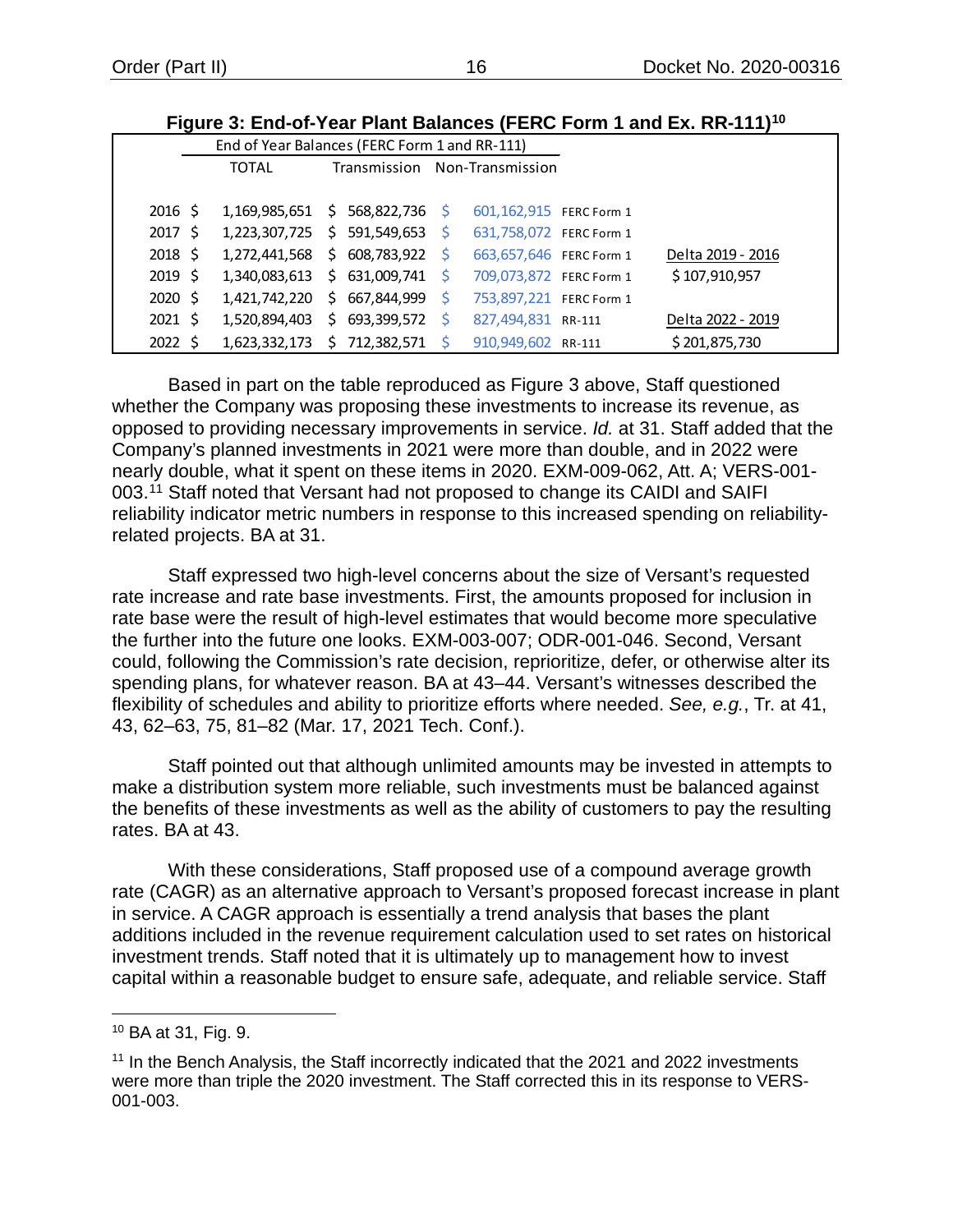indicated that this approach leads to what is essentially an allowance in rates for investments, using recent years' investment trends, and is an appropriate way to provide the Company the funding it needs to invest in important capital projects—and recognize the emphasis the Company has placed on reliability investments in recent years—while also attending to the need for stability in and reasonableness of customers' rates. *Id*. at 44–45.

To develop its CAGR, the Staff reviewed the end-of-year non-transmission plant balances over the period 2015 through 2020. The data for 2015 through 2019 was obtained from the Company's FERC Form 1 data and the 2020 data was based on the Company's reported actual 2020 plant-in-service balances provided in its revenue requirement model.[12](#page-19-1) Using this information, the Staff developed a CAGR value of 5.95% (or 0.48% per month). BA at 47–48.

The Staff applied this CAGR to the test-year 13-month average distribution electric plant balance of \$650.5 million identified by the Company in Exhibit RR-110 for 33 months to determine the rate-year value. This resulted in a 13-month average distribution electric plant in the rate year of \$762.6 million, which is \$38.8 million less than the Company's rebuttal filing value of \$801.4 million. RBA at 10.

|                                            |           |              | 13-mo. Avg<br><b>Distribution</b> |
|--------------------------------------------|-----------|--------------|-----------------------------------|
|                                            |           |              | <b>Electric Plant</b>             |
|                                            |           |              | <b>Balance</b>                    |
| <b>Company As Filed Test Year</b>          | RR-110 \$ |              | 650,533,583                       |
| <b>Company As Filed Rebuttal Rate Year</b> | RR-111    | <sub>S</sub> | 801,402,713                       |
| <b>Company As Filed Adjustment</b>         | RR-101 \$ |              | 150,869,130                       |
|                                            |           |              |                                   |
| <b>Company As Filed Test Year</b>          | RR-110 \$ |              | 650,533,583                       |
| <b>Bench Analysis Rate Year</b>            |           | \$           | 762,598,942                       |
| <b>Bench Analysis Adjustment</b>           |           | \$           | 112,065,359                       |
|                                            |           |              |                                   |
| <b>Change from Company's Adjustment</b>    |           |              | (38,803,771                       |
|                                            |           |              |                                   |

#### <span id="page-19-0"></span>**Figure 4: Staff's CAGR-Based Adjustment to Versant's Electric Plant Balance[13](#page-19-2)**

<span id="page-19-1"></span><sup>&</sup>lt;sup>12</sup> When the Staff filed the Bench Analysis, it included CAGR calculations using both the Company's 2020 plant balances from its direct testimony revenue requirement information and from its Supplemental Revenue Requirement Exhibit 3, which ultimately was the same as the plant investments included in the Company's rebuttal revenue requirement calculation. In its analysis, the Staff used the CAGR that resulted from the Supplemental Revenue Requirement Exhibit 3/Rebuttal.

<span id="page-19-2"></span><sup>13</sup> RBA Workpaper Att. D.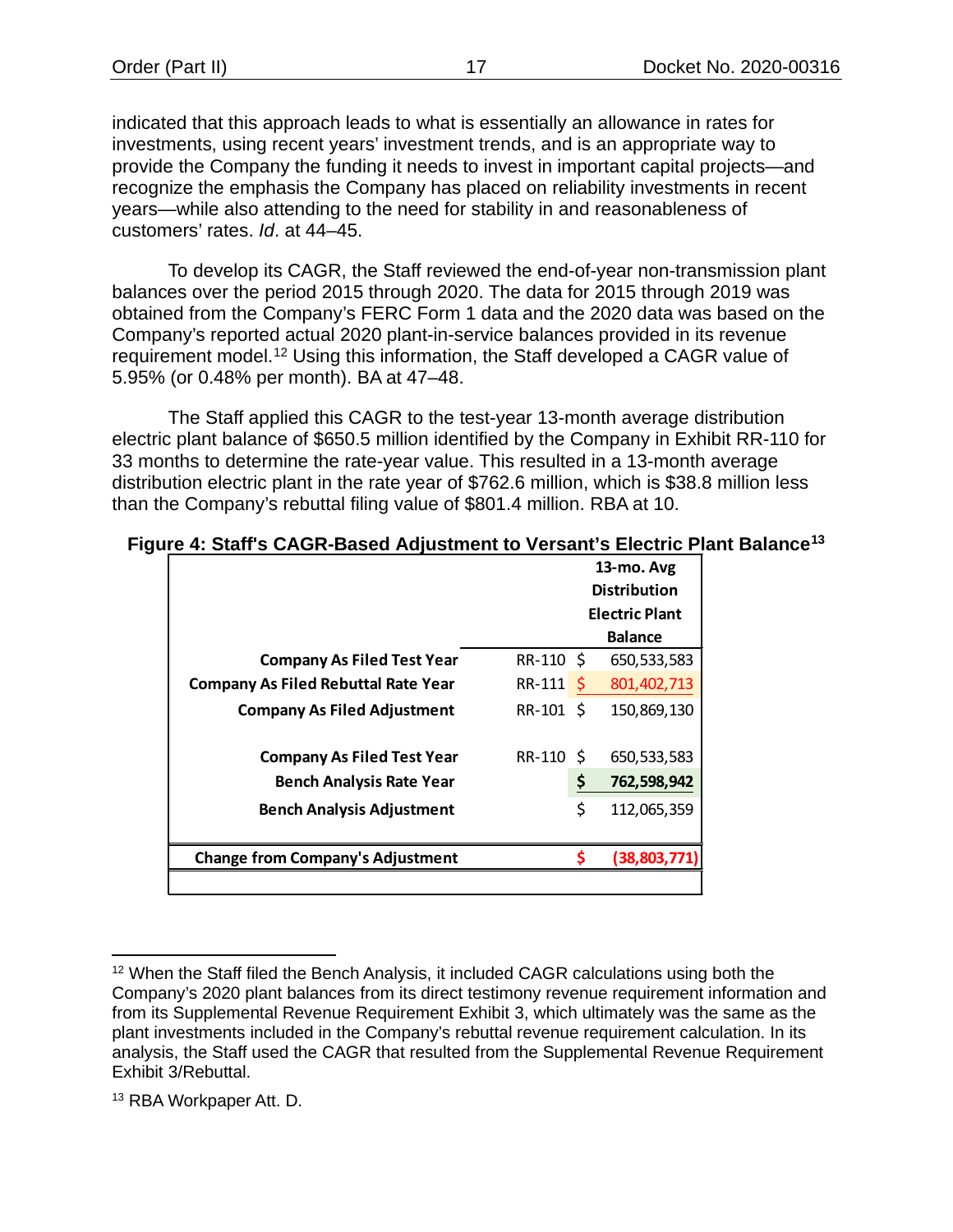The Company argued that Staff's approach "equates to a \$77.6 million reduction in total capital spend during the rate year, based on a 13-month average rate base calculation to achieve Staff's proposed plant rate base amount." Ops. Reb. at 12. It further argued that Staff's CAGR analysis did not adequately address the AMI and customer information system (CIS) investments as these are significant, non-recurring projects that should not impact or limit the amount the Company is able to spend on it recurring projects. Rev. Req. Reb. at 37–38. The CIS-related investments are often referred to as CIS/NEB, an acronym that refers to two combined initiatives: the consolidation of Versant's CIS to fold the MPD into the existing system, and modifications to allow that system to facilitate the growth of net energy billing (NEB) in the MPD. *See*, *infra*, section V.B.4.

Staff responded that its CAGR adjustment would provide for an additional \$110.8 million in distribution investment by the end of the rate year (relative to the end of the test year). The Company's rebuttal filing provides for an additional \$157.9 million relative to the end of the test year over the same period. Accordingly, Staff's CAGR produces a distribution plant investment between the end of the rate year and the end of the test year (a total of 33 months) of \$47 million less than proposed by the Company, but still allows for over \$110 million in additional investment over that period. This is roughly the same level of investment that has occurred in the 33 months prior to December 2020 and, in Staff's view, did not "eliminat[e] all or virtually all distribution projects," as the Company suggested in rebuttal. RBA at 11.

In response to the Company's arguments that the CAGR trend analysis should only cover 2017–2020, Staff identified concerns with the Company's recent increased level of plant additions, and said that three years seemed like too short of a period for this type of analysis. *Id*.

Staff agreed with the Company that it may be appropriate to treat the AMI project separately from the CAGR adjustment since it is a very large investment and the period used in Staff's CAGR analysis did not include projects of similarly irregular nature and/or magnitude. However, Staff did not support including the AMI project in the plant balance. Staff noted that just over the course of this proceeding, there have been significant changes in the assumptions of the level and timing of the AMI costs. Staff's position was that the AMI project does not yet meet the known and measurable standard. RBA at 12. Staff also did not agree that the CIS/NEB project should be treated separately. *Id*. at 12. Staff argued that the magnitude of the total investment in that project, estimated to be \$9.4 million, Rev. Req. Reb. at KC-5, is substantially less than that of the AMI project, which is projected to be over \$60 million in total. EXM-010-034, Att. A.

#### ii. OPA's Position

The OPA agreed with the Bench Analysis that Versant's elevated spending in the test year will lead to significantly higher rates and questions whether any of Versant's proposed reliability investments are known and measurable. OPA Br. at 4–5. The OPA endorsed the Staff's CAGR-based approach to increase plant in service. *Id*. at 6. The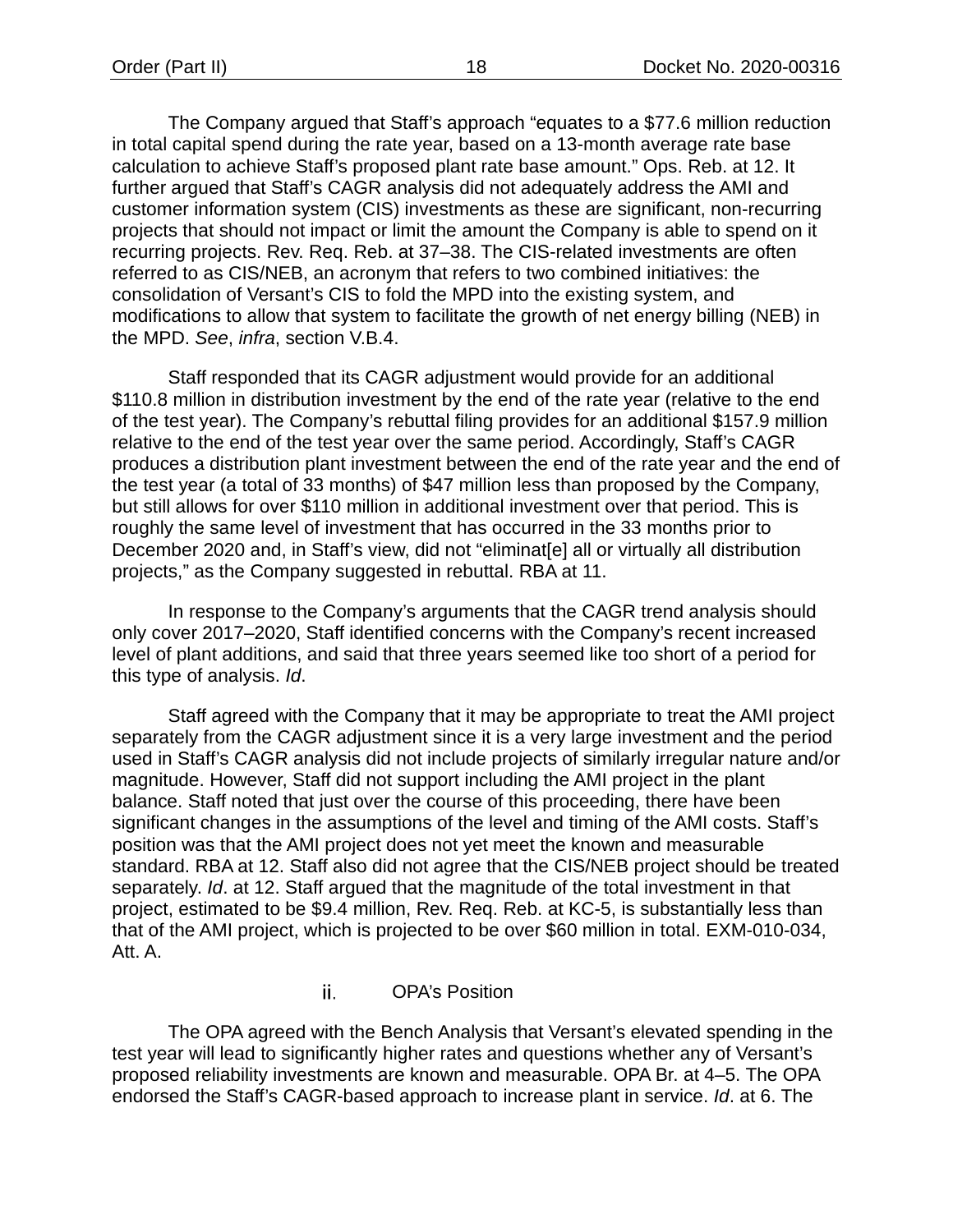OPA also agreed with the Reply Bench Analysis's proposed treatment of CIS/NEB and AMI and that the costs of the former are known and measurable, but the costs of the latter are not. [14](#page-21-0) *Id*. at 5.

> iii. Versant's Response

Versant argued that Staff's CAGR approach would not provide sufficient funds for Versant to pursue "continuous reliability improvement," conflicts with feedback the Company heard in recent Commission proceedings, would require deferral of "much of the important work Versant is doing in connection with developing a formal Asset Management program," would reduce its storm-hardening efforts, could reduce the Company's ability to meet its SQI targets, and would not meet its perception of its customers' reliability expectations.[15](#page-21-1) Ops. Reb. at 4. Versant claimed that "the clear message conveyed to the Company in prior proceedings by Staff, the Commission, and the OPA was that the Company needed to accelerate its work to address reliability and customer service issues." Ops. Reb. at 7; Versant Br. at 2–3. The Company asserted that its proposed investments are needed for reliability but will serve to facilitate the transition to clean energy technologies going forward. Versant Br. at 23–26, 29–30.

Versant argued that the rates resulting from Staff's CAGR approach would not allow the Company to "make sufficient progress" towards its reliability goals, or "to meet the State's aggressive climate goals, including the widespread integration of renewable energy sources and distributed generation projects." Ops. Reb. at 2–4; *see also* EXM-023-001; EXM-023-002; EXM-023-004.

The Company noted that the ENMAX merger stipulation requires Versant to report on and be subject to penalties associated with the service quality indices (SQI) measuring CAIDI and SAIFI, and that it needs the proposed projects to be funded so it can manage for significant variability that occurs year to year in the SQI results. Ops. Reb. at 8–9; Versant Br. at 5.

Company witnesses, citing Staff's conclusion that the application of the CAGR results in a \$38.8 million reduction in Versant's 13-month average plant balances, testified that if one assumes that capital investments are "placed into service evenly throughout the rate year, this equates to a \$77.6 million reduction in total capital" spending in the rate year. Ops. Reb. at 12. Versant claimed that this would require eliminating all of its investment in distribution projects during the rate year. *Id*. Versant also argued that Staff's CAGR analysis results in a reduction of \$47 million to Versant's proposed capital spending, compared to Versant's proposed 2022 base distribution spending of \$41 million. The Company claimed this would reduce funding for distribution projects, fleet, and intangible and general property, and also reduce the number of

<span id="page-21-0"></span> $14$  It is not clear whether the OPA supports placing this project in rate base as part of the CAGR analysis or incremental to it.

<span id="page-21-1"></span><sup>&</sup>lt;sup>15</sup> On September 24, 2021, Versant filed its new Asset Management Plan in accordance with the approved stipulation in Docket No. 2019-00097. Because this was filed after the close of evidence, it is not part of this case and was not reviewed in connection with this order.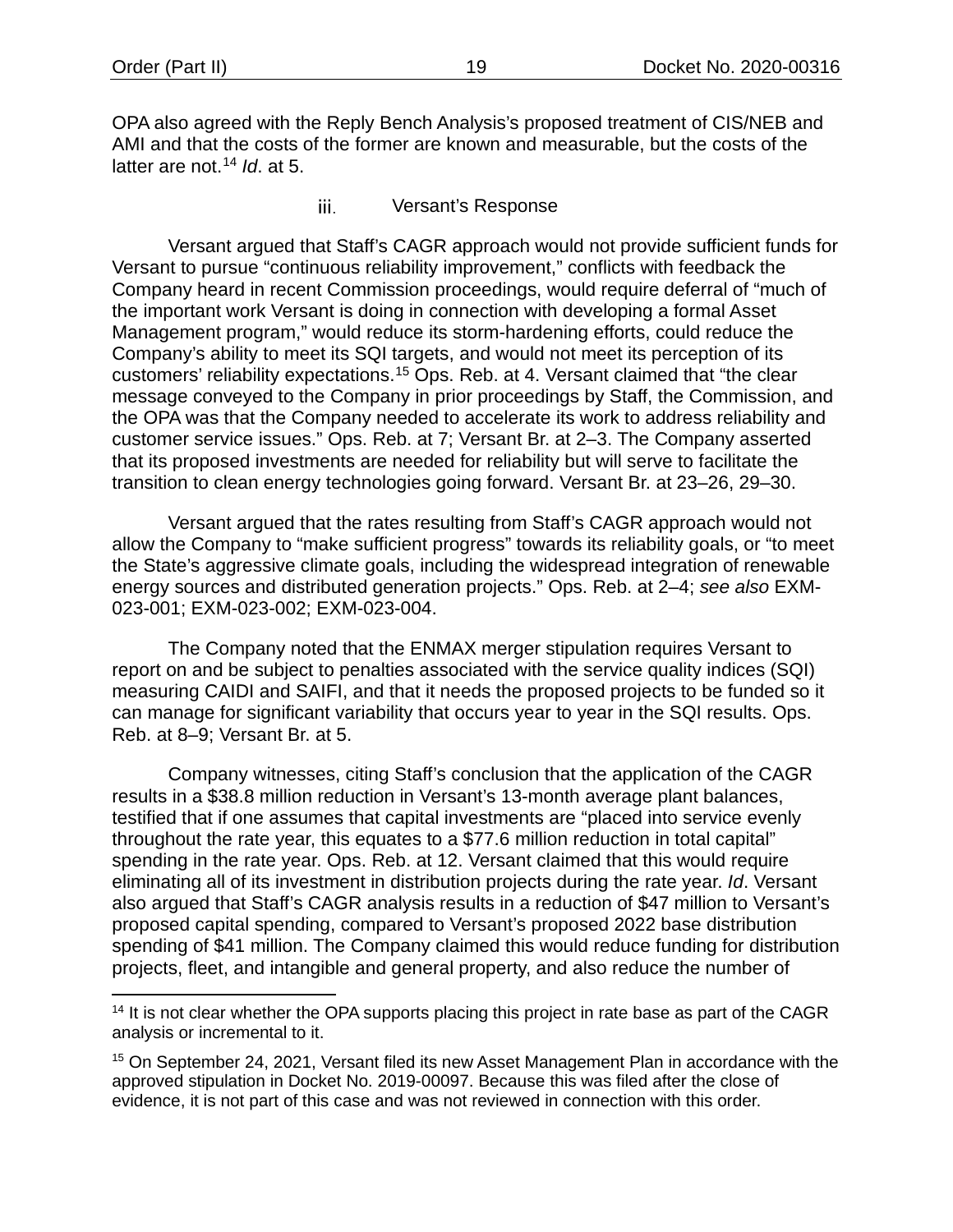contractors working on the distribution system, affecting storm response. Versant Br. at 23. The Company argued that the inclusion of plant balances from 2015 and 2016 in the Staff's trend analysis failed to account for a shift in (i.e., notable increase in) investments that began in 2017. This followed the Liberty audit report and was underlined by statements and considerations expressed in its recent reorganization docket, Docket No. 2019-00097. *Id*. at 23–26. In its brief, the Company also argued that the Commission should determine rate base additions by examining and approving the system needs identified by Versant and not through consideration of "a general desire to constrain rates." *Id*. at 37.

Versant argued that the CIS/NEB and the AMI project costs should be "carved out" of any attrition analysis that may be used, since both are large, one-time investments. Ops. Reb. at 16–17; Versant Br. at 18–21. Versant also proposed an alternative CAGR analysis that follows this approach, and while Versant did not prefer this over its originally filed forecast of plant additions, it suggested that its calculation would produce "a result very close to the capital plant balance under Versant's proposal." Ops. Reb. at 16; Versant Br. at 31–33. Versant argued that if AMI is entirely excluded and the CIS/NEB project costs are only allowed into rates as part of the CAGR adjustment, it would be in "an untenable situation" that will "virtually assure" that the Company will be unable to earn its allowed return during the rate year. Versant Br. at 28–29.

Versant asserted that Staff's CAGR approach is "purely backward-looking and assumes that spending patterns in the historical period are reflective of future needs." Versant Br. at 4. The Company asserted that it "cannot continually forestall needed investments to a future date," and that Staff's approach would lead to such deferral. *Id*. Versant argued that the calculation of rate base is "intended to forecast rate year capital investments, not to prevent a utility from undertaking necessary investments in its plant," and that use of the Staff's analysis would be unjust and unreasonable. *Id*. at 21– 22. The Company asserted that Staff's application of the CAGR starting with the test year is unfair. Versant claimed this is a retroactive application of the CAGR and pointed to a \$14 million difference between Versant's actual distribution electric plant balance and Staff's CAGR-based adjustment as of April 2021. Versant argued that because such spending has already occurred, it will have to curtail its spending on plant to account for this \$14 million test year difference. The Company argued that the appropriate way to question or challenge actual spending is through a prudence review, not application of the CAGR. *Id*. at 27–28.

Versant argued that its rates, even after the proposed increase, would be lower than those of many other utilities in New England. *Id*. at 8; Ops. Reb. Ex. PM-Reb-1.

> iv. A Climate to Thrive

In its exceptions, A Climate to Thrive argued that the Staff's rate recommendation did not provide sufficient financial support for Versant's investments. A Climate to Thrive argued that a historical trend analysis fails to address climate concerns: "At a time when climate impacts require urgent and forceful action to decarbonize the electricity grid and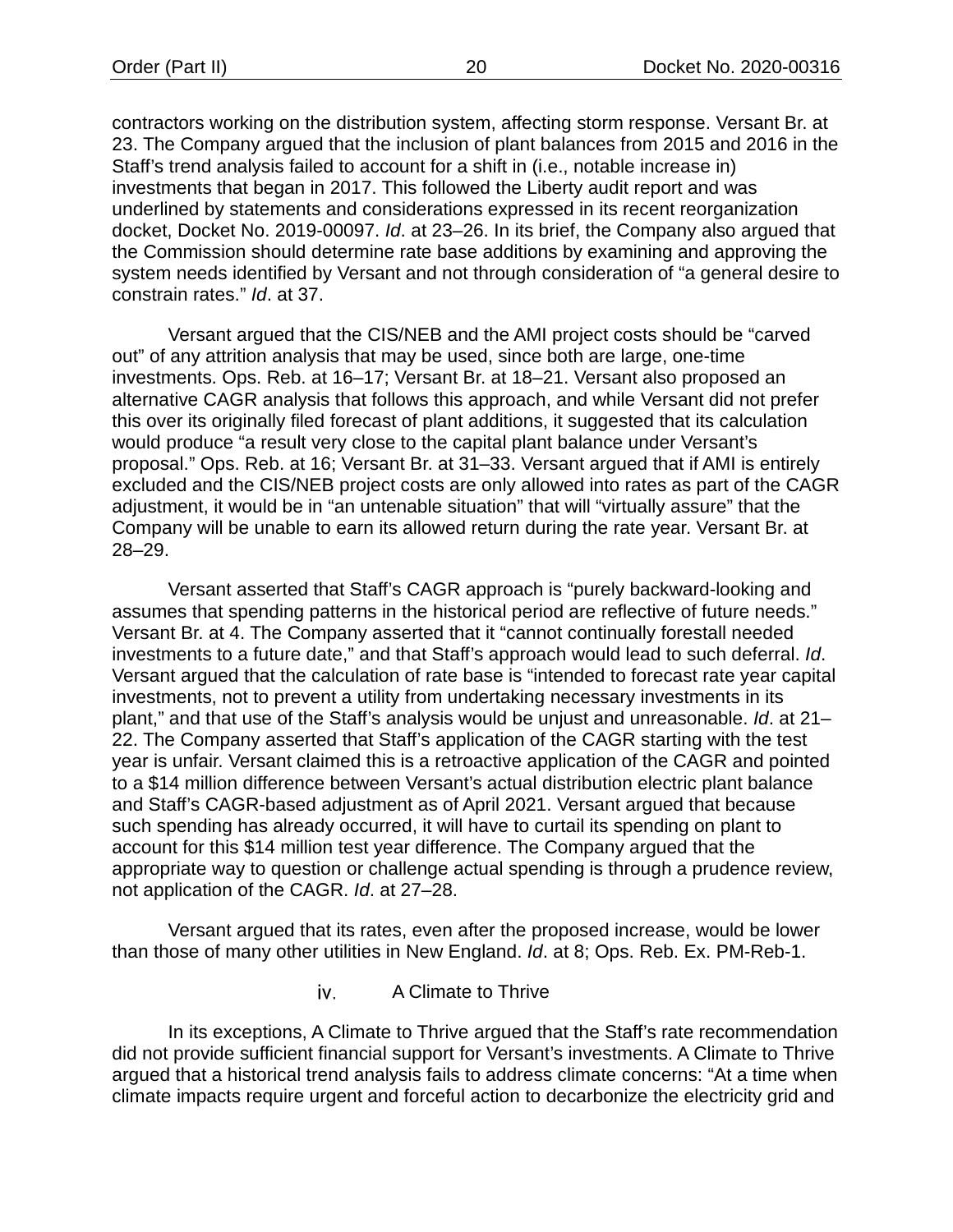to electrify Maine's transportation and building sectors, the Examiner's Report inappropriately applies a historical averaging approach to determine recommended investment levels going-forward." Exceptions of ACTT at 1. There are risks to the Staff's approach, A Climate to Thrive argued: "[D]elays now will impose greater costs resulting from the more severe impacts of a worsening climate." *Id.* at 2.

b. Decision

For the reasons detailed below, the Commission adopts a CAGR attrition calculation for the purposes of adjusting the plant in service allowed in the rate year for investments other than the CIS/NEB and AMI. As discussed in section [V](#page-13-3)[.B.](#page-16-0)[3.](#page-27-0), the Commission approves \$9.4 million (59%) of the Company's proposed 13-month average AMI distribution costs for inclusion in rate base at this time. Also, as discussed in section V.B.4, the Commission approves for inclusion in distribution rate base at this time Versant's \$7.5 million investment in the CIS/NEB project. This results in an allowed plant in service rate base in the rate year of \$783 million which is an increase of \$132 million over the average plant in service rate base of the test year.

Versant's 13-month-average rate base in the test year, December 2018 through December 2019, represents a rate base that is significantly higher than in previous years. Company witnesses testified that following its 2015 rate case, knowing the results of the management audit finding that the Company paid insufficient attention to reliability, the Company decided to increase its investment in reliability measures. This level of test-year rate base (none of which has been challenged in this case as imprudent) is an important consideration because it shows that even if there were no rate increase, Versant's level of funds for reliability investment is considerably greater than when the audit was conducted. The reliability metrics reported by the Company are trending in the right direction, Ops. Reb. at 9, and the Commission believes the two facts are likely connected.

Importantly, for this decision, this elevated test-year plant in service is the starting point for the increase that will result from the application of the CAGR. The CAGRbased adjustment to plant in service the Commission approves here increases the distribution plant-in-service portion of rate base by 6.12% per year, or ultimately \$114.6 million by the end of September 2022 (before applying the adjustment for AMI and the CIS/NEB), thus providing a sizable addition to the funds available to the Company to continue its focus on better reliability.

In a recent rate case involving Central Maine Power Company (CMP), the Commission adopted an attrition approach to determining a reasonable amount to allow into the utility's rate base. In doing so, the Commission stated:

An attrition analysis is a standard ratemaking technique that has been used in CMP's and Emera Maine's rate cases. Attrition happens when a utility's probability of earning its allowed return is reduced (the opposition situation is called accretion, or negative attrition). *Bangor Hydro-Elec. Co., Proposed Increase in Rates*, Docket No. 97-116, Order at 21 (Feb. 9,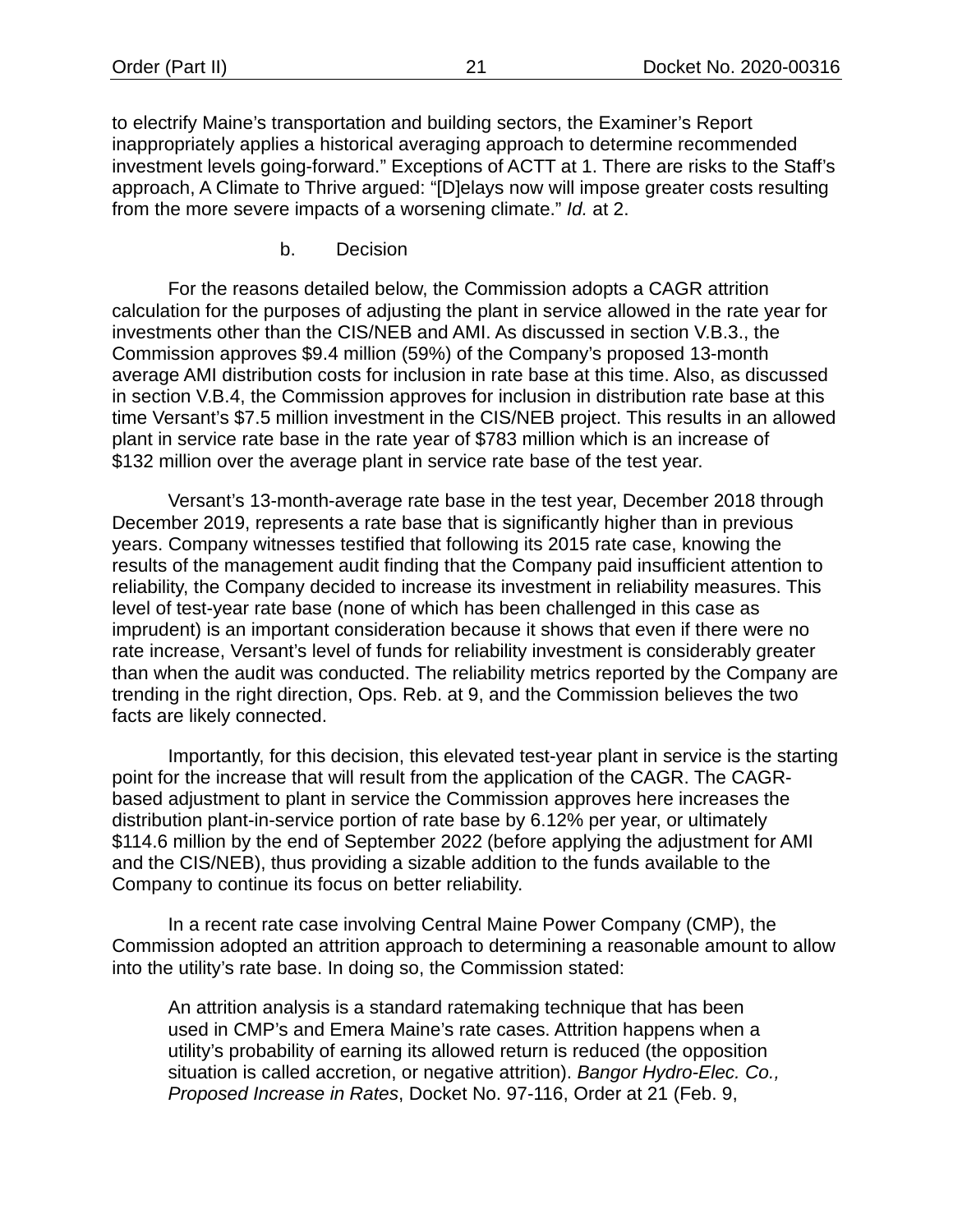1998). If the balance between a company's revenues, expenses, and rate base have a high likelihood of changing from the adjusted test-year levels, attrition or accretion can occur. *Id*. To reduce the effects of attrition or accretion, the Commission adopts an adjustment to certain elements of a utility's revenue requirement.

*Public Utilities Commission, Investigation into Rates and Revenue Requirements of Central Maine Power Company*, Docket No. 2018-00194, Order at 31 (Feb. 19, 2020). In that Order the Commission quoted from a Bangor Hydro-Electric Co. rate case:

The standards that we apply to adjustments in the attrition analysis are slightly different than those applied to test year adjustment, where a strict known and measurable standard is observed. In an attrition analysis, the degree of precision by which proposed adjustments are evaluated and measured must, by their nature, take into account the lesser degree of certainty that surrounds projections of the items involved. An attrition analysis looks at a future period, the first rate effective year, and tries to project, using educated estimates and forecasting mechanisms, how that future will affect the operations of the utility. In other words, it tries to determine if there will be a change from the test year level of operations that would reduce or enhance the utility's ability to earn its authorized return.

#### *Bangor Hydro-Elec. Co., Proposed Increase in Rates*, Docket No. 97-116, Order at 22 (Feb. 9, 1998).

In this case, Versant has proposed a very large increase to its rate base. It essentially seeks the Commission's pre-approval to invest \$158 million by the end of the rate year, RBA at 11, in a series of programs aimed at increasing the reliability of the Company's distribution system. Staff responded to Versant's proposal with concern about its rate impact, as well as general concerns about the certainty associated with Versant's plans. Staff advocated instead for an attrition approach based on a CAGR analysis, in effect to provide Versant with additional funding to pursue those investments deemed by its management to be most effective to promote reliability and an incentive to better prioritize its investments. The Company responded by standing by its approach, but also running its own CAGR calculation under different assumptions that would result in an increase very close to what it already proposes. Ops. Reb. at 16–17; Tr. at 34–35 (Aug. 18, 2021 Hr'g).

The Commission must resolve three issues raised by this dispute. The first is whether using the CAGR approach is preferable or whether Versant's forecast of plant investments are sufficiently known and measurable to be included in a calculation of just and reasonable rates. Second, if a CAGR approach is more appropriate, what is the proper calculation of the CAGR? Third, should there be any adjustments to the CAGR approach to capture any of Versant's programs such as the AMI and CIS/NEB investments?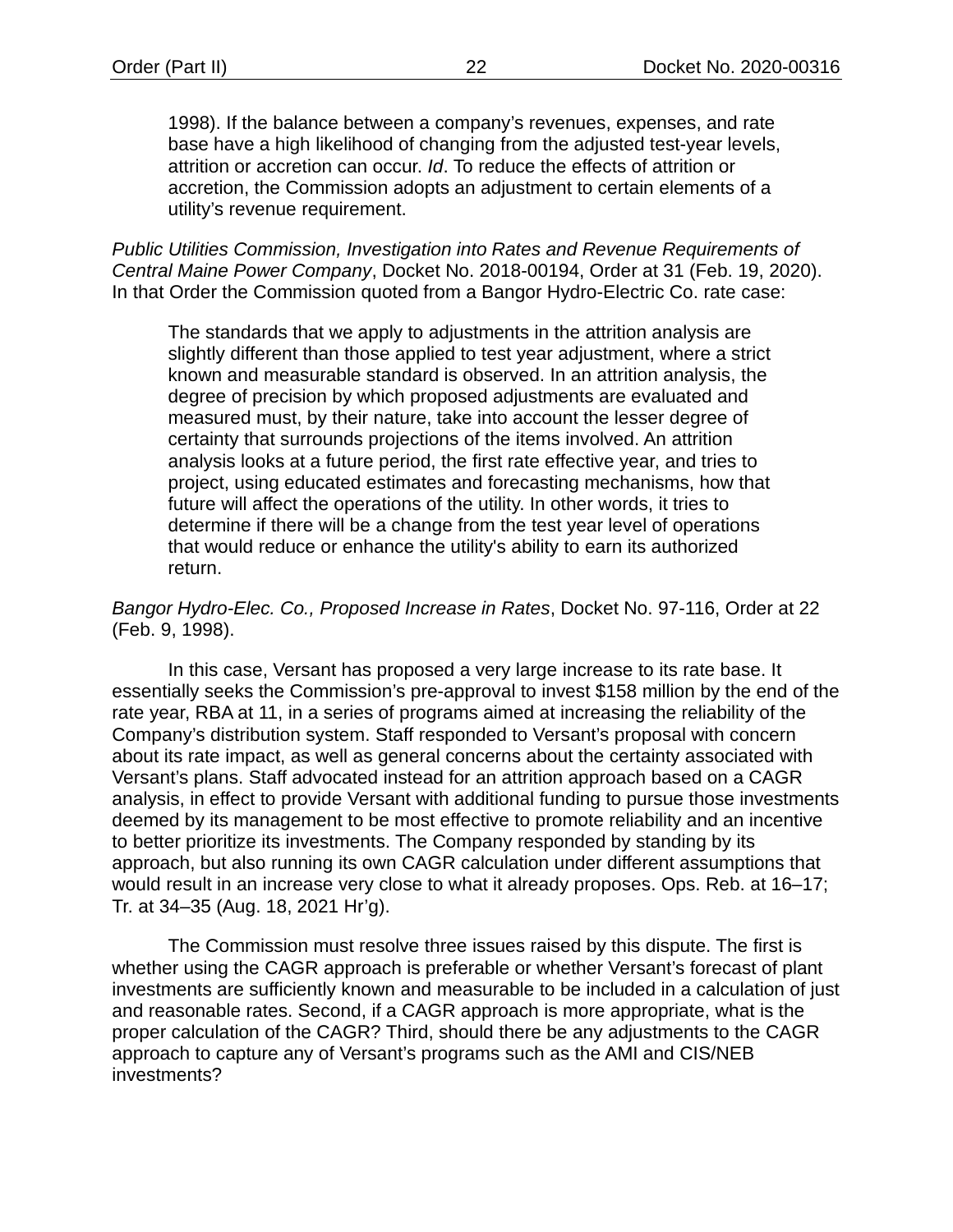The Commission has broad discretion to determine which method to employ in making its determination about just and reasonable rates. "If the methodology is reasonable, then the result will not be disturbed if the factual findings employed in that methodology are supported by the record." *Mars Hill & Blaine Water Co. v. Pub. Utils. Comm'n*, 397 A.2d 570, 576 (Me. 1979). The Law Court has stated: "Allowance for attrition is an accepted ratemaking procedure designed to assure a fair rate of return. This Court has long recognized that the inflexible use of the historic test year could result in an erosion of the rate of return." *Cent. Me. Power Co. v. Pub. Utils. Comm'n*, 455 A.2d 34, 40 (Me. 1983). Contrary to Versant's assertions about prejudice to it and allegations about hindering future investments, the utility still has an opportunity to earn its authorized return under a CAGR approach. It is a forward-looking tool, based on historic spending trends, that captures the level of changes reasonably likely to occur in the future compared to those evident in the past. Versant's supposed inability to make those investments at the levels it proposes—because of this order—will not necessarily result in an erosion of allowed earnings. Versant still retains significant flexibility to adjust its investments. Moreover, the CAGR does, in fact, provide a substantial fund from which Versant management can make informed plant investment decisions.

Versant claims that Staff's CAGR calculation harms it because in April 2021 Staff's calculation results in approximately \$14 million less investment in plant than Versant's actual investment. However, there is no support in the record for finding that the April 2021 plant balance represents actual investments made by the Company. The April 2021 balance cited by the Company does not reflect actual spending, but rather the Company's forecast of investments. The record includes actual spending only through December 2020, which was the first month that Staff's CAGR analysis produced a lower plant balance than actuals. There is nothing in the record to indicate how close the Company's April 2021 forecast of plant balance, or for that matter any subsequent month's balance, is to the actual plant balances. Selectively choosing one month and claiming it shows an estimate lower than actuals does not change our conclusion that using the CAGR approach, which allows for a large annual increase in plant in service, is sound.

Although Versant prefers its forecast of plant to a CAGR approach, to the extent a CAGR approach is used, Versant and the Staff agree on the use of end-of-year plant balances in the calculation. However, there is disagreement about which years to include in the calculation. Staff uses the end-of-year balances for the years 2015 to 2020. The Company asserts that only the last three of these years should be used, arguing that in 2015 and 2016, it was in a rate case in which reliability was an issue, and in which the Liberty audit found shortcomings in Versant's attention to its distribution plant resulting in reliability issues. Responding to these issues, Versant changed its practices beginning in 2017 and thus suggests that beginning the CAGR with 2017 rather than 2015 is a more appropriate reflection of its current asset management. The Staff stated that "three years seems like a short period for this type of analysis." RBA at 11. Further, Staff expressed concern with the recent increased level of plant additions. *Id*.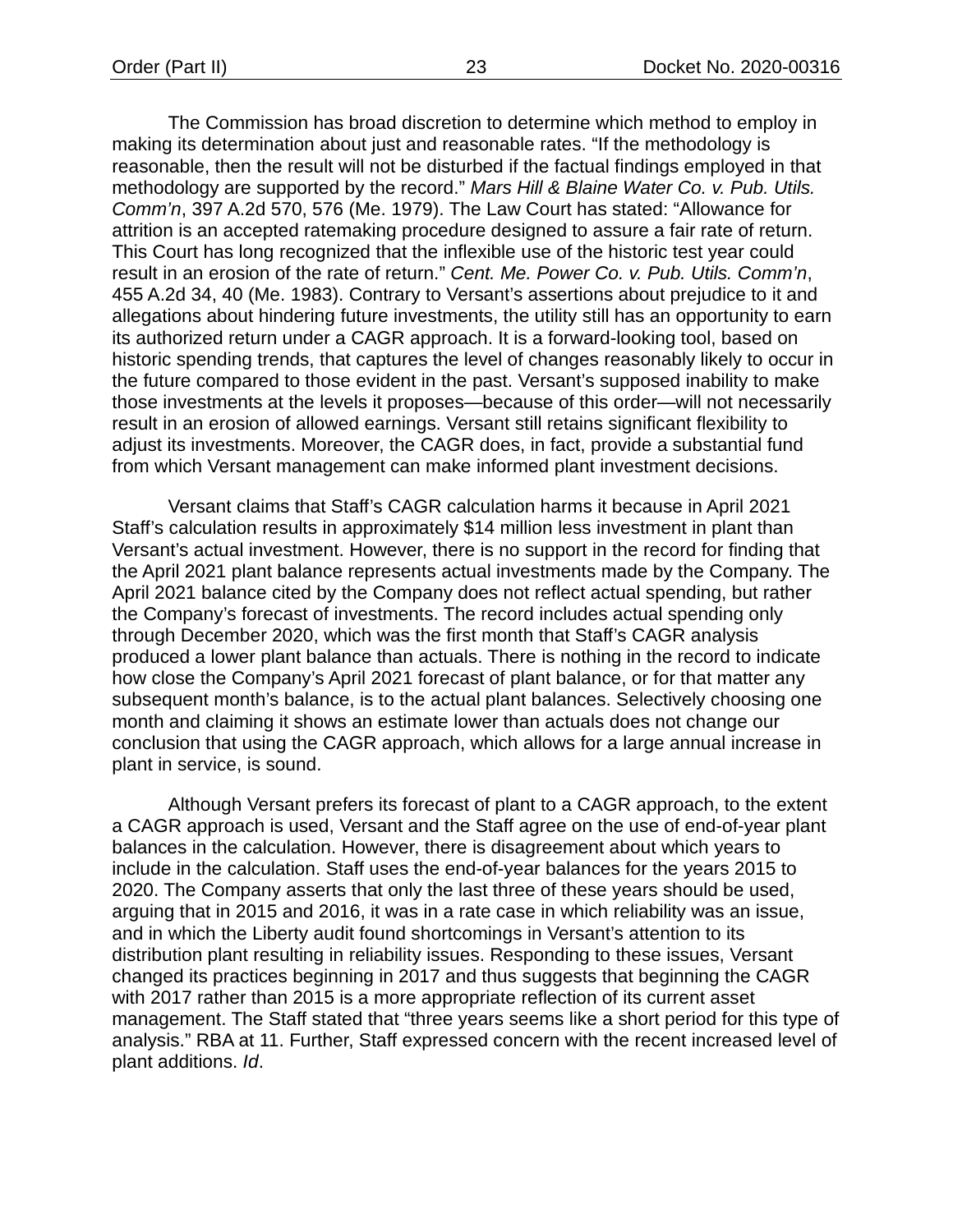The Commission agrees with Staff that for programs that involve capital additions, a longer period than three years for the CAGR analysis is appropriate. A longer period will have the effect of smoothing out increased spending levels that may not be sustained. Tr. at 153 (Aug. 18, 2021 Hr'g). In addition, Versant's argument that using 2015 as a starting point for the CAGR calculation does not take into account changes Versant made in the years following the Liberty Audit to increase its reliability performance (Versant Br. at 23) is incorrect. Staff's CAGR analysis used the period from 2015 through 2020 for its CAGR analysis; therefore, if Versant began making the reliability investments resulting from the Liberty report beginning in 2018, these investments would have been included in most of the five years of the CAGR analysis. The Staff's CAGR analysis does take the effect of the reliability investments induced by the Liberty audit into account since it started with the difference between end-of-year 2017 as compared to end-of-year 2016. However, the Commission removes the increase from the first year (end-of-year 2016 as compared to end-of-year 2015), from the CAGR analysis in the Examiners' Report. Thus, the CAGR approved here is calculated using end-of-year plant balances for the years 2016 through 2020, which produces a CAGR of 6.12%.

The Commission notes that the CAGR approved here is in fact far larger (almost 50% larger) than the 4.11% CAGR authorized for CMP in its last rate case, where the Commission calculated a CAGR that used a five-year trend period. *Public Utilities Commission, Investigation into Rates and Revenue Requirements of Central Maine Power Company*, Docket No. 2018-00194, Order at 38–39 (Feb. 19, 2020).

In this case, Versant argues that the rate base programs for which it seeks funding through rates are sufficiently known and measurable and warrant full approval. As discussed below, the Commission disagrees that Versant has shown that these programs are reasonably certain to be implemented. Moreover, the Commission shares the concern voiced by the Staff that Versant's customers could be subject to an unreasonably high increase were we to approve the filing. As it is, the Commission is approving an increase of 17.5%, including other adjustments described elsewhere in this Order.

In its last rate case, CMP proposed, in addition to other rate base additions, certain rate year resiliency investments. These were similar to many of the programs Versant is proposing here, including the use of covered conductor, increasing ties between circuits, and increasing automation. In support of including these costs in rate base, CMP argued, as Versant does here, that an attrition approach that relies on historical investments does not account for these new programs. *Public Utilities Commission, Investigation into Rates and Revenue Requirements of Central Maine Power Company*, Docket No. 2018-00194, Order at 39–40 (Feb. 19, 2020). CMP also argued that the benefit-cost plan it presented demonstrated a positive net benefit and that its proposed plant additions were known and measurable. *Id*. Essentially concluding that the proposed investments were not known and measurable, the Commission excluded the items from rate base, finding that the proposed investments were already addressed by the attrition adjustment. The investments were not "new types of investments but are made regularly to improve reliability." *Id*. at 43. The Commission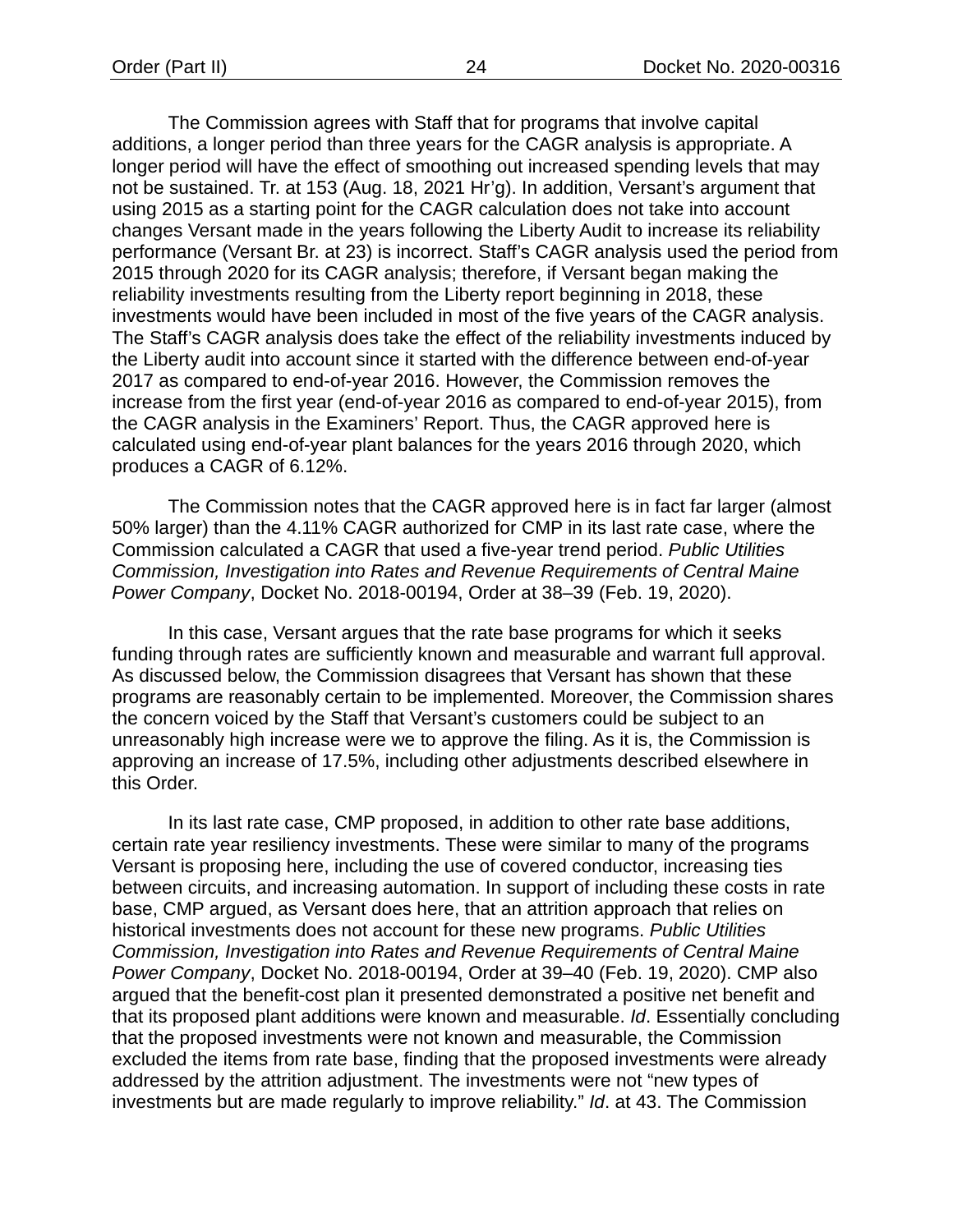noted that CMP's proposal was "largely a forward-looking plan" and thus "conceptually fit[] within the attrition adjustment." *Id.*

Such is the case here. While Versant, like any utility, must continue to invest in its system to maintain reliability, the stated purpose of Versant's large proposed increase is to go beyond maintaining the system, to have "continuous reliability improvement." Ops. Reb. at 4. This is the case for all its programs, but particularly for the so-called resiliency investments and the right-of-way widening program. In approving the use of the CAGR approach, which assumes annual increases in investment of 6.12%, reliability investments and improvement can, with proper management, be achieved. With such a significant annual increase to rate base, the Commission anticipates seeing evidence from Versant of reliability performance improvements in the coming months and years. If in the future Versant seeks another large increase in plant in service but cannot show that past investments resulted in improvements in reliability, the Commission will expect to factor that into the approved forecasts and the evaluation of expected benefits of planned investments.

<span id="page-27-0"></span>The Commission now turns to the question whether there should be any discrete adjustments to reflect investments that would not be captured by the CAGR adjustment.

- 3. Advanced Metering Infrastructure
	- a. Positions and the Parties and Staff
		- i. Versant's Proposal

Versant stated that the meters serving customers in the BHD will reach the end of their useful life in 2025, due to the lack of manufacturer support after that time. EXM-010-033; ODR-001-007. Mr. Rocha testified that they will "be unsupportable" in three years. IT Dir. at 8. The system in the MPD is even older and is "only supported through used, refurbished hardware procured in the second-hand market." *Id*. Versant now plans to deploy an entirely new AMI system to serve both districts using radio frequency via a radio mesh network. Mr. Rocha testified that this project received board approval in the fall of 2020. *Id.*; EXM-010-034. This AMI rollout was planned to proceed in three phases. IT Dir. at 8. First, Versant would build the back-office application and field area network, expected to be completed by the end of 2021. *Id*. at 9. Versant indicated that, in addition to the field area network (the radio mesh collection system), this includes "all applications, hardware and professional services to support the AMI platform." EXM-015-004; Tr. at 41 (Mar. 16, 2021 Tech. Conf.). Although this was initially scheduled to be completed in the fourth quarter of 2021, IT Dir. at 8, it has now slipped to January 2022 as of the filing of Versant's rebuttal, Ops. Reb. at 32. During the Hearing, Versant indicated that the AMI project is still on track as reflected in its rebuttal filing. Tr. at 74 (Aug. 18, 2021 Hr'g). Second, Versant expected to begin deploying meters first in the MPD during the first half of 2022. This would involve approximately 35,000 meters. Versant witnesses provided conflicting figures for the number of meters in the MPD. In his direct testimony, Mr. Rocha testified that the first phase of meter deployment "will include replacing approximately 40,000 residential/commercial meters."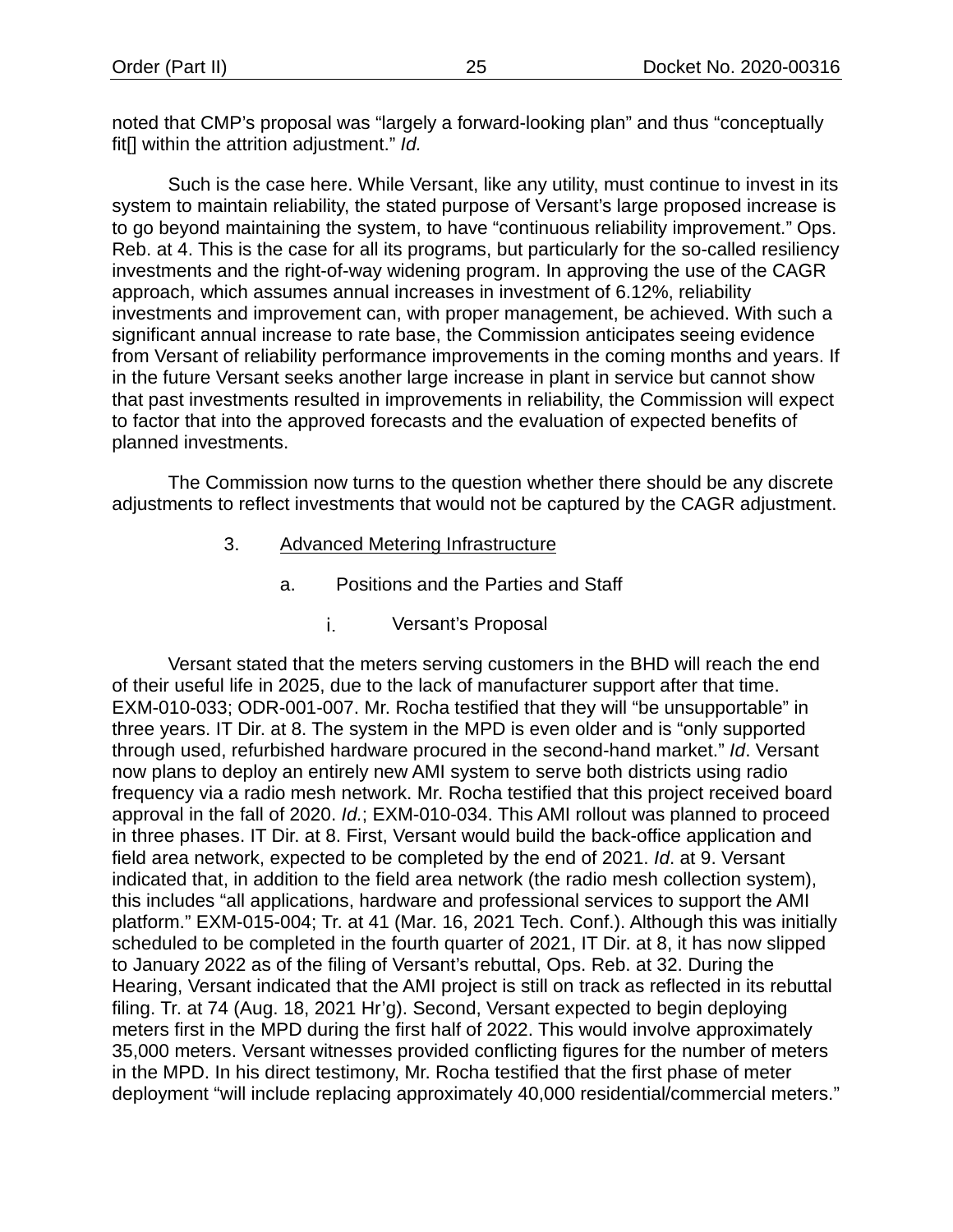IT Dir. at 9. In rebuttal, however, the panel of witnesses, including Mr. Rocha, testified that there were "approximately 34,000 meters in the MPD." Ops. Reb. at 32; *see also* Tr. at 16–17 (June 30, 2021 Tech. Conf.). In their direct testimony, Ms. Overlock, Ms. Henaghen, and Ms. Doughty testified, in connection with the CIS project, that there are 35,000 MPD customers. Cust. Exp. Dir. at 14. The Commission assumes that the number of customers should correspond to the number of meters. If this is not the case, then the Commission would expect there to be more meters than customers since some customers, especially businesses, often have more than one meter. The Commission recognizes that the number of meters in a service territory is not static, and that customers move, and businesses can start, expand, and close.

Versant indicated that it would not consider the meters to be "in service" until "all of the meters at issue are installed, even though each meter will be used and 'in service' immediately upon installation." Ops. Reb. at 32. Third, the remaining meters (approximately 120,000) would be deployed in the BHD beginning in 2022 and are scheduled for completion in early 2023. *Id*. In his direct testimony, Mr. Rocha stated that Versant planned to complete this third phase in the fourth quarter of 2022 but changed that to early 2023 in a March data response. *Id.*; EXM-015-004(c). Versant has indicated that the cost of the BHD meters is not included in the revenue requirement calculation because their in-service date is after the end of the rate year. Tr. at 66 (Mar. 16, 2021 Tech. Conf.).

In its direct testimony, the Company proposed to include \$21.6 million as the 13-month average rate year distribution plant balance for the AMI project. However, the Company modified its request over the course of this proceeding due to changes in its AMI schedule. As a result of these schedule changes, the Company reduced its forecast of the 13-month average rate year distribution plant balance for the AMI project to \$15.9 million, a reduction of \$5.7 million as compared to the Company's direct testimony. Rev. Req. Reb. at 4.

#### ii. Staff's Analysis

Staff noted that the AMI project is an expensive, complex, multiyear endeavor that is broken into three phases. The aggressive schedule for installation of meters for every single Versant customer, and the past experiences of controversy surrounding these kinds of meters, led Staff to question how likely it is that the cost and timing of this project is sufficiently known and measurable to be included in the revenue requirement calculation. Staff explained it had witnessed similar projects taking more time, more investment, or both, before going live, and some have experienced significant operational problems, including at Versant. BA at 40. Staff also noted the apparent changing forecast of investments just since the Company filed its testimony. *Id*. Staff stated that since this project is not complete, and the possibility of issues arising that may need to be addressed, it remains a question whether this project will go into service during the rate year, whether it will do so successfully, and whether prudence issues will arise. *Id*. at 41. If schedules slip, technical or other difficulties are encountered, or the project needs to be reprioritized based on other organizational needs, the average AMI plant balance in the rate-year maybe significantly altered as compared to the forecast.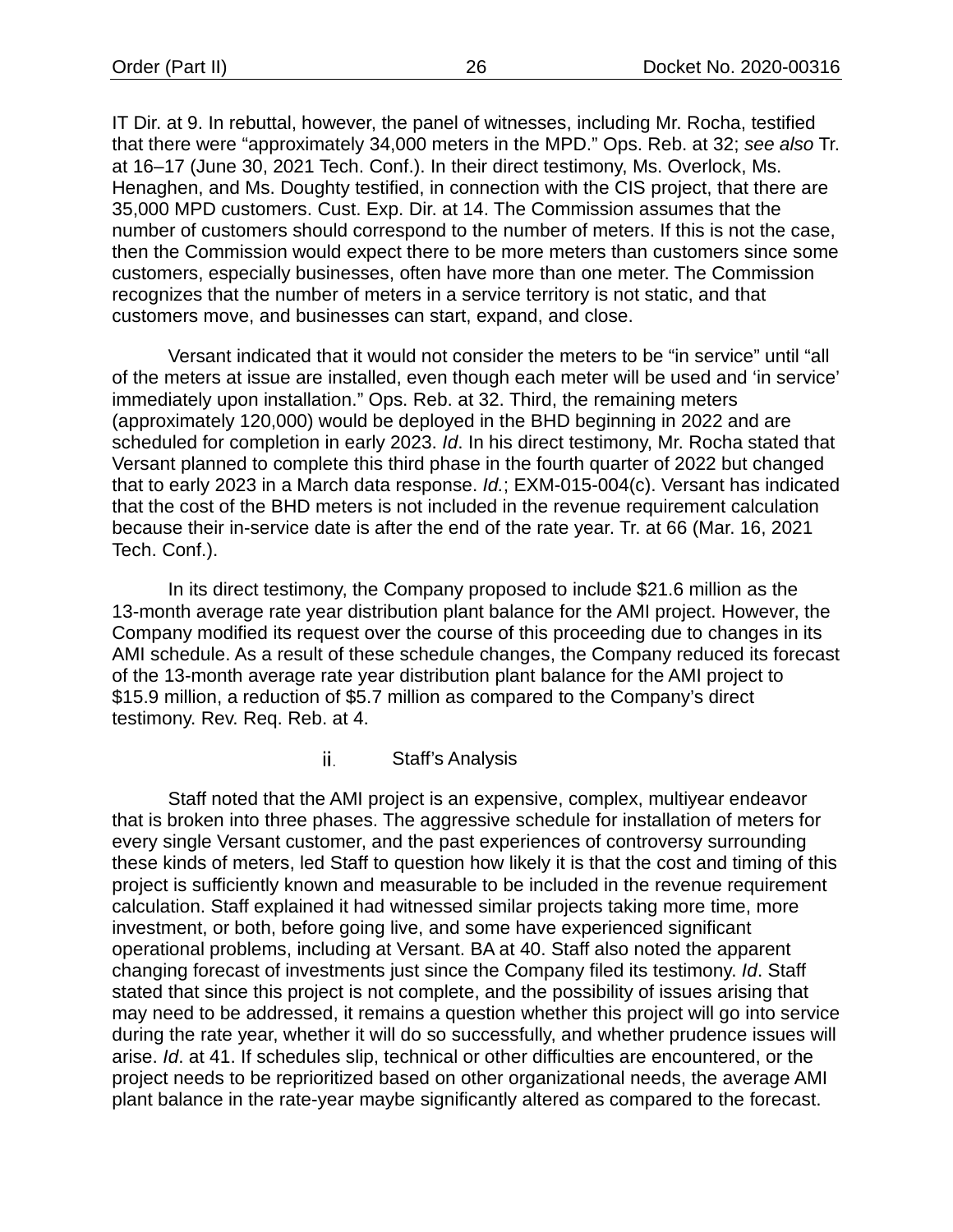The uncertainty about the timing of this investment is one factor that led to Staff's proposed CAGR attrition analysis. *Id.* at 41–42. Staff noted that in the few months between the Company's direct testimony and its rebuttal testimony the Company's estimate of the AMI investment to be included in the rate year distribution plant balance decreased by a total of \$5.7 million due to a shift of a portion of the investment's inservice dates by only a few months. RBA at 12; Rev. Req. Reb. at 4 & Att. K. In its response to VERS-006-006, Staff noted that the total year-end 2022 plant balance changed by \$29 million due to the changes in the AMI schedule, with \$5.7 million allocated to the rate-year distribution average plant balance. Staff pointed out that the difficulty of accurately forecasting costs was being further demonstrated in Attachment K by the approximately \$8 million increase in the rate-year plant balance from the Company's update for actual costs for the last three months of 2020. Staff concluded that the AMI project did not yet meet the standard for "known and measurable" required for inclusion in rates in this case. RBA at 12.

At the hearing, Staff expressed concerns that the back-office system and field area network may not be fully used or useful until the meters are in service. Tr. at 100–01 (Aug. 18, 2021 Hr'g).

> OPA's Brief iii.

In its brief, the OPA supported Staff's position as stated in the Reply Bench Analysis. OPA Br. at 5.

> Versant's Response iv.

In its rebuttal case, Versant had adjusted its AMI plant in service schedule to reflect a change in the in-service date for the MPD meters from February to May of 2022. Rev. Req. Reb. at 4; Rev. Req. Supp. Ex. RR-Supp-3; ODR-001-009.

In its brief, Versant pointed to its testimony where witnesses show that the Company is only seeking rate treatment in this case for 34,000 meters, "even though it is highly likely that many more meters will actually be installed and in service during the rate year." Versant Br. at 12. Versant asserted that this is a conservative approach because it expects that more than 80% of all the meters will be installed by the end of the rate year. *Id.* at 13.

Versant touts the qualifications of two of its AMI partners: IBM, which Versant says has completed over 80 AMI installations and will serve as the system integrator; and Aclara Smart Grid Solutions, which will be responsible for meter installation. *Id.* at 13–15. Aclara has taken steps to account for the weather in MPD's territory and plans to install 820 meters per day. *Id.* Versant indicates its flexibility with respect to installing the 34,000 meters, saying it can shift between the MPD and BHD depending on the weather, though it says it will have all the MPD meters installed in the rate year.

Responding to Staff concerns about customer opposition slowing down deployment, Versant stated that because other AMI projects nationwide have met with resistance over health concerns, it has sought approval of a proposed opt-out program.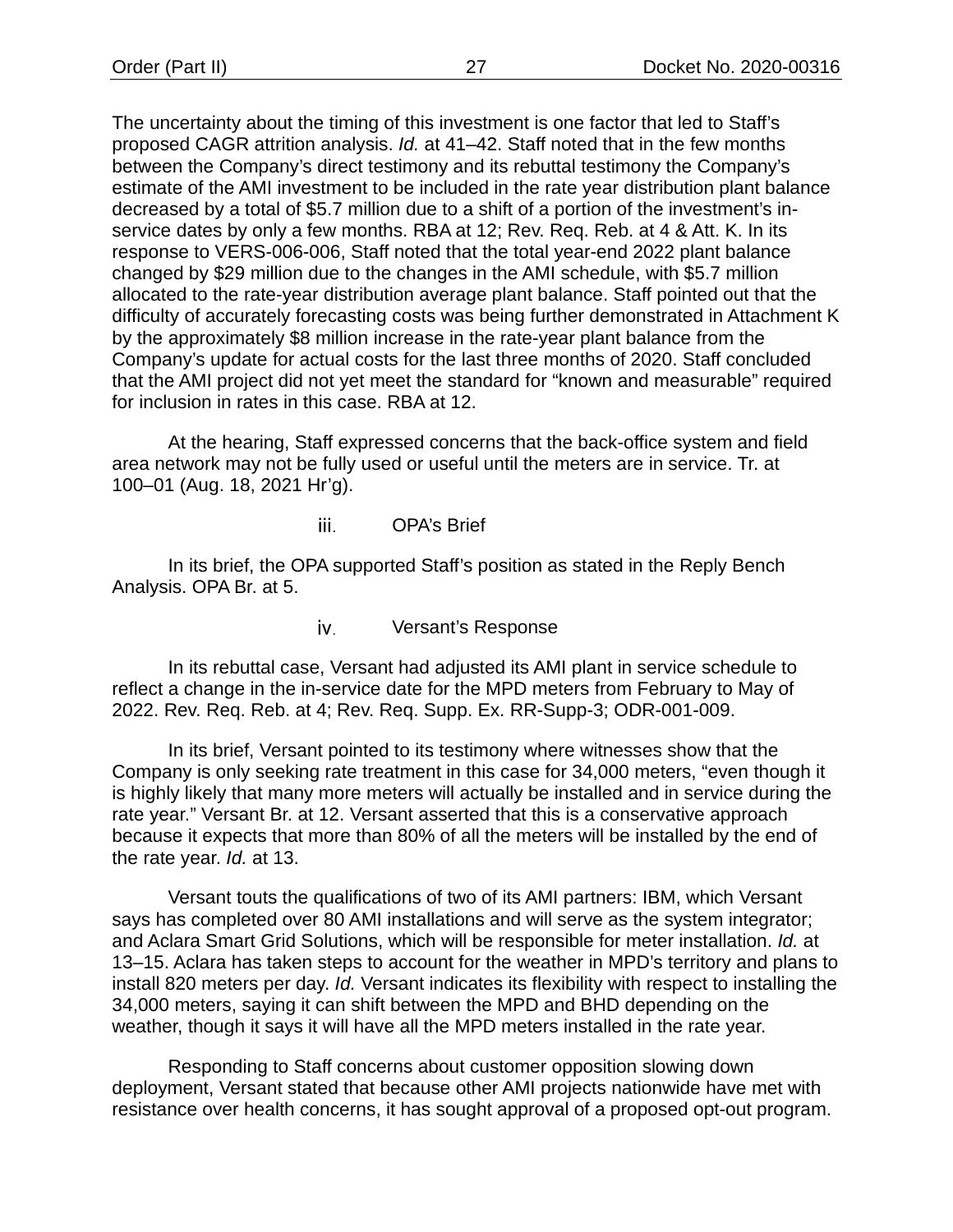*Id.* at 15; *see also Versant Power f/k/a Emera Maine, Request for Approval of Terms and Conditions Related to Advanced Meter Opt-Out Program*, Docket No. 2021-00184, Procedural Order (Notice of Filing and Opportunity to Comment) (July 16, 2021).

In its brief, Versant argues that the AMI back-office systems and field area network are scheduled for completion within months and will therefore be "used or useful" during the rate year. Versant Br. at 17.

#### Examiners' Report and Exceptions v.

In the Examiners' Report, Staff recommended including a portion of the AMI investment in rates in this case—specifically, the investments beginning May 2022 in the 13-month average of plant in service. ER at 49.

A Climate to Thrive argued in exceptions that the Staff's rate recommendation did not provide sufficient financial support for Versant's investments in AMI. A Climate to Thrive expressed disappointment in Versant's timing for processing interconnection requests and providing timely and necessary information to customers about net energy billing, and stated that Versant's investment in AMI "will go a long way toward rectifying these concerns." Exceptions of ACTT at 1–2. In its exceptions, Versant made arguments similar to those it had made previously, summarized above.

#### b. Discussion and Decision

The Company argued that AMI costs should not be assumed to be included in the CAGR analysis. The Staff stated that "it may be appropriate" to carve AMI costs out of the CAGR analysis. RBA at 11–12. Based upon this apparent agreement between the Company and Staff, the Commission will not consider AMI costs to be captured by the CAGR analysis. The remaining question, then, is how much of the AMI costs, if any, are sufficiently known and measurable to be approved as an incremental addition to CAGRcalculated plant in service in this case. While some facts in this case point to a portion of the project being known and measurable, other facts point to its not being so.

Versant's witnesses testified that the existing meters in the MPD are at the end of their useful life and can be maintained only with "refurbished hardware purchased in the second-hand market." IT Dir. at 8. The existing meters in the BHD are not as old but are nearing the end of their useful life and will become harder to maintain as time goes on. *Id*.

Versant has chosen to replace the meters with an AMI system that uses radio frequency for two-way transmission of data over a radio mesh system. Versant has selected meters, installers, other system components, and a system integrator. *Id*. at 8–9; Ops. Reb. at 31–32. With these contractors and purchases in place, the Company has developed its three-stage approach to deploying this AMI system. IT Dir. at 9.

The Commission decides this matter based on the known and measurable standard. Before turning to that, however, the Commission addresses arguments in Versant's brief about the "used or useful" standard. The Company was responding to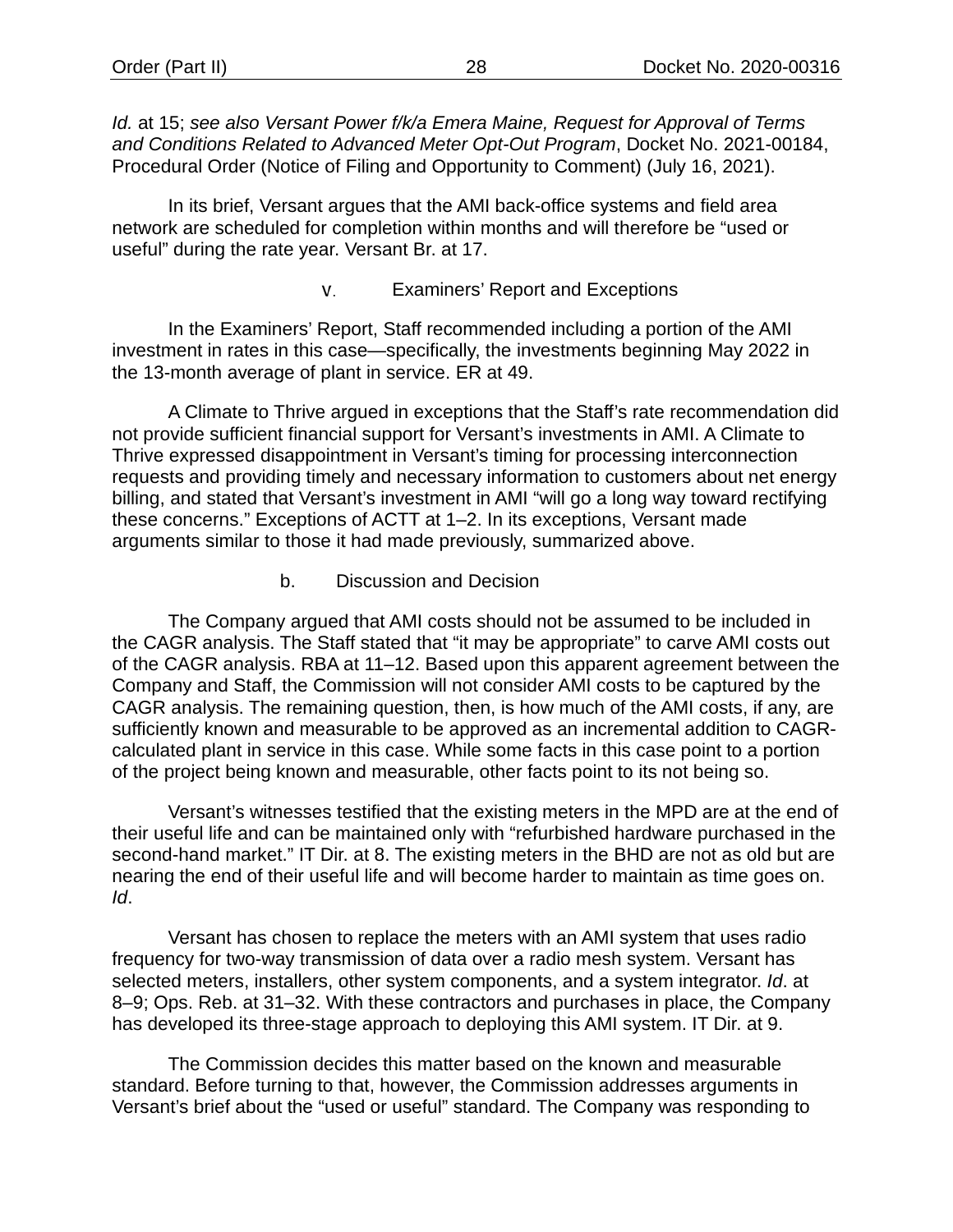Staff testimony at hearing about whether the back-office systems and field area network would be used or useful unless meters are in service. Versant cites to *Central Maine Power Co. v. Public Utilities Commission*, 405 A.3d 153, 184 (Me. 1979), for the proposition that property may be considered used or useful if the utility has "a sufficiently definite plan for its use." Versant Br. at 17. In the decision appealed from, the Commission had approved the inclusion of land on Sears Island in CMP's rate base because its plans to develop a coal-fired power plant there were found to be sufficiently definite. The Commission notes that it is well-known in the regulatory community that CMP never developed a power plant of any type on Sears Island. Thus, there is good reason for the Commission to be cautious when approving the plans of utilities.

Several factors point to the project's being not known and measurable.

The record reveals slippage in and confusion about the schedule, questions about timing with regard to the back-office systems and field area network installations, changes in where and when meters are to be deployed, and conflicting information about the number of meters to be deployed to the MPD.

First, and most significant, is the lack of definition around the schedule. In the initial case, Mr. Rocha testified that the installation of the MPD meters was scheduled to be complete in the second quarter of 2022. IT Dir. at 8. This is consistent with a star on the Gantt chart produced in response to EXM-015-004, Att. B, which shows installation to be completed in May 2022. The bottom row on this chart, "Meter Installation," has two stars, one that corresponds to May and the scheduled installation of the MPD meters and the other at year's end consistent with the scheduled completion of all meter deployment.

However, in its rebuttal case, Company witnesses refer to a schedule revision. Ops. Reb. at 12, n.5. In his rebuttal testimony, Mr. Chahley also refers to a shift in the schedule for deployment of the MPD meters from February 2022 to May 2022. Rev. Req. Reb. at 4. This is consistent with Revenue Requirement Rebuttal Attachment K, tab "AMI," which compares the initial and rebuttal filings. As noted by Staff, it is clear from reviewing Attachment K that the Company incorporated a delay of at least five months in the schedule underlying the general and intangible categories of AMI investment in the rebuttal revenue requirement and a delay of three months in the AMI investment in the distribution category between the time the direct and rebuttal testimonies were filed. VERS-006-006. As discussed above, and as shown in Attachment K, these seemingly small differences in the AMI schedule make significant differences in the 13-month average plant balances. This was identified by Staff as a concern. RBA at 12.

There was also a shift in the completion of the meter deployment in the BHD. In the initial filing, witnesses stated this would be by the end of 2022. Ops. Dir. at 9. Within two months, this had moved to January 2023. EXM-015-004. Versant has never proposed that the cost of completing the deployment of the BHD meters be included in this case.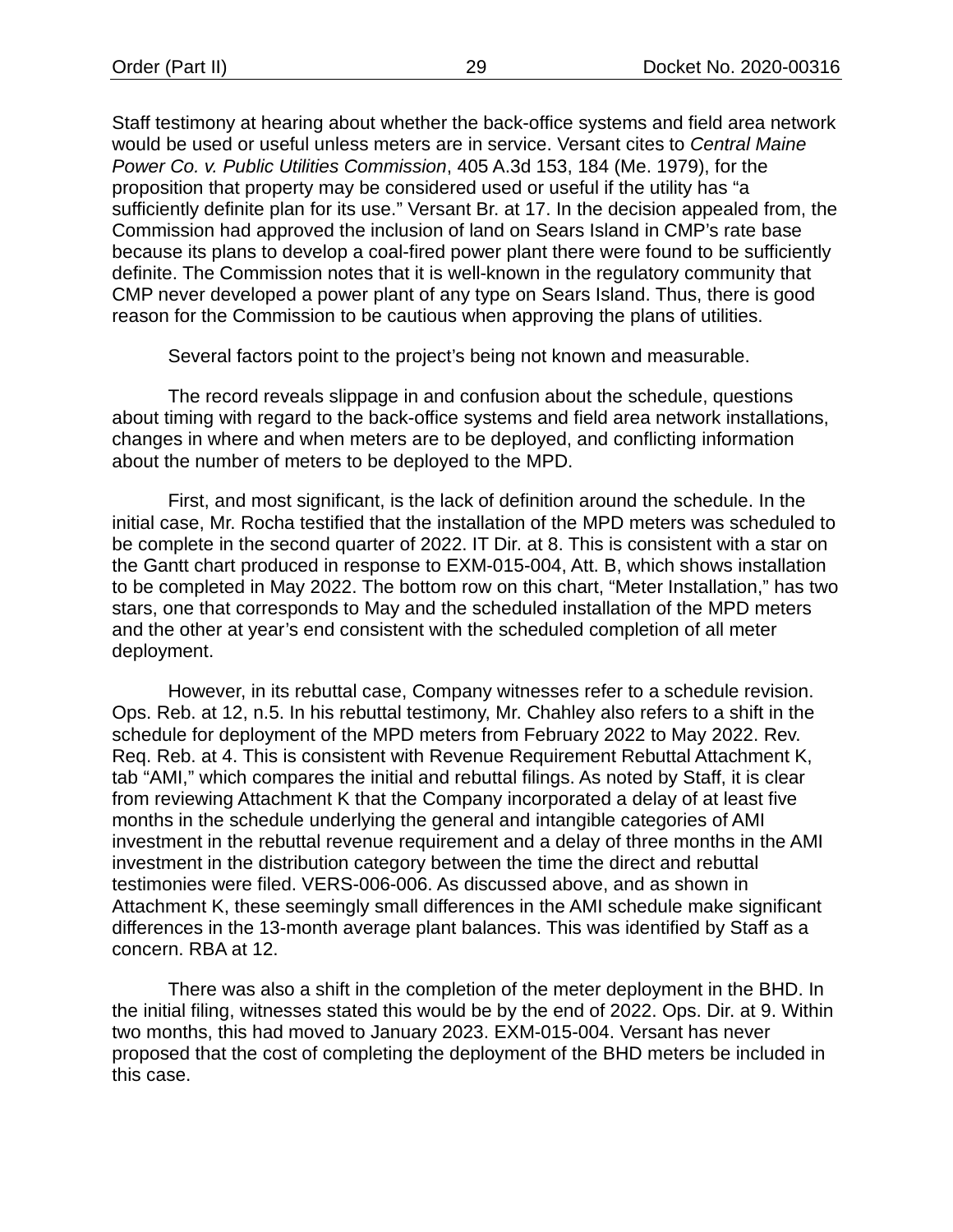With respect to the back-office systems and field area network, there is also confusion. The Company has stated that this phase is now scheduled to be completed in January of 2022, having slipped from an earlier in-service estimate of late 2021. IT Dir. at 8; Tr. at 42 (Aug. 18, 2021 Hr'g). However, there is evidence in the record that raises questions about whether the "field area network" portion of this phase will in fact be completed at that time. In March, Mr. Rocha testified that the back-office systems were scheduled for go-live in January 2022. He did not mention, at that time, the go-live date for the network. Tr. at 42 (Mar. 16, 2021 Tech. Conf.). Attachment B to EXM-015- 004, noted above, is the AMI timeline in the form of a Gantt chart. This contains a row, fourth from the bottom, labelled "network deployment." (The bottom two rows refer to meter procurement and meter installation, so it appears that "network deployment" is not about meters.) This row shows completion for the network at the end of March 2022 and not January as put forward by the Company.

Also, at hearing, Staff raised a question about whether the field area network would operate as expected given, in part, that this is the first time Versant is deploying a radio mesh network. Tr. at 104, 112 (Aug. 18, 2021 Hr'g). Ms. Monroe also pointed out that the existence of a customer opt-out programs can create holes in the mesh network. She elaborated that the rural nature of Versant's service territory may contribute to significant problems with the mesh network and its ability to relay information from meters to the Company. *Id*. at 128. These problems, should they occur, could delay the project and add to costs.

Finally, it stands to reason that the radio communication that must occur between and among the radio network devices and the meters will need to be fine-tuned in places, something that can only happen during the meter deployment.

Thus, the picture of when the full "back-office systems and field area network" will be installed and ready to operate is cloudy.

The entire AMI schedule is potentially dependent on the CIS consolidation schedule. A report to Versant's Board on June 21, 2021 identified a risk that the CIS implementation posed to the AMI deployment:

CIS Consolidation Go-Live delays will impact the availability of AMI resources and may impact the timing of the AMI go-live. Versant has many resources that are working on both projects, and the longer the CIS Consolidation projects continues to run, the less attention those resources can focus on the AMI Implementation.

ODR-005-006, Att. A. at 10. In the early stages of this case, Versant indicated that the CIS consolidation was scheduled to go live in the spring (Q2) of 2021. Cust. Exp. Dir. at 12; ODR-005-006, Att. B at 2 of 3. In fact, the CIS schedule did slip, and Versant reported at the hearing that it was scheduled to go live on August 21 or 22. Tr. at 76 (Aug. 18, 2021 Hr'g). The record does not contain evidence whether that occurred as predicted. Versant witnesses testified at hearing, nevertheless, that the AMI project was on schedule. *Id.* at 74.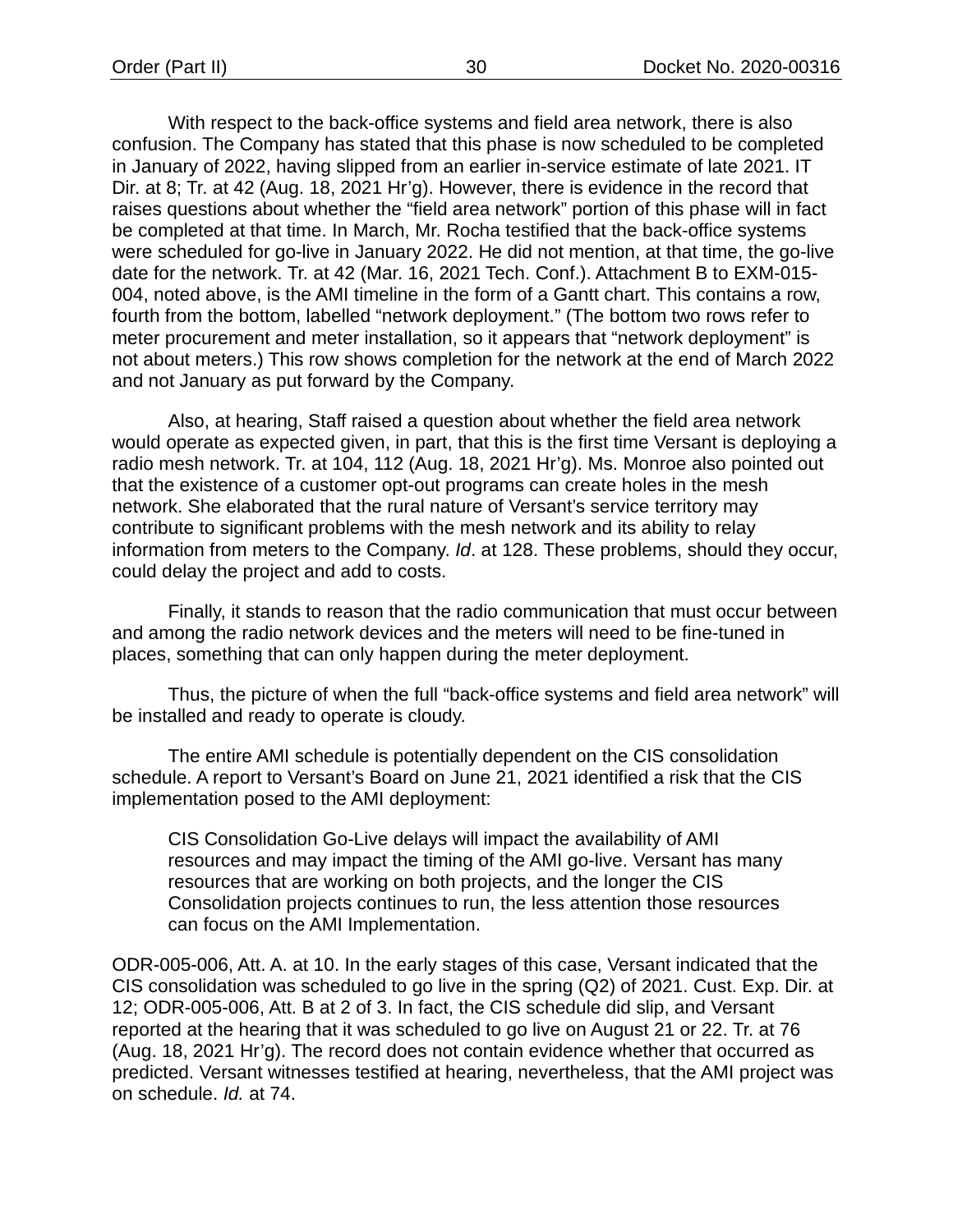In its initial case, the Company sought approval to place into rate base the MPD meters and the back-office system, saying that it intended to complete the meter installation in the MPD in the second quarter of the rate year. IT Dir. at 8; EXM-015- 004(c). However, in rebuttal, Mr. Rocha testified that the goal was to have 34,000 meters, equivalent to the number it said were in the MPD, installed by May of 2022, and it would do so by deploying meters in the BHD if the weather in the MPD prevented deployment. Tr. at 16–17 (June 30, 2021 Tech. Conf.). By the time of the hearing, this shift had further evolved, Mr. Rocha testifying that Versant had decided to start the meter deployment in Bangor. Tr. at 74 (Aug. 18, 2021 Hr'g) ("The anticipated projections now show us beginning in Bangor in the southern district because of the weather, and as soon as the weather clears, we will then transition to the northern meters in our northern territories."). And, in the June 21, 2021 presentation to its Board, Versant indicated that the MPD deployment would begin in April 2022 and finish in August. ODR-005-006, Att. A at 5 of 16.

As explained in section V.B.3.a.1., Versant has supplied conflicting information on the number of meters in the MPD. Mr. Rocha, in his direct testimony in January, said there were 40,000, but in his June rebuttal, as part of the operations/IT panel, he said 34,000. The customer experience panel said there were 35,000 MPD customers. The reason for these conflicting numbers is unclear. The Commission does not believe that the expected normal fluctuation in customer counts would include as many as 5,000 meters out of 40,000 in the time between January and June. It is unclear whether these conflicting numbers reflect internal misunderstandings among Versant's witnesses, or perhaps that Versant has, during the course of this case and without explaining why, decided to reduce the number of meters it intends to deploy to the MPD.

In sum, these factors are not trivial, and raise questions about the certainty of this project being completed as Versant witnesses have testified. Further it is possible, given the complexity and scope the project, that Versant could encounter significant problems that would affect the schedules.

However, other factors point to at least some portion of the investment for the project most likely being known and measurable during the rate year.

First, it is apparent that the Company needs to replace the meters in the MPD in the near future. Further, there is no dispute concerning the Company's assertions that it has all the elements of the AMI program either under contract or will otherwise use internal resources. Indeed, Mr. Rocha testified that Aclara is under a contractual obligation to complete deploying the meters by December 2022. Tr. at 74–75 (Aug. 18, 2021 Hr'g). There is, therefore, reasonable certainty that significant sums will be spent deploying meters in 2022.

On balance, the Commission therefore finds that some amount of AMI costs associated with meters and the back-office systems and field area network should go into rate base at this time. This finding is in part because of the reasonable certainty associated with the Company's plans to deploy 34,000 meters in the rate year, whether they are placed in the MPD or the BHD or some combination.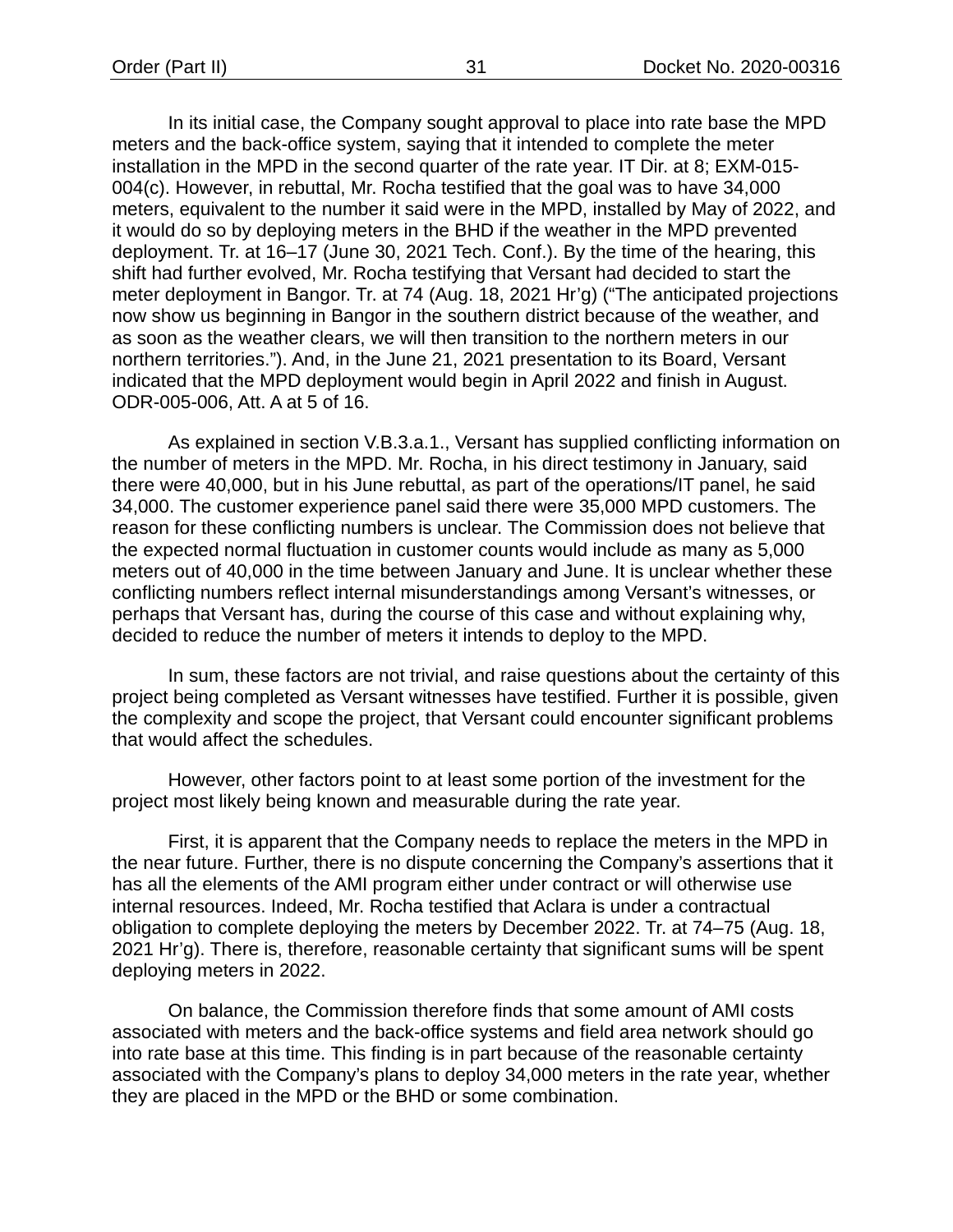Although the Commission still has concerns about potential additional schedule changes that could significantly impact the "in-service" date of the system, it also recognizes that including a portion of these costs now may limit later rate shock associated with inclusion of this project in rates. The Company is seeking to include a total of \$18.2 million (with \$15.9 million allocated to distribution) of the AMI project in distribution rates at this time. This represents just under 30% of the cost of the entire AMI program, currently estimated to be \$63 million (including contingencies). EXM-010- 034, Att. A at 18 (Oct. 2020 Board presentation); *see also* ODR-005-006, Att. B at 2 (indicating that the project was slightly under budget as of February).

In addition to concerns about potential changes in the schedule that could affect the amount of investment that should reasonably be included in rates at this point, the Commission also has concerns about what portions of the project are included in the rate year revenue requirement. Revenue Requirement Rebuttal Attachment K includes the breakdown of AMI costs that are included in the revenue requirement calculation and breaks the AMI plant investments into three categories: General, Intangibles, and Distribution. However, no additional detail is available as to what is included in each of these revenue requirement categories. EXM-023-010 requested a breakdown of each capital program proposed to be included in plant rate base for each month of the rate year. In response, Versant provided values that match those included in Attachment K, but the descriptions for AMI investment only reference "AMI Project Planning." Although the investments in the Distribution category appear to line up with the Company's testimony regarding the timing of the meter deployments, it is unclear what other investments beyond meters (such as network infrastructure) might be included in this line item.

Weighing all of these factors—the Commission's multiple concerns about the project schedule, the lack of clarity as to which portions of the project are included in the revenue requirement calculation, while recognizing that some portion of the AMI investment should be included in rates now—the Commission adopts the following approach. The Commission finds that a portion of the AMI investment will go into service in May of 2022, coincident with the scheduled completion of the deployment of the first 34,000 meters. This is consistent with Revenue Requirement Attachment K, and with Versant's indication that it would consider meters to be in service when those "at issue" all are installed. Ops. Reb. at 32. Versant indicated that it would not consider the meters to be "in service" until "all of the meters at issue are installed, even though each meter will be used and 'in service' immediately upon installation." Ops. Reb. at 32 (emphasis added). The Commission interprets "at issue" to refer to the meters initially associated with the MPD. Otherwise, this testimony would be at odds with the Company's request to place that subset of meters into rate base.

Further, the Commission concludes that completion of the deployment of the back office system and field area network is not sufficiently known and measurable to be assumed placed into service prior to that time as requested, but that, given the Company's plan to have its back office systems available prior to the meters being in place and its contract with Aclara that requires meter installations be completed by the end of 2022, it appears reasonably likely that the back office systems will be completed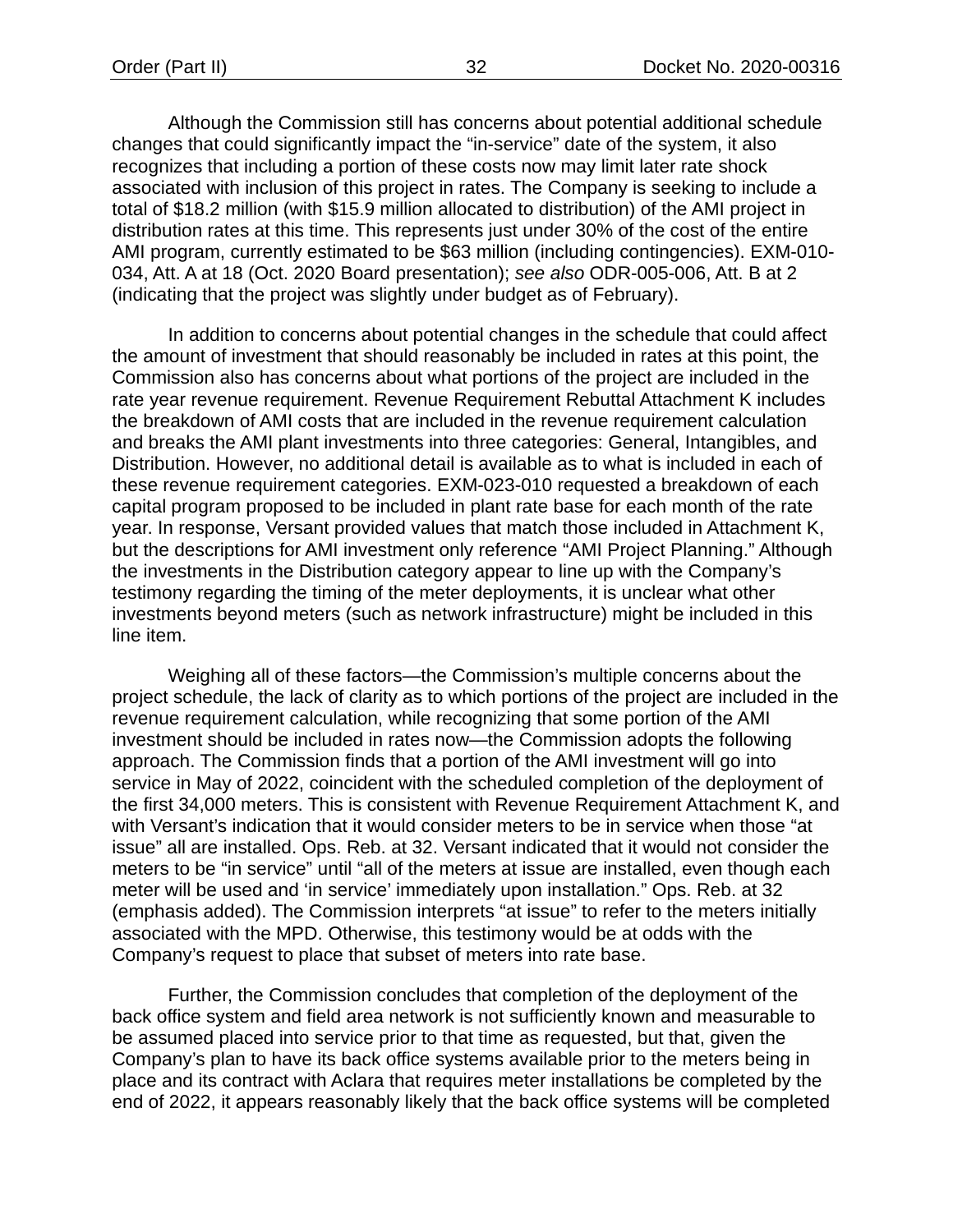by May 2022. Accordingly, the Commission includes those investments beginning in May 2022 in the revenue requirement. This reduces the 13-month average distribution rate base to be included in the revenue requirement from the Company's request of \$15.9 million to \$9.4 million.

<span id="page-35-0"></span>This finding in no way is an endorsement of the prudence of any of Versant management's decisions about AMI. To the extent necessary, questions of prudence will be decided in a later proceeding. The balance of AMI costs not included in rates at this time leave sufficient room for any potential imprudence disallowance.

#### 4. Customer Information System Upgrade and Consolidation

- a. Parties' Positions and Staff's Analysis
	- i. Versant's Proposal

In June of 2015, Versant (then known as Emera Maine) implemented a new Cayenta CIS in its BHD. The Company's desire to expand the CIS to also serve the customers in the MPD was known at the time, and initial estimates were that the Company would do this in 2015. *Emera Maine, Request for Approval of Rate Increase*, Docket No. 2015-00360, Order (Part II) at 51 (Dec. 22, 2016). In this docket, Versant indicated that the expansion is now underway and proposed to include those costs in rate base. IT Dir. at 7–8. Versant also plans to incorporate technology to support customer participation in net energy billing (NEB) under recently enacted legislation. Cust. Exp. Dir. [16](#page-35-1) at 13; EXM-010-026.

Customers in the MPD have been served by an old CIS known as AS400 that "limits programs and offerings." IT Dir. at 8. Following the consolidation, MPD customers will be able to receive bills with improved design including detailed usage data and high bill alerts and the system will improve outage reporting. Also, the new system will expand the ability of customers to jointly participate in an NEB project. Cust. Exp. Dir. at 14; EXM-010-021. Replacing it with the Cayenta CIS will allow more than 10 customers to jointly participate in a single NEB project, as contemplated by the newly expanded programs. Cust. Exp. Dir. at 14.

In its initial filing, Versant stated that the budget for these combined projects was \$10 million and that it expected to complete them in the second quarter of 2021. Cust. Exp. Dir. at 14. The initial forecast of capital cost was \$5.8 million. Rev. Req. Reb. at 5. In rebuttal, Versant indicated that the cost estimate had increased to \$9.4 million, but was still within the \$10 million budget, *id.*, and it identified a slip in the schedule, with golive targeted for August 2021. Ops. Reb. at 30.

<span id="page-35-1"></span><sup>&</sup>lt;sup>16</sup> "Cust. Exp. Dir." refers to the direct testimony and exhibits of Kendra Overlock, Lisa Henaghen, and Allison Doughty on customer experience, as included in Versant's January 19, 2021 initial filing.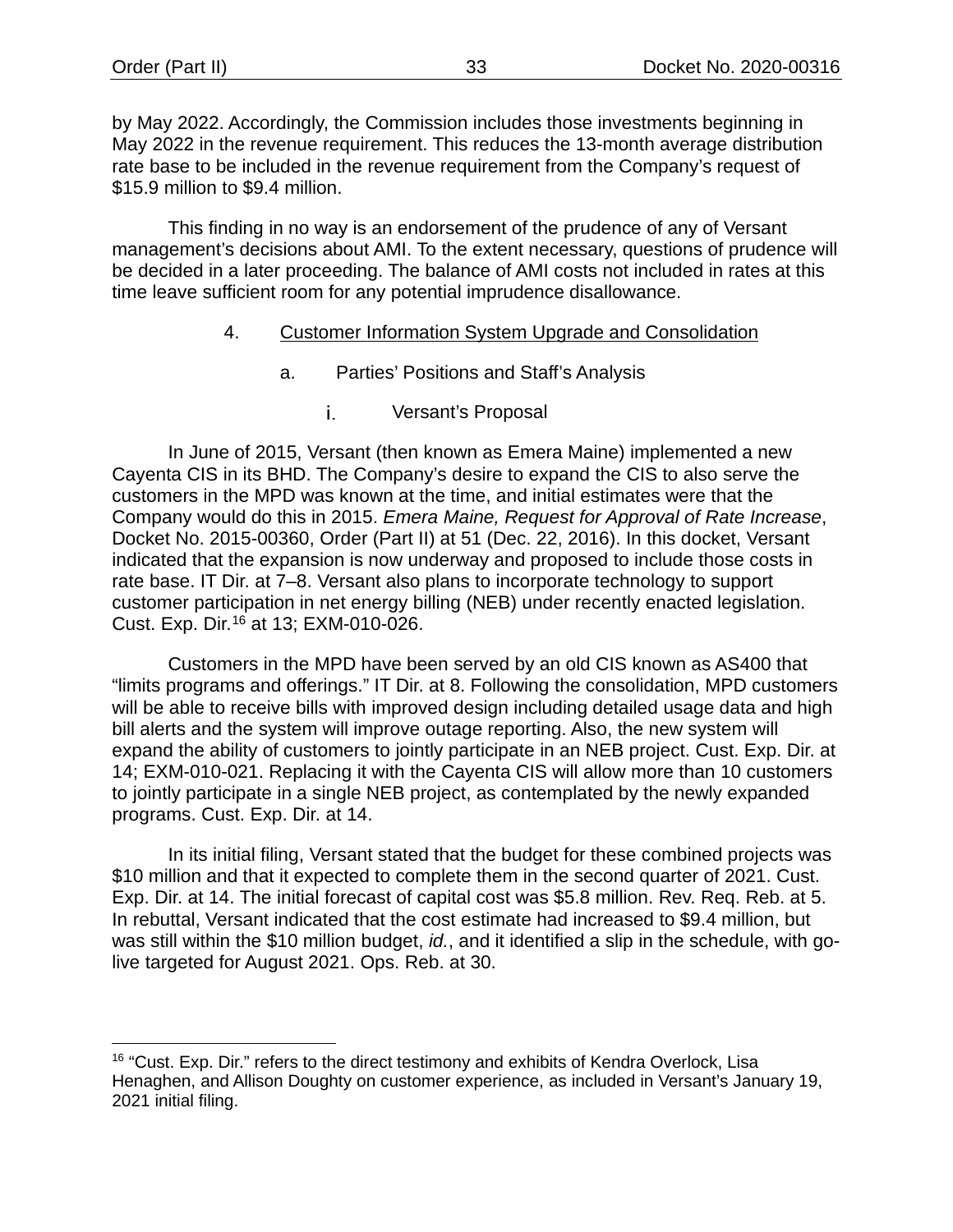In its brief, Versant claimed that the CIS/NEB project is "now in service" and is therefore known and measurable. Versant Br. at 18.[17](#page-36-0) Versant also argued that the investment is necessary because of the enactment of recent legislation that pertains to the inability of MPD customer to enroll in groups of ten or more in a net energy billing arrangement. Versant Br. at 20. As for the size of the investment and whether it should be assumed to be covered by the CAGR adjustment, Versant argued that although the size is consistent with the total cost of the Substation and Line Asset program (approximately \$14 million over two years) and the Substation Transformer Replacement program (approximately \$7 million over two years), it differs because it is a single large investment as opposed to a sum of many similar investments in each program. Versant Br. at 19. Versant also argued that the CIS/NEB project is a significant one-time investment that should be considered "separate and apart from any attrition adjustment." *Id*. at 20.

### Staff's Analysis ii.

Staff noted that the CIS/NEB Consolidation and AMI deployment were competing for time and resources with a host of other projects, as shown on the Company's Technology Roadmap. IT Dir. Ex. LR-2; EXM-010-016, Att. A. These two major projects overlap each other by several months. Mr. Rocha testified that the Roadmap is a "living document" that is "kept up to date based upon the actual delivery of projects." Tr. at 21 (Mar. 16, 2021 Tech. Conf.). In other words, the timing associated with projects changes over time as needed. Staff recognized that schedules for projects large or small need to change, with the more complex projects perhaps requiring more flexibility on time and cost. BA at 40.

In the Bench Analysis, Staff expressed concerns about the aggressive and optimistic schedule presented in the testimony and depicted on the Roadmap. Staff explained it had witnessed similar projects taking more time, more investment, or both, before going live, and some have experienced significant operational problems, including at Versant. BA at 40. Staff stated that since this project is not complete, and the possibility exists of issues arising that may need to be addressed, it remains a question whether this project will go into service during the rate year and whether it will do so successfully. *Id*. at 41.

In its Reply Bench Analysis, Staff stated that the CIS project appeared sufficiently known and measurable for consideration in rate base. RBA at 5. However, because the size of this investment was consistent with the size of other investments included in Staff's CAGR analysis computations, its cost was included in that calculation. *Id*. at 12.

<span id="page-36-0"></span><sup>&</sup>lt;sup>17</sup> The Company's record citations do not support this assertion. Versant cited to the testimony of Ms. Doughty who, said, "We are gearing up to go live this weekend." Tr. at 76 (Aug. 18, 2021 Hr'g). It also cited to the testimony of Ms. Monroe, who said, "[I]t's my understanding it was supposed to go into service this month." Tr. at 135 (Aug. 18, 2021 Hr'g). The Commission's experience with IT implementations is that until the project is actually on-line and functioning as intended, there is no certainty.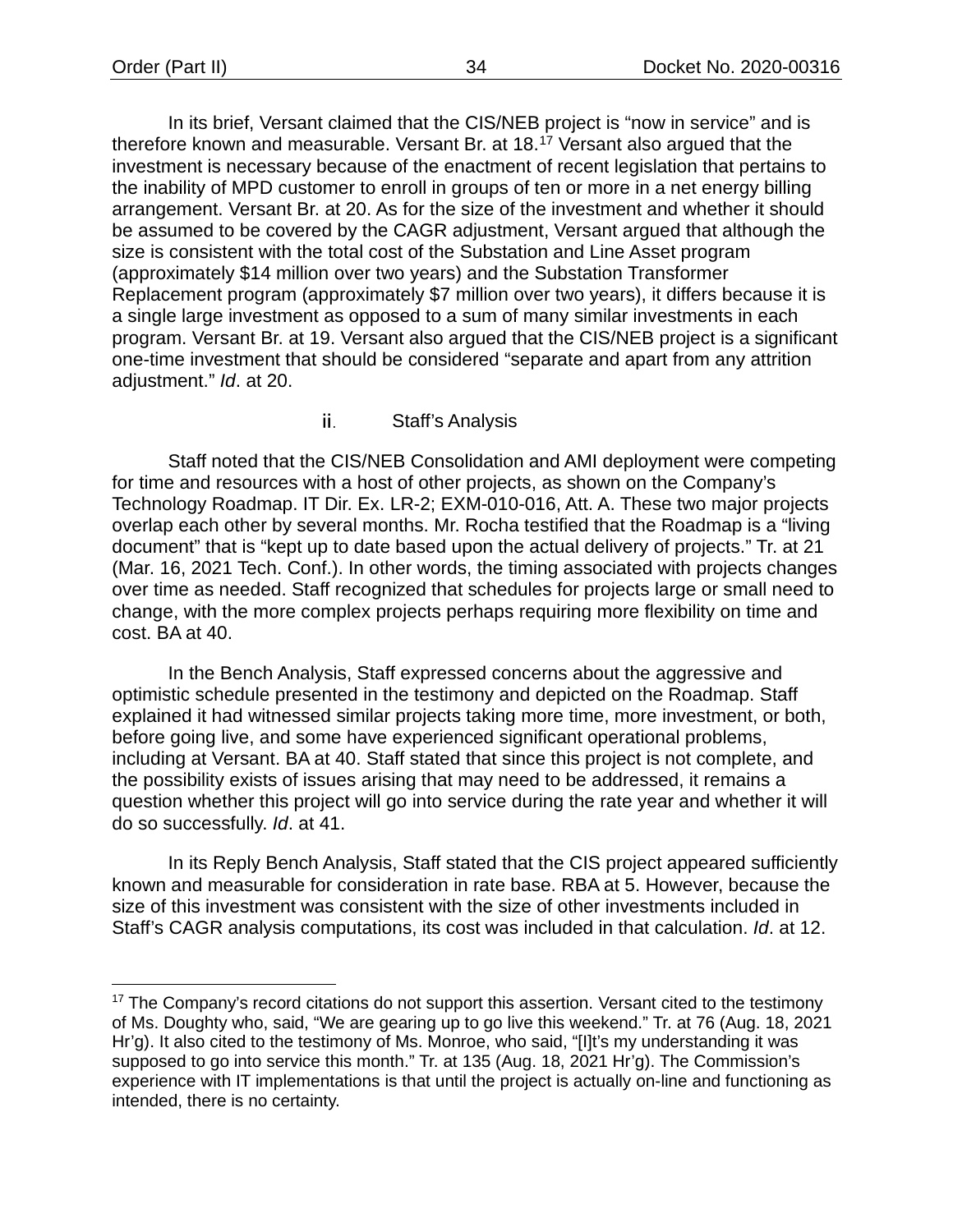### A Climate to Thrive iii.

In its exceptions, A Climate to Thrive pressed similar arguments to those it made around the AMI, arguing that the Staff's rate recommendation did not provide sufficient financial support for Versant's investments in its CIS. A Climate to Thrive expressed disappointment in Versant's timing for processing interconnection requests and providing timely and necessary information to customers about net energy billing, and that Versant's investment in the CIS will help address these concerns. Exceptions of  $ACTT$  at 1–2.

### b. Decision

Staff proposed that the CIS/NEB project be assumed to be captured by application of the CAGR, asserting that the \$9.4 million cost is consistent in magnitude with other investments included in the historical CAGR computations. Tr. at 137, 151–52 (Aug. 18, 2021 Hr'g). This led Staff to conclude that although it considered the CIS/NEB to be a known and measurable investment, it should not be an incremental addition to plant in service beyond what the CAGR analysis produces.

Versant argued that its investments in CIS/NEB should be "carved out" of the CAGR analysis and approved separately for inclusion in rates, stating that these are significant non-recurring investments that are "not reflected in the historical period and not accounted for in the attrition analysis." Ops. Reb. at 17. The Company also argues that the CIS differs from two items identified by Staff for inclusion in the CAGR approach (the Substation Line and Asset program and the Substation Transformer Replacement program) that are in the same cost range (ODR-004-005).

The question whether Versant's CIS/NEB consolidation project costs are captured by the CAGR approach requires the Commission to evaluate whether the cost of the project is sufficiently large or its occurrence sufficiently rare to not be captured by the historic trend analysis of the CAGR.

The Commission finds the CIS/NEB investment is of a size and particularly a type that should be carved out of the CAGR analysis. The approximate \$10 million cost is, in fact, similar in magnitude to other projects or programs advanced by Versant in this case, such as the two Staff cited to, the Substation Line and Asset program and the Substation Transformer Replacement program, as well as the Maintenance and Inspection Replacements and Upgrades program. Versant argues, on the other hand, that these programs are made of many individual investments, and that no individual investment within those proposed programs was close to the cost of the CIS/NEB project. Versant Br. at 19. The AMI project, currently estimated to cost approximately \$63 million, is more similar to a "once in a generation" investments that the Commission has in the past excluded from the CAGR. The CIS/NEB project is a closer call.

The Commission understands that development and implementation of a customer information system does not occur every year, but that upgrades to existing systems, like the one Versant installed for its BHD system in 2019 at the cost of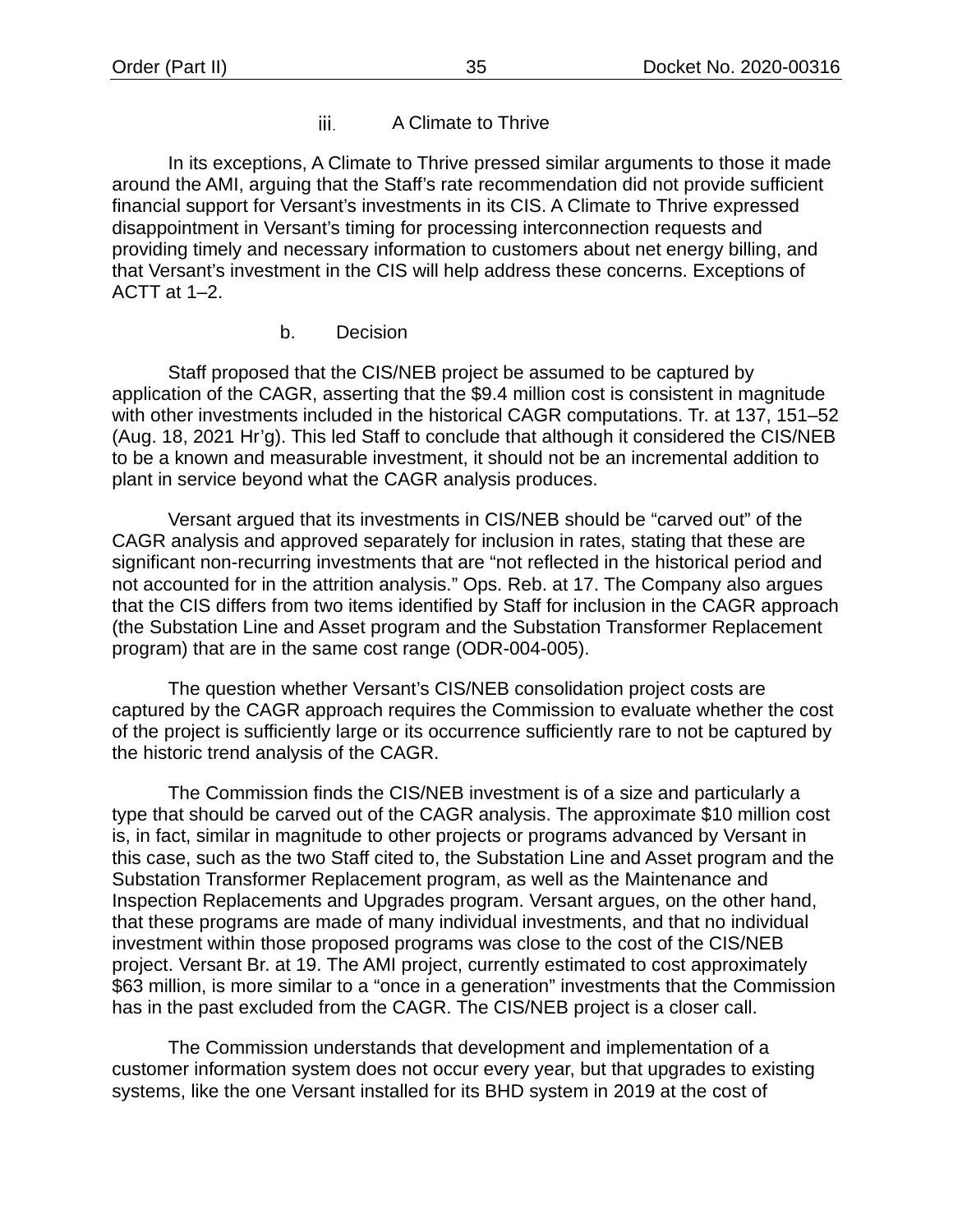\$4.4 million, Cust. Exp. Dir. at 11, are more frequent. In fact, because that upgrade was placed in service in 2019, this amount is included in plant balances used to establish the CAGR. CIS implementations are not uncommon and occur with some regularity although there are many years between such implementations. However, the CIS project before us in this case is not an entire, new CIS build-out, but a consolidation and extension of Versant's existing CIS to the MPD. Cust. Exp. Dir at 12. The Commission believes that a consolidation and extension like this is even more unlikely to recur than a full-blown CIS implementation.

For all of these reasons, the Commission concludes that the CIS/NEB project should be included in rate base as is and not through the operation of the CAGR.

# 5. Specific Proposed Capital Investments on Targeted Asset Replacement and Resiliency

The Commission now turns to the parties' arguments and decision on the other specific proposed capital investments to address asset condition and resiliency.

- a. Positions and Analysis on Specific Capital Investments
	- i. Substation Power Transformer Upgrades

Versant has developed a "series of projects in its capital plan to proactively replace the oldest and most at-risk transformers in the fleet." Ops. Dir. at 16. The Company estimated spending approximately \$8 million in 2021 and 2022 on these transformers and reports that it has included \$5.7 million of this in the revenue requirement calculation. *Id*.; EXM-009-019, Att. A.

Staff expressed reservations about what appeared to be Versant's arbitrary selection of transformers for this program because they are 50 or more years old, pointing out that transformers often continue to provide reliable service well beyond 50 years. Also, replacing substation power transformers is part of the ordinary course of business for any electric utility and Versant, which has historically replaced approximately three substation transformers per year since 2016, is now proposing to replace nine over the next two years. EXM-009-018; EXM-009-019, Att. A. Staff asserts that the replacements should be prioritized in accordance with appropriate diagnostic maintenance reports. BA at 32.

Staff opined that Versant's effort to create a health index for the purpose of identifying transformers in need of upgrade or replacement had only just begun, and that the Company's actual plans for upgrading specific transformers in 2021 and 2022 were, therefore, uncertain. Staff concluded that this program, and all the others, should not be specifically approved and that investments should be made based upon management's discretion to use the rate base increase that results from the CAGR analysis. *Id*.

In rebuttal, Versant indicated that it has 26 transformers that meet its "threshold criteria," which is whether the transformer is older than 50 years. This list was narrowed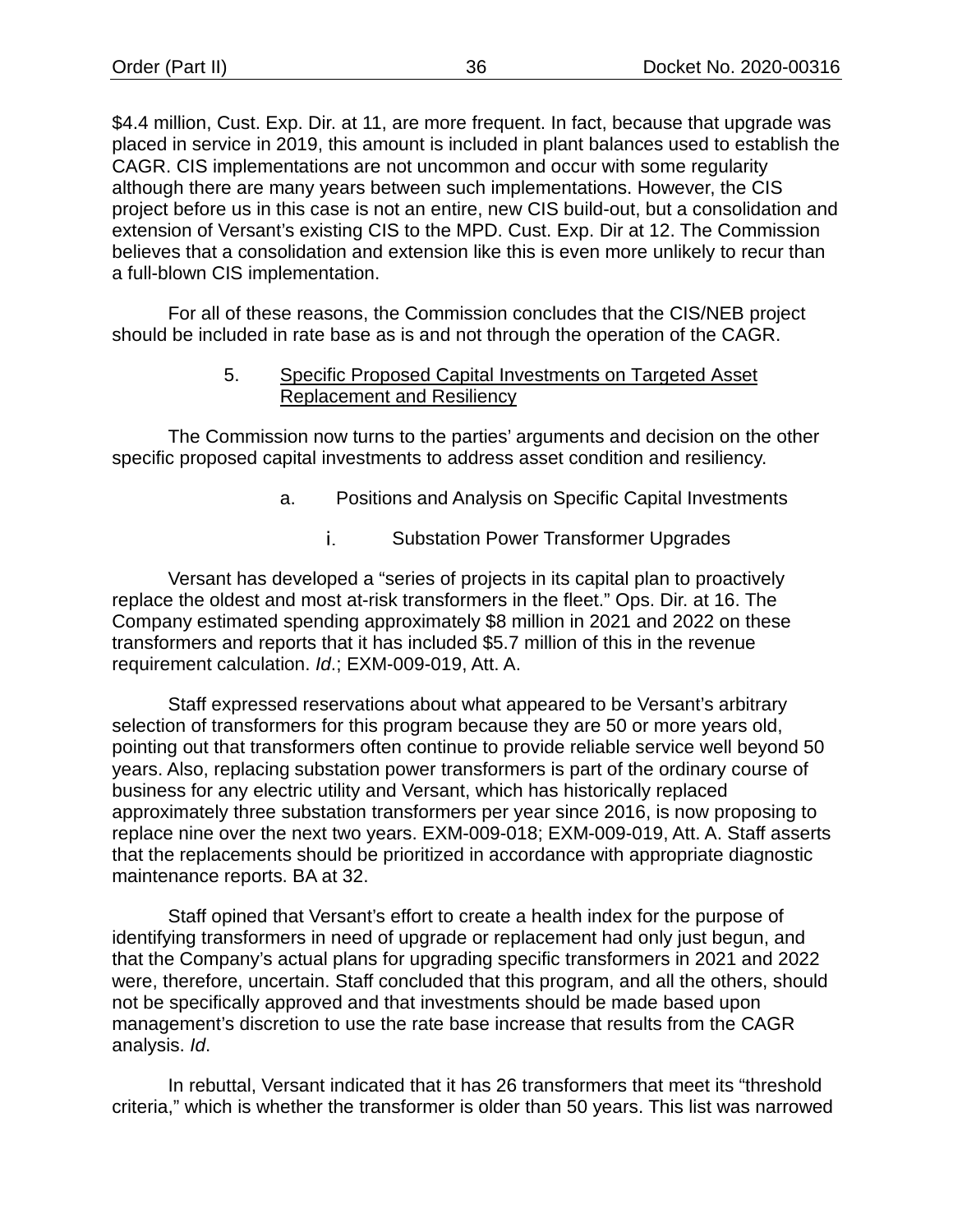by identifying certain risk factors such as dissolved gas analysis, oil quality and insulation power factor. The Company indicated that these tests do not indicate imminent failure but provide information used to create a health score which is then used to select transformers for replacement. Ops. Reb. at 20–21. Versant also indicated that the use of mobile transformers varies depending on where in the service territory they are needed. *Id*. at 21–22. In its brief, Versant reiterated these points, asserting that Staff did not state that this program was not known and measurable. Versant Br. at 38–40.

> ii. Maintenance and Inspection Replacements and **Upgrades**

Versant stated that through an inspection program, it will identify distribution line and substation assets that need replacement. The Company estimated spending approximately \$14 million in 2021 and 2022 on these assets and reported that it has included \$10.9 million of this in the revenue requirement calculation. Ops. Dir. at 16–17; EXM-009-020, Att. A.

Staff recognized that distribution assets require constant inspection and frequent investment because equipment wears out or suffers damage for other reasons, but points out that these are ongoing costs. Staff noted that the five-year average for these expenses was only \$319,000. Staff indicated that it is not clear why costs associated with upgrading distribution assets pursuant to deficiencies found in inspections would not belong to base capital expenditures. In Staff's view, the revenue increase resulting from the CAGR provides sufficient resources to management to make appropriate investment decisions based upon these inspections. BA at 33.

Versant clarified that its spending in this category in 2019 and 2020 was approximately \$8.1 million. Ops. Reb. at 23; Versant Br. at 2–3. Versant claimed that the increased amounts it seeks to spend in this category are the result of its recent "experience and learnings." *Id*. Versant also claimed that investments from inspection programs are the direct result of the Company's efforts to comply with its reading of the Liberty audit. Versant Br. at 41.

> iii. Voltage Cutovers

Versant's distribution grid contains areas where lower voltage elements remain, and these present reliability, safety, and efficiency risks. It proposed to "cut over" these areas to its standard 12.47/7.2-kv. It estimated spending \$4 million in 2021 and 2022 and included \$2.9 million of this in the revenue requirement calculation. Ops. Dir. at 17; EXM-009-029, Att. A. Versant asserted that Staff has not claimed that these projects are not known and measurable. Versant Br. at 41.

Staff agreed that voltage cutover projects could provide safety, reliability, and resiliency benefits. Staff stated that these projects appear to be reasonably needed but could be spread out over additional years rather than concentrating the \$4 million in spending in 2021 and 2022. BA at 33.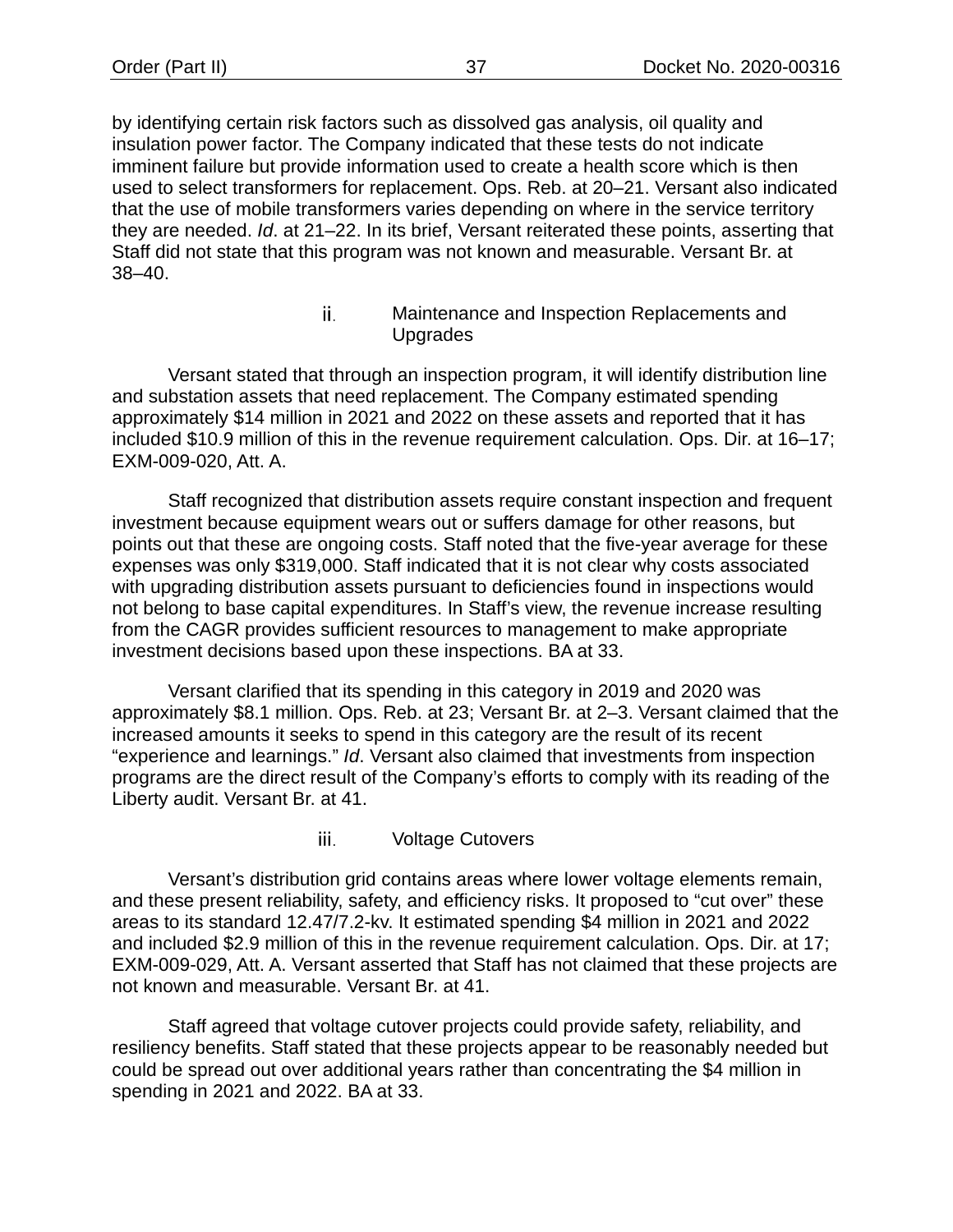### Planned Replacements or Upgrades iv.

This program involves replacement of "antiquated equipment, installation of new equipment, or construction rebuild" as identified by Versant engineers or by its new Asset Management Group. Ops. Dir. at 17. The Company estimated spending approximately \$9 million in 2021 and 2022 and reported that it has included \$8.5 million of this in the revenue requirement calculation. *Id*.; EXM-009-032, Att. A. In its brief, Versant stated that the Staff did not claim these projects were not known and measurable. Versant Br. at 42.

Many of these projects are rather small, but Versant has provided a lengthy list. EXM-009-032, Att. A. As with Maintenance and Inspection Replacements discussed above, Staff indicates that these are items management should address in the ordinary course of business, developing a prioritization of projects, stretching them out over a longer period of time. Staff points to the example of the Blue Hill Local Reconfigure. EXM-009-031, Att. A. This is the most expensive item on this and may not need to be completed in one year. BA at 34.

Versant witnesses testified that the Blue Hill Reconfigure project was already ongoing over a number of years. The Company detailed the work done on this project which included the replacement of a substation and the use of a breaker to isolate the transmission line for better reliability. Ops. Reb. at 23–24.

### v. Covered Conductor

Also known as "tree wire," covered conductor is electrical cable with an insulating coating that can prevent a fault when vegetation or other contact occurs. Versant stated its intent to deploy tree wire to areas of its system that have frequent outages due to vegetation contact. As part of its forecast of resiliency/reliability investments, Versant proposed to spend \$5 million in 2021 and 2022 on tree wire. Ops. Dir. at 18. Staff points out that in comparison, over the past three years the Company has spent an average of \$820,000 on covered conductor projects. EXM-009-037, Att. A.

Staff did not support Versant's proposed covered wire program. Staff stated that tree wire is not new to the industry, and while it has potential effectiveness in reducing outages, two factors must be considered when examining whether it is prudent to invest in this project. First, Versant is only in the third year of its first five-year cycle of trimming vegetation near its distribution lines and the results of that effort are therefore unknown. Second, Staff noted that the material cost for tree wire is three times more expensive that bare wire. BA at 34–35 (citing Ops. Reb. at 27).

In rebuttal, the Company asserted that the cycle trim would not reduce the high incidence of contact from trees outside the right-of-way, which it says account for over 80% of storm and vegetation-related outages. Ops. Reb. at 26. The Company also asserted that the danger tree program will not, by itself, eliminate tree contact. *Id*. Company witnesses testified that this program would apply to only 20 circuit miles out of 6,200. *Id.* The Company agreed that the material cost of covered wire is three times the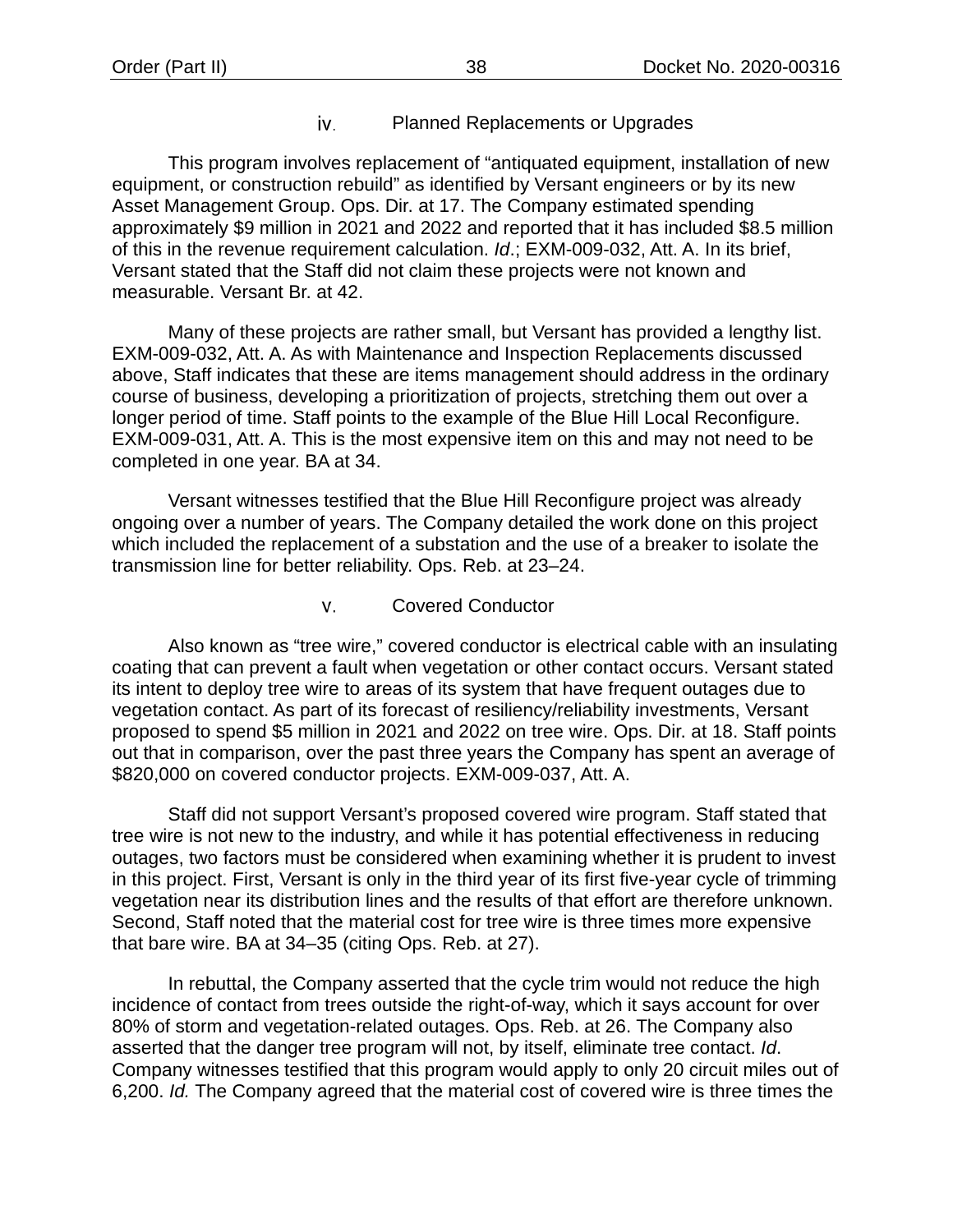cost of bare wire but contends that this differential is "minimal and justified" on a total cost basis. *Id*. at 27–28. Versant stated that Staff is not contending that this program is not known and measurable. Versant Br. at 43.

> vi. #6 Copper Conductor Replacement

Versant intends to target poor performing areas identified in its covered conductor program to identify areas that have non-standard #6 copper conductor and replace that with tree wire. The Company described the quality of the information it receives from its field personnel about the condition of #6 copper wire in support of its program. Ops. Reb. at 29. The Company expects to spend about \$4.5 million on this in 2021 and 2022 and reports that it has included \$3.8 million of this in the revenue requirement calculation. Ops. Dir. at 18; EXM-009-042, Att. A.

Staff noted that it had asked the Company to justify the replacement of #6 conductor with tree wire instead of bare wire, and that in EXM-009-040 the Company cited the reliability benefits of tree wire, but then stated that #6 conductor is old, brittle, difficult to work with and poses a worker safety risk. Staff pointed out that all of these issues are resolved by replacing the #6 copper wire with standard bare wire as much as with tree wire. Staff considered Versant's proposed program to be premature at this time since Versant has not completed its first five-year cycle trim. Staff further notes that the Company has not performed tests to demonstrate any deterioration of its #6 copper conductor. EXM-009-045. Staff indicated that Versant's desire to replace #6 copper wire is reasonable, although Staff left it to Versant's management to determine where replacement of #6 copper conductor was appropriate, given the budget it can develop from the revenue requirement awarded under the CAGR approach Staff recommended. BA at 35–36; RBA at 6.

The OPA agreed with the Reply Bench Analysis's proposed treatment of #6 copper replacement costs, saying that it should be covered by the CAGR adjustment. OPA Br. at 5–6.

The Company admitted that it had not undertaken metallurgy analysis but stood by the conclusions of its field personal and described the quality of the information it receives from them about the condition of its #6 copper wire in support of its program. Ops. Reb. at 29. Versant pointed out that the incremental cost of covered wire versus bare wire for replacement old #6 is minimal. Versant Br. at 44. And the Company reiterated that it is targeting poor performing circuits for this program. *Id*. at 45.

> Protection and Coordination vii.

Versant explained that it studies its worst-performing circuits to see if protection and coordination equipment like reclosing devices, sectionalizers, and fused cutouts should be installed as a way of mitigating outages. Versant said it has installed 70 of these "smart" devices and fused cutouts in the last two years. It anticipated spending approximately \$2.6 million in 2021 and 2022 and reports that it has included \$2.1 million of this in the revenue requirement calculation. Ops. Dir. at 19; EXM-009-049, Att. A.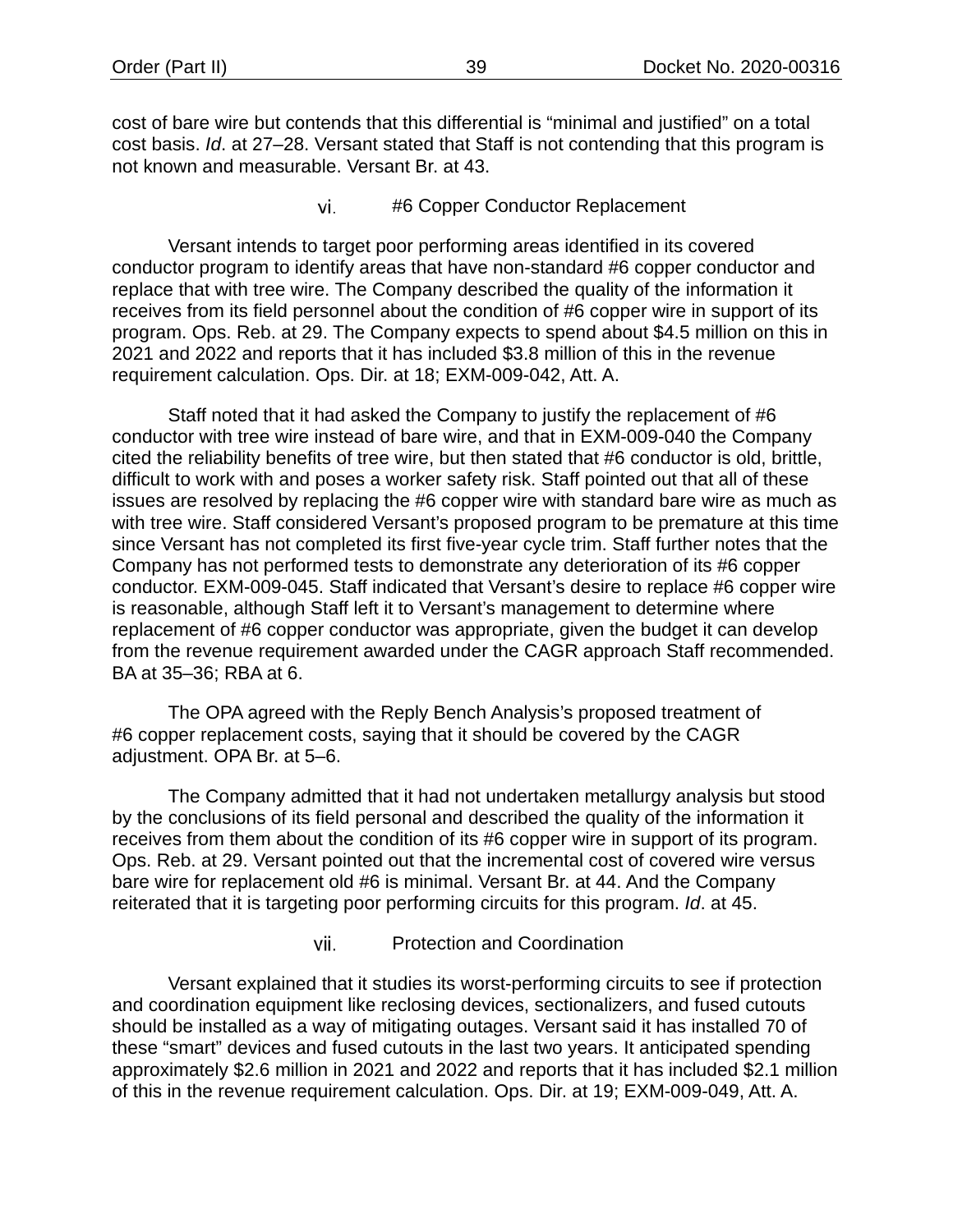Versant stated that Staff does not claim that this program is not known and measurable. Versant Br. at 45.

Staff recognized that protection and coordination devices, such as reclosing devices, sectionalizers, and fused cutouts, are integral parts of the distribution system and may reduce SAIFI numbers if additional devices are installed in the proper locations for the functions needed. Staff noted that Versant has spent roughly \$550,000 per year on protection and coordination devices and, using Staff's CAGR approach, should be able to continue prioritizing areas that will provide the most benefit. BA at 36; EXM-009- 037, Att. A.

### viii. Automatic Load Transfer Schemes

Using automated sectionalizing and communications equipment, Versant proposed to increase its ability to supply circuits from alternative sources to reduce the impact of outages. The Company estimated spending around \$3.5 million on this program in 2021 and 2022 and reports that it has included \$2.8 million of this in the revenue requirement calculation. Ops. Dir. at 20; EXM-009-054.

Staff recognized that automatic load transfer (ALT) schemes hold promise for reliability purposes. ALT schemes are relatively new to the Company, first used only in the test year. EXM-009-053. Versant stated that the scope of its work on ALT schemes is "still currently in development," EXM-009-051, and that the detailed engineering for the installations it proposes for this case is still underway, EXM-009-053. On Attachment A of EXM-009-054, Versant showed the cost estimates for the projects it proposes to install in 2021 and 2022. These estimates appeared to Staff to be in the early stages as the amounts for all 2021 projects are identical to those for all 2022 projects. Staff suggested that with the engineering incomplete and the project still in development, the cost estimates and thus the benefits flowing from the costs is not sufficiently known and measurable for inclusion in rates. Staff proposed that the amount of plant in service in rates for the ALT schemes fall under the CAGR. BA at 36–37.

Versant witnesses responded that the ALT schemes it plans in various locations are similar in type and thus the costs are predictable. Ops. Reb. at 29. Versant uses calculations of dollars per avoided customer in interruption (\$/ACI and \$/ACHI) to help justify this program. Ops. Reb. at 29. Under this approach, the Company reviews historical data to determine the number and duration of outages experienced by the customer that could have been avoided if the investment were made. The Company assumes that historical outage patterns on the circuit would be representative of what might be expected in the future. Versant divides the cost of the investment by either the customer interruptions or the customer outage duration to determine the investment cost per interruption or hour of interruption. When evaluating the capital spending plan, a low cost-per-interruption investment is prioritized. EXM-009-050, Att. A.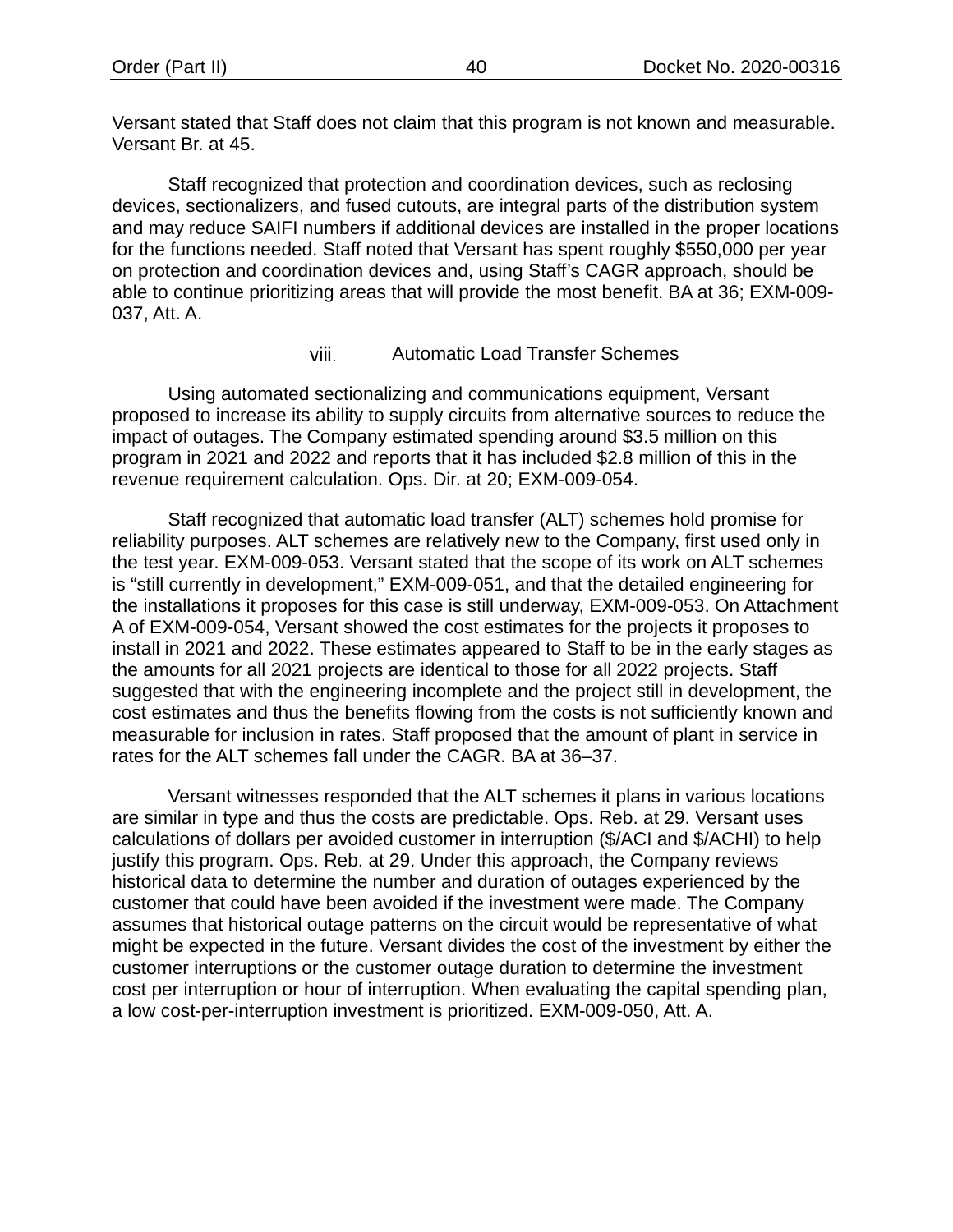### ix. **Miscellaneous**

The Company listed a series of programs that it said would have a combined total of less than \$1 million. This list includes fault indicators, porcelain cutout replacement, wildlife protection, high priority inspections that find critical issues in need of immediate attention and improving its approach to planned outages. Ops. Dir. at 20–21. The Company indicated that it had included approximately \$600,000 in capital expenditures and \$100,0000 in expense associated with these items in its revenue requirement calculation. EXM-009-055.

Staff observed that the Company did not provide evidence of any analysis of the benefits versus costs in relation to any of these items. Staff expressed the view that management can determine if and when to make these investments with the rate amounts awarded through the CAGR trending calculations discussed below. BA at 37.

Looking at the entirety of these proposed programs, Staff pointed out that the Company stated that the effectiveness of most of these programs is under study and awaits further review, expected to be completed by the end of 2022. *Id.* (citing EXM-009-014). The exceptions are the protection and coordination and the ALT scheme programs which have shown more "immediate benefit." *Id*.

### Х. The OPA's Position

Mr. Morgan generally described Versant's filing, drawing a distinction between "large capital additions" and "base capital additions." With respect to the former, he testified that the Company was "able to provide details" about each project and opined that it was possible to "monitor the status of each project." Morgan Dir. at 12. Thus, he opined, "in the traditional sense, the major projects are known and measurable." *Id*.

Mr. Morgan stated that the base capital additions appeared to lack specific budget data, were presented "based upon an arithmetic calculation" and had "no budget guard rails" to govern costs. *Id*. at 13. Mr. Morgan then removed \$3.4 million in base capital additions from rate base on the basis that these are not known and measurable, largely because of the uncertainty in customer load levels going forward as a result of the COVID-19 pandemic. *Id*. at 14–15. In its brief, the OPA does not discuss Mr. Morgan's testimony on rate base.

b. Decision

The Commission treats each of these projects as being covered by the CAGR calculation authorized in section [V](#page-13-0)[.B.](#page-16-0)[2.](#page-17-0)[b.](#page-23-0)

Staff acknowledged that many of Versant's proposed programs would, if prudently executed, be good for reliability. BA at 43. Staff also found, however, that on the whole, certainty about the programs was questionable, stating that "Versant's projections are in many cases high-level estimates and, naturally, become more speculative the farther into the future one attempts to forecast." *Id*. The Staff also pointed out that the Company does not always hold to an established budget, and that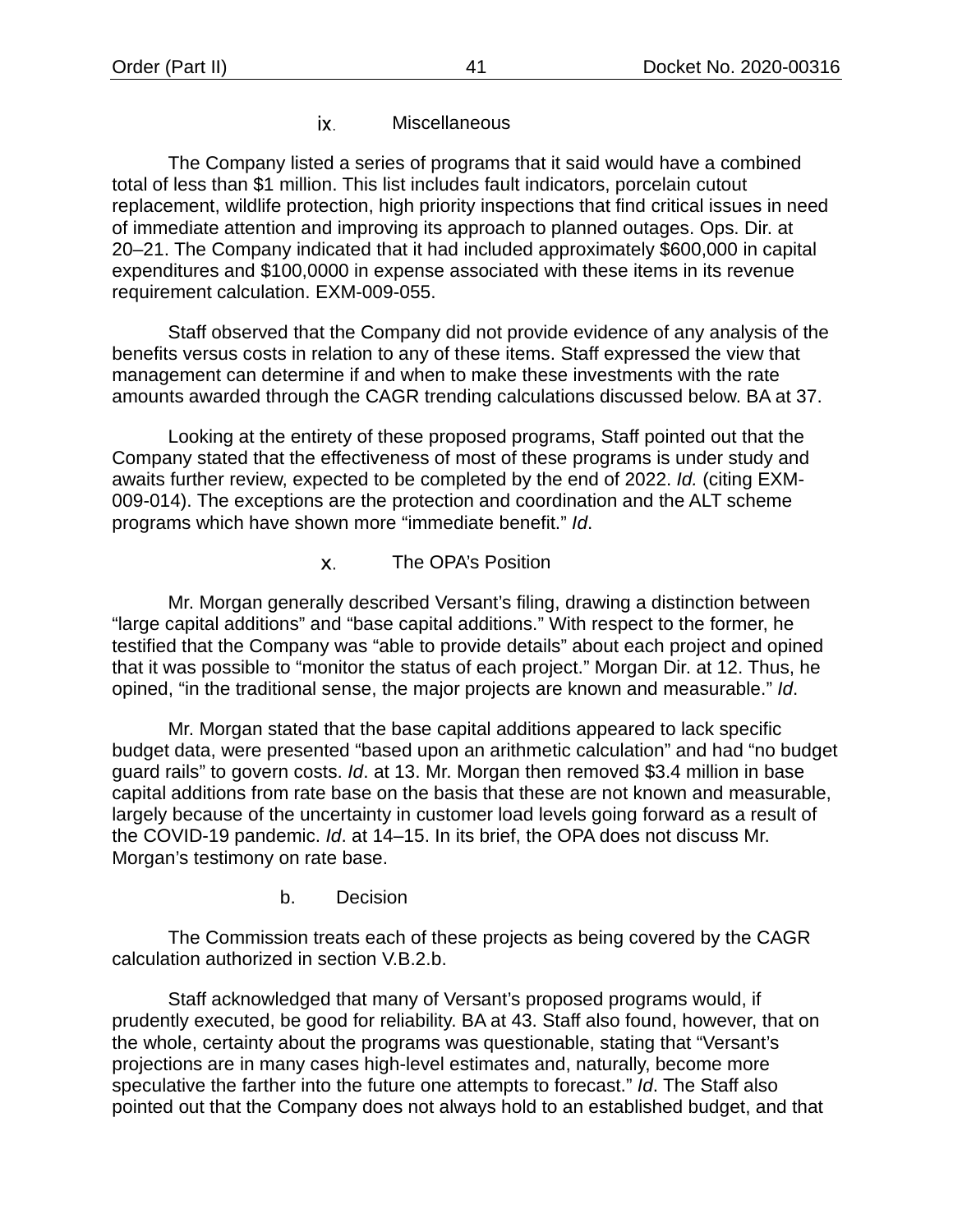"much of the spending that has led the Company to exceed its budget has been on items within its control." *Id*. at 44; EXM-003-007; ODR-001-046. Staff opined that many of the Company's proposed investments, standing alone, would likely benefit customers if properly deployed but that the new investments exceeded a reasonable level of costs, and some appeared to be premature or in need of more development and analysis and others may not be needed because of other programs. BA at 30.

The Company indicated that it uses a capital planning process that "assesses the effectiveness of current programs and discontinues, continues, or adjusts those programs to address current and projected distribution system needs." Ops. Dir. at 15. In response to a data request about this testimony, Versant stated that it expects an evaluation of many of its programs to be completed by the end of year 2022 "with decisions made on continuing, adjusting or ending each following these analyses." EXM-009-014. While the Commission agrees that reasonable flexibility is needed when it comes to capital investment programs, this flexibility underlines the assertion that these programs are not known and measurable.

The Company, citing to *Camden and Rockland, Maine and Wanakah Water Cos., Proposed Increase in Rates*, Docket No. 93-145, Order (Part II) at 9 (July 12, 1994), urges the Commission to apply only the well-established known and measurable standard to whether its proposed investments should be reflected in plant in service for ratemaking purposes. In *Camden and Rockland*, the Commission examined the utility's construction projects that were underway during the case. In one instance, the Commission approved as known and measurable a disinfectant plant that was due to be complete around the time the rate case would be decided, where 97% of its costs were known at the rebuttal stage and which, without approval, would cause the utility financial difficulty. This approval was granted over the objection of interveners who pointed out that there had been two delays in the schedule. *Camden and Rockland* at 12–13. A second project, a new intake facility, was rejected even though it was expected to be completed in the month following the Commission's decision. The Commission found it was not sufficiently known and measurable because there was no evidence of a signed construction contract, it was not known how close the contract price (if any) was to the prior engineering estimates and because of concerns about whether it would be completed within the time projected. *Id*. at 14.

With the exception of the CIS/NEB and AMI projects, Versant's programs are not discrete construction projects like a water utility's disinfection or intake plants. As described earlier, Versant retains significant flexibility to adjust its investments in these programs in the future. For example, Versant says it plans to spend \$5 million in 2021 and 2022 on covered conductor. Unlike Camden and Rockland's disinfectant plant, which once started needed to be completed, covered conductor can be deployed in stages and thus the \$5 million might be spread out over future years. This could occur for any number of reasons, whether the Commission were to approve the \$5 million amount or not. How much is invested will remain within the discretion of Company management, as evidenced above by its response to EXM-009-014. Further, at hearing, Mr. Chahley testified that even under Versant's approach, or some smaller version of it, there could be "a number of factors that could cause the actual spend to deviate from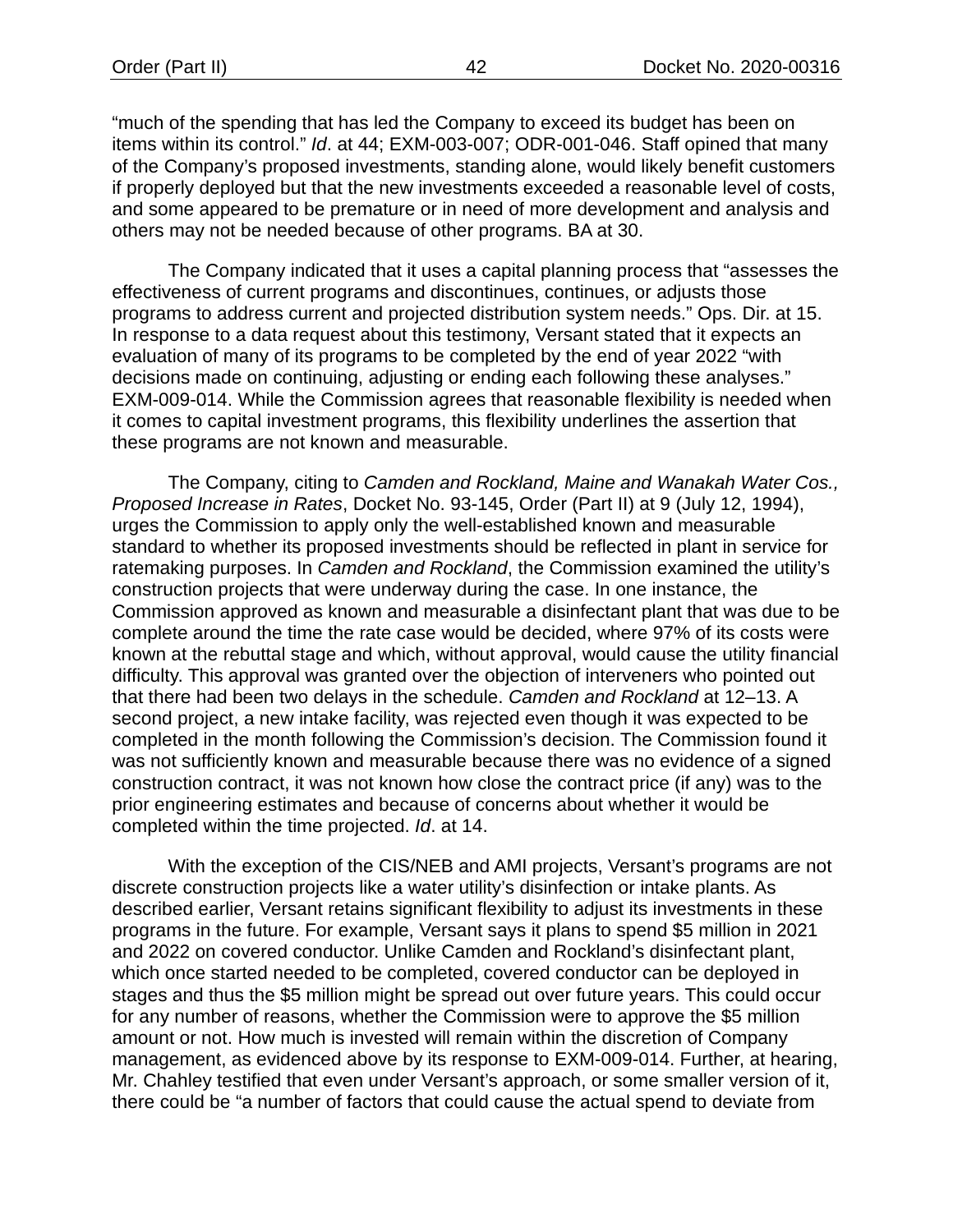the original plan." Tr. at 31 (Aug. 18, 2021 Hr'g); *see also* BA at 44 ("[F]or any of the capital projects in its spending plans, Versant could decide, for whatever reason, to reprioritize, defer, or otherwise change its plans. Versant's witnesses described the flexibility of schedules and ability to prioritize efforts where needed. *See, e.g.*, Tr. at 41, 43, 62–63, 75, 81–82 (Mar. 17, 2021 Tech. Conf.).").

Versant's proposed investments are in a position similar to the new intake facility in *Camden and Rockland* which was rejected *even though it was expected to be completed in the month following the decision*. The intake facility was not an investment, like Versant's, that could be stretched over years, at least not prudently. And yet the Commission found that it was not known and measurable. Here, the degree of management's discretion of whether to invest in, for example, transformers, or covered conductor or certain replacements or upgrades renders these programs less known and measurable than that intake facility. All of Versant's asset management and resiliency programs are discretionary in this way.

Moreover, the Commission finds that the programs put forth under Versant's targeted asset condition replacement program and its resiliency/reliability investment program do not rise to the level of known and measurable. Further, the magnitude of the projects' costs as well as the frequency of their recurrence (i.e., their apparent regularity) is such that it is they should be appropriately captured in the CAGR-based calculation.

The Commission notes a general concern with the proposed investments in resiliency and reliability. Some of the projects do not appear to have been well supported in terms of their benefits versus their costs. For example, the use of dollars per avoided customer interruption, while a generally understood ratio, is not clearly useful in determining whether a project is cost-beneficial. Knowing whether something is cost-beneficial requires knowing the cost of the alternative scenario—here, dollars of avoided customer interruption purports to tell the Commission the cost of avoiding an interruption or a certain duration of interruption, but does not compare that to the customer benefit of the avoided interruption. It also is clearly a forward-looking estimate and does not provide a backcast to tell interested parties whether those forecast avoided interruptions were, in fact, avoided.

The question of the net benefits of these investments also presents itself in the context of storm response. Large investments—and large increases in investments over the past—in reliability and resiliency should have the effect of reducing outages and customer interruptions, at the very least during smaller storms. But the Commission has no evidence currently to say that this is the case. In a region of the country that is heavily wooded and experiences poor reliability, it behooves Versant to track this information more closely—not only the lived performance of these investments after they are put into service, but also how they affect outages during non-extraordinary storm events.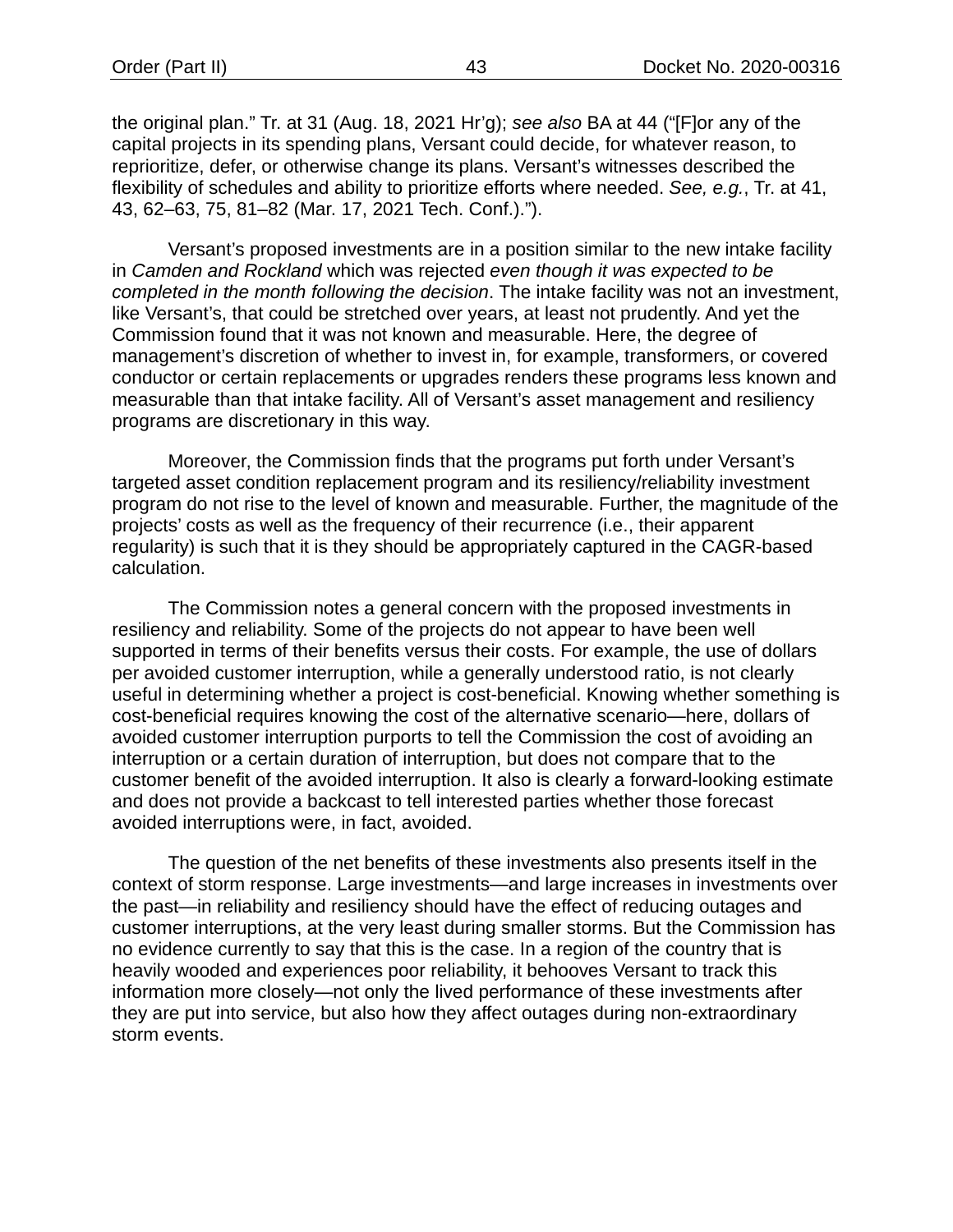# 6. Proposal for Right-of-Way Clearing Pilot Program

- a. Positions of Parties and Staff
	- i. Versant

Versant seeks to conduct a reliability pilot project that would involve trimming all vegetation to at least an additional 10 feet beyond the edge of the public right-of-way (ROW) for distribution lines along certain roads. Ops. Dir. at 27. To reduce the rate impact, it proposed to capitalize the cost of the real estate rights and the initial trimming. *Id*. at 31. The Company stated that it has no rights to cut beyond the public right-of-way, the width of which is normally 10 feet (*id*. at 27) but can be less than this amount (EXM-010-078). This close proximity leaves the lines vulnerable to overhanging limbs, falling limbs, falling trees, and significant horizontal ingrowth between trim cycles. The program would involve first identifying selected line segments that would provide the greatest reliability benefits from additional clearance, and then seeking to clear a wider zone from the lines to the nearest vegetation. Ops. Dir. at 26–32. Versant would then need to negotiate with adjoining landowners to acquire the necessary rights to trim. EXM-010-080. Versant stated it would "carefully evaluate the reliability impact" of the pilot and, "if successful," propose to expand it to other areas of its territory. Ops. Dir. at 31. Versant proposed to add \$4 million to rate base in the rate year for the cost of this pilot. *Id*.

### ii. Staff's Analysis

Staff noted that Versant's right-of-way pilot proposal raises some concerns. It was not clear to Staff whether this program is necessary given that Versant is entering the third year of its recently shortened (five-year) maintenance trim cycle and has yet to see the results of its more aggressive routine trimming. Moreover, the enhanced danger tree program also has only two years of results. Staff believes that continuing to target danger trees with safe, innovative technology will continue to reduce tree caused outages. Staff added that, if the Company deploys additional reliability measures such as tree wire, there could be a reduction in the number of tree-related outages on the troubled circuits Versant intends to include in this pilot. BA at 75–78; RBA at 8.

Staff questioned whether Versant is currently taking advantage of existing trim opportunities within the current right-of-way areas, noting that a Company witness testified that Versant might have legal challenges with the way current state law and policy affects its ability to clear ground-to-sky within the right-of-way and that it would encounter public resistance. Tr. at 107 (Mar. 17, 2021 Tech. Conf.). If the Company is not currently clearing all vegetation located within the existing rights-of-way, especially the vegetation located above the conductor, Staff pointed out that the Company may be missing an opportunity to improve reliability without expanding the existing rights-ofway. RBA at 8–9. Staff also noted possible public resistance to the pilot, and that it appears that property owners are generally reluctant to grant permission to conduct vegetation management when they have the choice. According to Staff, property owners would presumably be much more willing to give the Company permission to cut a single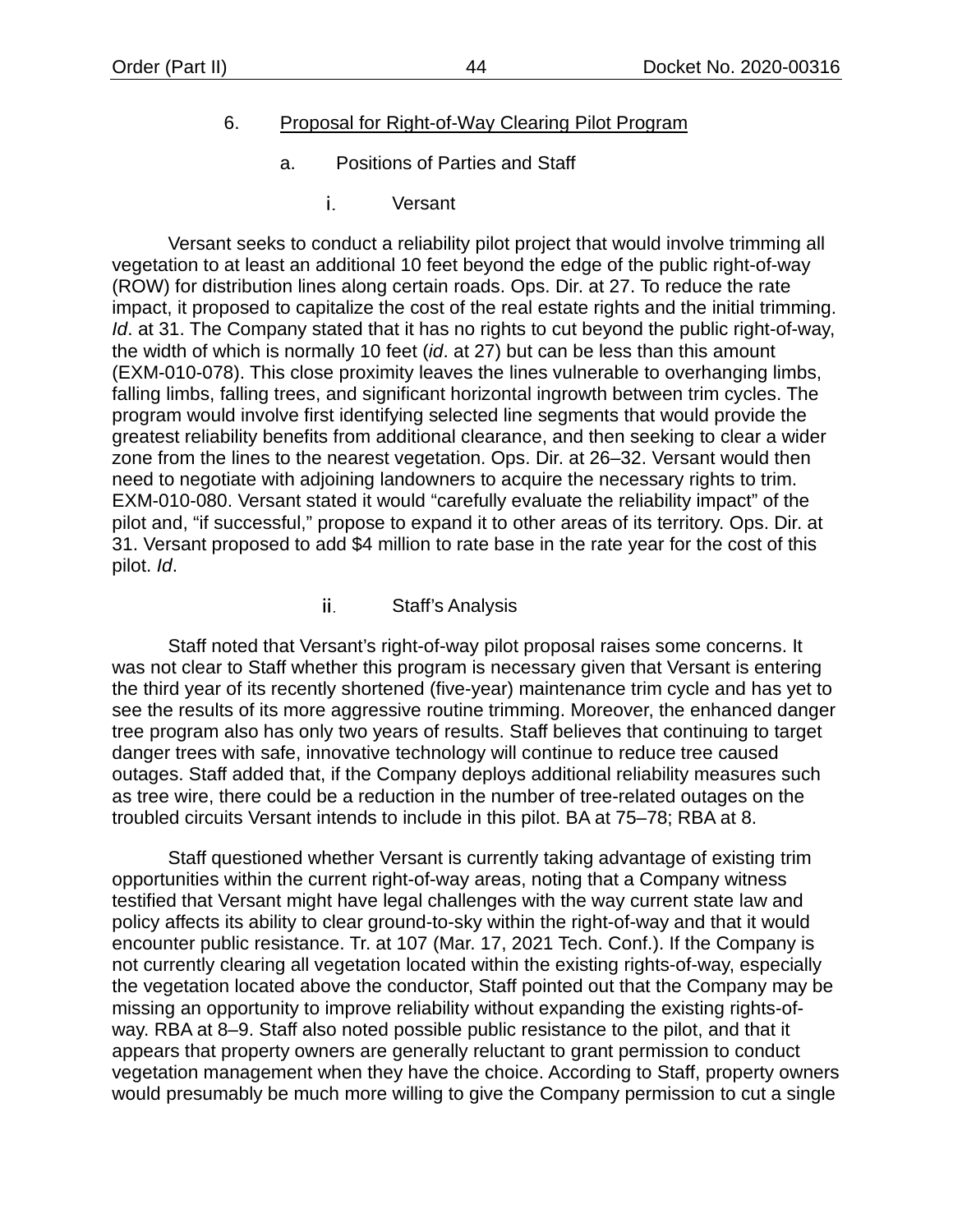danger tree under the enhanced danger-tree program than to give the Company a wider right-of-way area to be totally cleared of vegetation. *Id*. at 10.

Staff noted the Company's admission that historic vegetation management practices did not meet specifications and that additional work would be required to bring the system back to standard. ODR 001-059, Att. A. Versant's current 10-foot specification is intended to keep vegetation growth away from the conductor until the next trim cycle. (Versant's 10-foot specification is based upon a six- to seven-year trim cycle. EXM-009-072(d).) Staff noted that, if work is performed properly, grow-ins should not be a significant concern, but Versant had not performed regrowth analysis nor workload surveys on its system, EXM-009-066, nor, apparently, had it considered limited ground-to-sky opportunities. Staff asserted that these steps should be completed and the results analyzed before any additional program costs are considered. BA at 77.

Staff added that Versant acknowledged the additional work required to acquire the property rights, a process that will include "significant stakeholder outreach effort with communities, municipal officials, property owners, and the media to explain the benefits of this program and to seek broad support." Ops. Dir. at 29. Staff expressed skepticism about the feasibility of the Company's proposed schedule. BA at 77–78 (citing EXM-009-084).

Staff also was concerned about the high \$4 million cost of this pilot and stated that it is not convinced that the high cost of this pilot can or should be capitalized. Staff noted that vegetation management costs have historically been treated as expenses. *Id.*

### iii. Versant's Response

Versant disagreed that its other vegetation management and reliability investments make the right-of-way expansion pilot unnecessary. The pilot is not applied to all areas of Versant's territory but is targeted to, in Phase I, its repeat worstperforming line sections and, in Phase II, its highest-risk line sections, i.e., those that affect greatest number of customers. Ops. Reb. at 39. Versant believes that the pilot will provide greater reliability benefits per dollar spent compared to ground-to-sky clearing because more than 75% of tree-related outages are caused by trees falling from outside of the current rights-of-way and ground-to-sky clearing will not address the root cause of these outages. The Company stated that

the [right-of-way] expansion pilot has absolutely no relation to Versant's cycle-trim program. Rather, it is a targeted proposal to reduce vegetationcaused outages from trees that fall from outside of the existing right-ofway. The five-year cycle-trim program is not relevant to Versant's pilot proposal because they target different vegetation and thus different causes of outages.

### *Id.* at 41.

The Company provided examples of other state commissions that have allowed the capitalization of costs for clearing expanded rights-of-way. The Company also stated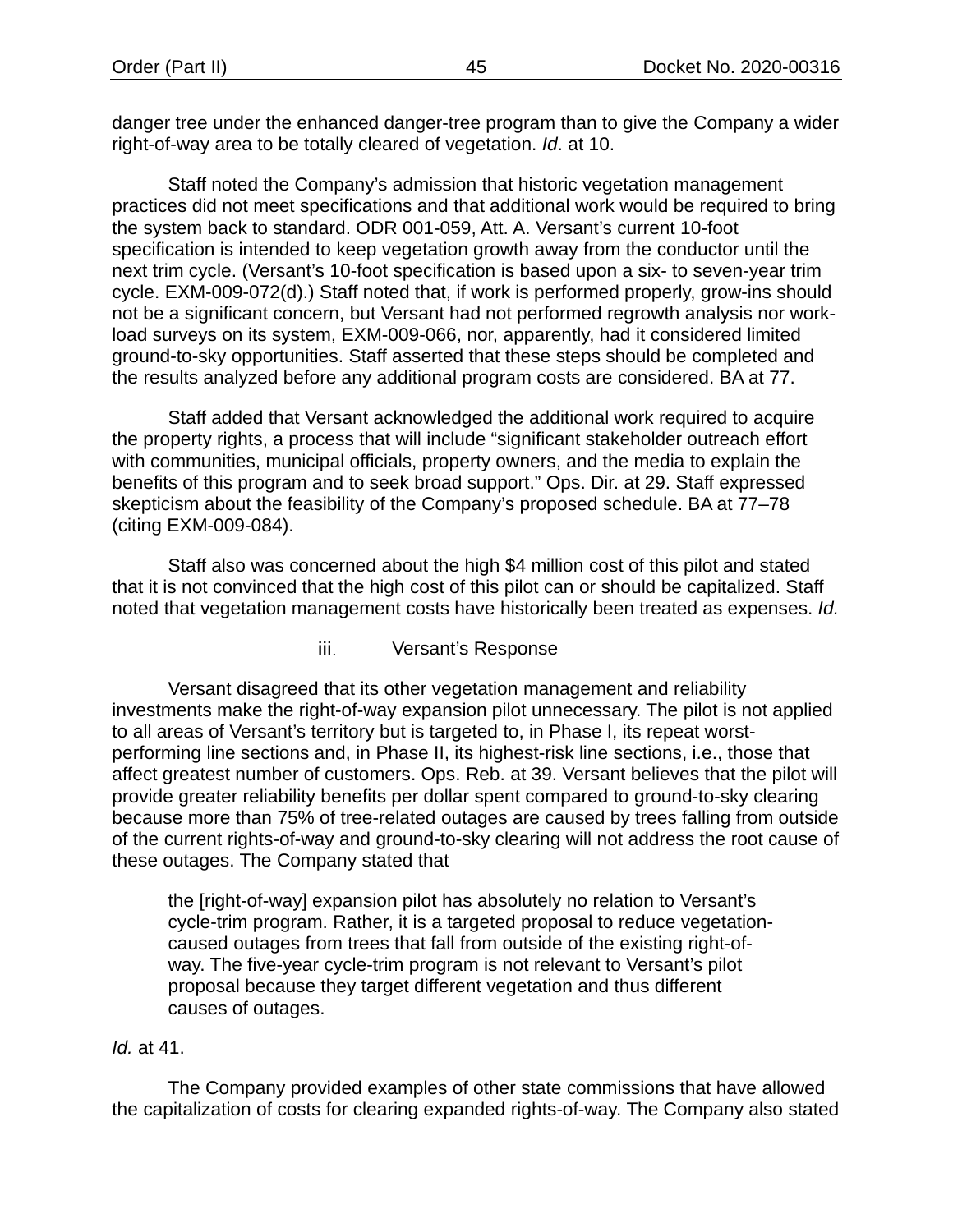that even if the costs are not explicitly capitalized, the Commission could allow the Company to amortize the costs over a longer period to avoid the need to expense them in a single year. It believes that capitalizing the cost of the program is in the best interest of customers because it will greatly reduce the rate impact of the program in the short term. *Id.* at 42.

> OPA iv.

In its brief, the OPA agreed with the Reply Bench Analysis's proposed treatment of the right-of-way expansion pilot, saying that it should be covered by the CAGR-based adjustment. OPA Br. at 5–6.

b. Discussion and Decision

The Commission declines to separately approve the right-of-way clearing pilot either as a separate expense item or as a discrete investment in plant. The uncertainty about the feasibility, targets, and potential benefits of the project are obvious and render the program not known and measurable. Moreover, before embarking on an expensive pilot that presents significant uncertainty, it is best at the least to first see the results of the shortened trim cycle and the danger tree program. Without sufficient time to evaluate the benefits or "return" of those programs, it is not possible to say that the benefits of this clearing pilot would outweigh its costs. The Commission encourages Versant to explore its ability to clear from ground-to-sky within the existing trim zone to further reduce vegetation-related outages.

C. Rate Base: Issues Not in Dispute

The remaining rate base issues—deferral amounts and cash working capital are not in dispute and are discussed briefly below.

- 1. Regulatory Assets and Liabilities
	- a. General Background and Parties' Positions

On regulatory assets and liabilities reflected in rate base, there is no apparent dispute among the parties or Staff. *See* Versant Br. at 86.

On March 15, 2021, Versant filed a correction to reflect the gross-up of taxes on deferred storms. Mar. 15, 2021 Letter from Versant. This adjustment reduced Versant's calculation of its revenue requirement by about \$1.1 million. *Id.*

In the Bench Analysis, Staff pointed out the odd timing of the Swan's Island vegetation management deferral (EX. RR-153) but did not suggest that any adjustment was required. BA at 51. In the Reply Bench Analysis, the Staff updated the deferred storm costs to reflect the Commission's decision in Docket No. 2020-00208 authorizing an accounting order for three storms and denying an accounting order for a fourth. RBA at 14–15; *Versant Power f/k/a Emera Maine, Request for Accounting Order for Deferral of Incremental 2019 and 2020 Storm Restoration Costs*, Docket No. 2020-00208, Order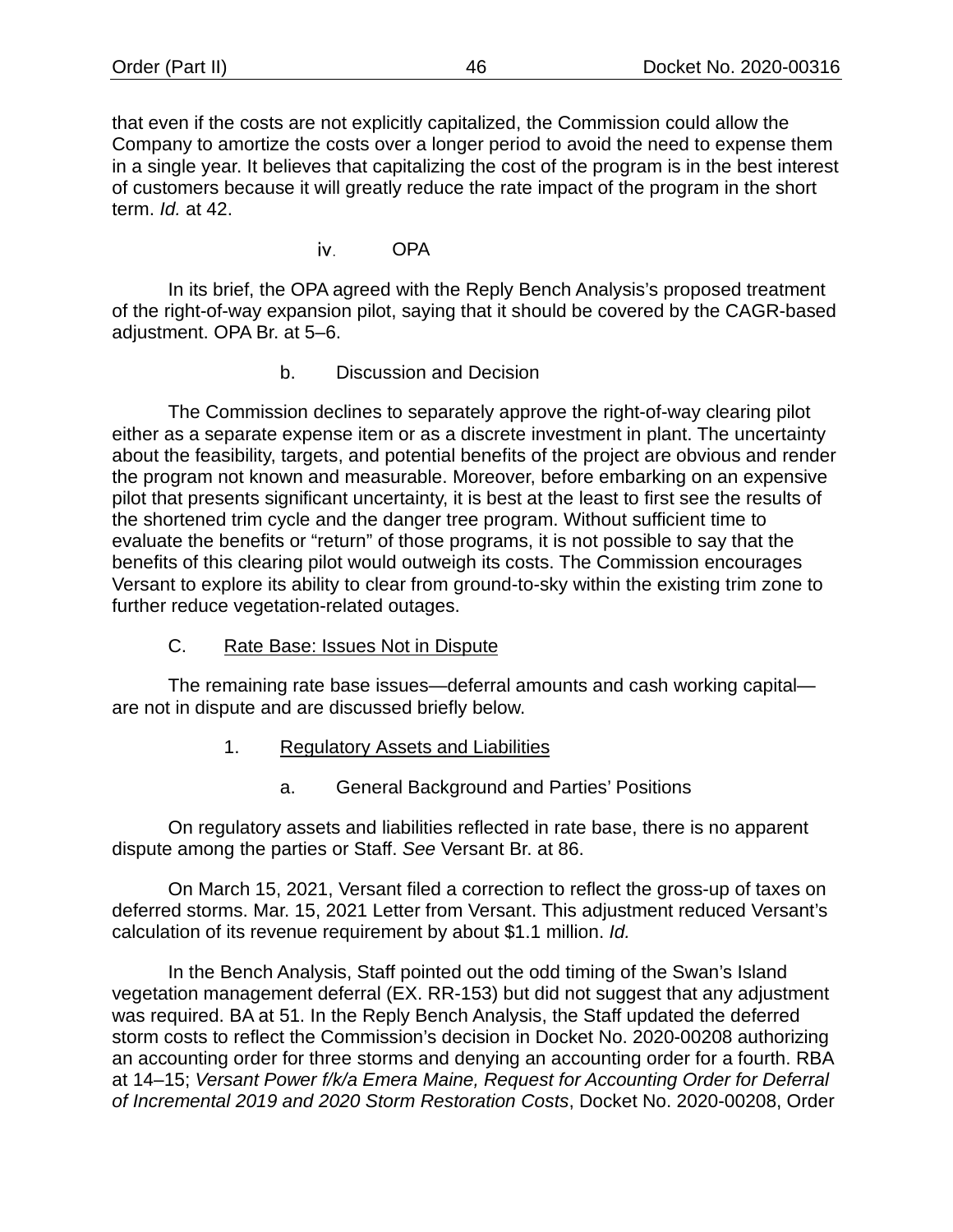at 1 (June 23, 2021). In discovery on the Reply Bench Analysis, Staff updated its revenue requirement calculation to reflect certain corrections to this calculation and the application of the excess accumulated deferred income taxes liability to offset storm costs, among other things. VERS-006-002; ODR-004-001.

b. Discussion and Decision

With the updates and corrections following the decision in Docket No. 2020- 00208, there is no apparent dispute on the regulatory assets and liabilities in rate base, and the Commission is satisfied that the parties' implicit agreement on these issues is a reasonable result.

- 2. Cash Working Capital
	- a. General Background and Parties' Positions

In support of its proposed cash working capital requirement, the Company submitted the testimony and lead-lag study of Michael J. Adams of Concentric Energy Advisors, Inc. (Concentric). Cash working capital is the amount of money required to fund the utility's day-to-day operations and is a component of its rate base. CWC Dir.<sup>[18](#page-49-0)</sup> at 3, 4. The Company initially proposed that payment of state and federal taxes be reflected based on their statutory due dates. CWC Dir. at 8. It also proposed that the collections lag be capped at 90 days for aging vintages of accounts receivable. Rev. Req. Dir. Ex. RR-160.

As the case proceeded, the Company agreed to modify state and federal taxes to reflect actual payment dates (EXM-004-004; Tr. at 4 (Mar. 18, 2021 Tech. Conf.)), the Staff agreed to accept the Company's assumption of a 90-day cap for aging accounts receivable (RBA at 15), and the OPA did not take issue with the cash working capital calculation.

b. Decision

In sum, there is no apparent dispute on the issue of cash working capital in the revenue requirement. *See* Versant Br. at 86. The Commission agrees with the parties' and Staff's implicit agreement on this issue and approves the amount in rate base of \$3,127,919 as just and reasonable.

- D. Depreciation Expense and Capitalized Overheads
	- 1. Positions of Versant and the Staff

In its calculation of its revenue requirement, Versant included a certain amount of capitalized overheads related to its capital investments. In its rebuttal testimony, Versant

<span id="page-49-0"></span><sup>&</sup>lt;sup>18</sup> "CWC Dir." refers to the direct testimony and exhibits of Michael J. Adams of Concentric on cash working capital and the lead-lag study, as included in Versant's January 19, 2021 initial filing.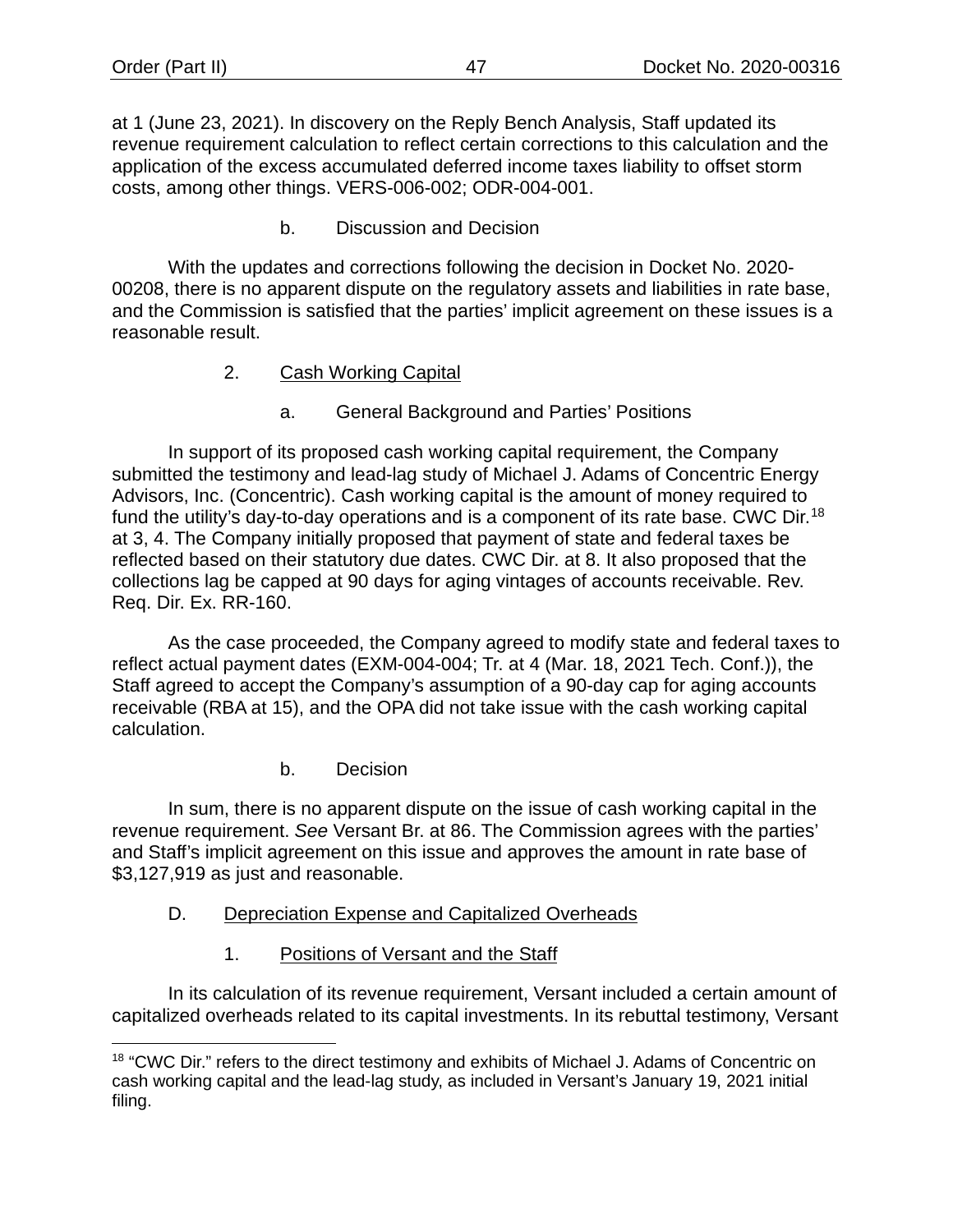argued that the Staff's Bench Analysis did not appear to reflect a reduction in the capitalized overheads (which are an offset to the revenue requirement) relative to the value included in the Company's revenue requirement filed with its direct case. However, the Company also did not make any adjustment to its capitalized overheads associated with its reduction in plant rate base in its rebuttal filing. In its rebuttal filing, Versant included a calculation of an adjustment to capitalized overheads under Staff's calculation, suggesting it would have amounted to \$2.25 million. Rev. Req. Reb. Att. G; Versant Br. at 32.

In response to a data request from Versant on the Reply Bench Analysis, Staff noted that a change in the calculation of capitalized overheads may be appropriate, but noted that the relationship between changes in capital additions and the capitalized overheads is not clear given that Versant did not make a change in its overhead calculation to reflect its change in capital additions. VERS-006-004. Versant later posed an oral data request asking what information Staff would need to perform that calculation, and Staff responded with a list. ODR-004-003.

At the hearing, Versant questioned Staff on this issue, and then asked to be asked to provide additional backup information. At the hearing and in its brief, Versant placed blame on the Staff for not asking for the information earlier. Tr. at 157–63 (Aug. 18, 2021 Hr'g); Versant Br. at 32–35. Versant argued that failing to make the \$2.25 million addition to its cost of service "would arbitrarily exclude significant necessary revenue from the revenue requirement for no justifiable reason, in violation of established ratemaking principles." Versant Br. at 7, 32–33.

Versant also argued that an adjustment to Staff's calculation of depreciation expense is required. In discovery on the Reply Bench Analysis, Staff acknowledged that the rate-year depreciation rate Staff included in its Reply Bench Analysis reflected a rounded value of 3% and that a more precise value of depreciation expense would be appropriate. The Staff calculated this more precise value to be 3.2%. VER-006-005. Versant requested that the Commission adopt the 3.2% depreciation rate. Versant Br. at 35.

# 2. Discussion and Decision

On depreciation expense, the Commission agrees with Versant on adopting the "more precise 3.2% depreciation rate" in calculating depreciation expense.

The Commission also authorizes an adjustment to capitalized overheads to reflect the approved adjustments to rate base. Both Versant and Staff agreed that the Staff's analysis did not reflect an appropriate capital allocation for overheads, and that an adjustment to capitalized overheads is generally appropriate when adjusting rate base. In Order (Part I), the Commission required Versant make a compliance filing including the information Staff identified for Versant as necessary to calculate those amounts.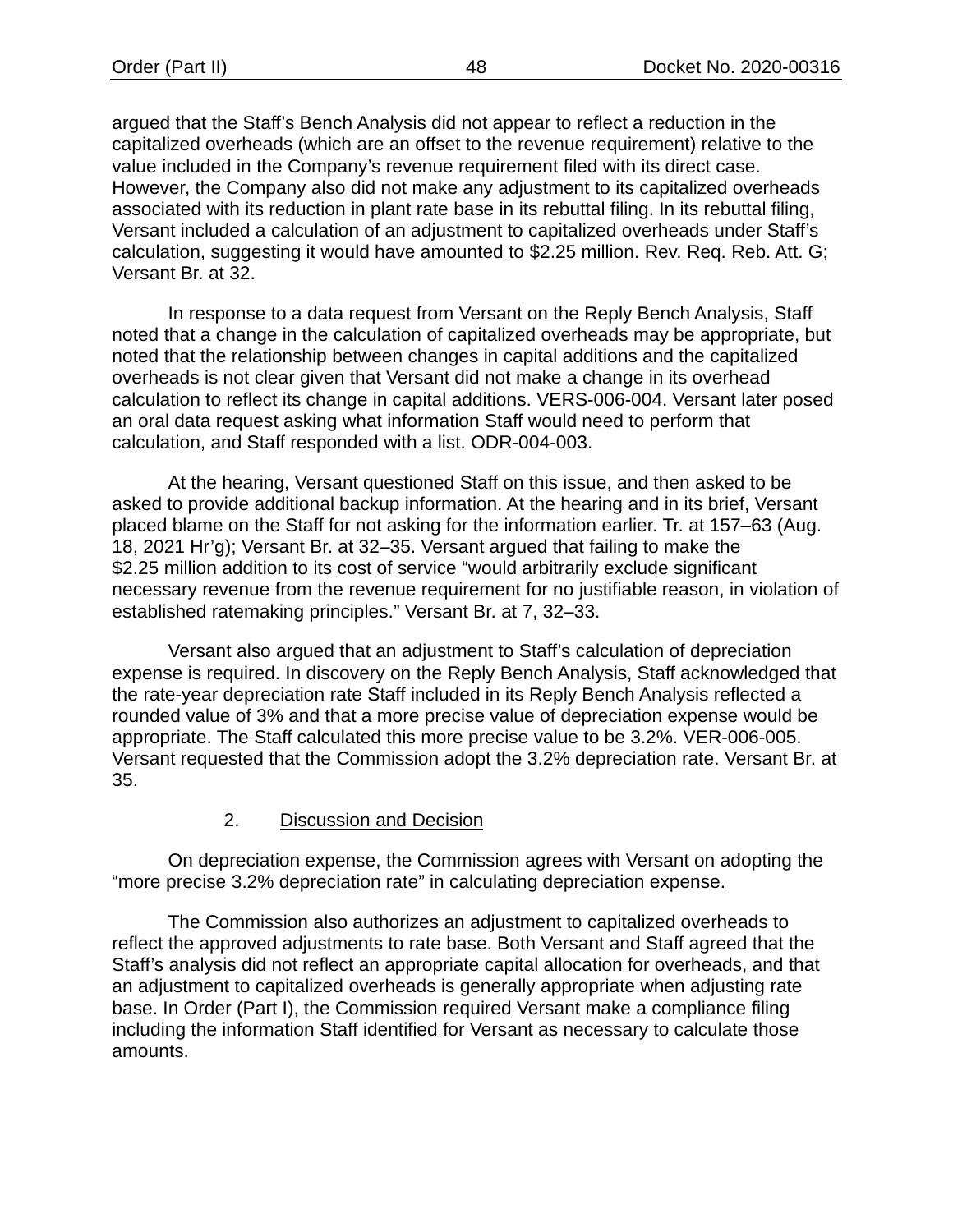# E. O&M Expenses

- 1. Affiliate Costs
	- a. Background

In 2020, the Commission approved the reorganization resulting from ENMAX's acquisition of Emera Maine. *Emera Maine et al., Request for Approval of Reorganization*, Docket No. 2019-00097, Order Approving Stipulation Parts I & II (Mar. 19 & Apr. 21, 2020). The settlement stipulation in that case included a cap on the cost of affiliate services ENMAX could recover from Versant that would remain in effect until a decision in the next Versant rate case. The acquisition by ENMAX was completed on March 24, 2020.

As with its prior corporate parent, Versant purchases certain corporate services from ENMAX. After the closing of the acquisition, the Commission approved, under 35-A M.R.S. § 707, an Intercorporate Services Agreement between Versant and ENMAX for this purpose. *Emera Maine, Request for Approval of an Affiliated Interest Transaction with ENMAX Corporation*, Docket No. 2020-00131, Order at 1, 5–7 (July 13, 2020). The approval of the Intercorporate Services Agreement was conditioned upon ENMAX not charging more for intercompany services provided to Versant Power than Emera Inc. previously charged Emera Maine for such services. *Id.*; *Emera Maine et al., Request for Approval of Reorganization*, Docket No. 2019-00097, Order Approving Stipulation (Part II), Rev. Stip. ¶ 38 (Apr. 21, 2020).

In a filing in Docket No. 2020-00131 on July 22, 2020, Versant submitted a copy of a document describing the so-called direct-charge methodology under which ENMAX charges Versant for services. The Commission did not formally approve that methodology and deferred the issue of treatment in rates of costs for affiliate services to Versant's next rate case following the development of a full and complete rate-making record. *See Versant Power f/k/a Emera Maine, Request for Approval of an Affiliated Interest Transaction with ENMAX Corporation*, Docket No. 2020-00131, Procedural Order (120-day report) (Aug. 18, 2020).

b. Versant's Proposal

Here, for affiliate services it sells to Versant, ENMAX intends to charge Versant the actual number of hours spent on work for Versant. Affil. Dir.[19](#page-51-0) at 4. Mr. Bourgeois of ENMAX confirmed that for an employee's time to be charged to Versant, it would need to be tracked in a Versant-specific project number, and if an employee was doing work attributable to multiple entities it would not end up in the direct charge to Versant. Tr. at 128 (Mar. 16, 2021 Tech. Conf.).

<span id="page-51-0"></span> $19$  "Affil. Dir." refers to the direct testimony and exhibits of Kristian Chahley and David Bourgeois on affiliate services, as included in Versant's January 19, 2021 initial filing.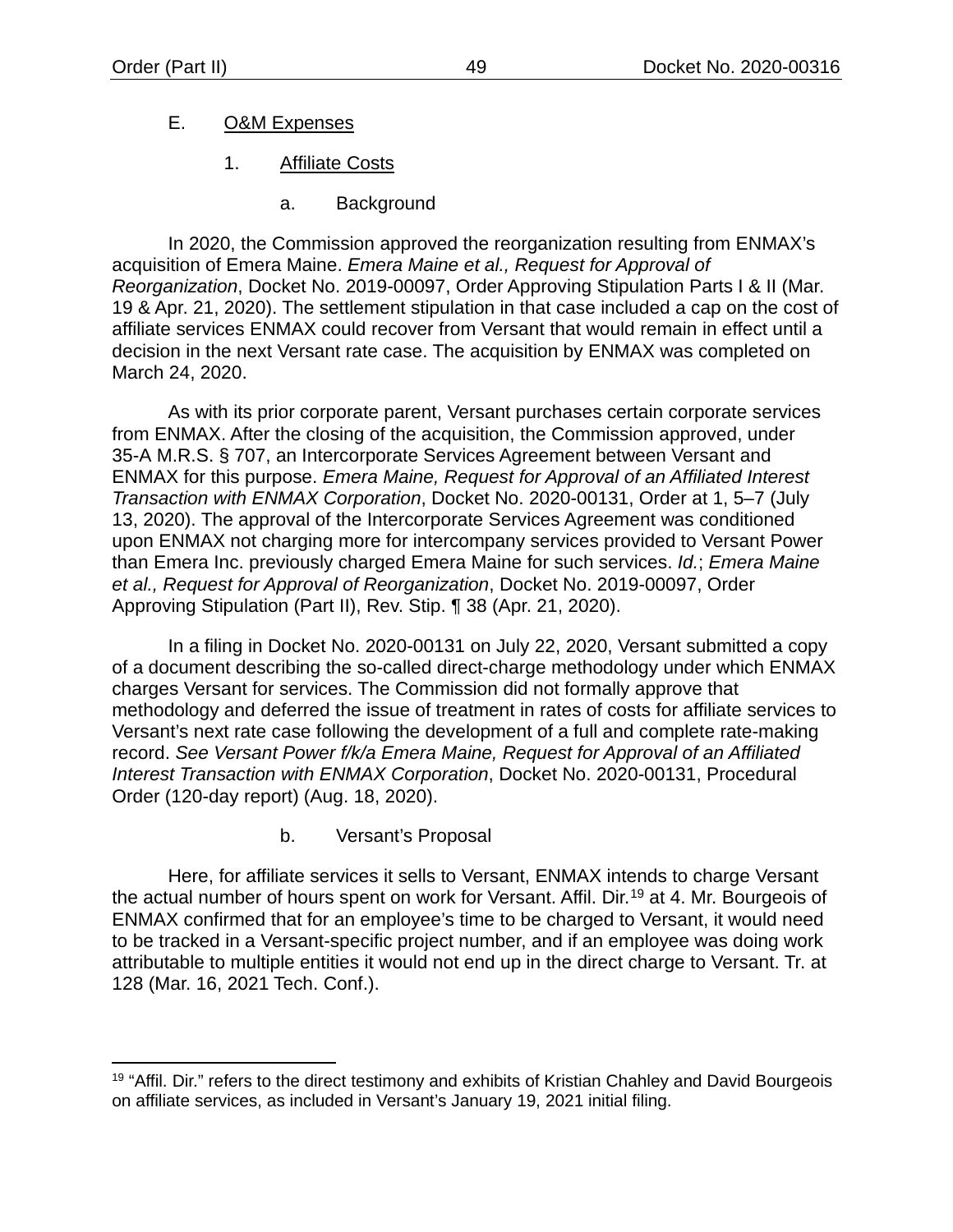The rate charged for these hours will vary depending on the functional area in which the work is being performed. ENMAX calculated an average salary for each functional area. Hourly rates are based on the fully loaded cost of ENMAX employees' time. Affil. Dir. at 4–5; EXM-012-001, Att. A (confidential copy of direct-charge methodology); EXM-012-002 (explanation of calculation of fully loaded costs).

To calculate the cost of affiliate services for the revenue requirement, ENMAX relied on employees' estimates of the time they plan to spend on Versant matters in the rate-effective year (i.e., parts of 2021 and 2022). ENMAX asked each employee to estimate their time; supervisors then were expected to evaluate the estimates for reasonableness. EXM-012-010.

Versant presented a statement by KPMG LLP that this so-called direct-charge methodology is consistent with the "2017 Organisation for Economic Cooperation and Development Transfer Pricing Guidelines for Multinational Enterprises and Tax Administrations" and is thus reasonable. Affil. Dir. at 5–6, Ex. AS-1; EXM-012-007.

Versant's 2019 test year is based on costs Versant paid for services to its former corporate parent for similar services. Affil. Dir. at 6. The amount in Versant's rateeffective year is based on ENMAX's forecast of costs for services, which is based on the employee surveys and averaged hourly rates. Affil. Dir. at 8. The difference is a reduction to the test year of \$(143,241). Rev. Req. Dir. Ex. RR-333.

- c. Positions of the Parties and Staff
	- i. Staff's Analysis

In the Bench Analysis, Staff expressed concerns about the method Versant and ENMAX propose to use to charge Versant for affiliate services from ENMAX and produced an alternative calculation to use for the rate-effective year based on actual past amounts paid to ENMAX. BA at 57–59.

First, Staff did not understand the purpose of averaging hourly rates by functional area. If individual employees are recording their time for Versant, it should be possible to charge that time based on that employee's hourly rate. By averaging rates by functional area, it is possible that employees with lower hourly rates than the average could end up charging far higher than the actual cost of providing their service. The opposite is also possible: an employee with a far higher hourly rate than the average could end up charging less than the value of the service. Given this disconnect between the hourly cost of the employee and the actual cost they charge to Versant, Staff did not see this methodology as a "direct charge." BA at 57. Mr. Bourgeois indicated that "we don't do an Excel tie out sheet reference for this as to what might be over or, conversely, under allocated. There are elements of the calculation that could go either way on that." Tr. at 51 (June 30, 2021 Tech. Conf.). If an entity does not know what the amount of the difference between the costs it incurs and costs it charges for services provided, it is not clear that the method is reasonable. RBA at 17–18. Staff was also not convinced that the method ENMAX used to estimate time spent on Versant matters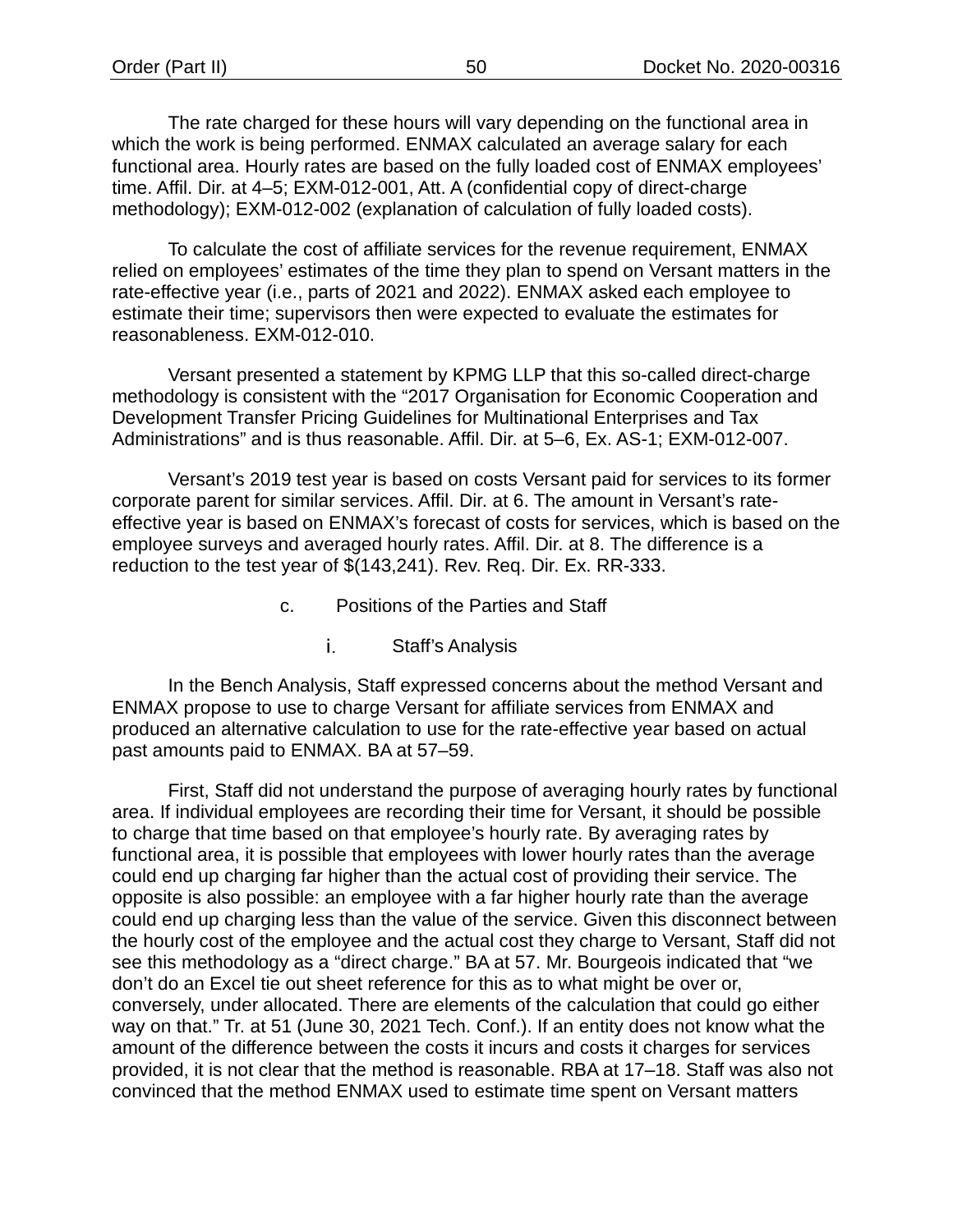during the rate-effective year is reliable enough to establish a known and measurable adjustment to the test year. ENMAX asked its employees to estimate their time as much as two years into the future for a new subsidiary operating in a separate country—a set of circumstances that does not lend itself to a recognizable level of precision. Also, supervisors at ENMAX were to review employees' time estimates for reasonableness, and ENMAX did not provide any evidence that managers adjusted employees' time estimates for reasonableness beyond minor, non-material changes. BA at 57 (citing ODR-001-014 and EXM-003-061, Att. A).

When asked to provide documentation of how employees are instructed on proper time-tracking, Versant provided a decision tree on how employees should determine their estimated time, though apparently it is also serves as instructions on how to enter actual time worked, which could lead to confusion. EXM-012-001; BA at 58. Staff also expressed concern about the way affiliate costs were allocated between transmission and distribution, and the reliance on the wage allocator instead of using a direct method of allocation. BA at 58–59.

Staff proposed that ENMAX's proposed methodology not be formally approved in this case. Instead, Versant should be required to obtain from ENMAX the affiliate costs calculated using actual salaries as well as using the current methodology, which can then be compared to the so-called direct-charge methodology in the next rate case proceeding. RBA at 18.

For this element of the revenue requirement, in the Bench Analysis Staff used the data for year 2020 the Company provided in EXM-003-061 to calculate the adjustment to the test year. Versant/ENMAX provided the actual amount of affiliate services from ENMAX to Versant from April to December 2020. Staff has annualized this nine-month amount, applied the CAD to USD conversion factor of 0.79, inflated the amount by 3% per year (the wage increase factor) through 2022, and then applied the wage allocator to reach a distribution allocation of \$665,393. BA at 59. In the Reply Bench Analysis, Staff added costs to reflect what Versant described as post-closing services Emera Inc. provided to Versant. RBA at 16–17. This increased the amount in the revenue requirement by \$15,511. In response to Versant's statements that that the 2020 affiliate service charges did not reflect the "full extent of services that ENMAX will provide to Versant during the rate year," Affil. Reb. at 8, Staff stated that the cost of those services was not known even if it was known the services would be provided. RBA at 18–19.

### ii. Versant's Response

In its rebuttal, Versant retained its original proposed test-year adjustment for affiliate services, which it based upon ENMAX's forecasts of those costs. Versant also continued to support ENMAX's methods to calculate amounts charged to Versant for affiliate services as appropriate and reasonable. Versant stated that the hourly wages are averaged "within each employee level . . . to arrive at a single hourly charge-out rate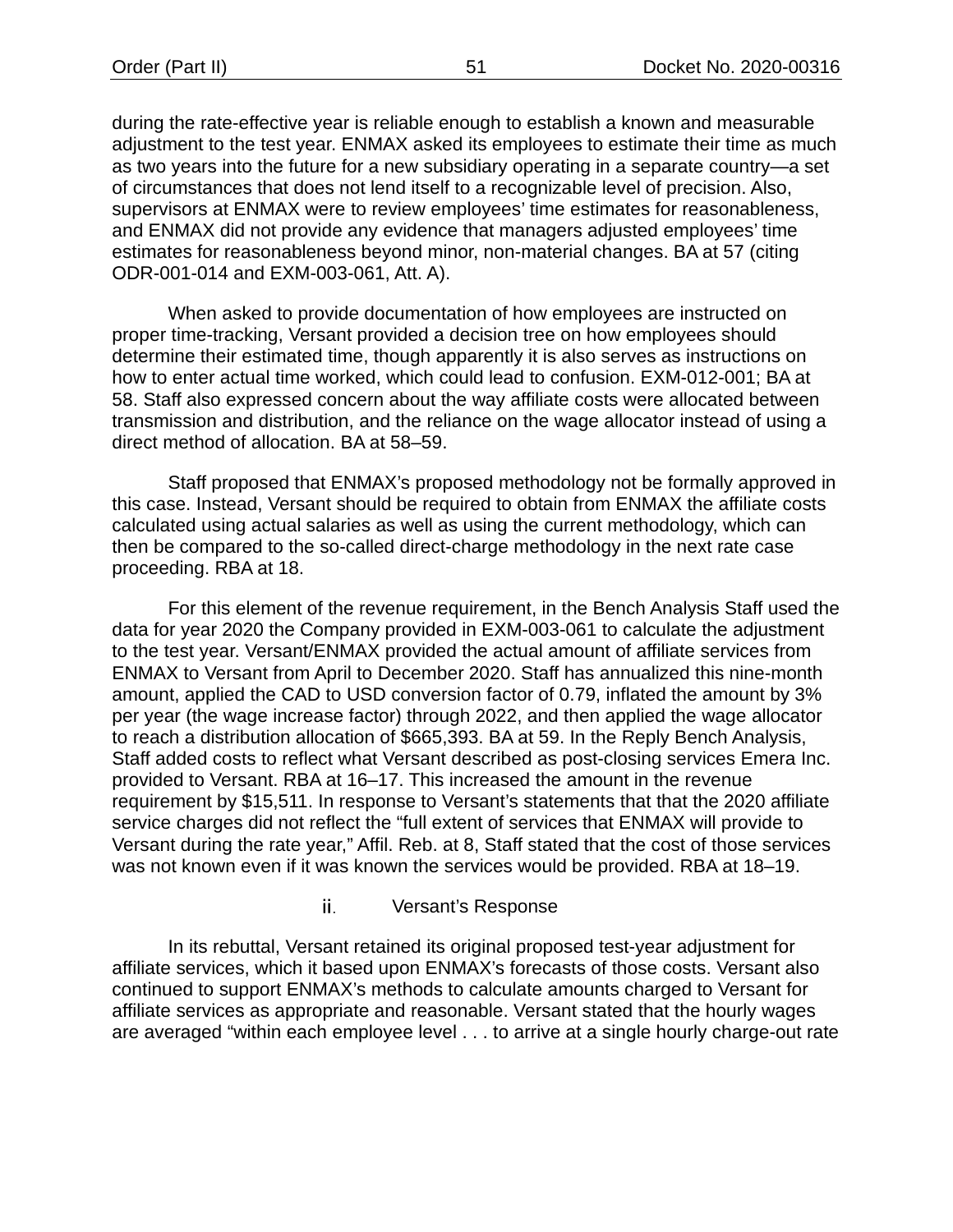for that level." Affil. Reb.<sup>[20](#page-54-0)</sup> at 3. According to Versant, charging based upon each employee's precise salary would present problems such as: (1) confidentiality issues, because the charge-out rates are visible to many employees at ENMAX, and (2) administrative inefficiency, as it would require that individual rates be calculated for each employee who might perform services. Versant relied on KMPG's support for the use of this methodology, and stated that ENMAX uses this same methodology with other affiliates, "which further supports its reasonableness." *Id.* at 4. Versant added that Emera Inc. continued to provide certain affiliate services to Versant that were not reflected in the test-year amount. Affil. Reb. at 8. Pointing to its direct testimony, Versant also argued that it would be receiving other services from ENMAX in the future that are not yet reflected in actual charges but will be, and Staff's calculation excluded these. *Id.* at 8; Tr. at 169–72 (Aug. 18, 2021 Hr'g).

In its briefs, Versant asserted that ENMAX's direct-charge methodology is reasonable, its forecast of affiliate services expense is reasonable and reliable, and Staff's alternative forecast does not capture all of the affiliate services that would be provided in the rate year. Versant Br. at 67–74. On the direct-charge methodology, Versant described the fully loaded cost calculation; described it as not unusual in industries that charge for time; described it as consistent with international guidelines, as confirmed by KPMG's analysis of the OECD Transfer Pricing Guidelines; described charging out for individual employees' time as creating "a significant administrative burden" and raising "serious confidentiality concerns for ENMAX"; and that using individual employee rates would not make a "material difference to affiliate service charges " *Id.* at 68–71; *see also* Versant Reply Br. at 12 (opposing the OPA's position, summarized below).

On the reasonableness of its forecast, Versant claimed that the individuals who provided forecasts of future time to be spent on Versant have the experience necessary to do so; pointed to the fact that only minor changes were made to employees' estimates of their time confirmed the reasonableness of the initial estimates; and pointed to KPMG's finding of reasonableness. *Id.* at 71–72.

Versant argued that Staff's calculation excludes costs that are known to be occurring in the future, and that Staff's understanding that the costs were not measurable is not accurate because Versant estimated the costs in its initial filing. Versant Br. at 72–73. Including three categories of excluded service areas (Finance internal audit, Finance insurance and IT, and IT cybersecurity) should increase Staff's calculation by \$83,192. *Id.* at 73–74. Versant also stated that, when accounting for the full level of these services, ENMAX's forecast and Staff's calculation differ by only approximately \$17,000. *Id.*

<span id="page-54-0"></span><sup>&</sup>lt;sup>20</sup> "Affil. Reb." refers to the rebuttal testimony and exhibits of Messrs. Chahley and Bourgeois on affiliate services, which the Company filed on June 30, 2021.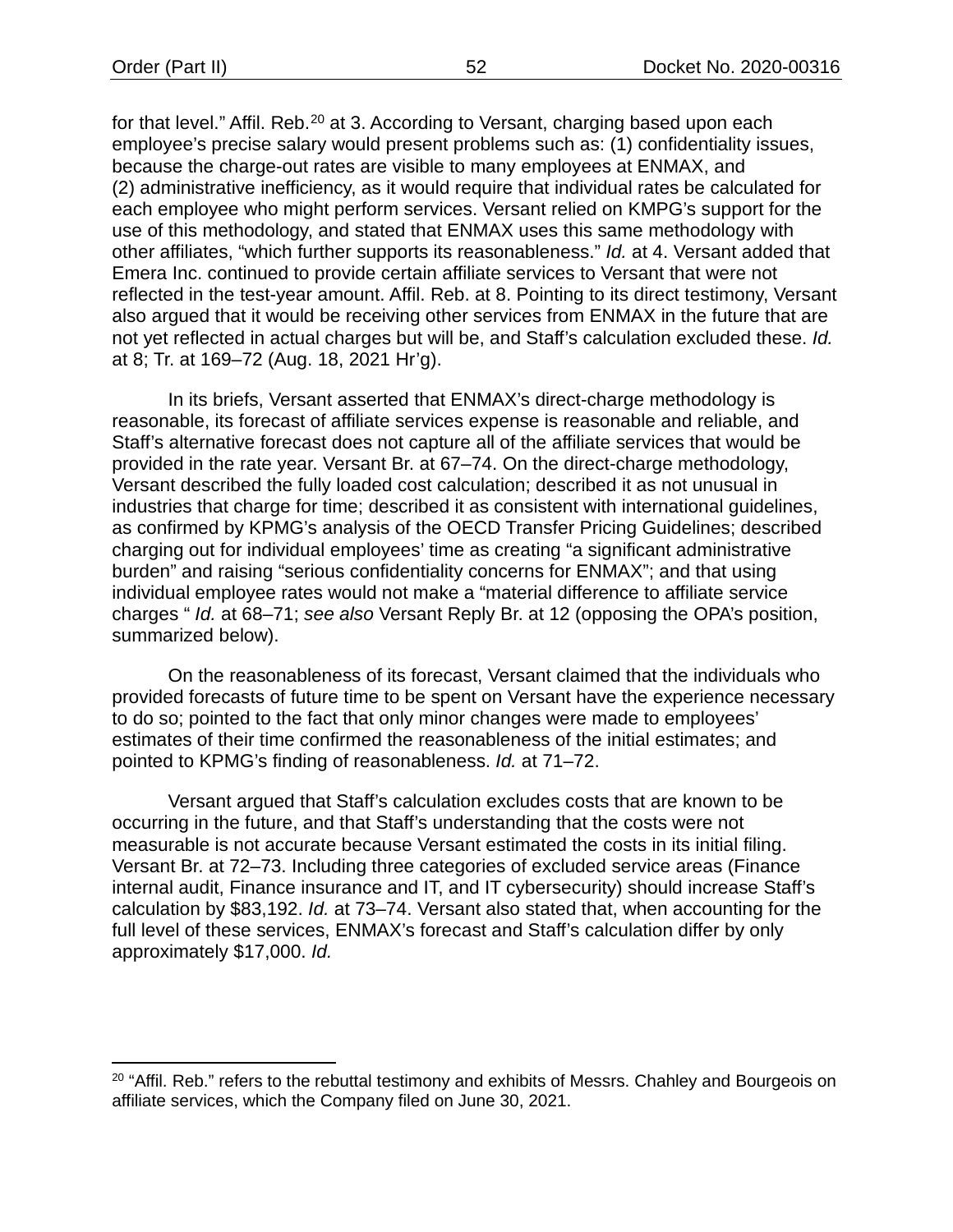### OPA iii.

In its brief, the OPA agreed with the Staff's position of basing the revenue requirement on actual past affiliate charges imposed by ENMAX since the acquisition, followed by adjustments to annualize those costs and adjust for inflation. OPA Br. at 9–10. The OPA questioned the use of an average charge-out rate instead of using actual rates for individual employees, saying that this "approach lacks the rigor necessary to serve as the basis for a rate adjustment as it relies too heavily on estimates that are not readily verifiable through third-party analysis." *Id.* at 10.

### d. Decision

The Commission shares the concerns about the so-called direct-charge methodology and at this time declines to formally approve that approach, for several reasons. First, while there may be an opinion of KPMG that the approach reasonably comports with the OECD guidelines, those guidelines are used for tax purposes and are not used by utility regulators to determine what amounts ratepayers of those utilities should be paying for services the utility receives from an affiliate. Second, establishing a revenue requirement based on affiliate employees' estimates of their future time is a potentially problematic way to set a revenue requirement, especially where the affiliate relationship is relatively new and the scope of services may change in the near future. Third, as for the decision tree given to employees to come up with those estimates, it is unclear whether this is the complete advice given to employees how to estimate their time, or the complete advice given to employees on how to enter and track their actual work time, or something else. If it is used for both time entry and time estimation, it is easy to see how use of the document could lead to confusion. Fourth, the document does not make clear how employees are supposed to allocate their time if time is spent on multiple entities. Fifth, using averages of hourly rates strikes the Commission as an unnecessarily indirect way of charging time; ENMAX uses a computerized payroll system which should allow it to easily determine the base salary for the hours that will be charged to Versant. Tr. at 55 (June 30, 2021 Tech. Conf.).

Versant and ENMAX may continue to use this approach, even though the Commission is not formally approving it, until more is known about the affiliate services Versant will purchase and their costs. Under the circumstances, the Commission believes the cautious approach is the better one here, and thus adopts the approach of using actual 2020 affiliate costs to establish the revenue requirement, with some adjustments, such as the assumed 3% wage inflation and the currency conversion factor.

The Commission disagrees with part of Staff's calculation. The Commission is comfortable with the component of that calculation based on actual charges from ENMAX for 2020. The Commission also is comfortable with incorporating the component of that calculation based on actual charges from Emera Inc. As for the services ENMAX anticipates providing Versant in the future but has not yet begun to provide, the Commission agrees that Staff's methodology resulted in lower annualized costs for certain services where there were no actual costs during April to September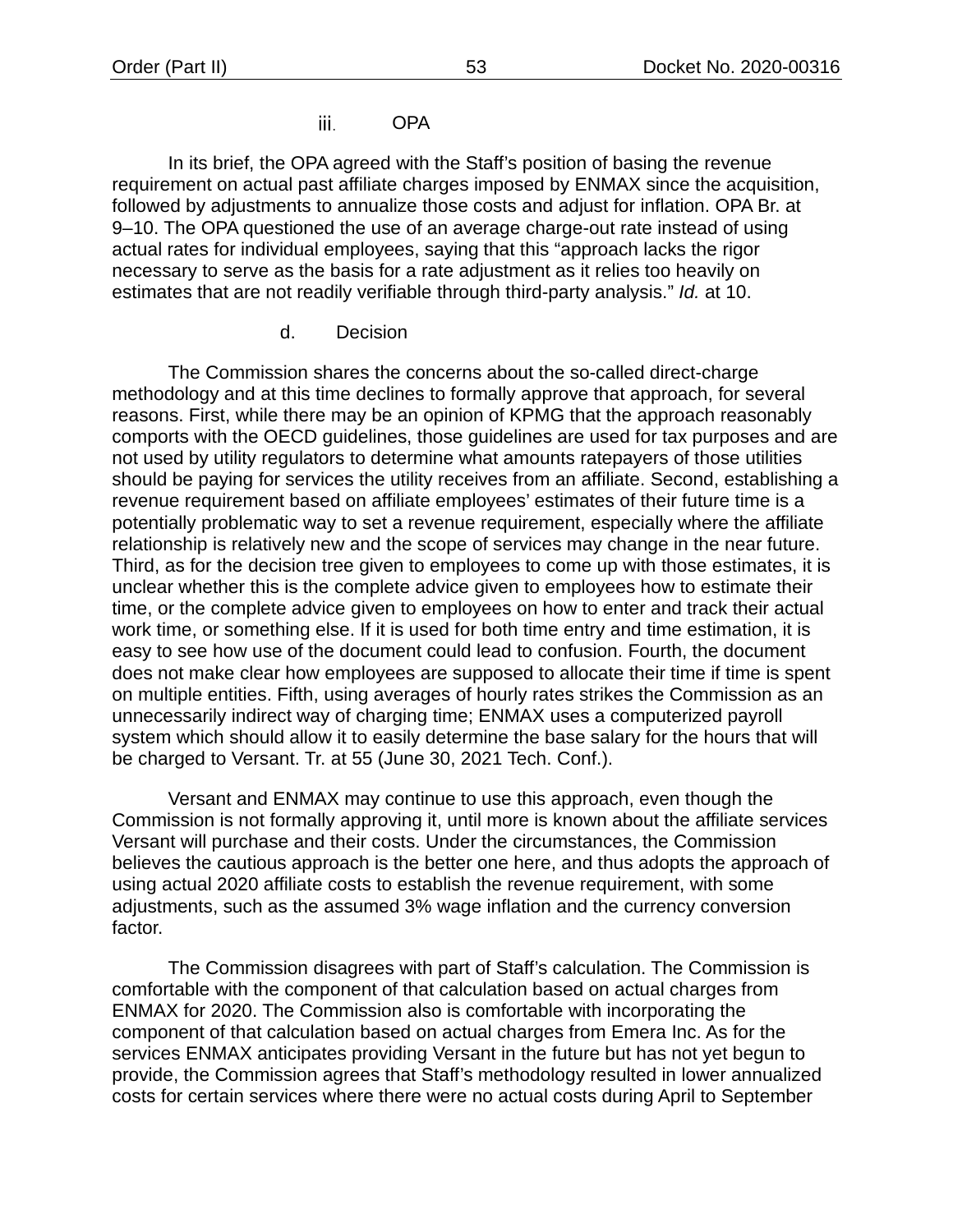2020. Therefore, for just those services, the Commission requires that the annualized cost be calculated based upon the October to December actuals. This results in an increase of the cost to be included in affiliate services of \$78,412, prior to the application of the wage allocator.

It is possible that ENMAX's direct-charge methodology is a reasonable one, but it is hard to render a judgment on that given the newness of the affiliate relationship here and the method proposed for charging for affiliate services, which the Staff was unfamiliar with. To allow the Commission to understand better whether the direct-charge methodology results in charges to Versant that reflect closely enough the actual costs of the individuals performing those services, the Commission directs Versant and ENMAX to track the costs that would actually be incurred had individual ENMAX employees' time been charged specifically to Versant at each employee's rate, instead of at the average rate. This will allow the parties in a future case to compare the charges to Versant under the so-called direct-charge methodology to the charges Versant would have incurred under a direct charge system.

Finally, at a technical conference Mr. Chahley stated that when bills arrive from ENMAX the Company's personnel "treat it no different than a contractor to make sure that they're getting value for the charges that they're being charged," but also that "we feel comfortable in the costs that we're being charged, knowing that they're on a direct cost basis, are fair and reasonable." Tr. at 56, 57 (June 30, 2021 Tech. Conf.). Versant's obligation with all charges from any source, whether an affiliate or not, is to review the charges and make sure that Versant and its ratepayers are getting what they are paying for and being charged accurately.

- 2. Medical Expenses
	- a. Company's Proposal

The Company testified that there have been no changes to its medical benefits since the last rate case. HR Dir. at 6, 7. The Company's medical expenses are presented in Exhibit RR-306. As shown there, medical expenses encompass the costs for medical claims, administration/other medical insurance, other insurances, and an offset for employee contributions. The total amount is allocated approximately 86% to distribution based on the Company's wage allocator. The Company calculated the adjustment to the test year by taking actual medical expenses from 2019 and inflating them annually through 2022. The Company's calculation of the adjustment to the test year was an increase of \$206,047.

- b. Positions of the Parties and Staff
	- i. Staff's Analysis

In the Bench Analysis, the Staff updated medical expenses for 2020 (provided in EXM-003-048). Actual data for 2020 was lower than the Company's forecast. In making this update, the Staff noted that the Company's medical expenses have not followed inflation from year to year. Some past years have seen noteworthy reductions to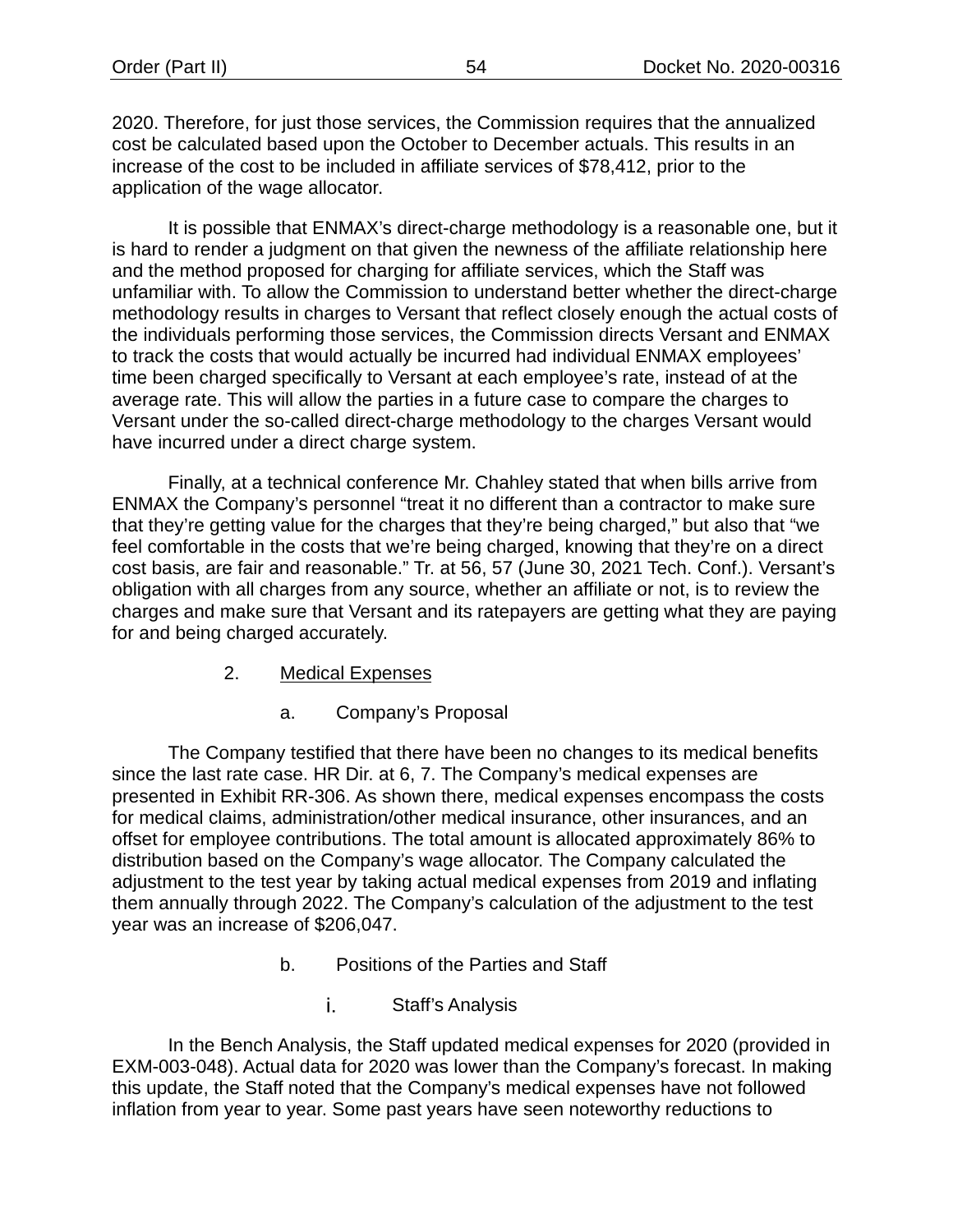medical costs, such as a decrease in medical claims from \$4,673,286 in 2016 to \$4,038,731 in 2017 and a decrease in administrative/other medical insurance from \$799,172 in 2018 to \$425,336 in 2019. Thus, it is not unusual for the Company's medical expenses to fluctuate. Updating the 2020 amounts for actuals, and then adjusting the 2020 actuals in 2021 and 2022 for inflation, Staff calculated an adjustment to the test year of \$(834,366), about a million dollars less than the Company's adjustment. BA at 68–69.

In the Reply Bench Analysis, the Staff considered the Company's testimony in rebuttal about the claims trend in 2021 and the effect of the pandemic on medical claims in 2020. Staff decided it was best to forecast the test year using 2019 and excluding 2020 from consideration due to the likely effect of the pandemic on medical expenses for that year. The Staff stated that, in agreeing to this "pandemic exception," for purposes of this case it would reject the past practice of adjusting test-year medical expenses for inflation, for a couple of reasons: (1) Versant's medical expenses are volatile year over year and do not follow a clear trend of yearly increases; and (2) the pandemic's apparently strong effect on medical claims makes the task of forecasting future medical expenses more difficult. Removing inflation from the Company's calculation reduced medical expenses by \$(206,047). RBA at 26–27.

> ii. OPA

In direct and surrebuttal testimony, the OPA's witness Mr. Morgan argued that 2020 should be used as the basis for estimating medical expenses for the rate-effective year. Morgan Dir. at 17; Morgan Surr. at 5. Mr. Morgan's view was that Versant's rebuttal testimony on its medical claims experience addressed only one of the four pieces of medical expenses, and Versant had not made a case that all four components of medical expenses in 2020 were affected in the downward direction by the pandemic. Morgan Surr. at 5.

In its brief, the OPA agreed with the Staff's analysis that 2019 medical expenses should be used as the basis for establishing rates and that inflation should not be added to those costs. The OPA argued that inflation applied to the year 2019 costs is not a known and measurable adjustment given the volatility of Versant's medical expenses year over year and the difficulty of forecasting future medical expenses under the conditions of the pandemic. OPA Br. at 9 (citing RBA at 26–27).

> iii. Versant

In rebuttal and in its brief, the Company argued that 2020 actuals should not be used due to the outsized effect the pandemic had on limiting employees' seeking of medical care beginning in March 2020. HR/Cust. Reb. at 2–6. Versant argued that 2020 was "clearly an outlier" related to the "lockdown in response to the COVID-19 pandemic." Versant Br. at 60–61. It pointed to the analysis of its consultant projecting an increase in Versant's medical costs for 2022, and argued that this consultant has projected relatively accurately past medical costs, within about 10%. *Id.* at 61 (citing HR/Cust. Reb. at 6).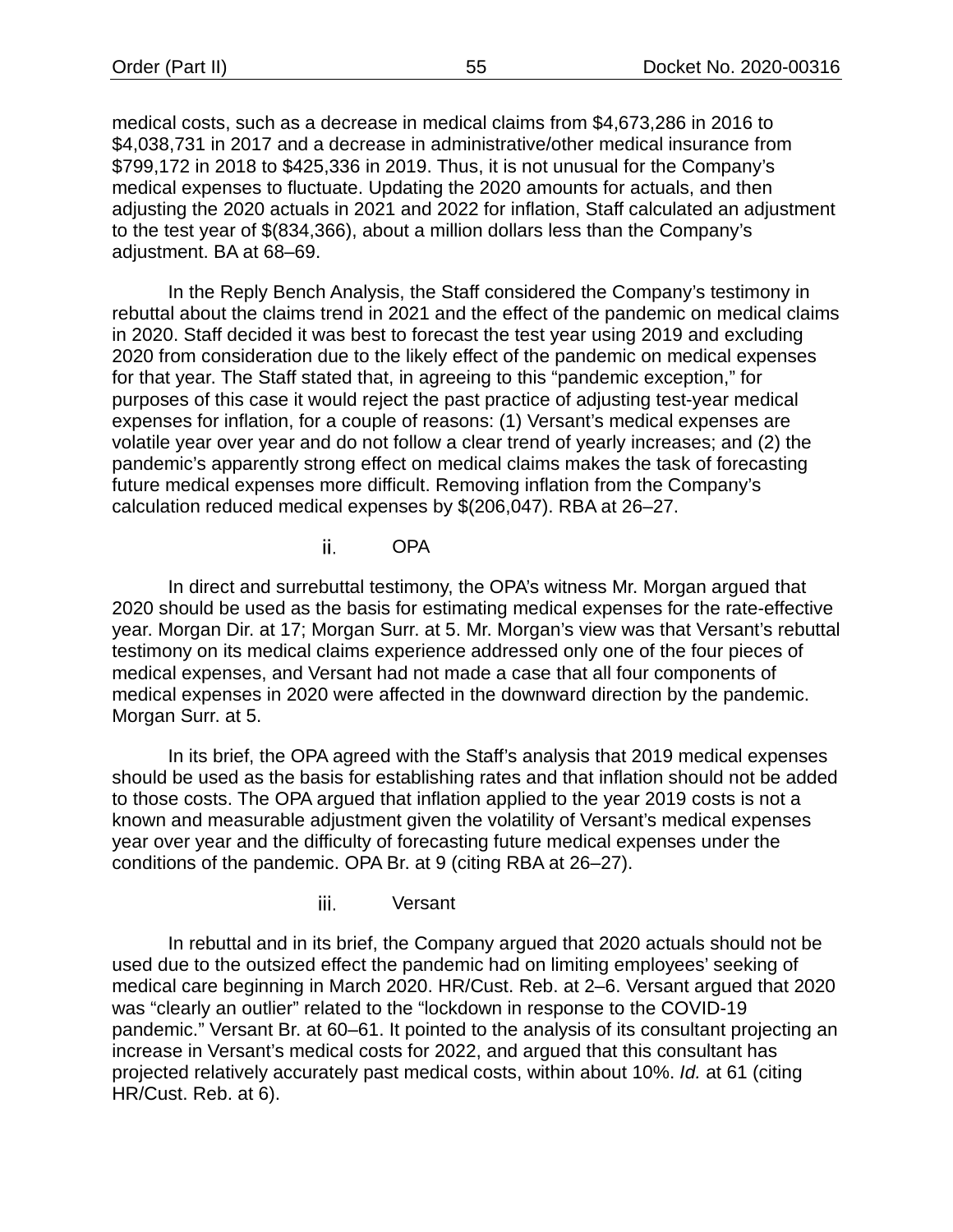Versant also disagreed with Staff's proposal (and the OPA's position in brief) to not increase the 2019 figures by inflation. Versant pointed to one of its last rate cases in which inflation on medical expenses was an issue in the case, and the Commission ultimately decided to apply a general inflation index rather than a medical-specific inflation index because the general inflation rate included a medical cost component. *Emera Maine, Request for Approval of a Proposed Rate Increase*, Docket No. 2015- 00360, Order Part II at 14 (Dec. 22, 2016). Versant explained that it followed the same approach with medical expenses since that case. Versant Br. at 58. Versant pointed to the Staff's agreement that uncertainty in medical expenses "cuts both ways" and that the "pandemic could either increase or decrease medical expenses beyond what would otherwise be expected," and then argued that the evidence showed it would increase in the future. *Id.* at 59–60; *see also* Versant Reply Br. at 9–10.

c. Decision

To forecast medical expenses in the past, the Commission has generally used the test year amount or an updated amount, and applied inflation through to the rate year. In this case, 2019 was the test year and 2020 is the most recent year for which full data on medical expenses is available. Total expenses for 2020 were notably lower than those of 2019, but they were also almost identical to the total expenses of 2017. While the pandemic likely was a significant reason for reduced medical claims in 2020, as Versant argued in its rebuttal, it is possible that there were other reasons for the cost decrease. The Commission also agrees with the OPA's witness Mr. Morgan's observations that medical costs fluctuate year over year: "in 2017 Medical Claims decreased by 13.6 percent [from 2016]; in 2018 Other Insurances decreased by 36.7 percent [from 2017]; and in 2019 Admin/Other Medical Insurance decreased by 46.8 percent [from 2018]." Morgan Surr. at 5. The following table shows the breakdown of the Company's actual medical expenses from 2016 through 2020.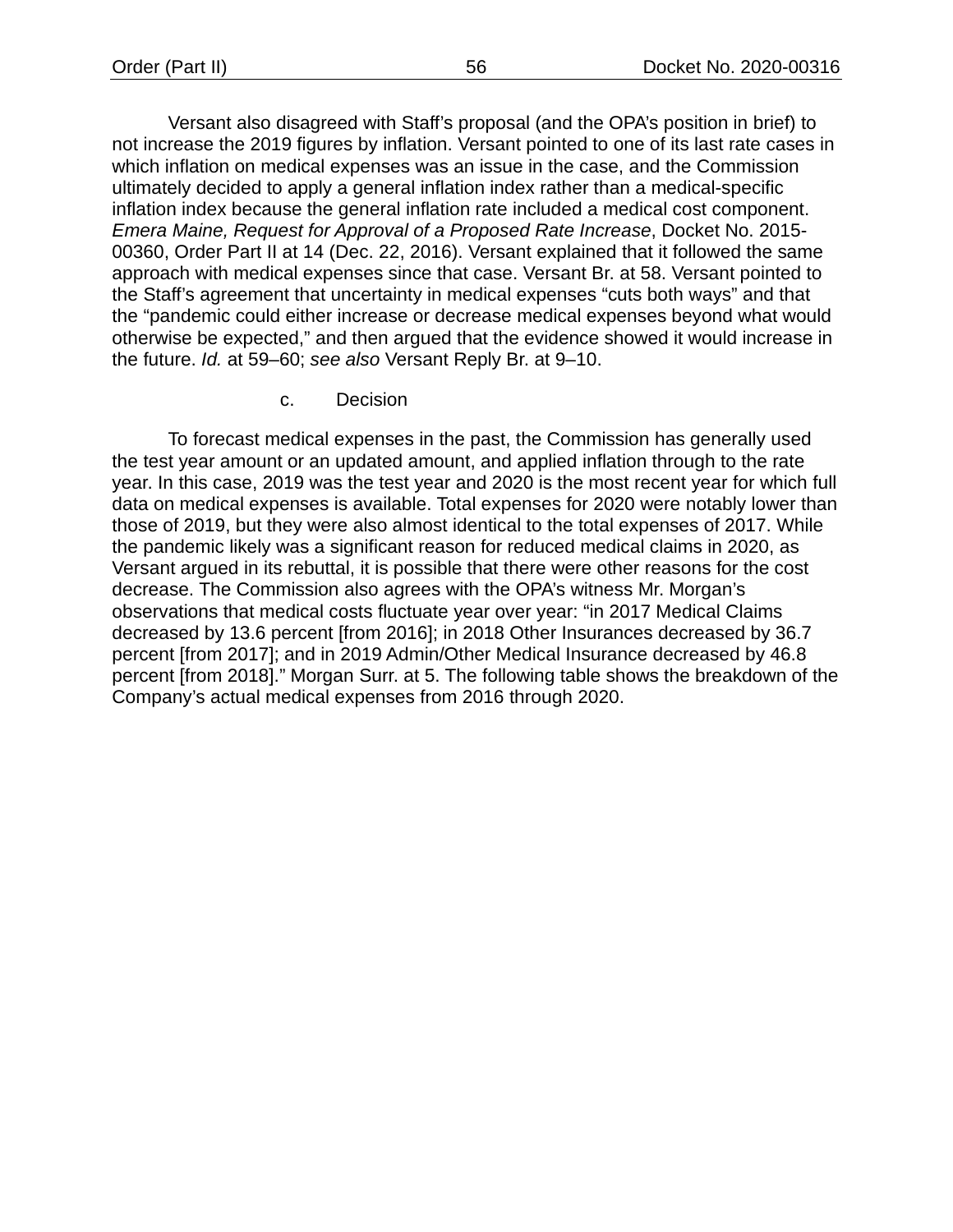|                                   |                      | Actual      | Actual      | Actual      | Actual      | Actual      |
|-----------------------------------|----------------------|-------------|-------------|-------------|-------------|-------------|
|                                   |                      | 2016 Cost   | 2017 Cost   | 2018 Cost   | 2019 Cost   | 2020 Cost   |
| <b>Medical Claims</b>             |                      | 4,673,286   | 4,038,731   | 4,923,378   | 5,726,767   | 5,030,044   |
|                                   |                      |             | $-13.6%$    | 21.9%       | 16.3%       | $-12.2%$    |
| Admin/Other Medical Insurance     |                      | 693,437     | 734,119     | 799,172     | 425,336     | 170,243     |
|                                   |                      |             | 5.87%       | 8.86%       | $-46.78%$   | $-59.97%$   |
| <b>Employee Contributions</b>     |                      | (1,379,359) | (1,418,290) | (1,400,693) | (1,536,784) | (1,679,700) |
|                                   |                      |             | 2.8%        | $-1.2%$     | 9.7%        | 9.30%       |
| Other Insurances                  |                      | 370,429     | 477,140     | 302,201     | 363,664     | 310,986     |
|                                   |                      |             | 28.81%      | $-36.66%$   | 20.34%      | $-14.49%$   |
|                                   | <b>Annual Totals</b> | 4,357,793   | 3,831,700   | 4,624,058   | 4,978,982   | 3,831,573   |
|                                   |                      |             | $-12.1%$    | 20.7%       | 7.7%        | $-23.0%$    |
| <b>Allocation to Transmission</b> | Revised              | 593,967     | 522,261     | 630,259     | 678,635     | 522,243     |
| Distribution Portion of Active    |                      | 3,763,826   | 3,309,439   | 3,993,799   | 4,300,347   | 3,309,330   |
| <b>Medical Costs</b>              |                      |             |             |             |             |             |

<span id="page-59-1"></span>

| Figure 5: Versant Medical Expenses by Category, 2016 through 2020 Actuals <sup>21</sup> |  |  |  |
|-----------------------------------------------------------------------------------------|--|--|--|
|-----------------------------------------------------------------------------------------|--|--|--|

Based on this data, it is obvious that Versant's medical expense experience, and especially the individual components of medical expense, are prone to variability, and do not always increase year over year.

Medical claims are only one aspect of Versant's medical expenses, and Versant's medical claims appear to have decreased in 2020, though by only 12.2% from 2019. It remains unclear how the pandemic will affect medical expenses going forward. In adopting a disconnection moratorium in 2020, the Commission noted that societally measures were taken to preserve critical public-health resources for the treatment of cases of Covid-19. *Public Utilities Commission, Emergency Moratorium on Disconnection Activities Due to Covid-19 Pandemic*, Docket No. 2020-00081, Order at 1–2 (Sept. 17, 2020). If cases of Covid-19 increase in the State as a whole or in Versant's service territory, and decisions are made about preservation of critical publichealth resources, it could affect future medical claims in the direction that the pandemic did in 2020—among many possible futures. Versant's arguments on this subject exhibit tension; it seems to find as credible the idea that the pandemic could "cut both ways" on medical expenses, yet then argues that it is "more likely" that costs will increase than decrease. It also pointed to statements from Staff agreeing that 2020 was an unreliable stand-in for future medical expenses, but downplayed statements from Staff that future medical expenses were highly uncertain, leading it to reject the addition of inflation. *See* Versant Br. at 60–61.

The Commission finds that there is uncertainty around future medical claims amid the ongoing effects of the pandemic, and that selecting any one year in Versant's recent experience has the potential to misrepresent actual future experience. This uncertainty is unavoidable, but in an attempt to address it with the information available

<span id="page-59-0"></span><sup>&</sup>lt;sup>21</sup> Adapted from BA Rev. Req. Model, RR-306.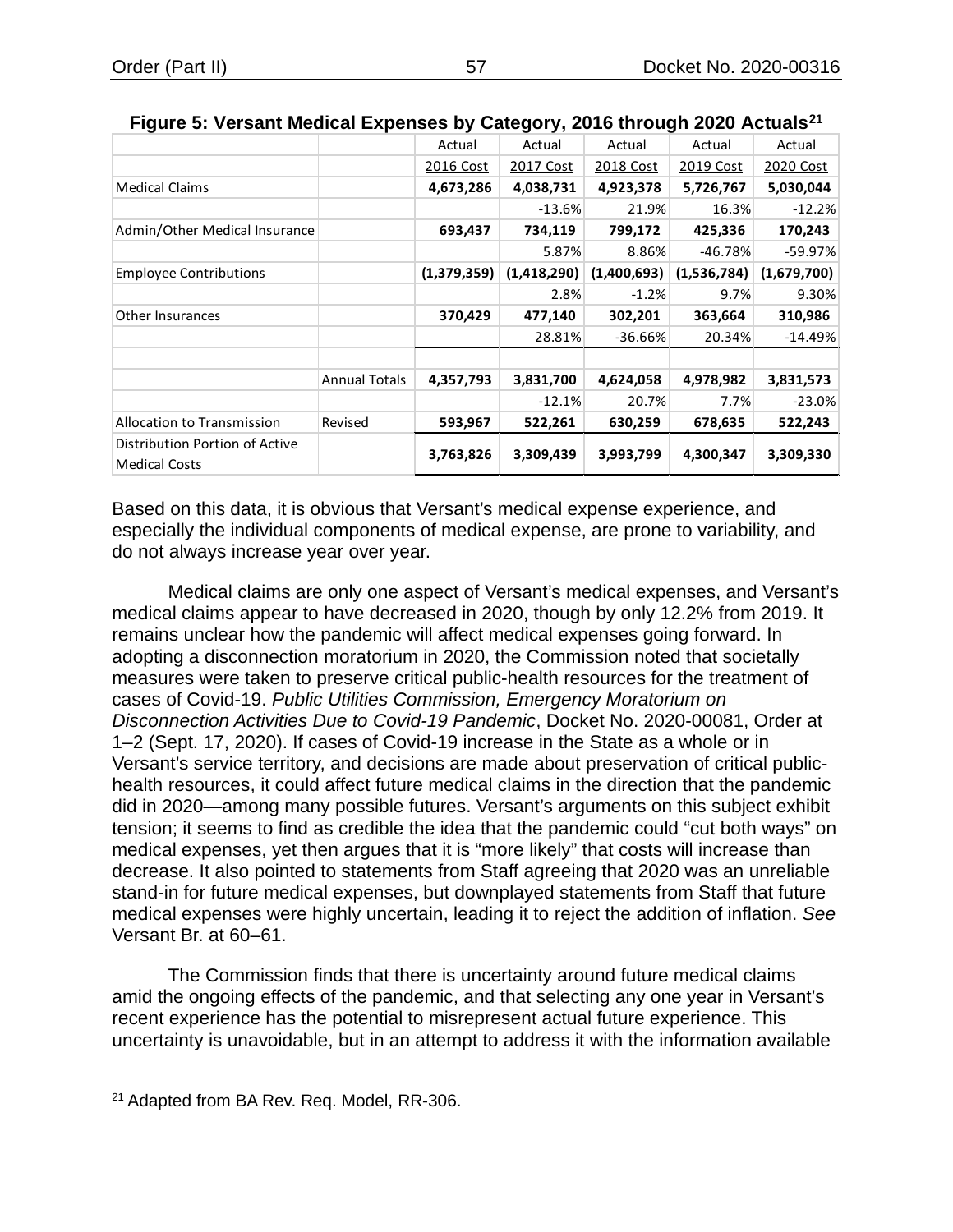to the Commission now, the Commission agrees with the Company, Staff, and the OPA in its brief that using 2019 data makes sense—but only for the component of medical claims. The Commission bases the other three components of medical expenses (admin/other medical insurance, employee contributions, and other insurances) on the 2020 actual numbers. As noted above, most of the components of medical expenses are variable year over year and do not move only in one direction. While Versant called 2020 an "outlier," the total medical costs for that year were nearly equal to total costs for 2017, as shown in [Figure 5](#page-59-1) above. If 2020 was an outlier, so was 2017—making two out of four contiguous years outliers. It is possible that medical claims could increase from the test year, and it is possible that they could decrease; the same is true for the other components of medical expense. In fact, as [Figure 5](#page-59-1) shows, over the last five years, only one component of medical expense has steadily increased in absolute value year over year: the employee contributions that *offset* the Company's medical expenses. Using medical claims from a non-pandemic year and other medical expenses from 2020 addresses Versant's concern about its actual recent medical claims experience, and addresses the Commission's concern about using a potentially unrepresentative test year as the primary basis for setting rates amid the ongoing pandemic. Adding inflation to this amount also addresses Versant's claims about generally increasing medical costs, which the Commission has acknowledged in a past Versant rate case tends to be the case. *See Emera Maine, Request for Approval of a Proposed Rate Increase*, Docket No. 2015-00360, Order Part II at 14 (Dec. 22, 2016).

Applying the distribution allocator and then the Company's inflation numbers of this combination of 2019 and 2020 costs results in an adjustment to the test year of \$(155,551).

# 3. Storm Expenses

The parties generally do not disagree on the costs Versant has incurred for restoration of service following non-extraordinary storms.[22](#page-60-0) The issues before the Commission are whether to apply inflation to those costs, as Versant has requested, and whether to use a five-year average or six-year average of storm costs, as the OPA has recommended in its brief.

# a. Versant's Proposal

In its direct case, Versant sought to include in rates \$2,848,623 for normally occurring storms. As in the past, Versant included the five-year average storm costs (here, from 2015 through 2019), excluding the costs of storms for which it has requested or obtained accounting orders. In this case, though, Versant added inflation to each historic year to "bring [past costs] up to today's dollars." Tr. at 44 (Mar. 18, 2021 Tech. Conf.).

<span id="page-60-0"></span><sup>22</sup> For a discussion of what constitutes extraordinary or non-extraordinary storms, see *Versant Power f/k/a Emera Maine, Request for Accounting Order for Deferral of Incremental 2019 and 2020 Storm Restoration Costs*, Docket No. 2020-00208, Order (June 23, 2021).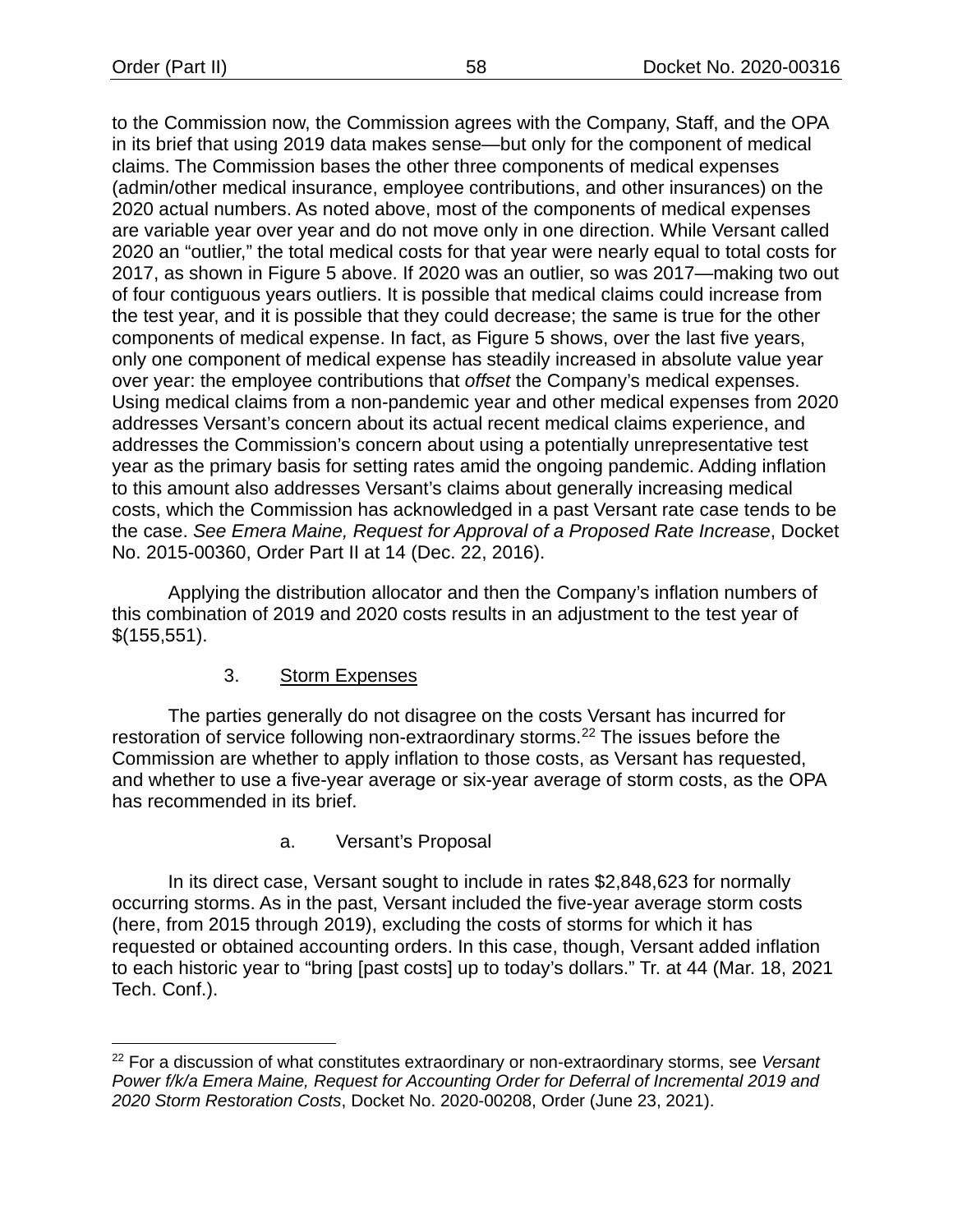- b. Positions of the Parties and Staff
	- i. Staff's Analysis

In the Bench Analysis, Staff observed that in Versant's last rate case, inflation was not added to the historic actual storm costs, nor was it proposed to be, and the same was true in CMP's most recent rate case. BA at 80. Staff stated that including storm costs in rates is not an attempt to capture an exact cost. Each storm year is different and recovery costs are affected by multiple variables. Staff recommended removing Versant's inflation adder to conform with past precedent in establishing recurring storm costs. BA at 78–81.

In the Reply Bench Analysis, Staff re-calculated the five-year average of incremental storm expenses to reflect 2020 storm costs and to incorporate the decision in Docket No. 2020-00208, including the removal of information-technology-related costs. In discovery, Staff corrected its calculation to ensure that the adjustment to the test year reflected the expensing of the October 17, 2019 storm and other aspects of the decision in Docket No. 2020-00208. Staff again rejected the application of inflation to past storm costs. RBA at 30–32; ODR-004-001. Ultimately Staff calculated an adjustment to the test year of \$(500,138), resulting in \$3,637,373 being reflected in Staff's revenue requirement for this component of expense. VERS-006-014, Att. A (at Ex. RR-308); ODR-004-001, Att. A.

> ii. OPA

The OPA argued that inflation should not be added to the average of storm costs, and that storm costs should be averaged over six years, not five years. OPA Br. at 11–12. The OPA disputed the Company's rationale for including inflation, arguing that the work is never the same from year to year, and that storm costs are subject to significant fluctuation that follow no discernible inflationary trend. *Id.* at 11 (citing Morgan Dir. at 18). In his surrebuttal testimony, Mr. Morgan noted these same arguments, and also stated that storm costs are made up of labor and external contractor costs, which are subject to annual cost escalation, and thus the effect of inflation is already captured in the averaged storm costs. Morgan Surr. at 6–8.

In its brief, the OPA added that it supports the recommendation in the Reply Bench Analysis except that it recommends use of a six-year average of storm costs instead of a five-year average. OPA Br. at 11. The OPA noted that Versant witness Mr. Chahley conceded that there was no reason a five-year average is a better predictor of future storm expenses than a six-year average. *Id.* at 12 (citing Tr. at 25 (Aug. 18, 2021 Hr'g)). Replacing "2015 with 2020 results in replacing a low cost year with a high cost year" and "there is no basis to conclude that either year is more representative of likely actual future costs . . . ." *Id.* The OPA noted that using a six-year average instead of a five-year would reduce the amount in the revenue requirement by \$389,213. *Id.*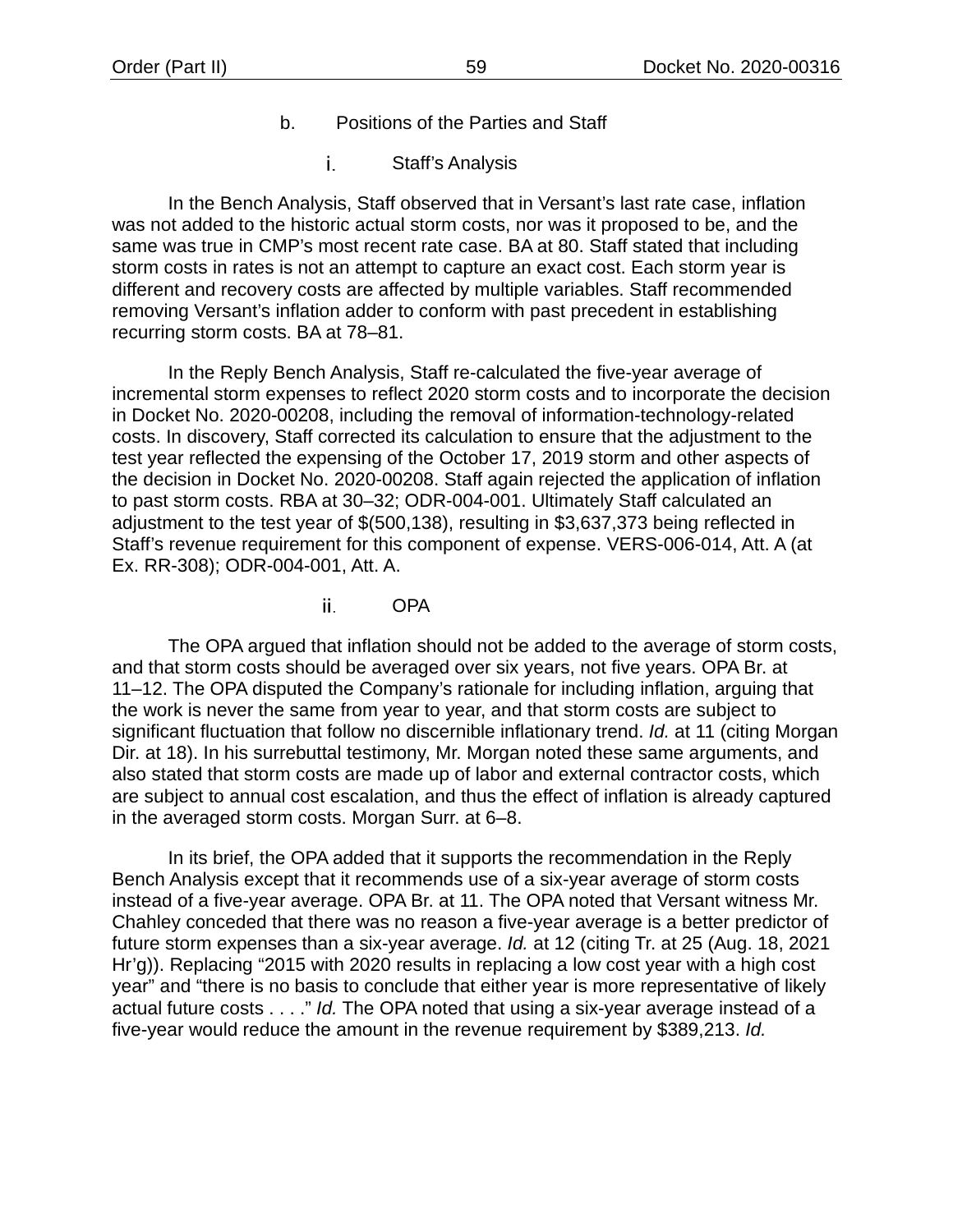iii. Versant

Versant supported use of the five-year average as calculated in Staff's corrections in ODR-004-001, except that Versant continued to press for the Commission to apply inflation to storm costs. Versant emphasized that the purpose of averaging storm costs is to determine what a normal storm year is likely to look like, and that the cost elements that make up storm costs—for instance, payroll costs and contractor costs—are known to increase. Not applying inflation to the storm costs deprives Versant of the general growth in these kinds of costs that is known to occur. Versant Br. at 62–63. Versant argued that the Commission has previously accepted inflation adjustments for Versant in other contexts where the per-unit cost will trend upward over time even if the total costs might vary from year to year. Versant Reply Br. at 10–11. Versant compared storm costs to the stock market: "Just as stock market valuations vary considerably in the short-term, there is a clear upward trend in overall valuations over time." Versant Br. at 62–64. Versant described the use of past storm costs as a "lagging indicator" and that it constantly risks under-recovery of storm costs. Versant Br. at 64.

Versant also argued that the proposal of the OPA's witness Mr. Morgan to move storm-related overtime to payroll and outside of storm expense is at odds with the method of calculating incremental storm costs approved in its last two rate cases. Versant Br. at 64 (citing *Emera Maine, Request for Approval of a Proposed Rate Increase*, Docket No. 2015-00360, Order – Part II at 13 (Dec. 22, 2016), and *Emera Maine, Request for Approval of Proposed Rate Increase*, Docket No. 2017-00198, Order at 27 (June 28, 2018)).

In its reply brief, Versant took issue with the OPA's position in its brief on averaging six years of storm costs instead of five. Versant Reply Br. at 10–11. Versant argued that allowing a shift from five years to six would enable the Commission and parties to cherry-pick a span of years to back into a result, rather than follow a consistent methodology. *Id.*

c. Decision

The Commission accepts the Staff's calculation of average incremental storm costs from 2016 to 2020, the most recent five-year period for which actuals are available, including the adjustment to the test year (and other adjustments) required by the decision in Docket No. 2020-00208 and the removal of pandemic-related expenses.

The OPA in its brief requests that the Commission use a six-year average, instead of a five-year average, which would lower storm costs in rates by nearly \$400,000. The issue of the five-year average was litigated in Versant's last rate case, where it was proposed that a year be excluded from the averaging as an outlier. In that decision, the Commission stated: "Given the volatility in current climate conditions, we find that it is appropriate to use a five-year average and not exclude any year as an outlier." *Emera Maine, Request for Approval of Proposed Rate Increase*, Docket No. 2017-00198, Order at 27 (June 28, 2018). Here the Commission retains the use of the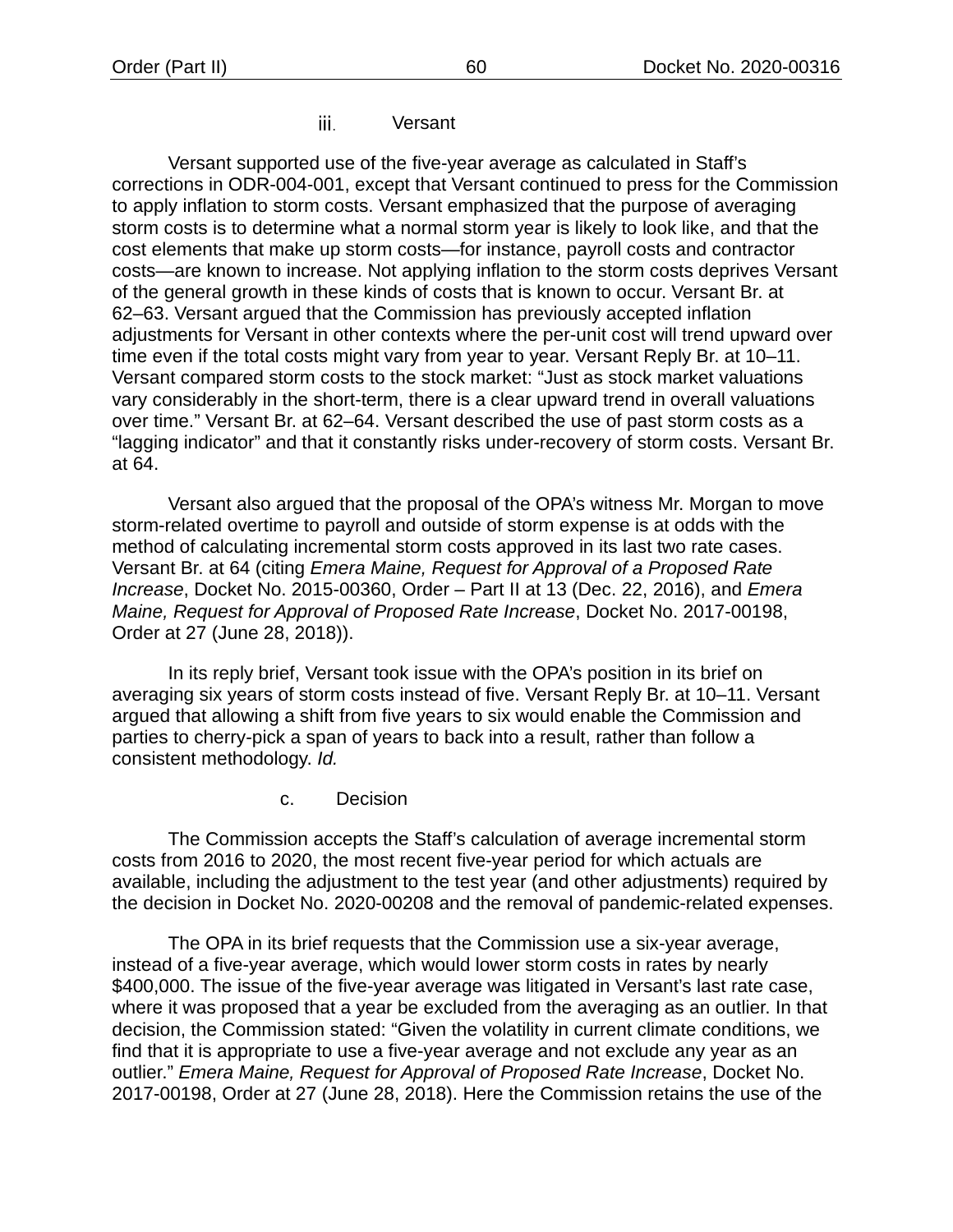five-year average as approved in the last case. In so doing, the Commission also rejects the proposal of the OPA's witness Mr. Morgan to move storm-related overtime from storm expense to payroll.

The final issue is whether to adjust this amount for inflation. The Commission finds that adding inflation to the five-year average of storm costs is appropriate and approves doing so here. The Commission agrees with Versant that, similar to the application of inflation to regulatory assessments or medical expenses, the application of inflation to storm costs ensures that the assumed estimate of those costs is adjusted directionally consistent with forecast inflation while rates are in effect. The uncertainty about future storm frequency and severity is different from the issue of inflation. The former is addressed through the multiyear averaging of storm costs, while the latter which accounts for increases in labor, fuel, and materials costs—should be reflected separately.

The averaging of inflated storm costs over five years increases the amount of socalled ordinary incremental storm expenses in rates twofold, from approximately \$1.9 million approved in the last rate case, *Emera Maine, Request for Approval of Proposed Rate Increase*, Docket No. 2017-00198, Order at 27 (June 28, 2018), to approximately \$3.8 million in this case.

- 4. Property Taxes
	- a. Versant's Initial Proposal

In its initial case, Versant included in its revenue requirement property tax expenses of \$10,256,741. Versant projected this expense based on the "forecasted plant in service and the forecasted blended assessment rates based on the 2019 actual rate adjusted for the average change in rates over the prior two years." Rev. Req. Dir. at 8. The blended assessment rate was calculated by dividing the annual property tax amount by the total amount of electric plant in service. Versant calculated an average year-over-year increase of 5.07% in the blended assessment rate based on the two annual changes between 2017 and 2019. Versant also used a forecast property tax expense amount for 2020, 2021, and 2022.

- b. Positions of the Parties and Staff
	- i. Staff's Analysis

In its analysis, Staff updated the property tax projections to reflect the actual 2020 expense and to calculate the average annual rate increase based on the three annual increases between 2017 through 2020. The actual 2020 property tax expense was \$15,889,583, EXM-003-055, versus Versant's projected amount of \$16,828,457. Staff then calculated an average annual increase of 3.12% to the blended assessment rate between 2017 and 2020 versus the Company's calculation of 5.07% between 2017 and 2019. Staff also updated the adjustment to test year property taxes to reflect Staff's proposed plant-in-service amount. BA at 67–68.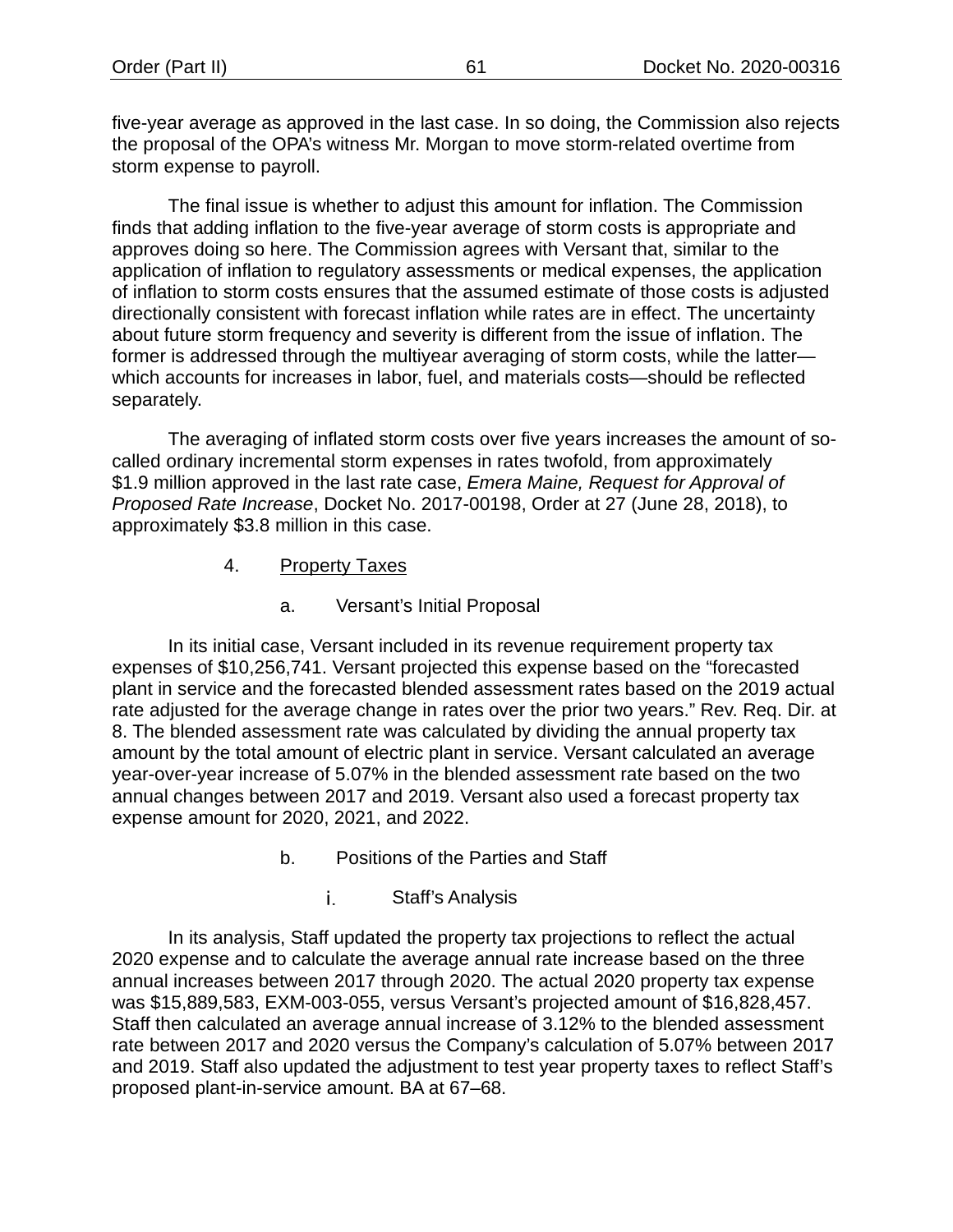In the Reply Bench Analysis, Staff agreed with Versant's updated calculation to reflect 2020 actuals, resulting in an average annual increase of 3.36%. RBA at 25.

> OPA ii.

In testimony, the OPA's witness Mr. Morgan proposed essentially the same update for 2020 that the Staff did in its Bench Analysis. Morgan Dir. at 19–20.

> iii. Versant

In its rebuttal testimony, the Company used an average growth rate of 3.36%, which reflected the calculation proposed by Staff and the OPA using 2020 actual plant in service numbers which had been finalized since the Company's initial filing. Rev. Req. Reb. at 14 & Ex. RR-316.

In its brief, Versant observed that there is no dispute about the property tax rate. Versant Br. at 87.

c. Decision

Here, there is no apparent dispute about updating property tax expense projections for 2020 actuals and using the 3.36% average annual rate. The Commission accepts the parties' implicit agreement on this issue and finds it to be reasonable.

There also appears to be no dispute about applying property tax expense to the amount of plant in service reflected in rate base as approved in this decision (though there is clearly a dispute about the amount of plant in service to be reflected in rate base, to which the 3.36% rate is applied). The Commission agrees that doing so is proper in this case and so orders.

- 5. Non-Labor Regulatory Expenses
	- a. Background

Chapter 85 of the Commission's rules governs the ratemaking treatment for regulatory proceeding expenses. It states that these "include any expense, fee or charge paid directly or indirectly by any public utility to any person, firm, corporation, or association other tha[n] its own employees, for legal, accounting, financial or other expert or specialized services in association with any proceeding before the Maine Public Utilities Commission or in any proceeding before the Maine Supreme Judicial Court arising out of a Commission proceeding." MPUC Rules, ch. 85, § 1. To be recovered in rates, the costs incurred for regulatory proceeding expenses must be reasonable, and they will be set on a normalized test year basis. *Id.* § 3.

b. Versant's Proposal

Versant's regulatory proceeding expenses were offered in Exhibit RR-319 and supporting workpapers (provided in response to EXM-015-012) as "Non-Labor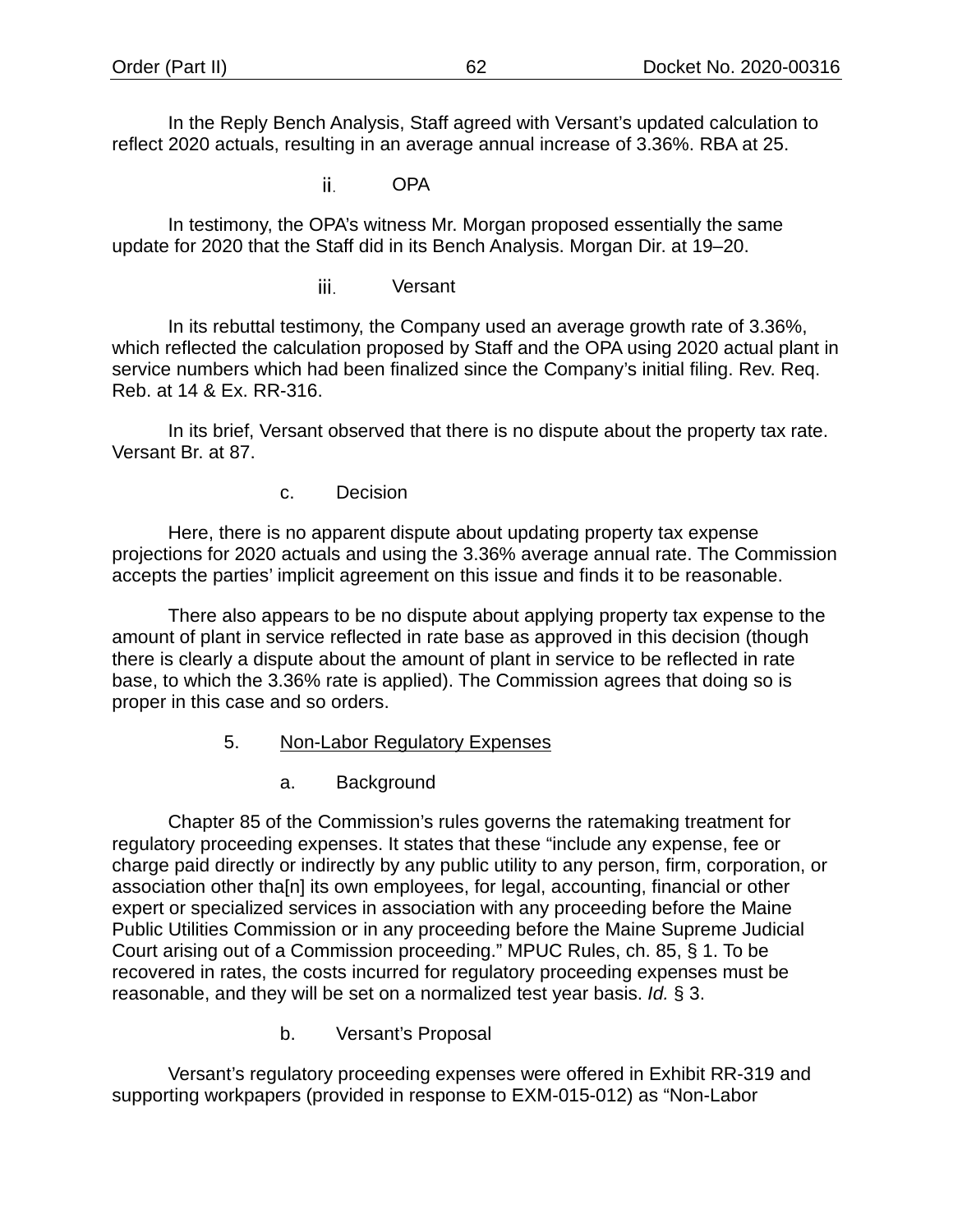Regulatory Expenses." In Exhibit RR-319, Versant proposed to include a four-year average of the distribution portion of all outside regulatory expenses.

- c. Positions of the Parties and Staff
	- Staff's Analysis i.

In its Bench Analysis and Reply Bench Analysis, Staff explained it had attempted to follow the methodology for normalizing outside regulatory proceeding costs that was used in Docket No. 2017-00198, the Company's last rate case. In so doing, the Staff removed costs of the Liberty Management Audit and the Acadia substation investigation because they were not likely to reoccur at any regular interval. Staff initially removed costs labeled as "Regulatory Support" in each year as Versant did not indicate what the costs were provided for and whether they were reasonable, though in the Reply Bench Analysis Staff added this back in based on documentation the Company provided in rebuttal. Staff also removed amounts from 2018 that were related to FERC cases but were allocated to distribution (a correction the Company later made). BA at 71-72; RBA at 28.

Next, Staff determined the level of normalized rate case costs to include in the revenue requirement. Staff took the amounts included in the supporting workpapers for the costs for 2015-00360 and 2017-00198 and calculated an average cost of \$618,035. Staff did not include the costs incurred for Docket No. 2019-00019 as that case was voluntarily withdrawn by the utility and would not reflect the cost of a completed proceeding (and a withdrawn rate case is not a normalize-able event). In Docket No. 2017-00198, the Commission normalized rate case costs over a five-year period. In the Bench Analysis, Staff used a four-year normalization period given the general frequency of Versant's rate case proceedings. This resulted in a normalized cost of \$154,509 for rate case proceeding costs. BA at 72.

In the Reply Bench Analysis, the Staff held to some portions of its calculation and adjusted others in response to the Company's rebuttal testimony. First, the Staff stood by its exclusion of the costs for the rate design study, Liberty audit, the Swan's Island acquisition cases, and the Acadia substation case. The first three of these were excluded in Docket No. 2017-00198 and Staff saw no reason to depart from the precedent of that case. *Emera Maine, Request for Approval of Proposed Rate Increase*, Docket No. 2017-00198, Order at 25 (June 28, 2018). Staff stood by the exclusion of the Acadia Substation costs as being not representative of future costs. RBA at 27–28.

The Staff also made some adjustments. The distribution portion of non-labor regulatory expense for 2020 was included to calculate a five-year average. Rate case expenses were normalized over a three-year period to reflect the frequency more accurately, but continued to exclude the costs incurred for Docket No. 2019-00019 and the current rate case because neither represented the full cost of a completed proceeding. Finally (as noted above), based on a review of Versant's supporting documentation, costs for "regulatory support" were no longer excluded. Modifications to Staff's calculation resulted in an adjustment to the test year of \$3,991. RBA at 27–28.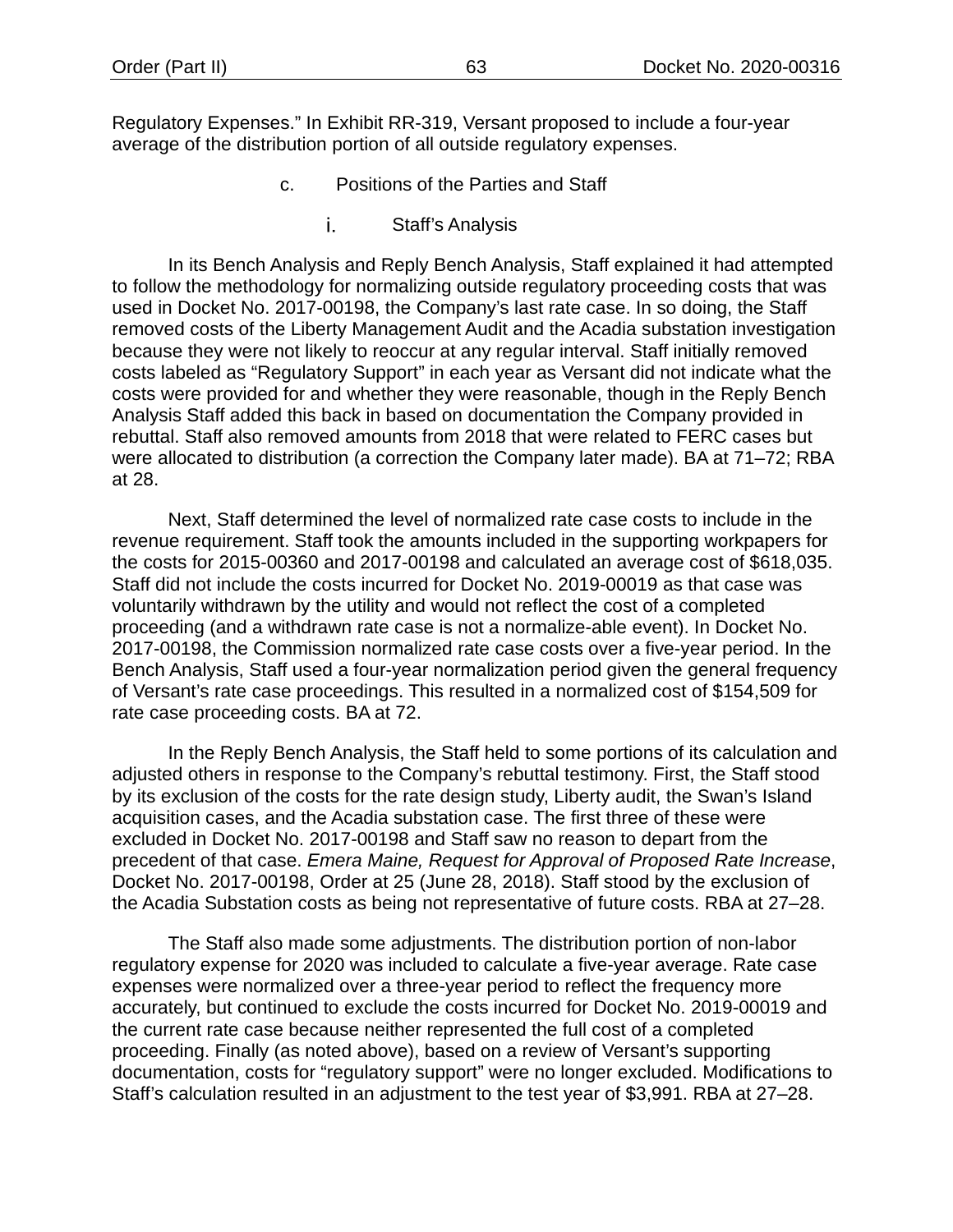### OPA ii.

In its brief, the OPA generally adopted the Staff's position on non-labor regulatory expenses. OPA Br. at 6–8. The OPA supported the removal from the normalization calculation of the costs of: the Acadia substation investigation and the Liberty management audit, as they were not likely to reoccur and not representative of future costs; and the rate design study and Swan's Island acquisition cases, as consistent with the decision in Docket No. 2017-00198. *Id.* at 7–8.

> iii. Versant

In rebuttal, Versant agreed with Staff's and the OPA's removal of FERC-related expenses from 2018 distribution non-labor regulatory expenses, but disagreed with the other adjustments proposed by Staff. In its brief, Versant proposed the Commission average five years of total distribution-related outside regulatory proceeding costs and argued that this was reasonable "since these amounts fluctuate from year to year, similar to storm costs." Versant Br. at 53–54.

As for the exclusions of non-reoccurring cases, Versant did not agree either that the methodology used in Docket No. 2017-00198 excluded costs for cases unlikely to reoccur or that Chapter 85 requires this. Versant argued that in that rate case, regulatory expenses were excluded where the Commission had "authorized separate recovery," and stated that Staff acknowledged this fact in the Reply Bench Analysis. *Id.* at 54. Versant claimed that Chapter 85 requires the Commission to set regulatory proceeding expenses on a normalized test year basis, but "does not dictate any specific normalization methodology." *Id.* at 54. Versant argued that Staff's interpretation of Chapter 85 deprives it of any opportunity to recover the costs of proceedings deemed non-reoccurring. *Id.*; Versant Reply Br. at 7.

Versant also argued that non-reoccurring cases should be included in the calculation to account for future non-reoccurring cases, such as on net energy billing, tax reform, or new legislation. While the individual cases themselves may be nonreoccurring, the general category of non-reoccurring cases is going to recur. Versant Br. at 55–56; Versant Reply Br. at 7–8.

On rate case expenses, Versant pressed that the proper normalization period is two years, based upon the frequency of Versant's rate case filings. Versant emphasized the frequency of rate case "filings," even though its 2019 case was voluntarily withdrawn, and stated that a "rate case proceeding would normally have occurred at that time." Versant Br. at 57.

> iv. Examiners' Report and Exceptions

In the Examiners' Report, Staff recommended the Commission adopt the position laid out in Staff's Reply Bench Analysis. In exceptions, Versant disputed the use of a three-year normalization period for rate case costs and the exclusion of the Acadia Substation case as unlikely to reoccur.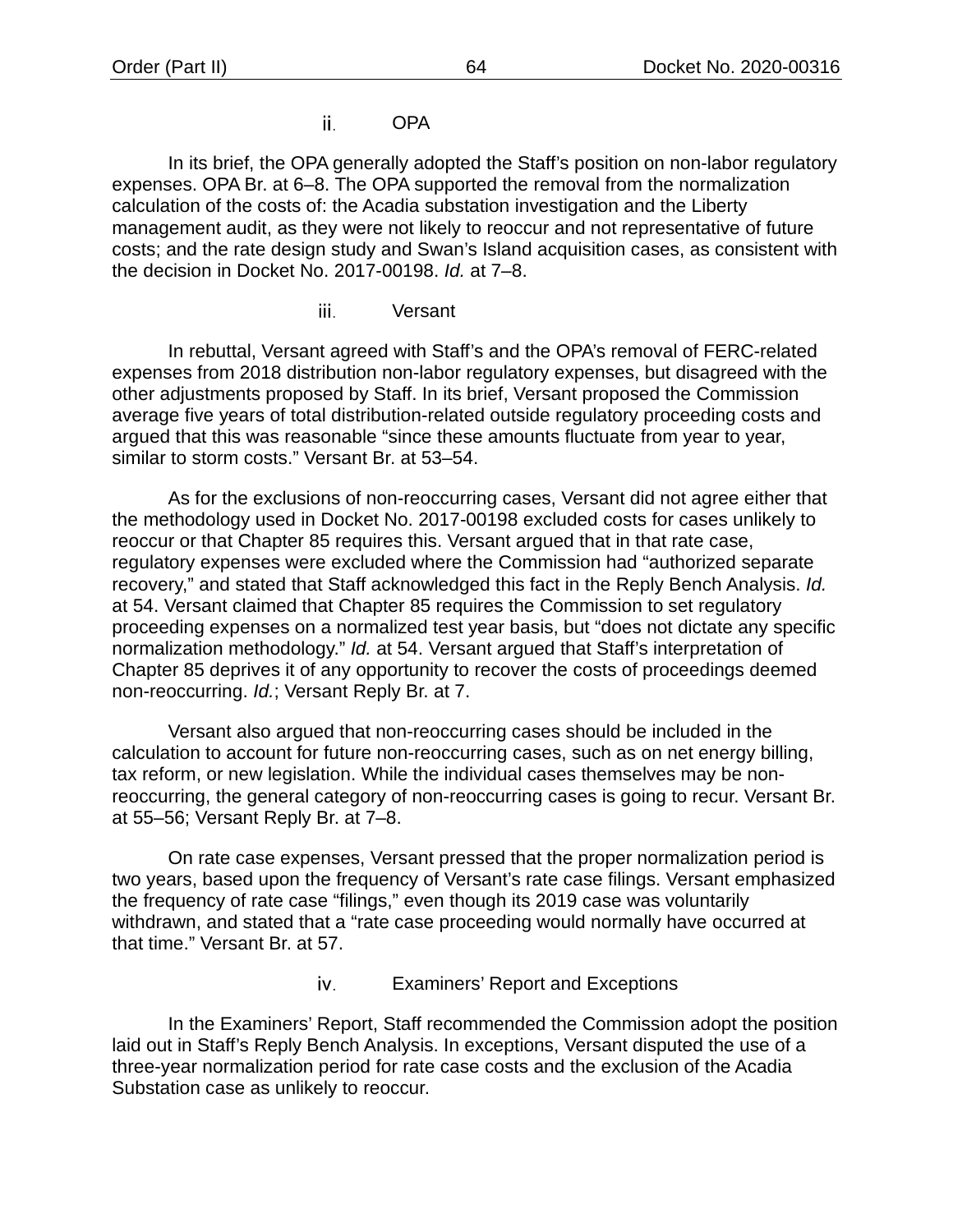# d. Decision

In Docket No. 2017-00198, non-labor regulatory costs were determined "using the methodology proposed in the Company's direct case, excluding the \$300,000 cost for the rate design study." *Emera Maine, Request for Distribution Rate Change*, Docket No. 2017-00198, Order at 25 (June 28, 2018). That methodology was to take the grand total of costs incurred for each year, less costs for cases unlikely to reoccur and specific rate case costs, calculate an average, and adjust the average for inflation. The Company then added normalized rate case costs to determine the total amount allowed in rates.

Here, the Commission finds that Staff's hybrid approach for recovering non-labor regulatory proceeding cases—the averaging of annual regulatory non-labor proceeding costs less rate case and non-reoccurring proceeding costs, plus rate case costs normalized over three years—is reasonable and thus hereby adopts it. Staff's calculation of non-labor regulatory costs as proposed in the Reply Bench Analysis is reasonable. While the Commission agrees that this could result in Versant not recovering all of its costs, by requiring normalization instead of amortization, Chapter 85 recognizes this possibility. As noted in our decision in CMP's last rate case:

Chapter 85 of the Commission's rules requires normalization of rate-case expenses. The purpose of normalization is to provide in rates recovery of a normal amount of an expense that is expected to be incurred in an average year during which those rates are likely to be in effect. *Re Camden and Rockland, Maine and Wanakah Water Cos.*, 154 P.U.R.4th 89, Docket No. 93-145, Order (Part II) at 65 (July 12, 1994). Normalization does not guarantee full recovery of those expenses; in the Company's next rate proceeding, amounts for normalized expenses then currently in rates will be altered to reflect expected future normal amounts. *Id.* By contrast, the purpose of amortization is to ensure recovery of a specific expense over a period the Commission deems reasonable. With normalization, actual expenditures may never be fully recovered; with amortization, actual expenditures are designed to be fully recovered. *See id.* Under the Commission's rule, CMP's rate-case expenses must be normalized, and thus recovery of the full amount of the expenses is not guaranteed.

# *Public Utilities Commission, Investigation into Rates and Revenue Requirements of Central Maine Power Company*, Docket No. 2018-00194, Order at 69 (Feb. 19, 2020).

As it relates to rate case costs, The Commission also takes issue with Versant's likening non-labor regulatory expenses, especially rate case costs, to storm costs to argue that it is reasonable to use a simple averaging approach. Versant Br. at 53–54. Utilities and their management are in control of when to make regulatory filings and what costs to incur with each proceeding. For example, which portions of a rate proceeding will be handled in-house versus by an external consultant affects the level of costs. Therefore, just because management has decided that it should "file" a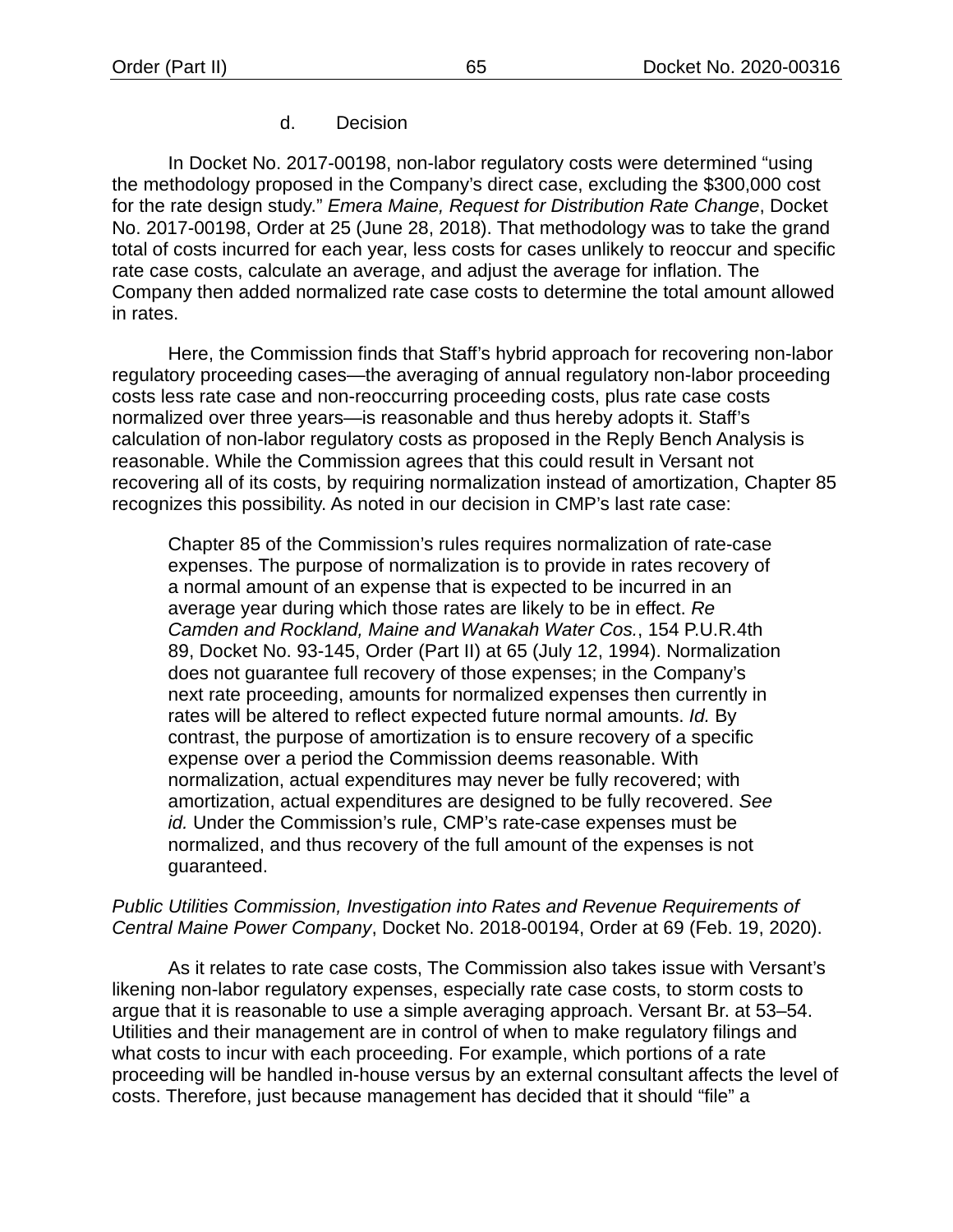proceeding every two years, even when at least one of those filings is withdrawn, is not sufficient reason to use that period in the normalization calculation; as the Company testified, plans for rate case filings can change. Tr. at 100, 113 (Mar. 16, 2021 Tech. Conf.). Also, in CMP's last rate case, the Commission disagreed with using CMP's proposed two-year normalization period, and selected normalization periods based upon the likely frequency of the topic covered by each consultant being raised in the future. *Public Utilities Commission, Investigation into Rates and Revenue Requirements of Central Maine Power Company*, Docket No. 2018-00194, Order at 69 (Feb. 19, 2020). Here, the Commission is also approving Versant's request for an RDM, which could decrease the frequency of full rate proceedings.

Separately, the Commission acknowledges that the current form of Chapter 85 may be outdated and thus orders that an inquiry be opened into updating Chapter 85 of the Commission's rules. It is possible that at the time Chapter 85 was adopted, rate case proceedings were the main context in which utilities appeared before the Commission. Now, there are many more types of proceedings where Versant and other utilities are expected to appear and participate, and thus many more types of proceedings where outside legal or consulting costs might be incurred. This rule should be reviewed to determine whether greater definition around these proceedings and recoverability of costs, among other things, is warranted, and how the rule might be updated to account for this.

# 6. Payroll: Bonus Compensation

a. Versant's Proposal

Bonus compensation is an element of Versant's payroll expense. Employee bonus compensation is determined based on Versant's Balanced Scorecard. The scorecard contains five areas of focus with various targets or expectations: (i) customer service, (ii) safety performance, (iii) workplace excellence, (iv) management efficiency, and (v) financial results. Threshold, target, and maximum or "stretch" results are established for each area of focus on the scorecard including financial results. HR Dir. at 5, 6; EXM-011-004, Atts. A–D. All employees, including management and executives, are subject to all five objectives, though union employees are eligible to achieve only threshold and target results (not stretch). EXM-011-004.

The objective of the financial results component, which is weighted at 30%, "is . . . achieving designated levels of net income and cash flows from operations." HR Dir. at 4–5. The 2019 Balanced Scorecard described the financial results as "business targets." EXM-011-004, Att. B at 3. The net income target is "aimed at measuring the effectiveness of Emera Maine meeting its earnings targets as established in the 2019 business plan." *Id.*

In discovery, Versant calculated the total amount for bonus compensation in the test year as \$2,624,183. OPA-002-005; EXM-011-005. Versant calculated the amount attributable to financial results for the 2019 Balanced Scorecard to be \$554,535.87, around 20% of that year's total. ODR-001-020. Versant also stated that for the 2020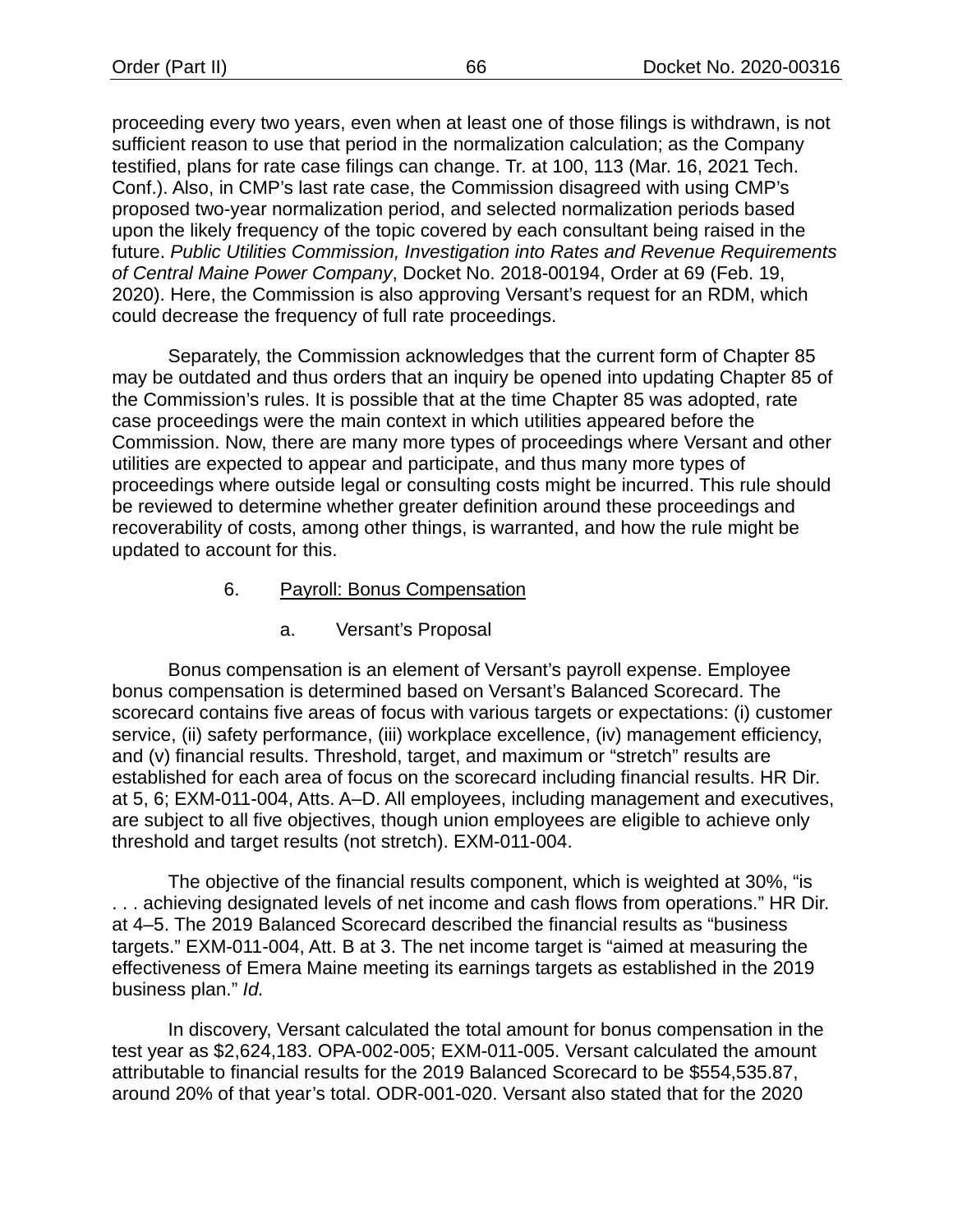Balanced Scorecard, the Company paid \$2,875,409.98, and that financial results accounted for \$984,195.67, or more than one-third of that year's total. ODR-001-020.

- b. Positions of the Parties and Staff
	- Staff's Analysis i.

Staff asserted that the amount in bonus compensation associated with financial targets should be removed from rates because it is shareholders, not customers, who benefit from the Company's reaching certain earnings targets. In CMP's last two rate cases, Staff took the position that amounts in bonus compensation associated with shareholder benefits should be removed from rates ("any incentive compensation program [CMP] has established should be allocated between ratepayers and shareholders based on which party is the beneficiary of the metric"),  $23$  and in the more recent rate case CMP filed its case on that assumption.<sup>[24](#page-69-1)</sup> BA at 65–66. The Commission's decision in that case accepted the removal of shareholder-benefiting variable compensation across the board (and removed all executive-level bonus compensation due to poor customer service), as there was no dispute about the issue even though the case itself was fully litigated. *See Public Utilities Commission, Investigation into Rates and Revenue Requirements of Central Maine Power Company*, Docket No. 2018-00194, Rev. Req. Dir. at 19 & Ex. RRP-3-9 Sched. D (filed Oct. 15, 2018), Order at 21 (Feb. 19, 2020); *see also Camden and Rockland, Maine and Wanakah Water Cos., Proposed Increase in Rates*, Docket No. 93-145, Order (Part II) at 44 (July 12, 1994) (in a case where this issue was litigated, deciding a portion of bonus compensation should be excluded due to its benefiting shareholders and not customers).

In the Bench Analysis, Staff removed \$554,535.87 (the amount paid out in 2019 for meeting financial targets) from the revenue requirement, and in the Reply Bench Analysis agreed with Versant's observation in rebuttal that the wage allocator needed to be applied to this amount; doing so resulted in excluding \$482,446.21 from payroll. BA at 65–66; RBA at 24–25; Rev. Req. Reb. at 20; OPA-002-005; ODR-001-020.

<span id="page-69-0"></span><sup>23</sup> *Central Maine Power Company, Request for New Alternative Rate Plan ("ARP 2014")*, Docket No. 2013-00168, Bench Analysis at 73 (Dec. 12, 2013); *see also Public Utilities Commission, Investigation into Rates and Revenue Requirements of Central Maine Power Company*, Docket No. 2018-00194, Bench Analysis at 15 (Feb. 22, 2019) (applying the same principle). In Docket No. 2018-00194, Staff added that because of management and customer service issues, CMP should not recover any management/executive bonus compensation from ratepayers.

<span id="page-69-1"></span><sup>24</sup> *Public Utilities Commission, Investigation into Rates and Revenue Requirements of Central Maine Power Company*, Docket No. 2018-00194, Rev. Req. Dir. at 19 & Ex. RRP-3-9 Schedule D (filed Oct. 15, 2018) ("[A]n estimate of the portion of variable compensation that is attributed to customer benefits has been factored into the total payroll projection.").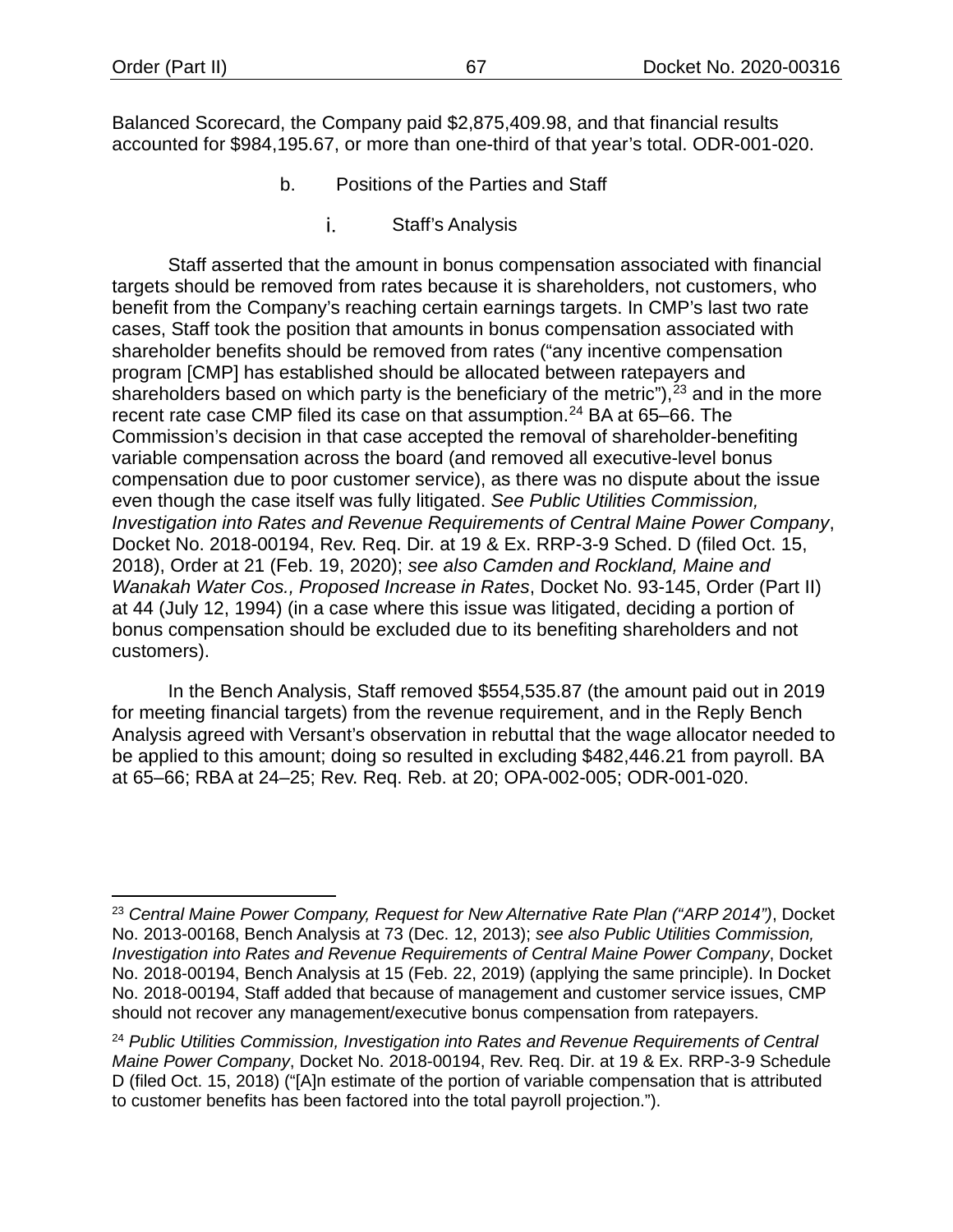ii. Versant

Versant objected to Staff's proposal to exclude any amounts of bonus compensation since the overall payroll cost is reasonable. HR/Cust. Reb. at 7; Versant Br. at 48–53; Versant Reply Br. at 8–9. Versant made two main arguments. First, it argued that all of the employee compensation should be included in rates because overall employee compensation is reasonable. Versant cited to general rate case decisions of a natural gas utility and a telecommunications utility, in which the Commission upheld the inclusion of all aspects of bonus compensation, even those potentially shareholder-focused, because the overall level of payroll was reasonable. HR/Cust. Reb. at 7; Versant Br. at 49–50 (citing *Northern Utilities, Inc., Request for Approval of Rate Change*, Docket No. 2017-00065, Order at 30 (Feb. 28, 2018) and *N. New England Tel. Ops. LLC d/b/a FairPoint Communications-NNE, Request for Increase in Rates*, Docket No. 2013-00340, Order at 63 (Nov. 21, 2014)). Versant argued that the exclusion of shareholder-focused bonus compensation in CMP's recent rate case "does not establish a legal precedent." Versant Br. at 51. Adopting Staff's position would be deviating from precedent, and "[n]either Staff nor OPA have offered any basis to depart from [the] established, well-reasoned Commission precedent" of the *Unitil* and *FairPoint* cases in this case. *Id.* at 50; *see also* Versant Reply Br. at 8–9.

Second, Versant pressed that customers benefit from a "healthy utility" so meeting earnings targets benefits customers. Versant Br. at 52–53. Versant argued that its "financial strength directly affects [its] credit rating, which directly affects [its] borrowing costs," and that increasing its credit rating and lowering its borrowing costs "translates into lower rates for customers." *Id.* at 52–53. It also argued that "incentivizing financial results can lead employees to find cost savings and efficiencies." *Id.* at 53. In response to Staff's concern that earnings can be met through cutting costs, which could negatively affect customers, Versant argued that, due to the SQIs in place for it, it had "no incentive, not even a financial one, to cut costs that would negatively impact customer service." *Id.* at 53; *see also* Versant Reply Br. at 8–9.

> **OPA** iii.

In surrebuttal, the OPA's witness adopted the Staff's position on the issue of bonus compensation, and the OPA recommended this outcome in its brief. Morgan Surr. at 4; OPA Br. at 8–9. Mr. Morgan stated that the "incentive to improve financial performance is not necessarily consistent with the interests of Versant's ratepayers" and that "[s]hareholder value has a correlation to earnings . . . ." Morgan Surr. at 4. Thus, the OPA argued, bonus compensation tied to financial results should be excluded from the revenue requirement. OPA Br. at 9.

> Examiners' Report and Exceptions iv.

In the Examiners' Report, Staff continued to recommend exclusion of the earnings-related bonus compensation, though updated this specific component of payroll for 2020 figures. In its exceptions, Versant again disputed Staff's position and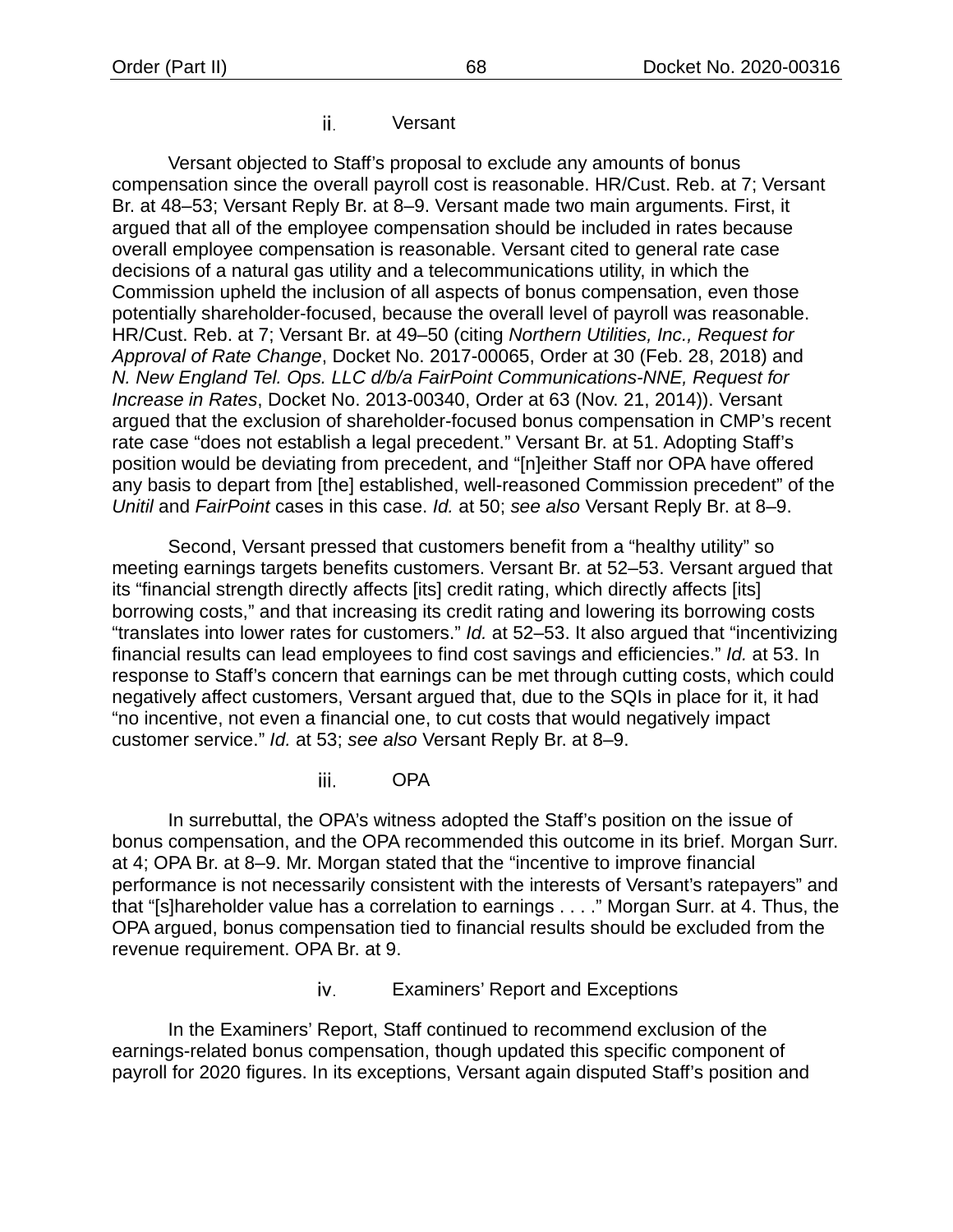requested that the 2020 bonus compensation be added back into the revenue requirement.

c. Decision

Consistent with recent precedent on this question, the Commission finds that in this case bonus compensation tied to earnings should be included in the revenue requirement, along with the rest of payroll expense, because overall payroll expenses are reasonable. It is "not the Commission's place to dictate the exact structure of the Company's overall employee compensation package." *Northern Utilities, Inc. d/b/a Unitil, Request for Approval of Rate Change Pursuant to Section 307*, Docket No. 2017- 00065, Order (Corrected) at 31 (Feb. 28, 2018). Here, neither Staff nor any party took issue with Versant's overall level of payroll expenses, and application of our recent precedent on this issue requires that bonus compensation be included under those circumstances even if the bonus compensation arises out of meeting earnings targets. The Commission approves Versant's request for inclusion of bonus compensation as originally requested, consistent with the overall payroll reflected in the 2019 test year as adjusted for the undisputed factors of wage inflation and newly added positions (discussed below)—and without analyzing whether specific components of the compensation plant benefit shareholders as opposed to ratepayers.

- 7. Payroll: Unfilled Positions
	- a. Versant's Proposal

The Company included in payroll expense new positions that were not filled at the time of the initial filing. This included the following positions:

- (1) Commercial Customer Specialist, who would be responsible for helping manage relationships with Versant's 26,000 commercial customers and to meet their evolving needs. Cust. Exp. Dir. at 6–7; Tr. at 79–80 (Mar. 16, 2021 Tech. Conf.); ODR-001-011. The Company testified that it was on track to hire in the second quarter of 2021. Tr. at 82 (Mar. 16, 2021 Tech. Conf.). The cost for this position was captured in Exhibit RR-307 under "Incremental Customer Service & Billing" (as shown below in [Figure 6\)](#page-74-0).
- (2) Government Relations Lead, who would "not perform any lobbying" work but would perform legislative and stakeholder work—work that has "increased dramatically  $\ldots$  since 2018." HR Dir.<sup>[25](#page-71-0)</sup> at 8. The cost for this position was reflected as a discrete adjustment to payroll in Exhibit RR-307. It appeared that this position was filled one month before the rate filing. OPA-001-032, Att. A (Confidential).

<span id="page-71-0"></span> $25$  "HR Dir." refers to the direct testimony and exhibits of Krystal Hein on human resources and employee compensation, as included in Versant's January 19, 2021 initial filing.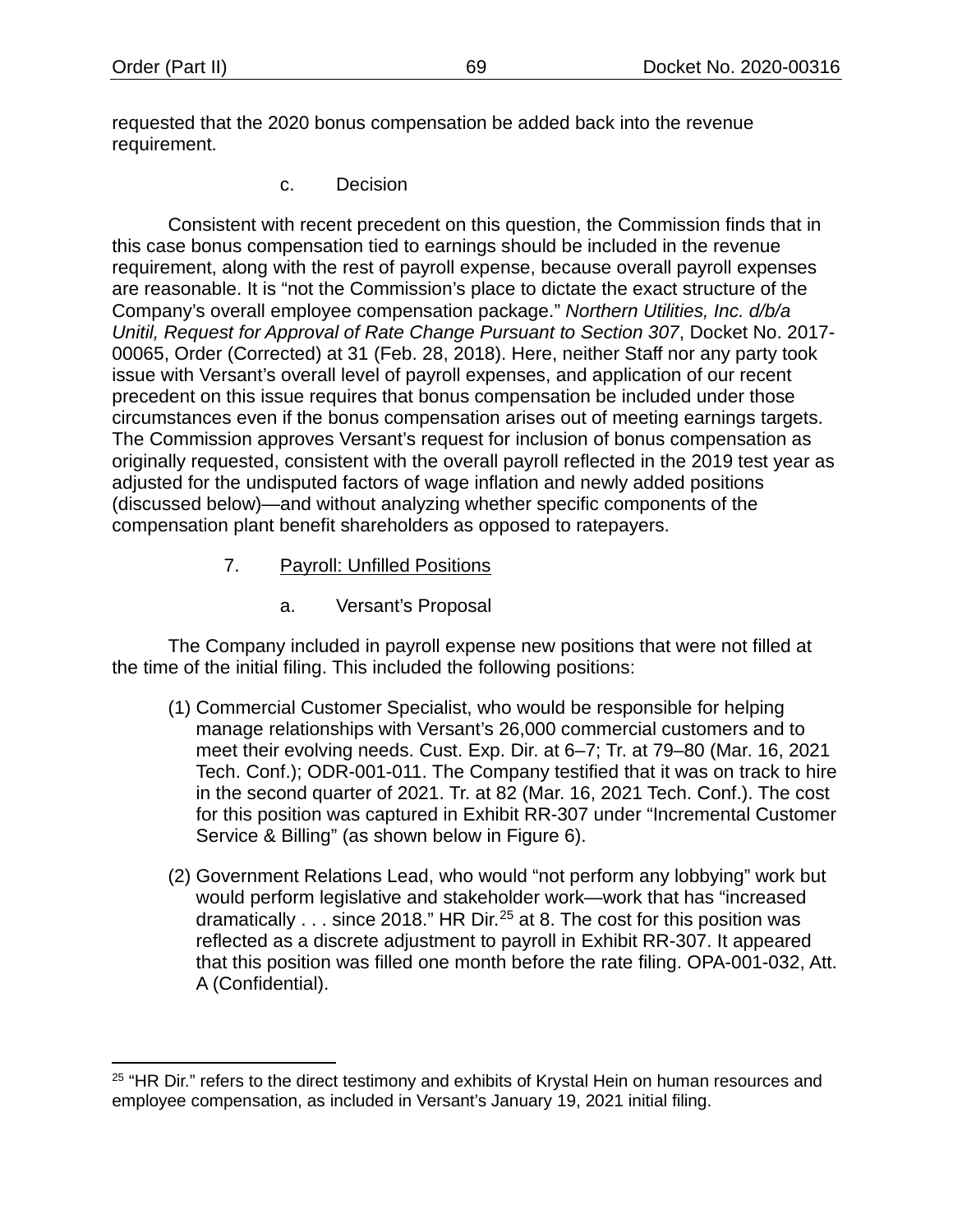- (3) Manager, Large Customer Solutions, who would "be responsible for identifying core business opportunities, addressing large customer needs, and interfacing with new customers in our service territory." HR Dir. at 9. The Company testified that it was on track to fill this position in the second quarter of 2021. *Id.*
- (4) IT Security Analyst, "who is tasked with creating and enforcing the IT Security Policy" and "responsible for forensics, investigation and auditing of possible cybersecurity incidents." IT Dir. at 3–4. It appeared that this position was filled in October or November of 2020. OPA-001-032, Att. A (Confidential) (October); EXM-010-007 (November). The cost for this and other IT positions is reflected as a discrete adjustment to payroll in Exhibit RR-307.
- (5) Operational Application Analyst (AMI), who would be dedicated to providing operational support during and after the deployment of the new AMI. IT Dir. at 4. It appears that this position was at the pre-employment stage as of discovery. OPA-001-032, Att. A (Confidential); EXM-010-007.
- (6) Business Application Support Analyst (2 positions), who would be full-time employees replacing external contractors. IT Dir. at 4. These positions were posted on January 12, 2021. EXM-010-007. It appeared that one of these two position was at the offer stage as of initial discovery, and the other position was unfilled. OPA-001-032, Att. A (Confidential). In its rebuttal, Versant reported that one of those positions (Business Application Support Analyst) was filled in May 2021. HR/Cust. Reb. at 14.
- (7) Accounting Business Analyst, who would "provide additional support for the corporate budgeting and forecasting processes, the corporate financial reporting tools, operating and maintenance cost reporting and analytics, [and] coordination of the distribution revenue requirement calculations." Rev. Req. Dir. at 12. This position was unfilled as of the time of discovery on the initial filing. OPA-001-032, Att. A (Confidential). At the evidentiary hearing, the Company informed the Commission that this position had been filled. Tr. at 7 (Aug. 18, 2021 Hr'g).
	- b. Positions of the Parties and Staff
		- i. Staff's Analysis

In the Bench Analysis and Reply Bench Analysis, Staff accepted in the revenue requirement the positions that had been filled or were at the offer stage by the date of those analyses. For positions that were not yet filled or whose status was unclear, the Staff removed the costs from the revenue requirement. The unfilled positions that Staff excluded from the revenue requirement were as follows: (1) Manager, Large Customer Solutions and (2) Accounting – Business Analyst. BA at 63–64; RBA at 23–24.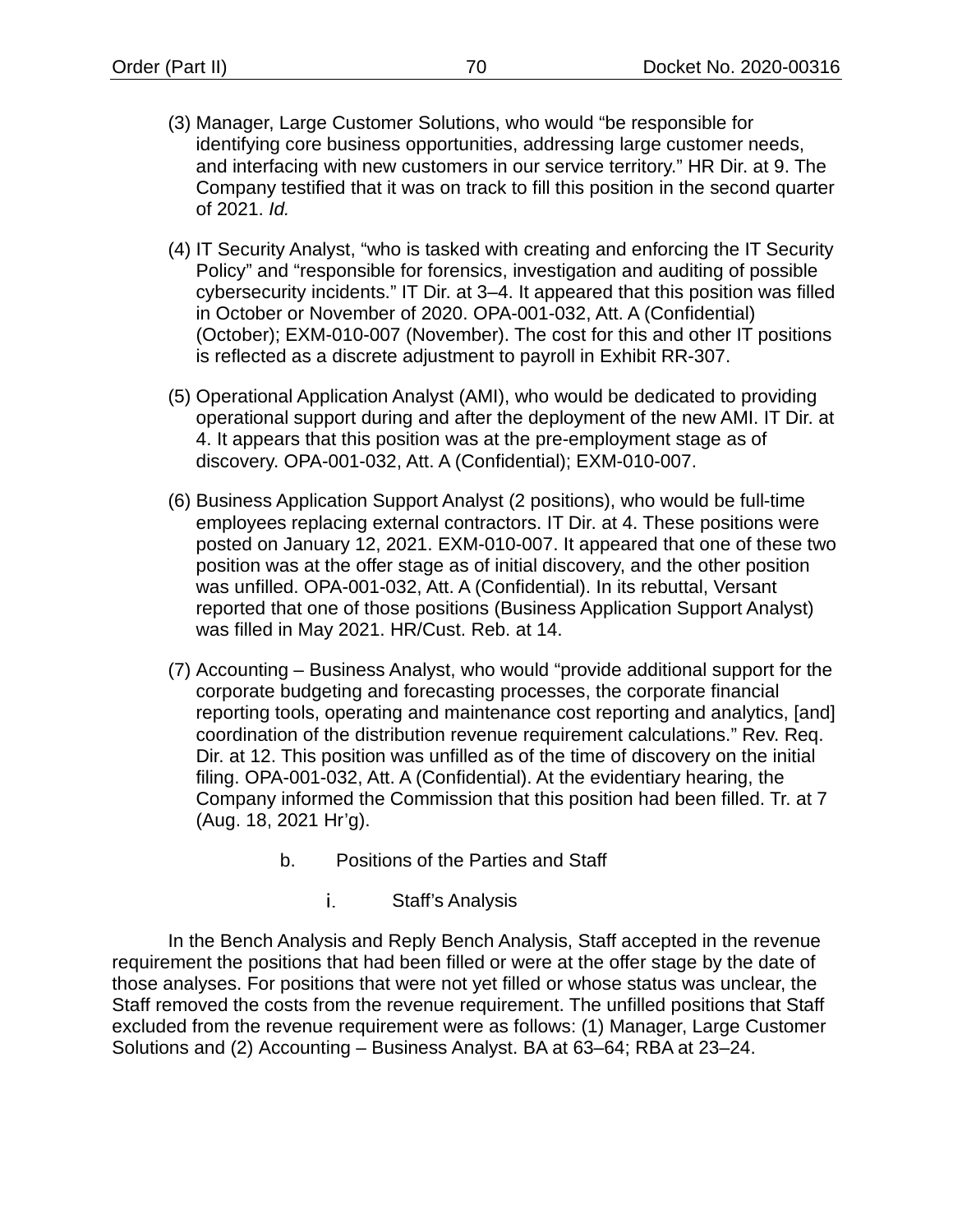#### ii. OPA

Mr. Morgan initially proposed various adjustments to payroll to (a) reflect actual salary levels for positions filled; (b) remove three positions that appeared to have been included in the test year; (c) reduce payroll amounts for the two Business Application Support Analyst positions to assume a lower salary amount the Company indicated (OPA-002-015, EXM-010-006, OPA-001-032); and (d) add overtime pay he recommended removing from storm expenses. Morgan Dir. at 15–17. In surrebuttal, Mr. Morgan removed the adjustment for (b) based on a clarification. Morgan Surr. at 3–4.

The OPA did not address this issue in its brief.

iii. Versant

At the hearing, Versant updated the status of its unfilled positions to note that the Business Analysis position had by then been filled, and advocated for this to be reflected in the revenue requirement. Versant Br. at 67 (citing Tr. at 7 (Aug. 18, 2021  $Hr'g$ ).

In its rebuttal, Versant rejected Mr. Morgan's arguments on the salaries for the filled positions because incorporating the actual salaries in lieu of the assumed ones would, in fact, increase the revenue requirement. HR/Cust. Reb. at 14. (Versant's response to Mr. Morgan's proposal regarding storm-related overtime is discussed above in section [V](#page-13-0)[.E](#page-51-0)[.3.](#page-60-0)[b](#page-61-0)[.iii.](#page-62-0))

c. Decision

There is apparently no dispute on including the costs of the filled positions in payroll and excluding the unfilled position (Manager, Large Customer Solutions). The Commission agrees that including the costs for those filled positions in the revenue requirement is just and reasonable in this case.

- 8. Payroll: Customer Service Representatives
	- a. Versant's Proposal

In its payroll expense, the Company proposed to assume an average of 56 customer-service representatives (CSRs) in the rate year. The Company explained that its business target is an average of 56 CSRs per year. Cust. Exp. Dir. at 3, 6. This adjustment is captured in Exhibit RR-307 under "Incremental Customer Service & Billing." The Company provided a breakdown of the total "Incremental Customer Service & Billing" adjustment, reproduced below.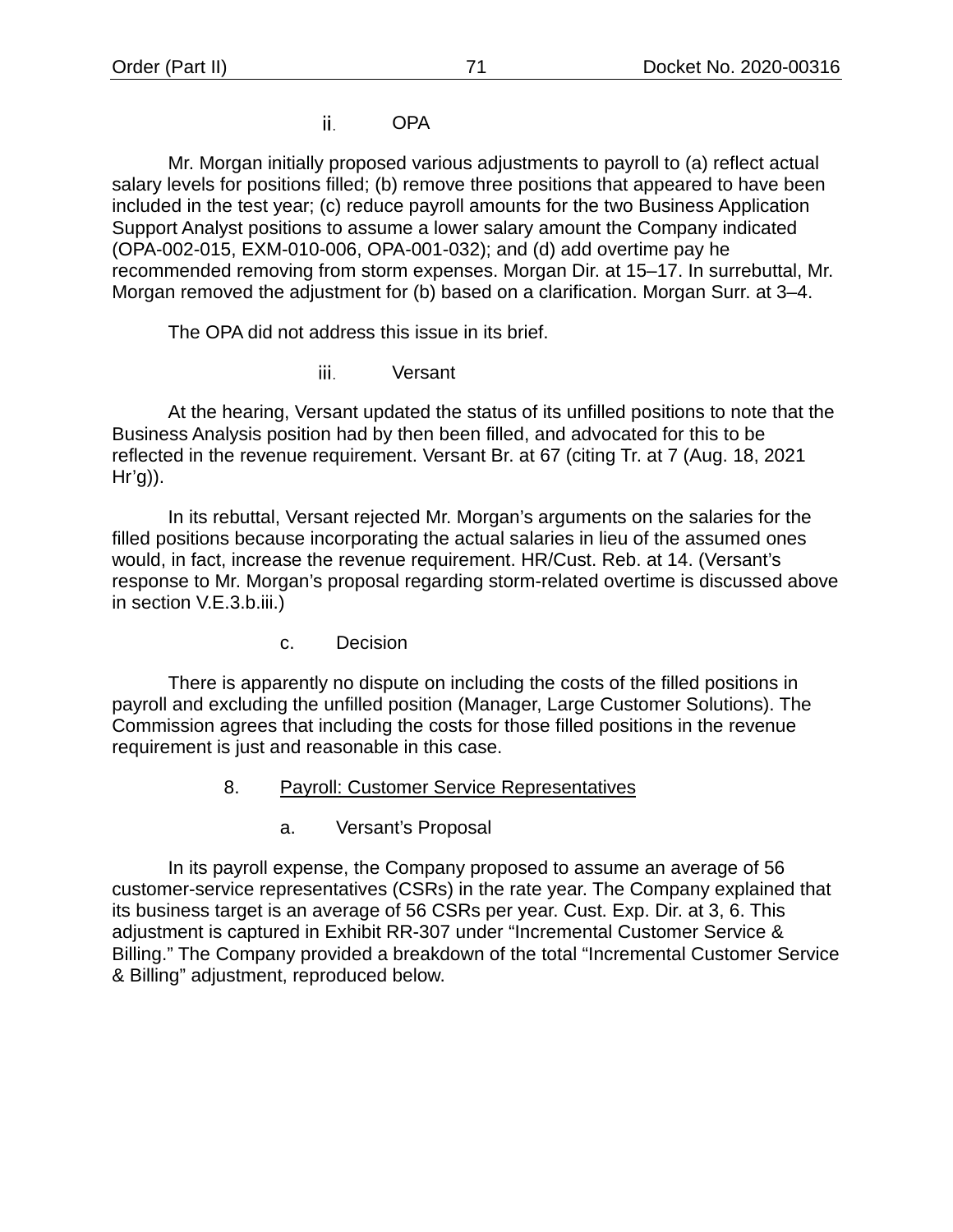| Full Customer Contact Center Staffing | 257,778 |
|---------------------------------------|---------|
| CSR Schedule of Wages                 | 202,238 |
| CSR High Call Volume Standby          | 19,583  |
| <b>CSR Overtime</b>                   | 25,479  |
| <b>Commercial Specialist</b>          | 74,984  |
| Interim Director to Director Salary   | 20,924  |
| <b>Supervisor On-Call Duty</b>        | 11,000  |
| <b>Total Cost</b>                     | 611,986 |

#### **Figure 6: Versant's Itemization of Incremental Customer Service and Billing Costs in Exhibit RR-307[26](#page-74-0)**

In its rebuttal, the Company stood by its headcount target of 56 CSRs in the revenue requirement, maintaining that this amount is reasonable. In support, Versant gave a brief history of the challenges and problems created when the Company implemented its new Cayenta customer information system (CIS). Following the implementation of its new CIS in June 2015, the Company stopped credit work entirely during the fourth quarter of 2015 to build capacity for answering phones with the staff available at that time. HR/Cust. Reb. at 9. In early 2016, the winter credit waiver process resumed in the MPD but remained on hold in the BHD and continues to remain on hold today, while other credit activities resumed on a limited basis in April 2016. *Id.* While it was able to meet its customer-service goals during 2018 and 2019, Versant was still not able to resume all credit and collection activities and other services took a back seat to responding to customers' incoming calls. *Id.* at 10. In spring 2017, Versant conducted a staffing analysis to determine the appropriate staffing targets and established an average staffing target of 58 CSRs to meet call-answer *and* internal billerror targets, as well as complete other CSR functions. *Id.* at 9, 10. The staffing analysis's recommendation of 58 CSRs included both CSRs that work in the billing area of the Company (billing CSRs) and CSRs who work in the call center (non-billing CSRs). The Company also stated that its current number of 57 CSRs has allowed the Company to return credit and collection activities to normal and that it plans to resume seeking winter waiver disconnections in both districts during winter 2021–2022. *Id.* at 11.

Finally, the Company stated that it is important for it to meet its target staffing levels because of the CIS consolidation and AMI upgrade projects, as well as potential higher call volumes related to net energy billing as projects coming online this year and next.

<span id="page-74-0"></span><sup>26</sup> OPA-001-035, Att. A; BA at 60, Fig. 15.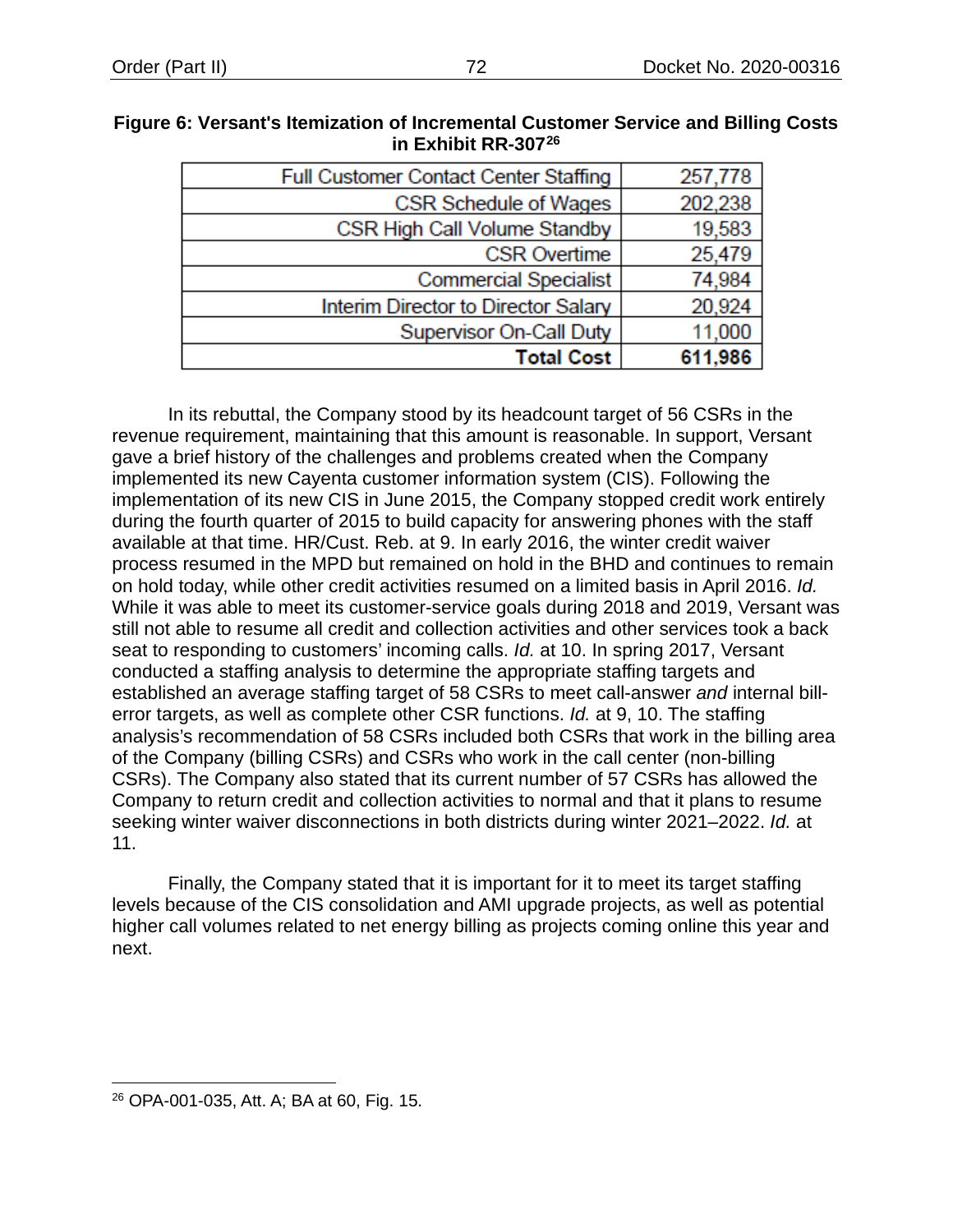- b. Positions of the Parties and Staff
	- i. Staff's Analysis

In the Bench Analysis, the Staff observed that from 2017 to 2020, Versant averaged no more than 53 customer service representatives in any year. EXM-008-001. Versant provided the following table of its historical average CSR headcount.

# <span id="page-75-2"></span>**Figure 7: Versant's Average Annual CSR Headcount, Target v. Actual, 2017 to 2020[27](#page-75-0)**

|                            | 2017 | 2018 | 2019 | 2020 |
|----------------------------|------|------|------|------|
| Target CSR Staffing        | 58.0 | 58.0 | 56.0 | 56.0 |
| <b>Actual CSR Staffing</b> | 51.0 | 51.8 | 52.2 | 53.0 |

Thus, while Versant has targeted 56 to 58 CSRs in the past, its actual average CSR staffing has averaged less than the target. The Company also stated that with its current staffing levels it was able to meet or exceed its benchmarks for call-answering and billing accuracy. Cust. Exp. Dir. at 3; BA at 62–63. Versant provided the following table of its service-quality performance.

<span id="page-75-3"></span>

| SQI                         | 2016  | 2017      | 2018  | 2019  | 2020  |
|-----------------------------|-------|-----------|-------|-------|-------|
| <b>Calls Answered in 30</b> |       |           |       |       |       |
| Seconds                     | 61%   | 77%       | 80%   | 82%   | 83%   |
| <b>Bill Errors</b>          | 3.88% | 0.15%     | 0.70% | 0.18% | 0.11% |
| <b>Abandoned Calls</b>      | NΑ    | <b>NA</b> | NΑ    | ΝA    | 4%    |

## **Figure 8: Versant's SQI Performance, 2016 to 2020[28](#page-75-1)**

Given the trend of average staffing levels and Versant's ability to meet or exceed targets with existing resources, Staff did not agree with an assumption of 56 CSRs in payroll expense as a known and measurable change to the revenue requirement. Instead, the Staff assumed 53 CSRs in the revenue requirement, which Staff explained was consistent with 2020 levels and still more than in recent years. BA at 63. Staff removed \$52,945 of payroll for each of the three positions that it excluded, for a total decrease of \$(158,835) from the Company's proposed adjustment for "incremental customer service and billing." Rev. Req. Dir. Ex. RR-307 (line 14). The \$52,945 represents the components of the fully loaded CSR costs that match the amounts included in the Company's adjustment. BA at 63; BA Workpapers Att. J.

In its Reply Bench Analysis, Staff considered the Company's arguments about inadequate staffing and new policy programs that, Versant argued, would require

<span id="page-75-0"></span><sup>27</sup> EXM-008-001, Att. A; BA at 62, Fig. 16.

<span id="page-75-1"></span><sup>28</sup> EXM-008-003, Att. A; BA at 63, Fig. 17.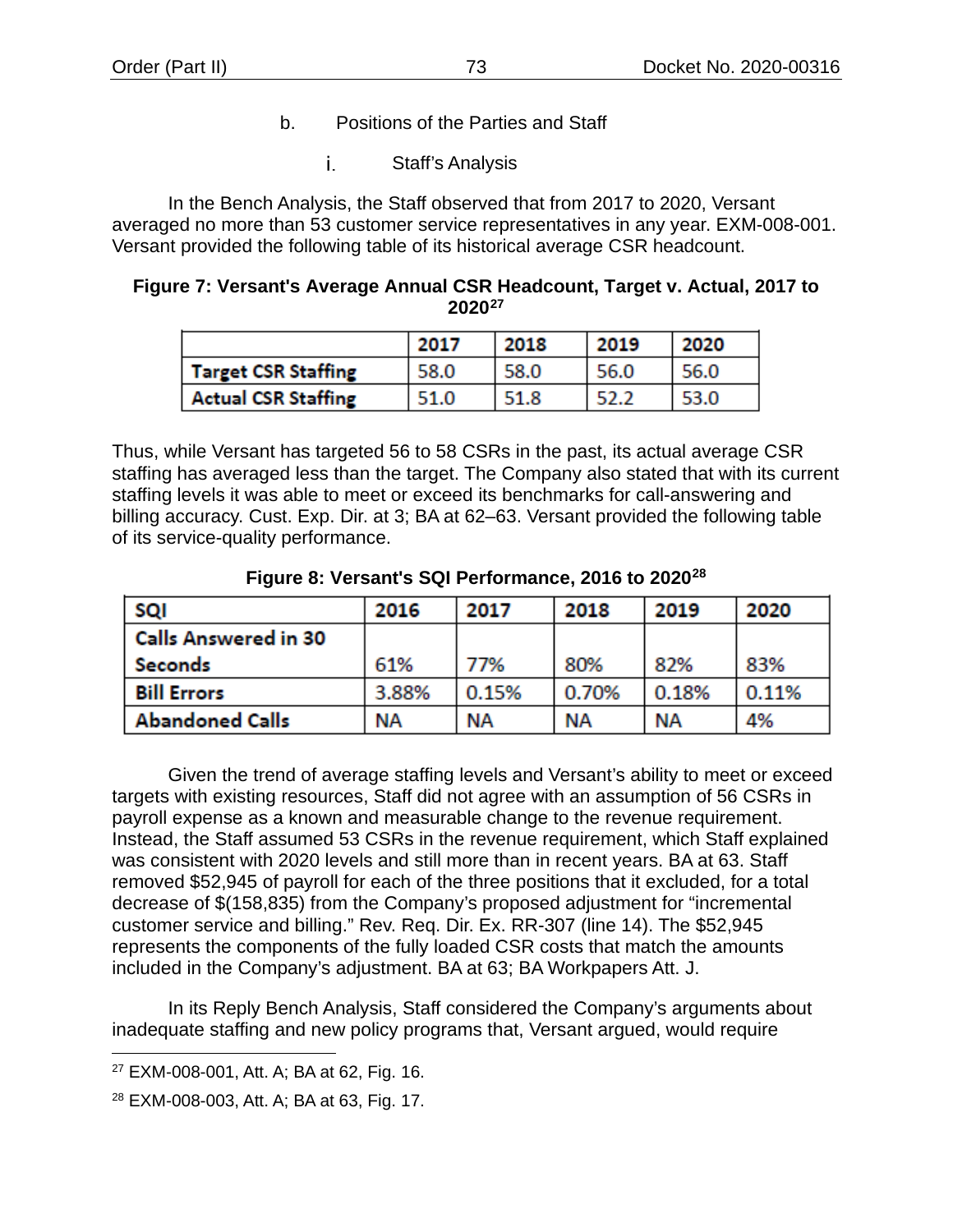additional CSRs. RBA at 20–23. Staff continued to find 53 CSRs to be an appropriate level for the revenue requirement: it was consistent with 2020 levels, still more than in other recent years, and consistent with the Company's own staffing analysis conducted in 2017. RBA at 20–21.

In rebuttal, Versant detailed the problems with call-answering that began in June 2015 with the implementation of the new Cayenta CIS and the ripple effect those problems had on the Company's ability to do credit and collections. The Company seemed to attribute these problems to inadequate staffing. Staff agreed that the Company needs adequate staffing to answer calls and to perform normal credit and collection activity, but disagreed that the target number of 56 non-billing CSRs is known to be necessary. Staff observed that the complexities of learning a new CIS for the Company's CSRs and the problems the Company encountered implementing the new system in 2015 led to its call-answering problems and the cessation of certain credit and collections activities. While inadequate staffing at the time of transition may have contributed to the problem, this was a short-term problem that would be resolved once CSRs learned the new system. Staff observed that at the technical conference, Versant's witness testified that the demand on staff was not related to a system problem but instead was a process of "learning and growing with a brand new system interface navigation." Tr. at 87 (June 30, 2021 Tech. Conf.); RBA at 21–22.

Staff noted that the difference between billing and non-billing CSRs is that nonbilling CSRs answer phones and conduct routine credit and collection activities, while billing CSRs focus their work on handling all aspects of billing customers, not taking calls from customers. EXM-020-003. The Company explained that its target of 56 CSRs is for non-billing CSRs only, and does not include the billing CSRs. RBA at 21 (citing Tr. at 72 (June 30, 2021 Tech. Conf.)). [Figure 9](#page-76-0) below (reproduced from the Staff's Bench Analysis) shows that from 2017 to 2020 the total number of CSRs at year's end has ranged from 53 to 60, with an average of 56.

<span id="page-76-0"></span>

| .                          |      |      |      |      |      |      |  |  |  |
|----------------------------|------|------|------|------|------|------|--|--|--|
|                            | 2015 | 2016 | 2017 | 2018 | 2019 | 2020 |  |  |  |
| <b>Billing CSRs</b>        |      |      |      |      |      |      |  |  |  |
| Non-billing<br><b>CSRs</b> | 39   | 37   | 50   | 49   | 54   | 51   |  |  |  |
| <b>Total</b>               | 42   | 40   | 53   | 53   | 60   | 58   |  |  |  |

**Figure 9: Versant's End-of-Year CSR Staffing, 2015 through 2020[29](#page-76-1)**

For the same period, the Company averaged 51 non-billing and 5 billing CSRs. Thus, Staff saw its recommendation of 53 non-billing CSRs as both consistent with and slightly above the number of non-billing CSRs the Company had annually at year-end since its staffing analysis was completed in 2017, and as exceeding the Company's target for non-billing CSRs established in its staffing analysis when the billing CSRs are included. Staff understood the Company's staffing analysis to show that the number of CSRs needed to answer phones *and* conduct billing work was 58. RBA at 22–23.

<span id="page-76-1"></span><sup>29</sup> EXM-020-005, Att. A; BA at 22, Fig. 2.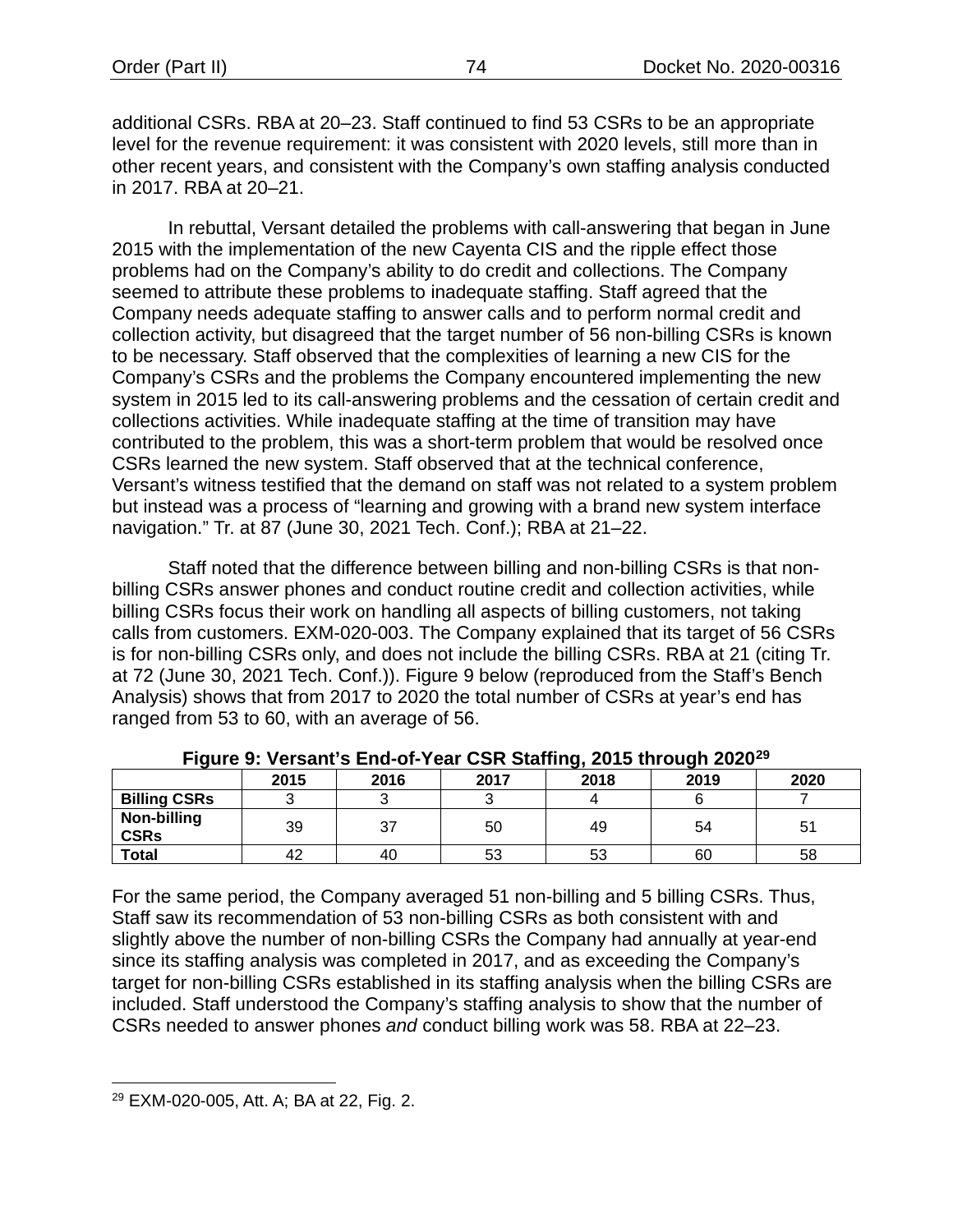On the need for CSRs to cover the upcoming CIS consolidation and AMI upgrade projects, as well as potential higher call volumes related to net energy billing as projects made possible by new legislation begin to come online this year and next, Staff stated that the results of these events are not known and measurable at this time. Thus, while potentially important for future rate cases, these issues should not be prematurely decided in this case. RBA at 23.

> ii. OPA

The OPA did not address this issue in its briefs or in testimony.

iii. Versant

Versant urged the Commission to approve its target of 56 CSRs as a component of its payroll. Versant Br. at 65–66. Versant argued that its business target is reasonable, and that while its actual CSR headcount has been below its target in the past, under those conditions it "has had to pause credit activity for months at a time to maintain its customer service levels." *Id.* at 65 (citing HR/Cust. Reb. at 9–11). Versant also argued that with new programs on the horizon, such as its CIS improvements to consolidate the MPD and BHD into one system and to allow for full NEB-related capabilities, Versant anticipates "additional call load from customers." *Id.* at 66 (citing HR/Cust. Reb. at 12–13).

As for its actual staffing levels, Versant argued that it would meet its target staffing level during the rate year, stating that it had 53 CSRs in March plus six in training, 57 CSRs in June, and 52 CSRs in August. *Id.* Versant stated that it "is hiring a new training class of CSRs this fall to maintain the annual average of 56 CSRs," and thus requested that the Commission allow recovery in rates of that amount. *Id.*

c. Decision

The Commission finds that 53 CSRs is the appropriate level to include for purposes of setting a revenue requirement and thus approves Staff's reduction from Versant's proposed increase to payroll for this cost element. This finding is based on several consecutive recent years in which Versant's average annual number of CSRs did not exceed 53 and in some cases was far below its business target. For example, in its last rate case, Versant stated that its business target was 58 CSRs but for 2017 and 2018 it averaged less than 52 CSRs annually, and through 2020 the largest number of CSRs it has averaged annually is 53. Based on these facts, a simple rubber-stamping of the business target in the past would have clearly missed the mark.

Now, Versant's target is 56, but, as shown in [Figure 7](#page-75-2) above, from 2017 to 2020, it never averaged close to 56 CSRs annually. Versant claimed that it would "meet its target staffing level during the rate year." The Commission doesn't claim that Versant will not at some point in time meet its target staffing level, but rather finds that the average number of CSRs over a year is (based on past experience) more likely than not to be below that target. In its brief, Versant described several different levels of CSRs at various times during this case alone—53 as of mid-March (with some additional in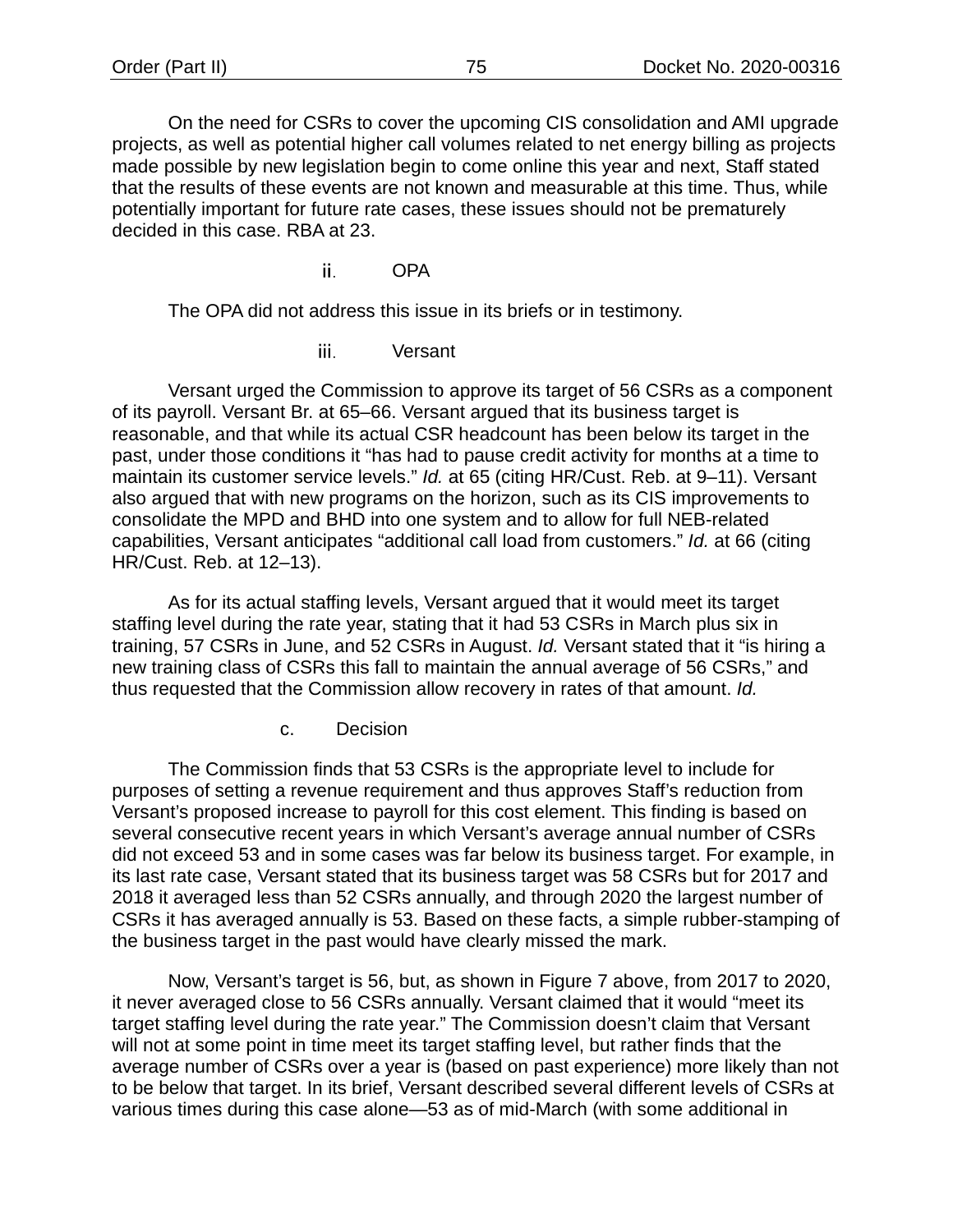training), 57 as of June 1, 52 as of August 18. Versant Br. at 66. This regular fluctuation in headcount illustrates why the higher business target is not the most important indicator for setting the revenue requirement. There are many possible reasons why a company may not meet its business target for headcount, including for example high turnover, a tight labor market, or simply a change in plans or in needs. Whatever the reason for missing the mark, approving the higher-than-actual business target in this case is not warranted. Fifty-three is the right number to reflect in the revenue requirement given the record.

Also, it appears that Versant is able to meet its business targets for service quality using the level of CSRs, as shown in [Figure 8](#page-75-3) above, so there is not currently a reason to grow this number beyond the amount that typically has been the case for Versant.

#### 9. Vegetation Management

a. Versant's Proposal

<span id="page-78-1"></span>Versant proposed to continue its five-year cycle trim and expanded danger-tree programs and to add three new personnel (an Arborist, a Danger Tree Coordinator, and a Protective Equipment Tester) to aid with the oversight of these programs. These roles were previously filled using external contractors, but the Company believes that having these roles filled with internal resources will be more efficient, cost-effective, and sustainable. Ops. Dir. at 32.

- b. Responses
	- i. **Staff**

Staff generally agreed with Versant's proposal but raised concerns about the quality of past performance,<sup>[30](#page-78-0)</sup> the increasing costs of the cycle-trim program, whether Versant's move to a fixed-price contract would provide customer value, and the costs of deferred line sections that would need to be made up in the future. BA at 74. Staff also requested that Versant provide a schedule for remedying the deferred line sections that were not trimmed according to schedule. Staff did not seek any adjustments to Versant's revenue requirement for its ongoing vegetation management programs. BA at 74–78.

Staff proposed that Versant include in its annual reliability report the line sections that were scheduled to be trimmed versus those completed; any line sections that did not meet the Company's audit requirements and required re-work; and documentation of deficiency letters sent to contractors. Since Versant believed the changes it has made

<span id="page-78-0"></span><sup>30</sup> The Commission has since initiated a summary investigation of Versant's vegetation management practices in the Town of Mapleton. *See Public Utilities Commission, Summary Investigation of Vegetation Management Practices on Mapleton Road in Mapleton Regarding Versant Power*, Docket No. 2021-00127, Procedural Order (Request for Information) (June 4, 2021).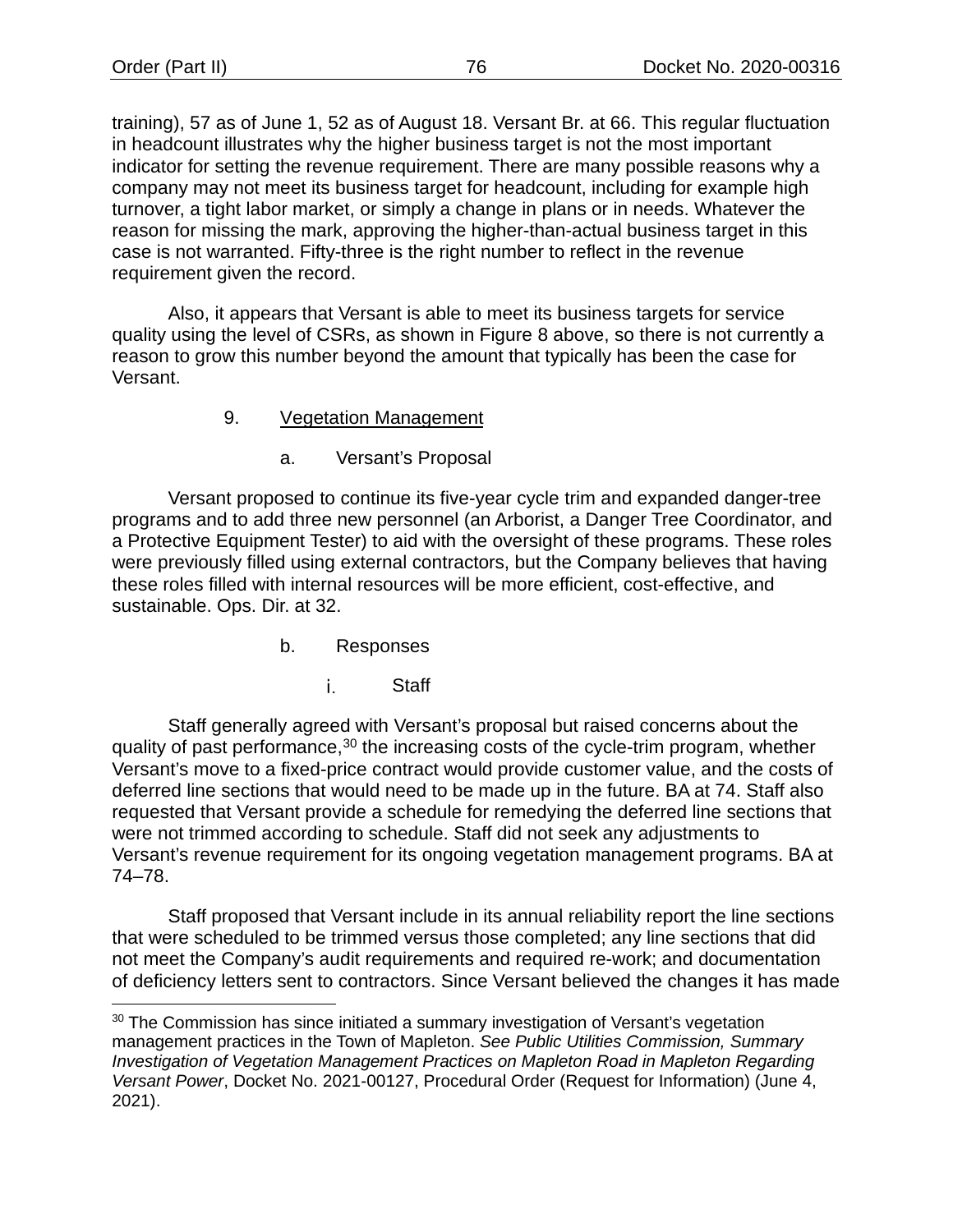will improve performance and limit costs, this reporting would help the Commission understand whether those expectations are being met. RBA at 28–30.

> ii. Versant

The Company acknowledged that it has had some trouble with vendor performance but that it expects the new contract structure to lead to better performance. Ops. Reb. at 35. Versant filed the new vegetation management contracts with its rebuttal testimony.<sup>[31](#page-79-0)</sup> The Company stated that the move to a fixed-price contract will ensure that line sections are properly trimmed by its contractors and that the cost certainty will benefit customers. *Id.* Its personnel audit the contractors' performance by physically inspecting trimmed circuits to ensure that line sections are being cleared to Versant's specification; if Versant finds the contractor's work to be inadequate, the Company requires the contractor to remedy the deficiency at its own expense. *Id.* at 36. Versant also responded to Staff's concern that customers could be made to pay twice for deferred cycle-trim work by stating that the Company would only seek funding for a full trim cycle over the five-year period even though its contracts are for two years and even if all planned work is not always completed within the intended year. *Id.* at 37. Finally, Versant addressed Staff's question regarding its plan to make up for the miles of the cycle trim that were not completed in previous years by verifying that the work will be completed by the end of 2023. *Id.* at 38.

> iii. OPA

The OPA initially proposed an adjustment to vegetation management expense, but later withdrew this proposal. Morgan Surr. at 8. The OPA did not address vegetation management in its brief.

c. Decision

<span id="page-79-1"></span>Here, there is no apparent dispute about Versant's proposal for continuing with its vegetation management program or the costs of that program. *See* Versant Br. at 87. Versant also agreed with Staff's recommendation that it be required to file, as part of its annual reliability report: a list of all line sections that were scheduled versus those completed; any line sections that did not meet the Company's audit requirements and required re-work; and documentation of deficiency letters sent to contractors. Since Versant believes the changes it has made will improve performance and limit costs, this reporting will help the Commission understand whether those expectations are being met. The Commission accepts the implicit agreement on these issues, finds the amount to be included in rates and the reporting requirement to be reasonable and, thus, approves them.

<span id="page-79-0"></span><sup>&</sup>lt;sup>31</sup> Ops. Reb. Ex. PM-Reb-5 Cycle Trim Contract, Ex. PM-Reb-6 Danger Tree Contract, and Ex. PM-Reb-7 Service Work Contract.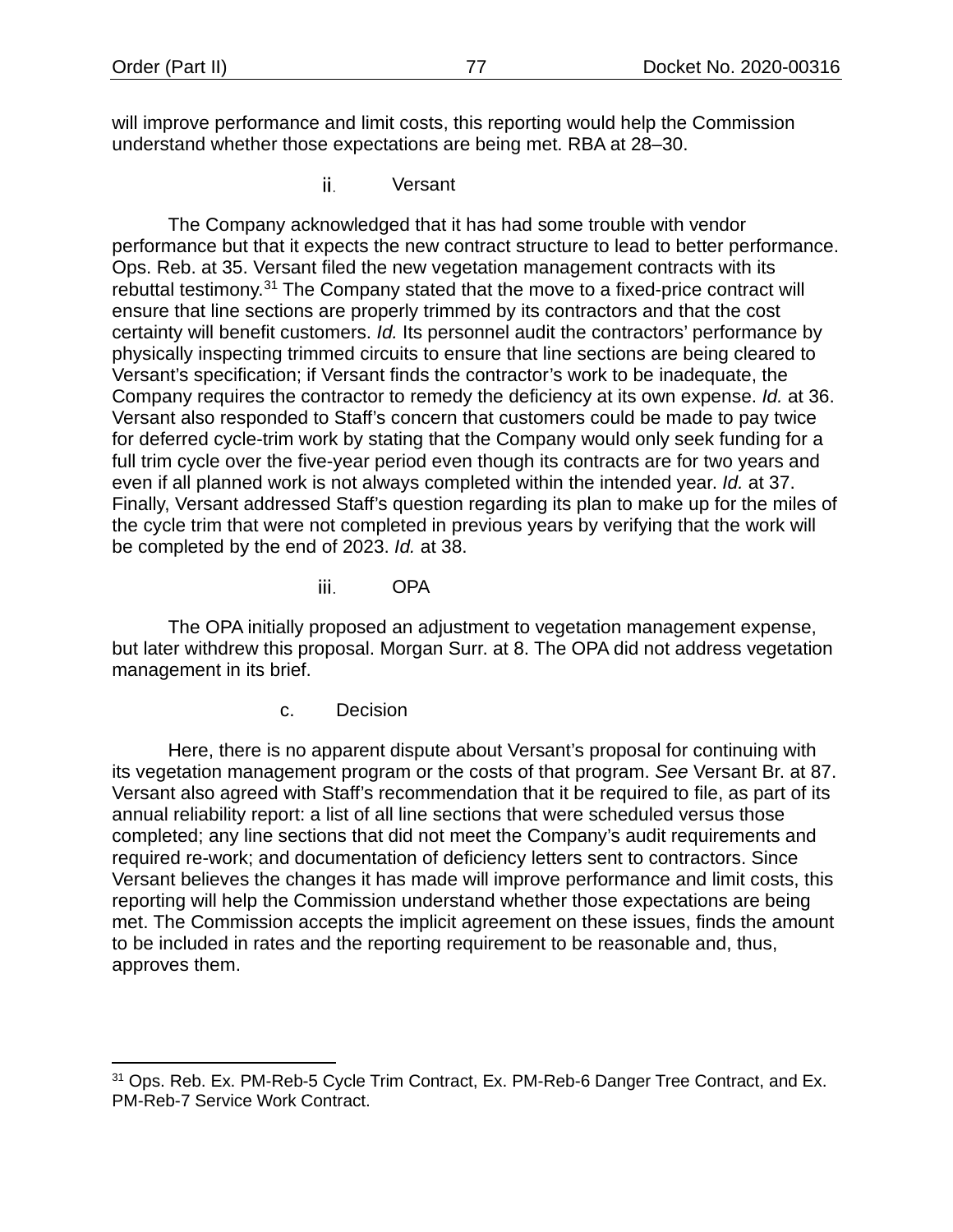#### 10. Membership Organizations

a. Versant's Proposal

In OPA-003-011, the Company provided information on the costs it pays for memberships in industry organizations; these were local chambers of commerce, a public relations group, the Aroostook Partnership for Progress, and the Energy Council of the Northeast. The Company confirmed that the costs are accounted for above the line, and thus are included in the revenue requirement as an expense item. Tr. at 107 (Mar. 18, 2021 Tech. Conf.); ODR-001-063. The costs for the Energy Council of the Northeast were allocated specifically to distribution, while the costs allocated to distribution of all the other organizations were assigned to G&A (general and administrative expenses). OPA-003-011.

- b. Positions of the Parties and Staff
	- i. Staff's Analysis

In the Bench Analysis and Reply Bench Analysis, Staff excluded costs of membership organizations from the revenue requirement. According to Staff, membership in these kinds of organizations is also sometimes used to support charitable efforts of the organization. Because the costs can go toward lobbying, promotional activities, and charitable endeavors, ratepayers should not be responsible for these membership costs. BA at 84–85. Staff also asserted that membership in these organizations is not used to serve customers, is thus not a cost of utility service, and thus should not be included in the revenue requirement. RBA at 33–35. Staff pointed to precedent to support the idea that dues for membership organizations should be excluded from the revenue requirement. *Id.* For these reasons, Staff removed \$43,023 associated with these membership fees from the revenue requirement.

Staff cited to a case clarifying when payments to outside organizations should be excluded from rates, where the Commission stated:

It has long been the position of this commission that charitable contributions of utilities are expenses which must be borne by the stockholders. *Re New England Teleph. & Teleg. Co.* (1972) F.C. No. 1961. The rationale behind this position is well-stated by the California commission:

'Dues, donations, and contributions, if included as an expense for ratemaking purposes, become an involuntary levy on ratepayers, who, because of the monopolistic nature of utility service, are unable to obtain service from another source and thereby avoid such a levy. Ratepayers should be encouraged to contribute directly to worthy causes and not involuntarily through an allowance in utility rates.' *Re Pacific Teleph. & Teleg. Co.* (Cal. 1964) 53 P.U.R.3d 513, 586.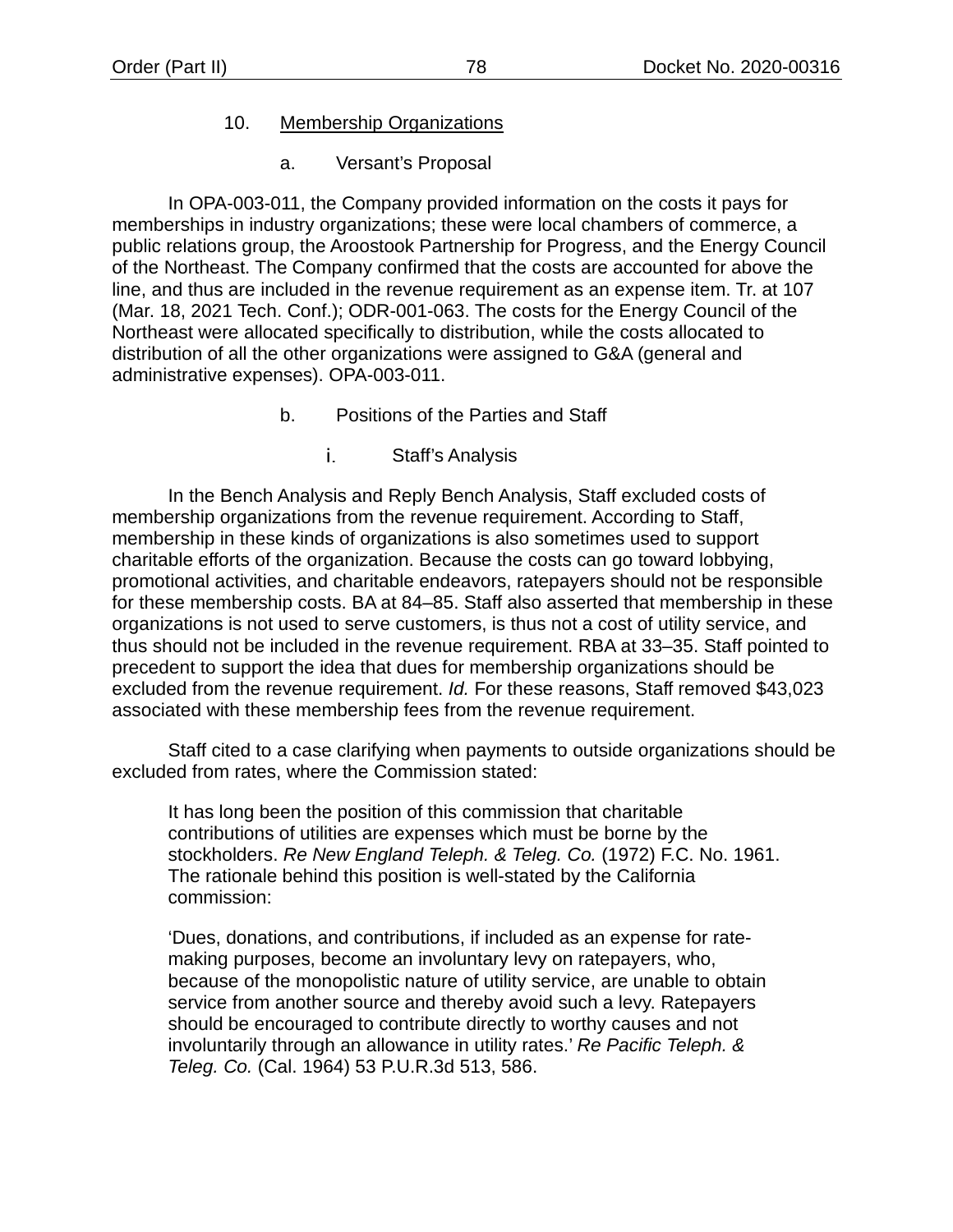Although the activities at issue here can scarcely be termed charitable, the above rationale remains applicable to this case.

*Re Rangeley Power Co.*, F.C. No. 2074, 9 P.U.R.4th 289 (Me. P.U.C. Apr. 24, 1975).

ii. OPA

The OPA recommended excluding costs of "membership organizations, where these dues could be used to pay for lobbying, charitable, or other activities" and because customers should not be forced to pay dues for an organizations whose politics they might abhor." OPA Br. at 8 (quoting BA at 33–35). If such dues are to be included in the revenue requirement, "there must be some showing that the participation in the membership organization contributes to utility service." OPA Br. at 8.

> iii. Versant

Versant argued that the costs of the dues for these membership organizations which are business organizations, not charitable organizations—does benefit customers. Rev. Req. Reb. at 30–31; Versant Br. at 74–76. The Company also explained that the only organization that reported lobbying activities was the Maine State Chamber of Commerce, which expends 20% of dues on lobbying. *Id.* Using that as a proxy, Versant proposed reducing the overall amount of membership organization costs in rates by 20%. Reb. Ex. RR-344. Versant argued that it does not request lobbying or benefit from promotional advertising from these organizations, and any promotional benefits it would receive would be through sponsorships, which it would account for below the line. Rev. Req. Reb. at 30. Membership dues support the day-today operations of these organizations, and are not charitable contributions. *Id.* Versant added that through its memberships, it "is more connected to the concerns of our business customers and better able to address their specific needs," that when businesses in its communities thrive, "that is a benefit to all customers," and that these costs have been included in the revenue requirement in past cases. *Id.* at 31; *see also* Versant Reply Br. at 12.

Versant pointed to the precedent of *Central Maine Power Co., Proposed Increase in Rates*, Docket No. 92-345, Order (Dec. 14, 1993), where the Commission rejected the OPA's arguments that membership dues for the Edison Electric Institute and the Electric Power Research Institute should be excluded from rates. Versant Br. at 76 (citing *id.*). In that case, the Commission found it "appropriate to allow the Company to weigh the costs and benefits of membership in these organizations," and a similar "discretionary expense" approach should be applied here. *Id.*

c. Decision

Chapter 83 prohibits recovery from ratepayers of costs associated with lobbying, institutional advertising, political advertising, or promotional advertising. *See generally* MPUC Rules, ch. 83. Commission policy has also for decades held that charitable contributions are properly removed from rates. *See New England Tel. & Tel. Co. v. Pub.*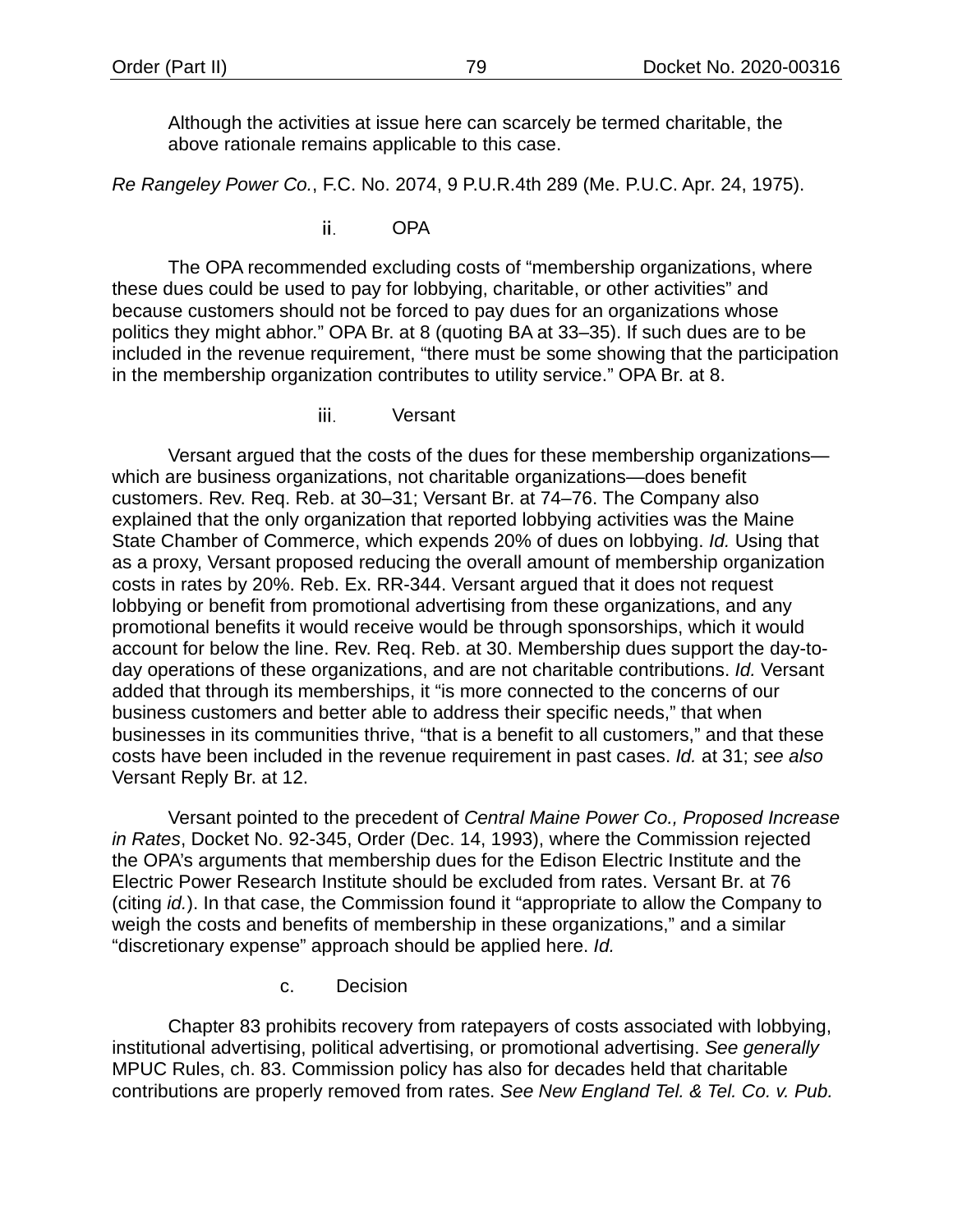*Utils. Comm'n*, 390 A.2d 8, 56 (Me. 1978). Membership in a chamber of commerce or similar association can be used both to support those groups' lobbying efforts and often to promote the brand of the company joining as a member. ODR-001-063. Because the costs can go toward lobbying, promotional activities, and charitable endeavors, ratepayers should not be responsible for these membership costs without some showing that the dues support a utility-service-related mission. MPUC Rules, ch. 83,  $§ 5(C), (D).$ 

There may be costs for membership organizations that are appropriate to include in the revenue requirement. For instance, an organization that provides educational opportunities to those in the electric delivery industry or training on energy efficiency or utility customer issues would contribute to the utility's mission of serving those customers. Customers should not be forced to pay dues to an organization whose mission has nothing to do with utility service and whose dues could be used to fund lobbying and related activities, even if today not all of those funds are regularly used for that purpose.

The Commission finds it appropriate to remove the costs of the public relations group, the chambers of commerce, and the Aroostook Partnership for Progress dues from the revenue requirement, but allow the Energy Council of the Northeast dues to be included. With its focus on energy, the Energy Council's work is relevant to providing utility service in a way that a business's being a member of a chamber of commerce or economic development proponent is not. This decision is consistent with a past decision of the Commission allowing the cost for membership dues of the Edison Electric Institute and the Electric Power Research Institute into rates. *Central Maine Power Co., Proposed Increase in Rates*, Docket No. 92-345, Order (Dec. 14, 1993). This finding does not mean that a utility may not or should not join organizations such as chambers of commerce and others—just that shareholders should bear the cost.

## 11. Commission and OPA Regulatory Assessments

a. Versant's Proposal

To calculate the amount in rates for regulatory assessments from the Commission and the OPA to Versant, the Company calculated the average annual total of assessments from 2017 to 2019, then increased that amount by estimated inflation for 2020, 2021, and 2022. The Company calculated a test-year amount of \$2,186,978, then adjusted the test year by the inflated average. This resulted in a reduction to the test year of \$(451,802). Ex. RR-315; EXM-015-012 Workpaper Ex. RR-315.

In discovery, the Company provided updated regulatory assessments for 2020. EXM-003-054, Atts. A, B, C.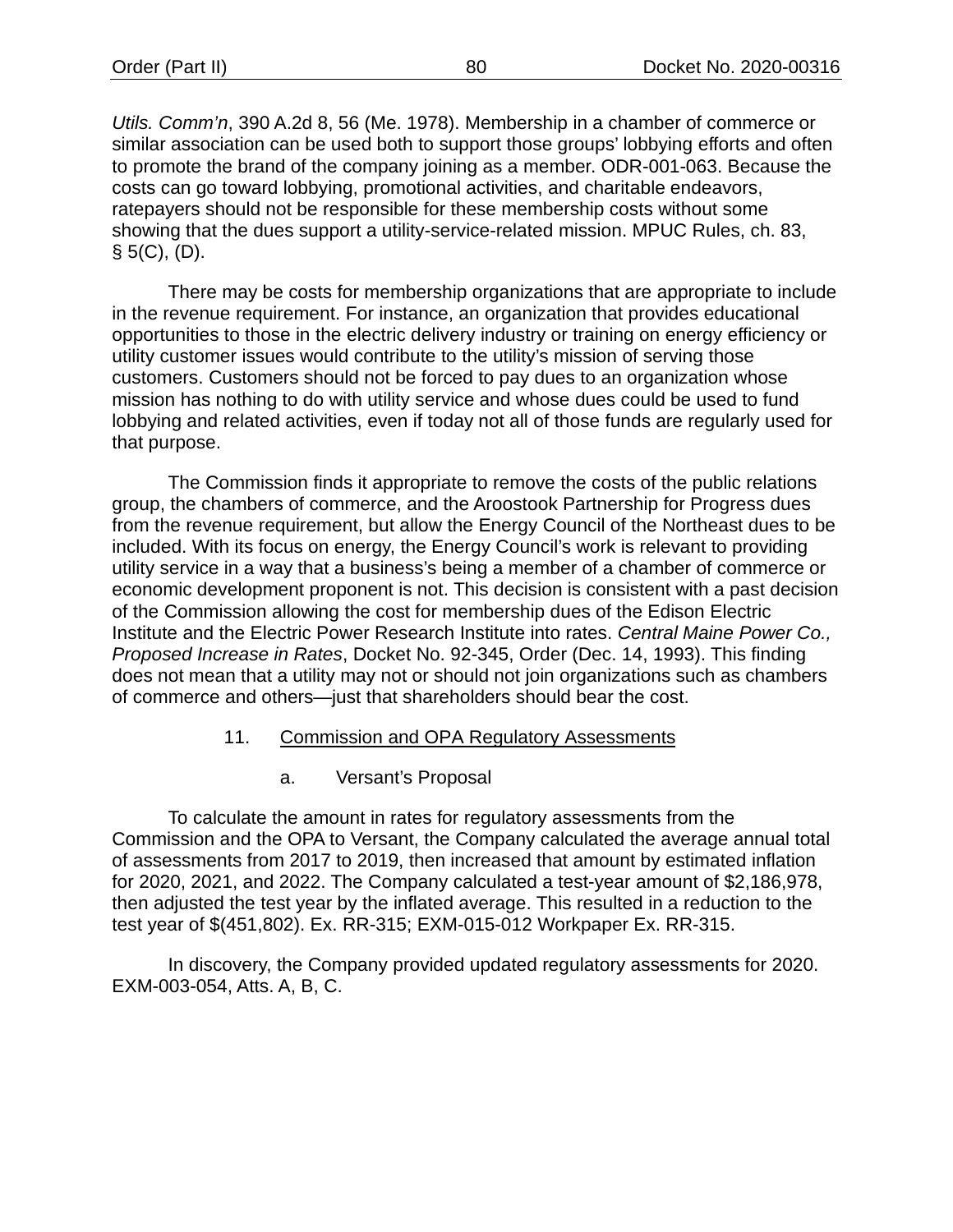- b. Positions of the Parties and Staff
	- i. **Staff**

In the Bench Analysis, Staff factored this 2020 updated information into its revenue requirement calculation, applying inflation consistent with past practice. Including the 2020 amounts in the averaging resulted in an inflated average of \$1,891,923, which produced an adjustment to the test year of \$(295,055), a net increase from the Company's adjustment. In the Reply Bench Analysis, Staff noted that the Commission's regulatory assessment to Versant for 2021 was a decrease from that of 2020, and thus the addition of inflation for 2021 is not a known and measurable adjustment. RBA at 33. Thus, Staff removed inflation for that year. *Id.*

> ii. **OPA**

The OPA did not take issue with the amount of the regulatory assessments and did not address this issue in its brief.

> iii. Versant

In its brief, Versant accepted the Staff's adjustment to regulatory assessments included in the Reply Bench Analysis. Versant Br. at 87; RBA at 33.

c. Decision

Here, Versant has accepted Staff's calculation of the regulatory assessments to be reflected in the revenue requirement, including updating for 2020 and excluding inflation for 2021 because the assessment from the Commission to Versant for 2021 is in fact a decrease from 2020, and thus an inflation increase for that year is not a known and measurable adjustment to the test year. The Commission accepts the lack of dispute on this issue, finds the implicit agreement to be just and reasonable, and thus approves it.

- F. Sales Forecast
	- 1. Description of Issue

In its initial filing, Versant forecast significant decreases in its sales during the rate year as compared to the test year. As Staff described in its Bench Analysis, Versant forecast that sales would decrease by more than 117 million kWh, or 6%. BA at 85–86, Fig. 22. (Staff also noted its concern that Versant may have double-counted some of the NEB effects in its forecast. *Id.* at 85, n.35.) Almost half of that decrease was attributable to Versant's projections of reductions in billed kWh sales that would result from the NEB kWh credit program.

The sales forecast presents two main questions for the Commission: (1) how to address the divergence between the Company's sales projections and actual sales observed over the past several months; and (2) how to address the impact of the NEB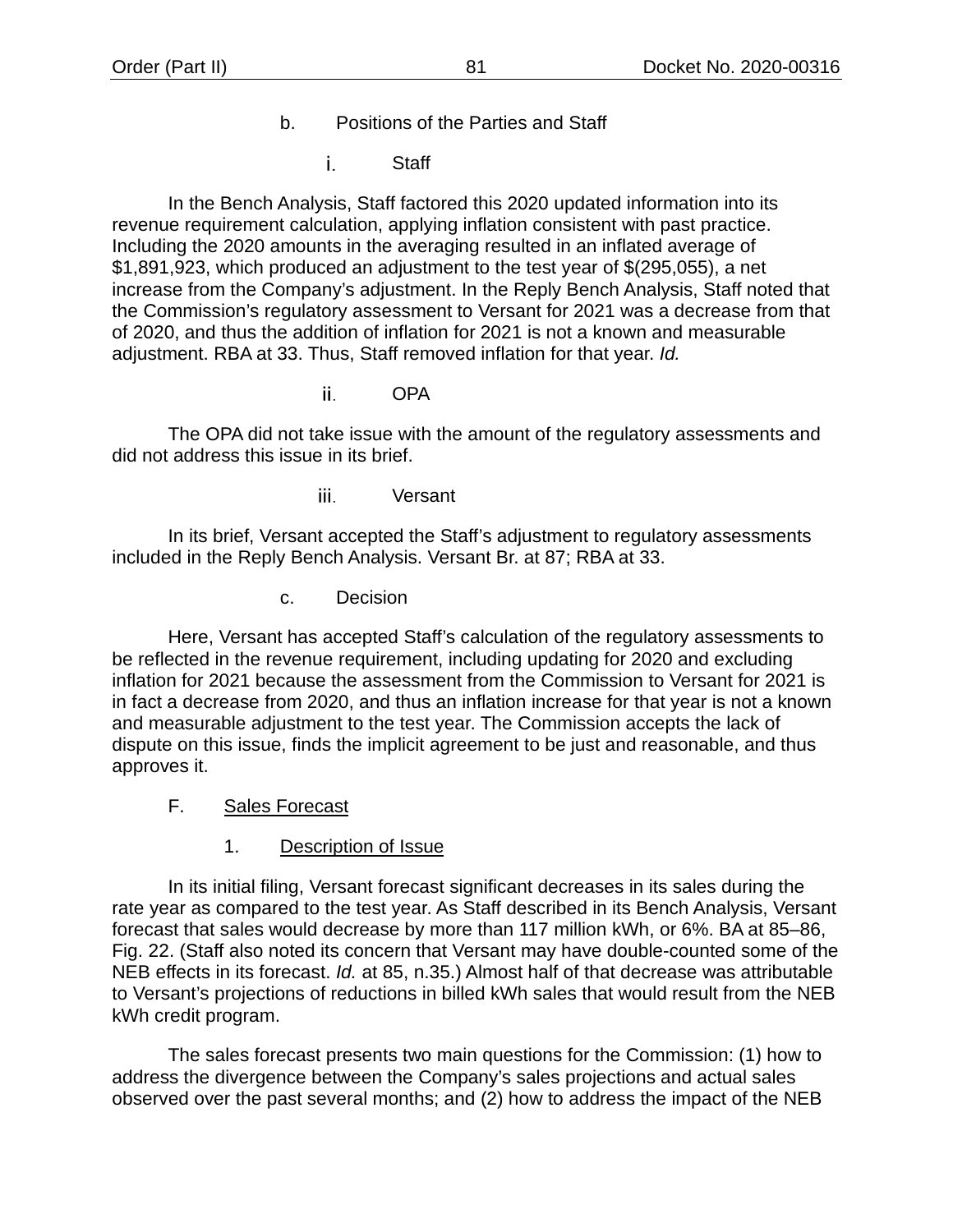kWh credit program on sales. Both of these issues affect assumed sales during the rate year, which are the basis for the billing units used to set rates in this proceeding. At this stage, there is no dispute among the parties on (1) but there is a dispute on (2).

- 2. Adjustment of Sales Forecast for Accuracy
	- a. Positions of the Parties and Staff

For its sales forecast, the Company presented the testimony and exhibits of Dr. George Criner, who conducted an econometric forecast of rate year sales, and of Steve Dutra and Brianna Littlefield in direct and Steve Dutra and Tim Olesniewicz in rebuttal. Dr. Criner's testimony describes how the effects of the pandemic were captured in his modeling methodology and results. Sales Econ. Dir. at 10–11.

In the Reply Bench Analysis, the Staff observed that the actual sales for Versant small and medium commercial and industrial customers were notably higher than the levels forecast by Dr. Criner, apparently due to an overstatement by Dr. Criner's models of the extent or duration of pandemic-related downturns in economic activity. BA at 88. Staff thus proposed to adjust the assumed sales for these customer classes to more accurately capture rate-year levels. For the reasons discussed in the Reply Bench Analysis, Staff proposed to estimate sales for these classes using the Company's actual sales experience from 2018 to 2020. RBA at 38.

The OPA recommended that the Commission adopt the sales forecast calculated in the Reply Bench Analysis because the Company's sales forecast was "simply not sufficiently accurate to support the Company's rate request as proposed." OPA Br. at 16. The OPA observed that the divergence of the Company's econometric sales forecast and actual sales until recently is "substantial[]" and "undoubtedly due to the COVID-19 pandemic." *Id.* at 16–17. The OPA argued that use of the Staff's sales forecast analysis is reasonable and consistent with case law. OPA Br. at 17 (citing *Public Advocate v. Public Utilities Commission*, 625 A.2d 1251 (Me. 1995)). Finally, the OPA noted that any RDM established in this case "provides protection for both the Company and ratepayers against the effects of" a potentially "inaccurate forecast in this proceeding," because it ensures that rates will be adjusted if "actual sales deviate from those assumed in setting rates." OPA Br. at 17–18.

In its brief, Versant accepted Staff's adjustment to the sales forecast. Versant Br. at 84.

#### b. Decision

The Commission observes that there is no apparent dispute among the parties or Staff about adopting the Staff's modification to the sales forecast for the small and medium commercial and industrial customer classes to reflect a trend based on 2018 to 2020 sales, rather than the sales forecast presented in the initial case. The data provided by Versant in response to ODR-005-001 further supports this trend. The Commission accepts the parties' agreement on this issue and, finding the Staff's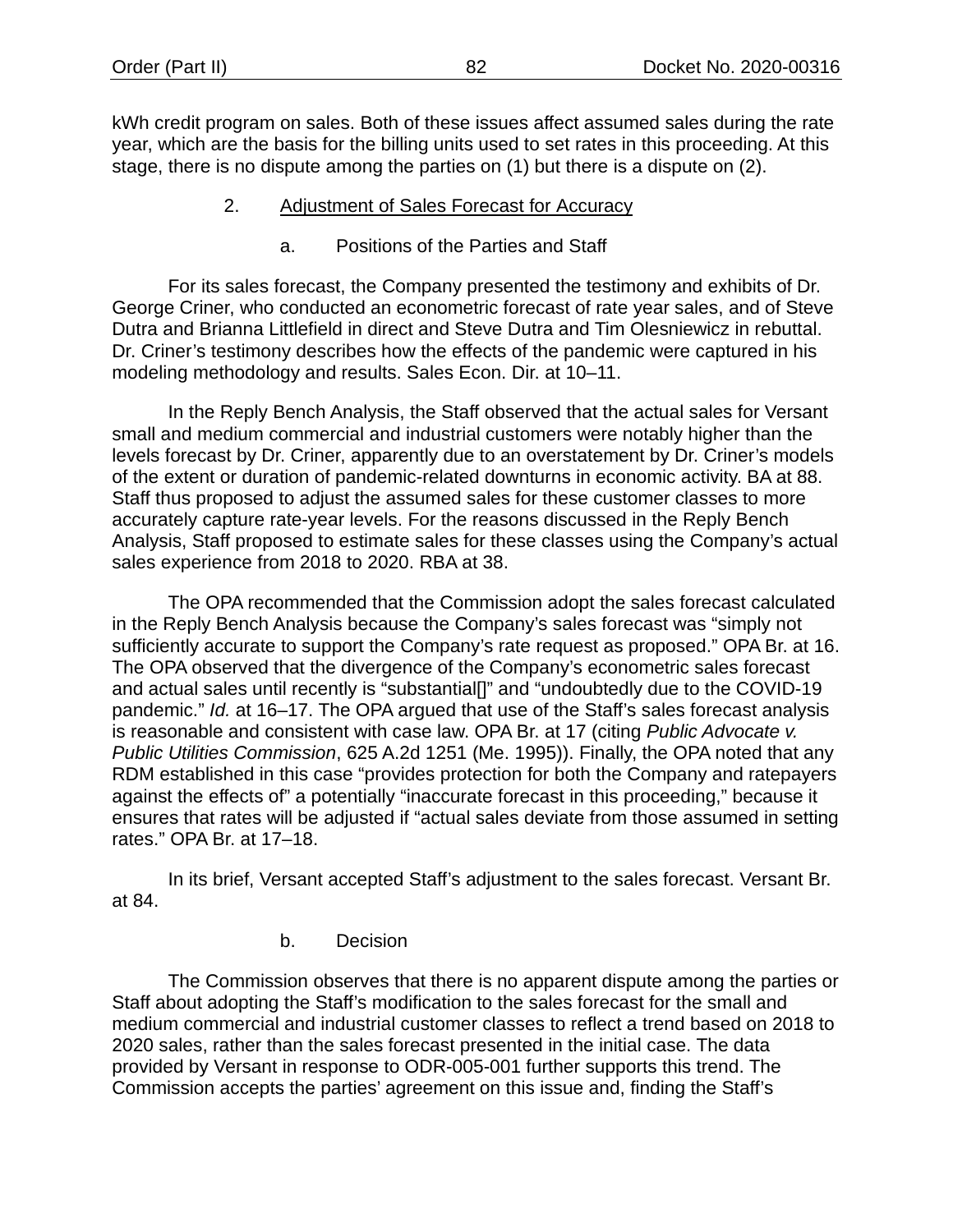<span id="page-85-2"></span>proposed adjustment to be sound and reasonable, approves it. Thus, the billing units to set rates in this proceeding will be consistent with this approach.

- 3. NEB kWh Credit Program
	- a. Positions of the Parties and Staff
		- i. Staff's Analysis

In the Bench Analysis, the Staff noted that Versant's sales projections, including the effects of the newly expanded NEB kWh credit program, 35-A M.R.S. § 3209-A, were a significant driver of Versant's calculations of its revenue deficiency and proposed rate increase. The reduction in revenue from that program alone was projected to be \$3.4 million per year at current rates and \$3.8 million to \$4.2 million per year over two years beginning October 1, 2021. BA at 87. [Figure 10,](#page-85-0) reproduced from the Bench Analysis, shows these forecast results.

## **Figure 10: Versant's Projected NEB Lost Revenue Amounts[32](#page-85-1)**

<span id="page-85-0"></span>Projected NEB Lost Revenue Amounts *Rates from Exhibit SD-8A See Notes 1 and 2* 

| See Notes Tang Z |                |                                                 |           |    |             |                      |             |         |           |        |             |               |    |         |    |             |
|------------------|----------------|-------------------------------------------------|-----------|----|-------------|----------------------|-------------|---------|-----------|--------|-------------|---------------|----|---------|----|-------------|
|                  |                | <b>At Current Rates</b><br>At Rate Year 1 Rates |           |    |             | At Rate Year 2 Rates |             |         |           |        |             |               |    |         |    |             |
|                  | Rate A         |                                                 | Rate B1   |    |             |                      | Rate A      | Rate B1 |           | Rate A |             | Rate B1       |    |         |    |             |
|                  | \$0.06361      |                                                 | \$0.04330 |    | Total       |                      | \$0.07164   |         | \$0.04876 |        | Total       | \$<br>0.07967 | S  | 0.05422 |    | Total       |
| 21 Oct \$        | 46.047         | S                                               | 7,836     | \$ | 53,883      | \$                   | 51,860      | \$      | 8,824     | S      | 60,684      | \$<br>57,673  | \$ | 9,812   | S  | 67,486      |
| 21 Nov           | 33,301<br>-\$  | \$                                              | 5,667     | \$ | 38,968      | \$                   | 37,505      | \$      | 6,382     | \$     | 43,887      | \$<br>41,709  | \$ | 7,096   | \$ | 48,805      |
| 21 Decl          | 50,277<br>S    | \$                                              | 8,556     | \$ | 58,833      | \$                   | 56,624      | \$      | 9,635     | S      | 66,259      | \$<br>62,971  | \$ | 10,714  | \$ | 73,685      |
| 21<br>Janl       | 57,047<br>S    | \$                                              | 9,708     | \$ | 66,755      | \$                   | 64,249      | \$      | 10,932    | \$     | 75,181      | \$<br>71,450  | \$ | 12,156  | \$ | 83,607      |
| 21 Feb           | 74,589<br>S    | \$                                              | 12,693    | \$ | 87,282      | \$                   | 84,005      | \$      | 14,294    | \$     | 98,299      | \$<br>93,421  | \$ | 15,895  | S  | 109,316     |
| 21 Mar           | 183,312        |                                                 | 31,196    |    | 214,508     | S                    | 206,453     | \$      | 35,129    | \$     | 241,582     | \$<br>229,594 | \$ | 39,063  | S  | 268,657     |
| 21 Apr           | 236,323        |                                                 | 40,217    |    | 276,540     | S                    | 266,156     |         | 45,288    |        | 311,444     | \$<br>295,989 | \$ | 50,359  | S  | 346,348     |
| 21 May           | 252.054        |                                                 | 42.894    |    | 294.948     | \$                   | 283.873     | \$      | 48,303    | S      | 332.176     | \$<br>315,692 | \$ | 53,712  | S  | 369,403     |
| 21 Jun           | 524,978<br>\$. |                                                 | 89,339    |    | 614,317     | S                    | 591,250     |         | 100,605   | \$     | 691,855     | \$<br>657,522 | \$ | 111,870 | \$ | 769,392     |
| 21 Jul           | \$.<br>504,270 |                                                 | 85,815    |    | 590,085     | \$                   | 567,928     | \$      | 96,637    | \$     | 664,564     | \$<br>631,586 | \$ | 107,458 | S  | 739,043     |
| 21 Aug           | 486,200<br>\$  |                                                 | 82,740    | S  | 568,940     | \$                   | 547,577     | \$      | 93,174    | S.     | 640,750     | \$<br>608,953 | \$ | 103,607 | S  | 712,560     |
| 21 Sep           | 426,670<br>\$  |                                                 | 72,610    | \$ | 499,280     | \$                   | 480,532     | \$      | 81,766    | S      | 562,298     | \$<br>534,394 | \$ | 90,922  | \$ | 625,316     |
| Total            | \$2,875,068    | S                                               | 489,272   |    | \$3.364.341 |                      | \$3,238,011 | \$      | 550,968   |        | \$3,788,979 | \$3,600,954   | \$ | 612,664 |    | \$4,213,618 |

*Note 1: Based on 80% residential/20% small commercial.*

*Note 2: Assumes projects are fully subscribed and all kWhs produced are creditted. (This is Staff's understanding of Versant's assumptions.)*

Given the significance of the NEB-related effects, as well as relevant policy considerations, including equity, Staff proposed a change to the ratemaking treatment of lost revenue from the NEB kWh credit program, to reconcile that lost revenue through stranded cost rates instead of distribution rates. Staff stated that this would address issues of cross-customer allocation and equity concerns that would result from Versant's proposed approach to allocate relatively more costs to residential and small commercial customers than to other classes. Staff noted that the kWh credit program is one of two policy-driven NEB programs created by the Legislature during its 2019 session in An Act

<span id="page-85-1"></span><sup>32</sup> BA at 88, Fig. 24 (rates from Sales Dir. Ex. SD-8A).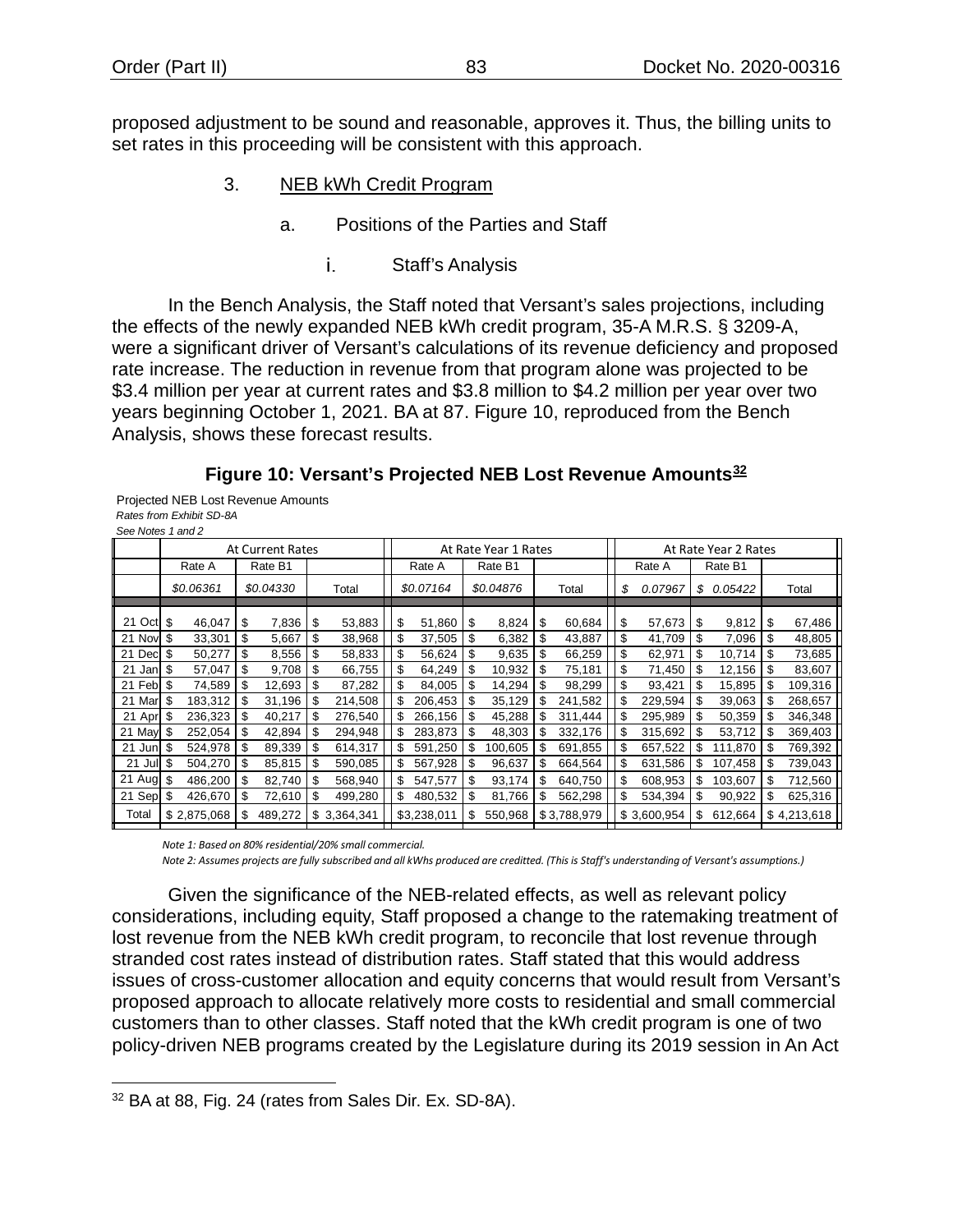to Promote Solar and Distributed Generation Resources in Maine. P.L. 2019, ch. 478, Pt. A, §§ 3, 4 (codified at 35-A M.R.S. §§ 3209-A, 3209-B). The Act also created a new NEB program for commercial and institutional customers, known as the C/I (commercial and industrial) tariff rate program. The costs of the C/I tariff rate program are expected to flow through stranded cost rates, where they will be allocated to all customer classes based on their proportion of kW. Staff explained that it was not equitable for residential customers to pay for the C/I program when they cannot participate in it, while the costs of the kWh credit program are recovered through distribution rates which some customers—most notably those taking service at transmission and sub-transmission voltages—pay little if any of. BA at 89.

Thus, Staff proposed that, in lieu of recovering these costs through distribution rates, the Company should recover them through stranded cost rates. This would apply only to costs associated with NEB kWh credit program facilities that began operating after the 2019 test year. Staff explained that this approach would align cost recovery for the NEB kWh credit program with that for the NEB C/I tariff rate program, as well as with cost recovery for other state policy programs. Recovery through stranded cost rates would also eliminate any risk to Versant of the NEB lost revenue because stranded costs are reconciled to actual amounts and trued up annually. Staff stated that, in any future distribution rate cases, the NEB kWh credit program's lost revenue recovered though stranded cost charges would be imputed against the revenue deficiency to avoid double-recovery of these costs. BA at 89–90.

> OPA ii.

In its brief, the OPA stated that it supports the Staff's approach of reconciling the impact of the NEB kWh credit program in stranded costs. The OPA stated that this approach "ensures greater precision in the recovery of related rate impacts" and "spreads the combined impact of the rate increase and the recovery of the rate impact of this program over multiple years, thereby smoothing the increase and reducing any potential rate shock." OPA Br. at 19–20. The OPA agreed with the Staff that this "proposal more equitably allocates the impact of the program over all rate classes," which is how the C/I tariff rate program works and which reflects the fact that "the societal benefits of this program benefit all customers," so "it is appropriate that all customers share in the cost." *Id.* at 20.

In its reply brief, responding to arguments of the IECG (summarized below), the OPA pressed that Staff's proposed treatment of the impacts of the kWh credit program "is legal and appropriate." OPA Reply Br. at 5. The OPA pointed to the implied powers of the Commission, which, given the significant policy change that has come with adoption of the program, provide the Commission the authority "to develop a rate mechanism, that allocates responsibility for the impact of the program." *Id.* at 5–6. The OPA described RDMs as inexact in that "they inherently capture effects beyond those for which they are intended," and stated that the anticipated size of the expanded NEB kWh credit program makes it necessary to adopt a "targeted revenue decoupling mechanism that precisely calculates the impact of load reductions from the program on the Company." *Id.* at 6.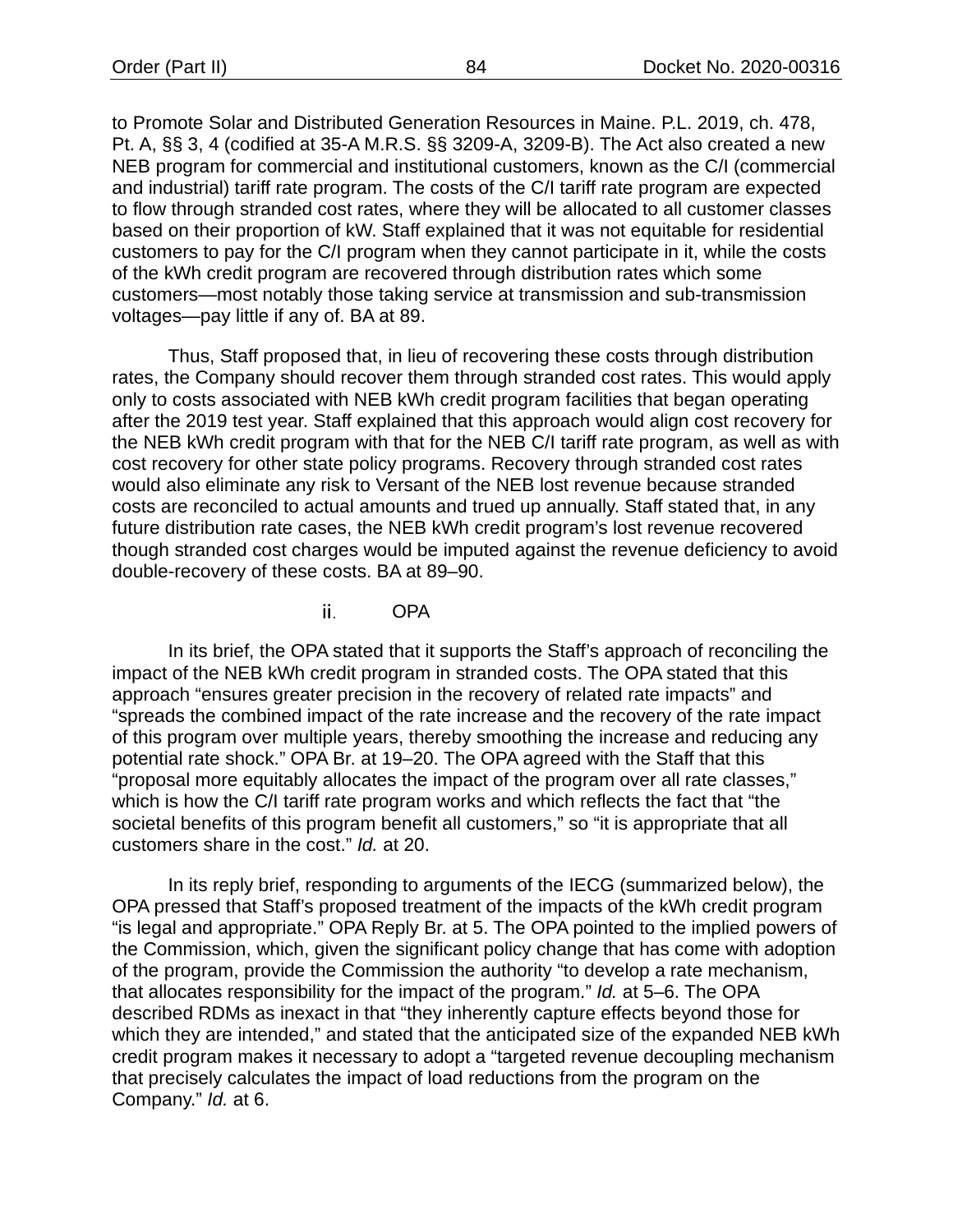The OPA acknowledged that neither NEB program creates stranded costs as that term is defined in statute, but that (1) the annual stranded cost proceedings have been used to provide utilities recovery for post-restructuring costs and (2) the NEB C/I tariff rate program is already recovered in that same manner, even though its costs are not stranded costs under Maine law. *Id.* at 7. The OPA pointed out that CMP's RDM is not currently segregated by class, so an RDM designed the same way (as is proposed for Versant) would not allow for allocation of costs of the C/I program to only commercial and industrial customers. Treatment of both NEB programs in stranded costs achieves the goal of allocating the impacts of the expanded NEB program to all customer classes based on kWh sales. *Id.* at 8.

> **IECG** iii.

The IECG urged the Commission to reject the Staff's proposal that reduced sales from the NEB kWh credit program be recovered through stranded costs, and proposed an alternative approach. *See generally* IECG Dir. and IECG Br. (both discussing this issue throughout). The IECG suggested that, rather than implement this change in this case, the Commission "initiate a comprehensive review of Versant's rate design, taking into account the expected increase in Versant customer rates, just as the Commission has begun to consider with CMP." IECG Br. at 1. According to the IECG, the "regulatory process has yet to give a carefully reasoned and analytical consideration to" allocation of costs among customer classes for this program. *Id.* at 2–3.

The IECG made several arguments for rejecting the Staff's proposal. First, the IECG argued that accepting the Staff's position would deviate "from precedent and common sense in relation to net energy billing." The IECG argued that revenue losses are not the same as costs: "revenue reductions of the NEB kWh credit program are no more a cost than are class revenue decreases from economic recessions, energy efficiency investments . . ., customer self-generation, business demise or technological change, none of which is recognized as creating stranded costs." *Id.* at 1, 3. The IECG argued that Versant supports the Staff's position "based solely on the justification that it ensures 'that all of Versant's customer classes are paying their share of such costs,'" which the IECG described as a "conclusory rationalization." *Id.* at 4 (citing Sales Reb. at 2).

The IECG argued that the kWh credit program does not belong in stranded costs because it is a load reducer, thereby reducing revenues, and does not add costs that are stranded. *Id.* at 4, 5. Other than administrative costs to manage the program, Versant incurs no costs from the program. *Id.* at 5 (citing IECG Surr. at 8–9). Comparisons to the C/I tariff rate program "are not on point" because that program involves "no reduction in the electricity usage/billing units of any Versant customer that is a subscriber and therefore no revenue loss for Versant." *Id.* at 5–6 (citing IECG Surr. at 9). Under the C/I tariff rate program, Versant incurs a net cost if the value it receives from the sale into the wholesale market is less than the value of the credit it allocates to the subscriber's bill. *Id.* at 6. The kWh credit program involves no such sale or potential cost. *See id.*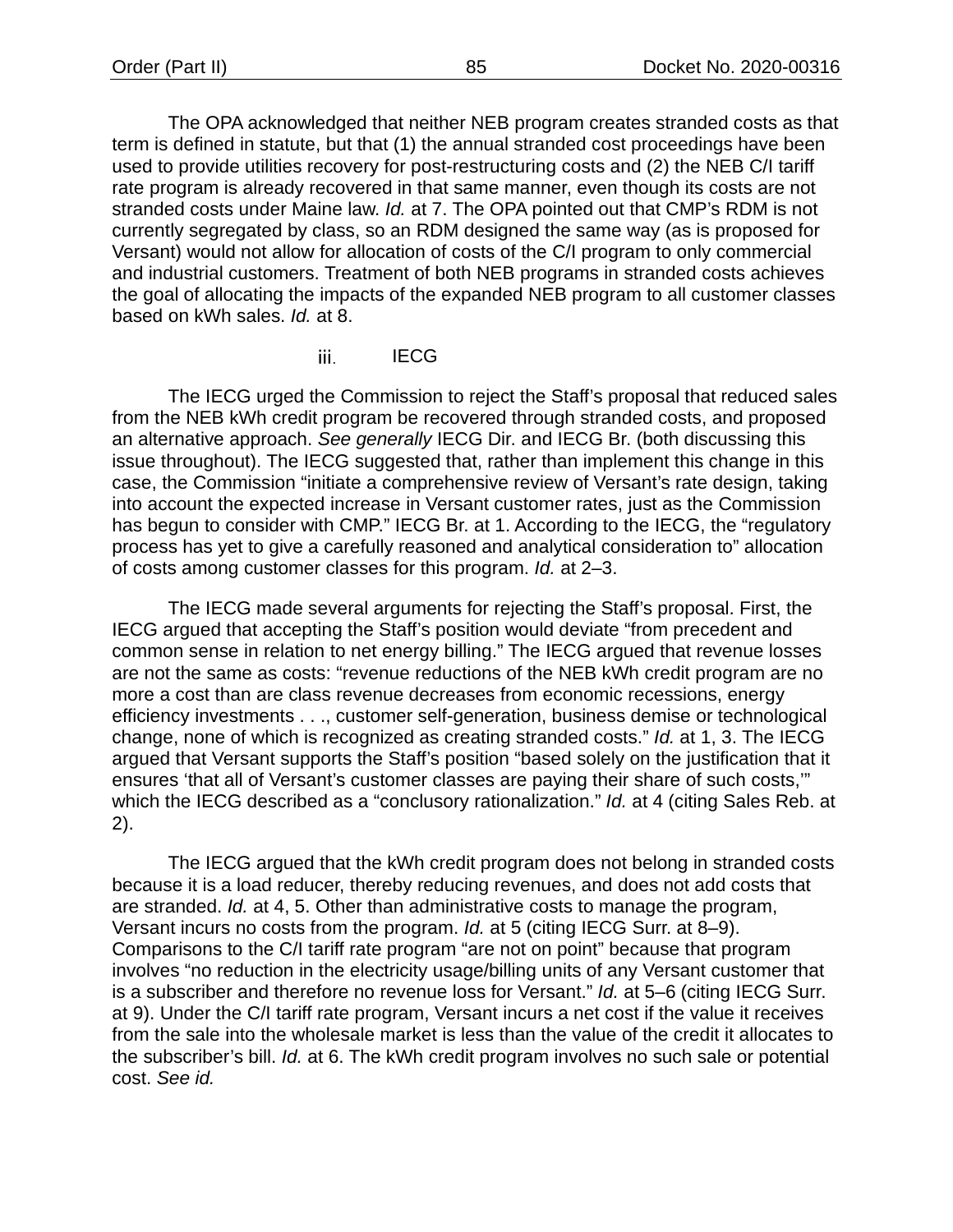Second, on the policy-driven nature of the NEB program, the IECG argued that this "does not justify the recovery of associated losses via stranded cost rates" as "the law does not distinguish losses based on 'policy' from other revenue reductions." *Id.* at 6. Initiatives based upon policy-driven legislation that, for example, promotes electric vehicles or heat pumps, which can affect electricity usage, are not separated out from distribution rates for their effect on sales, even though they could be called load enhancers. *Id.* at 6 (citing IECG Surr. at 12–13). The IECG thus urged "the Commission to require that Versant follow the approach currently in place and not tie load reducers or load enhancers to stranded costs" and to instead "let recovery of lost revenues be handled through traditional ratemaking processes or through an RDM." *Id.* This approach is simpler, consistent with how load impacts are addressed in regional market and settlement processes, and "does not create any artificial and potentially discriminatory differences" in climate-related programs. *Id.* at 6–7 (citing IECG Surr. at 14).

Third, the IECG argued that the Staff's proposed approach "has no basis in Maine law." *Id.* at 7. The IECG observed that sections 3483(3) (distributed generation) and 3604(8) (community-based renewable energy long-term contracts) of Title 35-A each provide that costs from those procurements are to be recovered using the same process as provided for long-term contracts under sections 3210-C and 3210-F (that is, through stranded costs, *Public Utilities Commission, Investigation into Recovery of Expenses and Disposition of Resources from Long-Term Contracts by Maine's T&D Utilities*, Docket No. 2011-222, Order at 4–5 (Oct. 26, 2011)). But neither section 3209-A (creating the NEB kWh credit program) nor section 3209-B (creating the NEB C/I tariff rate program) includes such language, and neither section provides a mechanism for making the utility whole either for the lost revenues or the credit amounts under the programs. The IECG deduced that, absent any specific direction by the Legislature, Versant must seek recovery through the normal ratemaking process. IECG Br. at 7.

Fourth, the IECG argued that the rate effects of the NEB kWh credit program "should be determined under appropriate ratemaking methodology." *Id.* at 7. The IECG stated that utility law in Maine requires that rates be based on allowable costs fairly allocated among cost-causers and cost-beneficiaries. *Id.* at 8 (citing Maine Electric Rate Reform Act, 35-A M.R.S. §§ 3151–3156). According to the IECG, the Bench Analysis "invokes 'equitable' concerns, but fails to give consideration to the primary determinant of rate equity . . . that rates be based on costs." *Id.* The IECG states that "equity exists when rates are rationally and reasonably related to cost of service. Equity in the sense of public utility rates does not mean equal rates." IECG Reply Br. at 5. Citing to Commission precedent on the need for a competent cost of service study in rate analysis,<sup>[33](#page-88-0)</sup> the IECG claimed the Bench Analysis "fails to live up to the rigor of analysis mandated" by this precedent. Rather than following the Staff's proposal, the IECG

<span id="page-88-0"></span><sup>33</sup> *Bangor Hydro Electric Company, Investigation of Cost of Service and Rate Design*, Docket No. 80-108, Order (Jan. 10, 1985); *Central Maine Power Company, Investigation into Cost of Service of Customer Classes and Rate Design of CMP*, Docket No 80-66, Order at 6 (Sept. 11, 1985).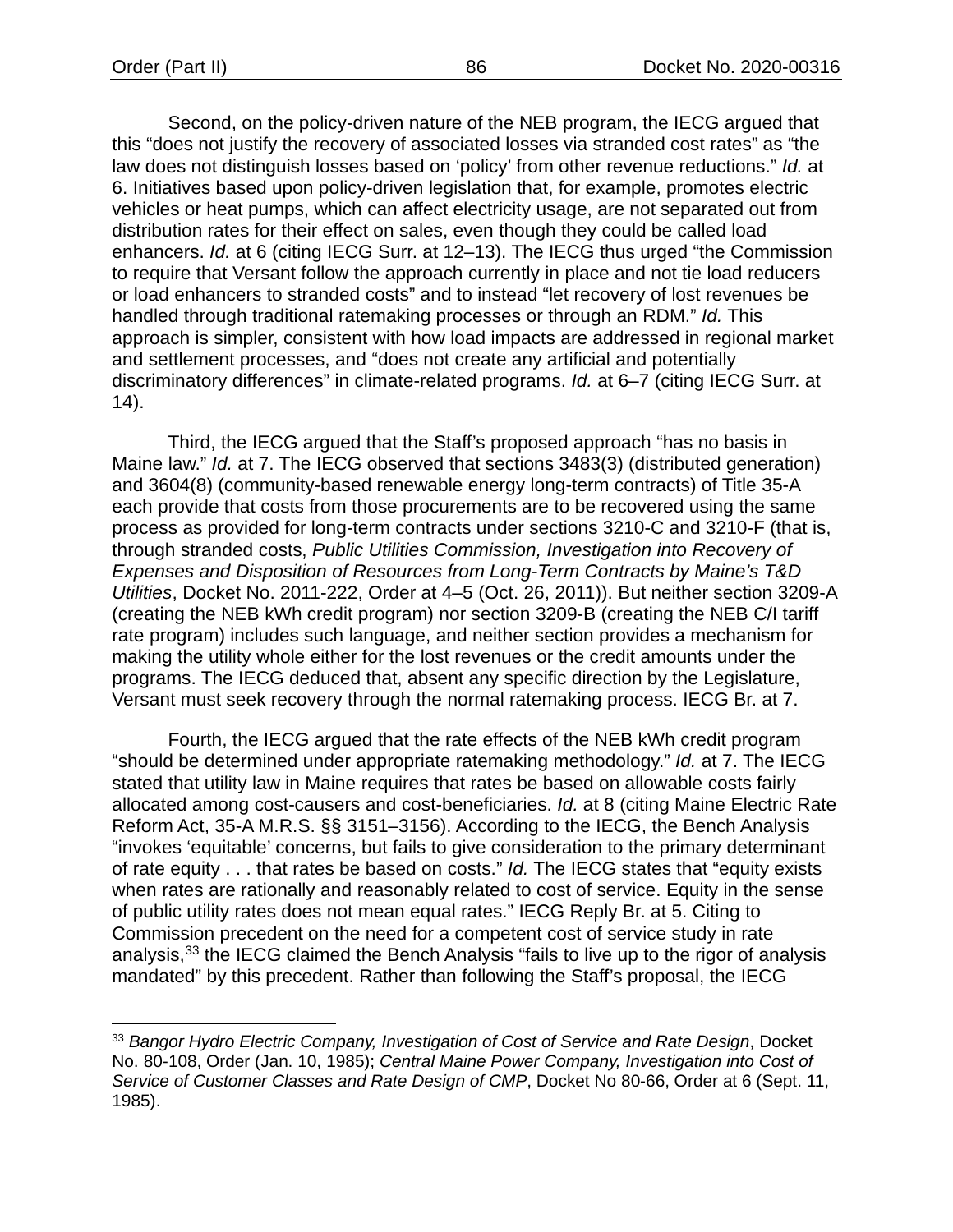advocated for a separate "formal and plenary investigation and determination" on this issue. IECG Br. at 9–10.

Finally, the IECG acknowledged that the C/I tariff rate program is not available for residential customers to participate in, yet residential customers (and other rate classes) pay for the actual costs of that program through stranded cost rates. The IECG suggested that the C/I tariff rate program could be recovered through a revenuedecoupling mechanism that has separate residential and commercial and industrial classes, as CMP's was initially stablished. *Id.* at 10. The IECG stated that "while this limitation may harm IECG members, the principle matters"—that is, the principle of cost incurrence (as opposed to revenue loss). IECG Reply Br. at 6.

> iv. Versant

Versant supported the Staff's proposal that recovery of lost revenues from the kWh credit program occur through stranded cost rates, rather than distribution rates, with two qualifications. Versant Br. at 81. First, Versant explained it would need to make a minor modification to its billing system software "to allow it to track the value of each individual kWh credit, which varies according to the customer's rate class." *Id.* Versant estimated the cost of this to be less than \$50,000, and suggested that that amount be recovered in stranded cost rates as an administrative cost of the program. *Id.*

Second, Versant proposed that all sales losses from behind-the-meter facilities continue to be included in distribution rates. *Id.* Versant stated that it is unable to track overall generation from these facilities, which are typically smaller rooftop facilities that are unlikely to make up a large share of the program's costs. *Id.*

Versant stated its belief that Staff's approach presents "at least two key advantages," First, Staff's approach is more equitable as it proposes the same rate treatment as the C/I tariff rate program, thus leaving both residential and commercial and industrial customers similarly treated for both programs. Second, Versant described Staff's proposal as making "the costs of the NEB program more transparent for customers and policymakers," *Id.* Requiring a discrete tracking and recovery mechanism for both programs makes it "easier to understand the overall costs of NEB." *Id.* at 81–82. The impact of the NEB kWh credit program is "a major cost over which Versant has no control," and this treatment will provide "clarity . . . when evaluating the overall reasonableness of Versant's distribution rates in the future." *Id.* at 82.

Versant went on to respond to the IECG's opposition to Staff's proposal. Versant disagreed with the IECG's claim that the NEB kWh credit program is a load-reducer, as the program allows an unlimited number of customers to subscribe to a single facility that is not co-located with any customer's electric load; Versant will continue to provide those customers the same electricity it always has. *Id.* at 82. Versant also disagreed with the IECG's claim that the proposal is discriminatory, claiming the IECG made no basis for the claim and stating that the IECG "ignore[s] the obvious discriminatory difference in the treatment of the tariff rate NEB program and the kWh NEB program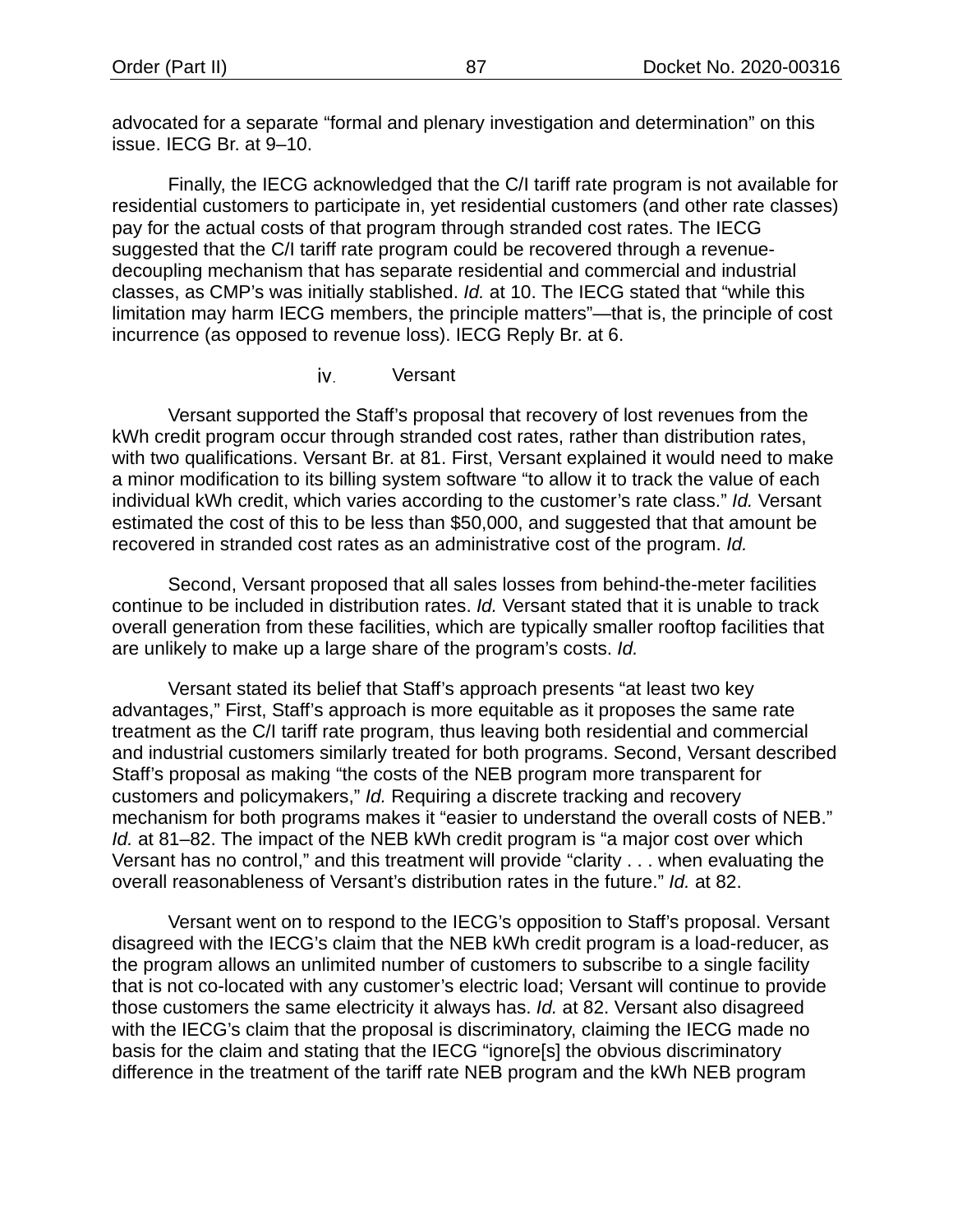costs." *Id.* at 83. Versant stated that "Staff's proposal properly seeks to correct inequity while IECG's proposal would perpetuate it." Versant Reply Br. at 17.

Versant disagreed with the IECG's claims that the Commission would have no statutory basis to adopt Staff's proposal, as the Commission's implied powers would allow it to determine where NEB program costs should be recovered in the absence of a legislative mandate on the subject. Deciding these costs should be recovered through stranded costs is consistent with treatment of the C/I tariff rate program; if the Commission can do the latter, it must have authority to do the former. Versant Br. at 83–84. Versant also pointed to other examples of costs that are reconciled through stranded costs even though they do not meet the strict definition of stranded costs. Here, Versant likened the NEB kWh costs to long-term renewable energy contract costs under section 3210-C because both allow for 20-year contracts. Versant Reply Br. at 17–18.

Versant disputed the IECG's claims that the treatment in stranded costs of the lost revenues violates the cost-causation principle. *Id.* at 17. According to Versant, the costs are related to a policy initiative meant to benefit all customers, so are properly recoverable from all customers. *Id.* And even though only commercial and industrial customers "cause" the costs of the C/I tariff rate program, all customers pay those costs. *Id.*

#### v. Examiners' Report and Exceptions

<span id="page-90-0"></span>In the Examiners' Report, the Staff recommended that the Commission open an investigation into the treatment of lost revenues from the NEB kWh credit program, with a determination on the issue applicable to both CMP and Versant. ER at 144–45.

The IECG agreed with the Staff's recommendation, adding that the investigation should address "the recovery of the costs of the C/I tariff rate program," "whether NEB related revenue losses and costs should be recovered through distribution rates or stranded cost rates," and "the appropriate method for allocation and recovery of revenue losses and costs within each rate category." Exceptions of IECG at 1.

The OPA also agreed with the Staff's recommendation but stated that "it is not clear from the Examiners' Report whether sales losses between the effective date of rates in this proceeding and the conclusion of such a subsequent proceeding would be addressed." To clarify this issue, "the OPA suggests that the Commission state expressly that the deferral of any lost revenue resulting from the NEB kWh credit program commence as of the effective date of rates implemented at the conclusion of this proceeding. Exceptions of OPA at 3–4.

b. Decision

The question before the Commission is whether to treat the impacts of the NEB kWh credit program through stranded cost rates or through distribution rates, or to open a separate investigation where this question can be answered for both utilities at once. The Commission finds that the latter option is preferable in that it would allow the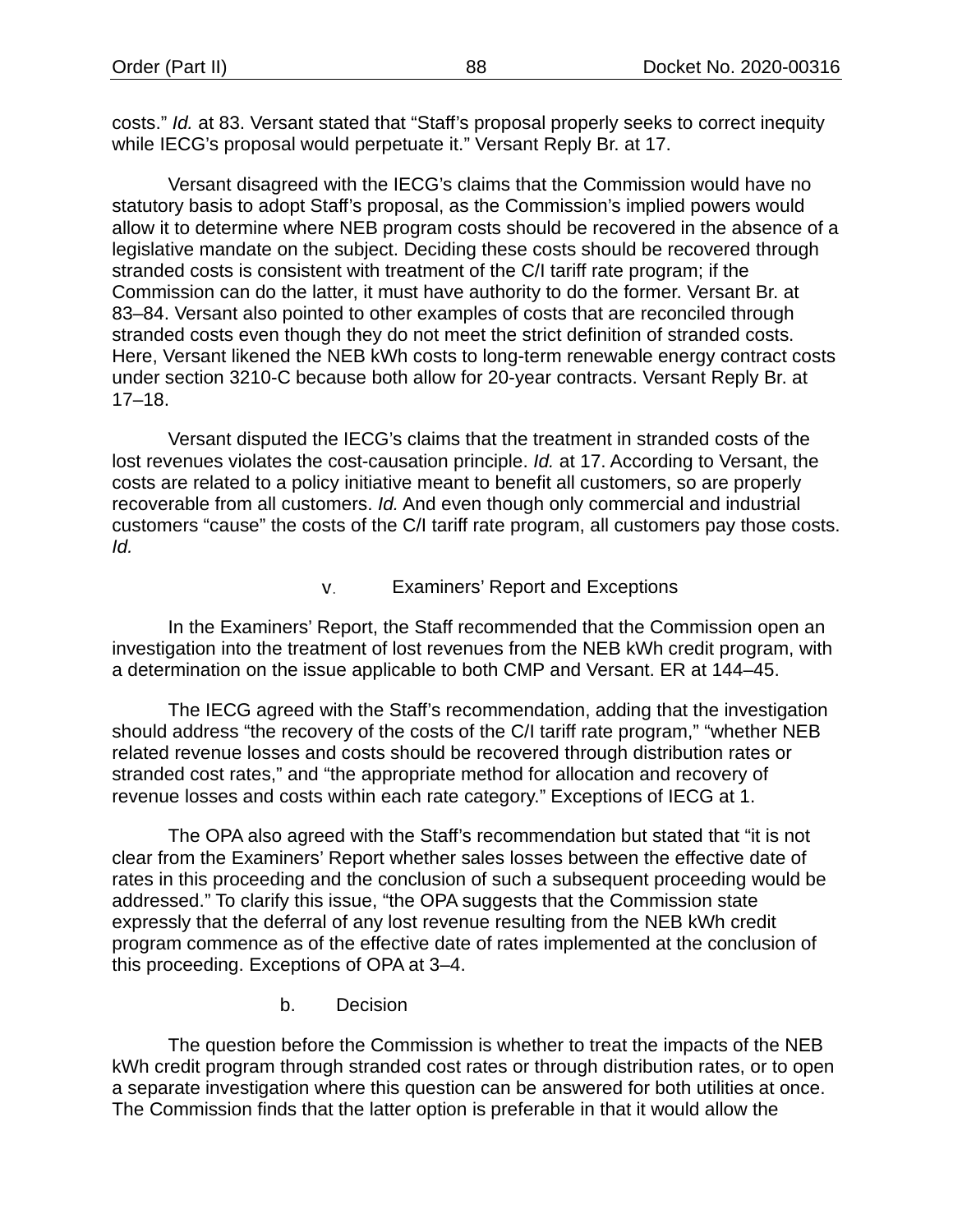question to be addressed for both Versant and CMP at the same time.<sup>[34](#page-91-0)</sup> Thus, the Commission orders that an investigation be initiated, in which both CMP and Versant are parties, to resolve the question as well any related methodological and process matters. The Commission also grants the exception of the IECG that the investigation address the C/I tariff rate program as well as the NEB kWh credit program, and the exception of the OPA that the sales forecast reconciliation be effective as of the date of this Order (Part II). Opening an investigation targeted to this specific issue and involving both utilities for a simultaneous decision is procedurally consistent with the approach the Commission took in addressing the question of how net costs or benefits from longterm contracts entered into under 35-A M.R.S. § 3210-C were to be reconciled. *Public Utilities Commission, Investigation into Recovery of Expenses and Disposition of Resources from Long-Term Contracts by Maine's T&D Utilities*, Docket No. 2011-222, Order at 4–5 (Oct. 26, 2011).

Given the pendency of that investigation, expected sales reductions associated with the effects of the NEB kWh credit program during the rate year will not be reflected in the billing units used to set rates or determine any rate increases in this proceeding. (If the Commission later decides to treat the effects of the kWh credit program through distribution rates, those effects would be captured through the RDM.) The presiding officers of the new investigation are to ensure that the case is ready for a Commission decision by February 2022 so that ratemaking treatment can be reflected in the utilities' next stranded cost or RDM-related filings.

<span id="page-91-5"></span>G. Revenue-Decoupling Mechanism

# 1. Background and Versant's Proposal

Versant proposed approval of a revenue-decoupling mechanism (RDM). *See generally* RDM Dir.;[35](#page-91-1) *see also* ARP Dir[.36](#page-91-2) at 6. In general, an RDM provides for formulaic adjustments to a utility's rates between rate cases to reflect changes in sales levels; as such, it reduces risk to the utility. The Commission first approved an RDM for CMP in Docket No. 2013-00168.[37](#page-91-3) CMP's RDM has operated each year since to adjust rates based on the approved RDM structure. In CMP's most recent rate case, the Commission approved certain simplifying changes to CMP's RDM.<sup>[38](#page-91-4)</sup> In a recent

<span id="page-91-3"></span><sup>37</sup> *Central Maine Power Company, Request for New Alternative Rate Plan ("ARP 2014")*, Docket No. 2013-00168, Order Approving Stipulation at 6 (Aug. 25, 2014).

<span id="page-91-4"></span><sup>38</sup> *Public Utilities Commission, Investigation into Rates and Revenue Requirements of Central Maine Power Company*, Docket No. 2018-00194, Order at 29–30 (Feb. 19, 2020).

<span id="page-91-0"></span><sup>34</sup> *Central Maine Power Company, Request for Approval of Rate Change Regarding Annual Reconciliation of Stranded Cost Revenue and Costs*, Docket No. 2021-00037, Order Approving Stipulation at 5 & Stip. § 5 (July 19, 2021).

<span id="page-91-1"></span><sup>&</sup>lt;sup>35</sup> "RDM Dir." refers to the direct testimony and exhibits of John Stewart on the revenuedecoupling mechanism, as included in Versant's January 19, 2021 initial filing.

<span id="page-91-2"></span><sup>36 &</sup>quot;ARP Dir." refers to the direct testimony and exhibits of Andrew Barrett on the alternative rate plan, as included in Versant's January 19, 2021 initial filing.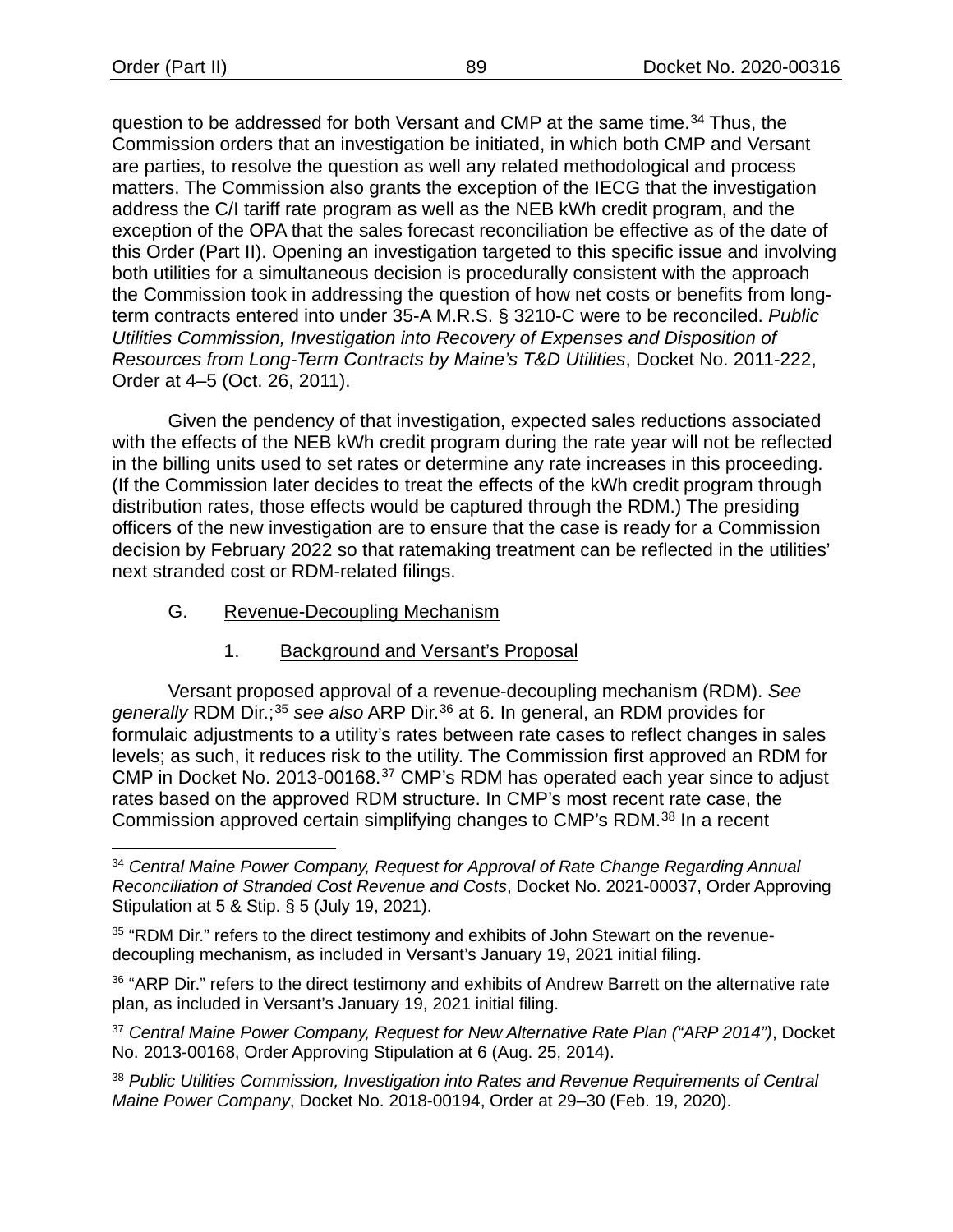investigation initiated by the Commission to examine potential changes to, or suspension of, CMP's RDM in light of Covid-19-related effects on sales, the Commission ordered that the two-class structure of the RDM (by which there was, in effect, one RDM for residential classes and another, separate RDM for commercial classes) be modified to combine these classes into a single RDM.[39](#page-92-0)

Versant's proposed RDM would function similarly to the RDM currently in place for CMP. *See* RDM Dir. at 6, nn.10–12 (citing to CMP RDM decisions). Target sales levels of kWh and kW would be set based on actual customer growth rates and a factor of 0.75. For example, if the actual year-over-year customer growth rate for a given period was 1.0%, target sales levels for that year would be set based on an assumed growth rate of 0.75% (that is, 1.0%  $\times$  0.75). Differences between the targets and actual sales levels, positive or negative, would then be used to determine the RDM adjustment for that year. RDM Dir. at 7; Tr. at 149–50 (Mar. 18, 2021 Tech. Conf.). Versant proposed that annual adjustments under its RDM be capped at 5% (in contrast to the cap of 2% currently in place for CMP).

# 2. Positions of the Parties and Staff

a. Staff's Analysis

In the Bench Analysis, Staff supported an RDM for Versant. Staff explained its understanding that the main drivers of Versant's proposed RDM are the new NEB kWh credit program adopted by the Legislature (P.L. 2019, ch. 478, Pt. A, § 3 (codified at 35-A M.R.S. § 3209-A)) and any potential lingering effect on sales from the pandemic. BA at 91 (citing RDM Dir. at 6, 9, 11). In Staff's view, even if its proposed change to the ratemaking treatment of the costs of the NEB kWh credit program were adopted as proposed, sales-related uncertainty and risk remain and would justify adoption of an RDM just as was the case when CMP's RDM was adopted in Docket No. 2013-00168. Factors driving uncertainty today that were not present when CMP's RDM was adopted included the pandemic and electrification. BA at 91–92.

If the NEB-related effects on sales are reconciled through stranded costs and not through distribution rates (and the RDM), Staff would support Versant's proposal to establish targets and otherwise structure the RDM the same way CMP's is structured, with one exception: If the NEB-related effects are moved to stranded costs from the RDM, Staff did not support setting the cap on distribution rate increases under the RDM at 5% rather than at the 2% in place for CMP's RDM. Because removal of the NEBrelated effects, combined with the fact that other major factors (such as the pandemic and electrification) could affect sales and be directionally offsetting, a 2% cap appeared to Staff to be reasonable. BA at 91–92. If the NEB-related effects are not excluded from the RDM, in Staff's view, the use of a "0.75  $\times$  customer growth" formula to establish the

<span id="page-92-0"></span><sup>39</sup> *Public Utilities Commission, Investigation of Possible Suspension of Central Maine Power Company's Revenue Decoupling Mechanism*, Docket No. 2020-00159, Order at 19–23 (Dec. 16, 2020).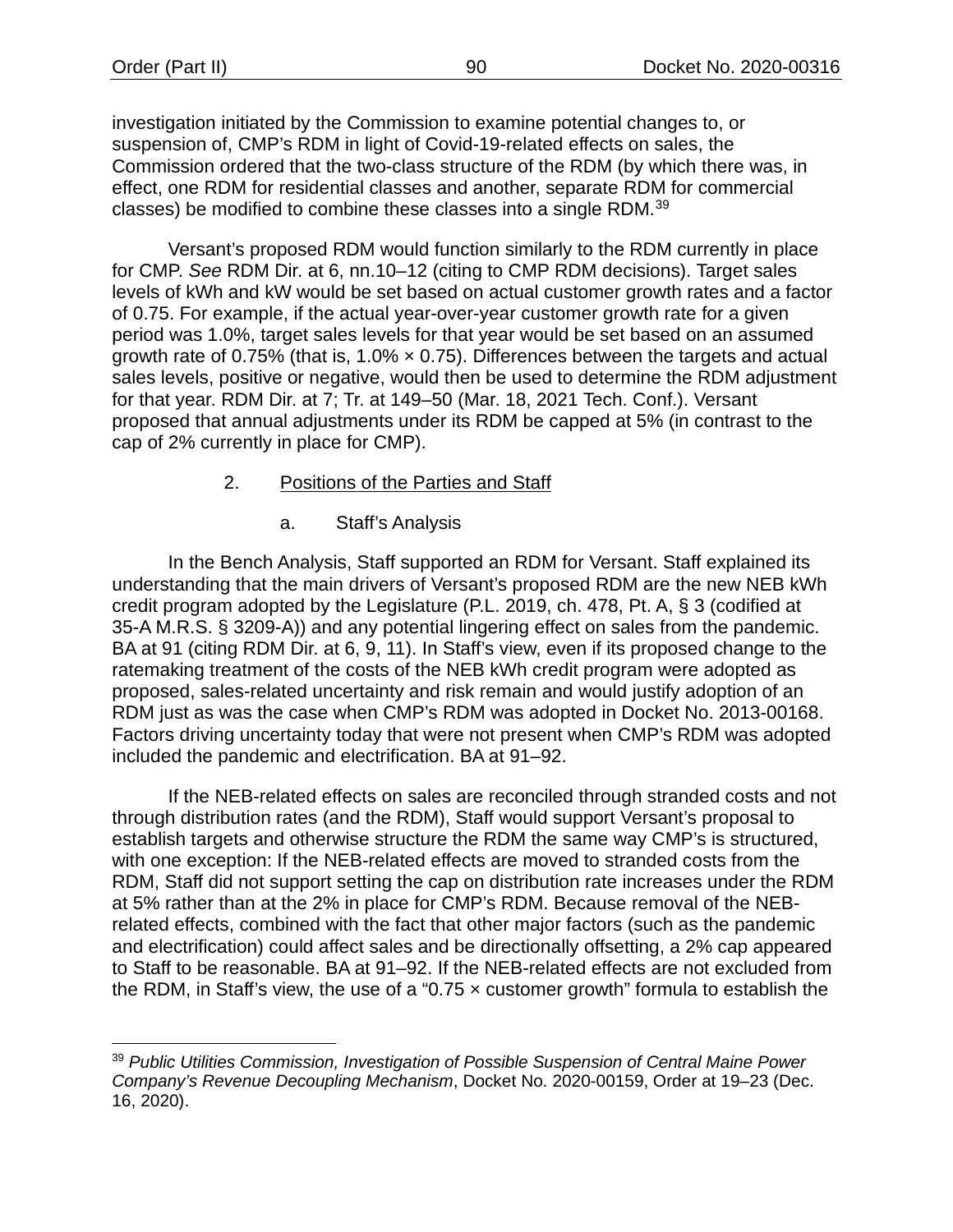kW and kWh targets—which is the approach taken in CMP's RDM—would not be appropriate. BA at 92, n.44.

b. OPA

In testimony, the OPA's witness Mr. Morgan did not oppose adoption of an RDM for Versant but believed that a 2% cap on any rate increases produced by the RDM reconciliation was appropriate. Morgan Dir. at 9; Morgan Surr. at 2–3. The OPA held to this position in its brief, pointing to Mr. Morgan's testimony on the issue as well as the fact that the 2% cap is the same cap in place for CMP since its RDM was adopted. OPA Br at 18 (citing *Central Maine Power Company, Request for New Alternative Rate Plan ("ARP 2014")*, Docket No. 2013-00168, Order Approving Stipulation (Aug. 25, 2014)).

The OPA also stated that given the proposal to reconcile the impact of the NEB kWh credit program through stranded costs, "there is no reason to adopt a higher cap than the one [the Commission] previously found to be reasonable . . . for CMP." *Id.* at 18–19.

#### c. Versant

In its brief, Versant observed that there appears to be no dispute on whether the Commission should approve an RDM for Versant, and the only dispute on the RDM is the cap on annual rate adjustments. Versant Br. at 84. Versant argued that if the Commission approves Staff's proposal for Versant to recover the costs of the NEB kWh credit program in stranded cost rates, then the cap can be lowered from its initial proposal, but only to 2.5% "due to ongoing uncertainty related to the pandemic and behind-the-meter NEB impacts." Versant Br. at 84–85 (citing Sales Reb. at 5). If, on the other hand, the Commission does not approve Staff's proposal for Versant to recover the impact of the NEB kWh credit program in stranded cost rates, then the Commission should adopt the higher RDM annual cap of 5%. *Id.* at 85 (citing Sales Reb. at 5).

## 3. Decision

<span id="page-93-0"></span>The Commission generally agrees with Versant and the Staff that adoption of an RDM is appropriate for Versant. An RDM is reasonable for Versant for the same reasons an RDM for CMP was approved—in addition to other factors that have arisen since then, including the pandemic and increased electrification, which are likely to effect Versant's sales from year to year. The Commission thus approves an RDM for Versant that will function similarly to CMP's. The Commission agrees with Staff, however, that the "0.75  $\times$  customer growth" factor may not be appropriate for setting sales targets if the effects of the NEB kWh credit program are to be recovered through the RDM, and will determine the alternative manner for establishing the targets, if necessary, in a future proceeding. With respect to the RDM "cap," the Commission determines that, as is the case with the CMP RDM, a 2% cap on any annual RDMrelated increase is appropriate. RDM adjustments that result in a rate decrease will not be limited, consistent with how CMP's RDM is structured.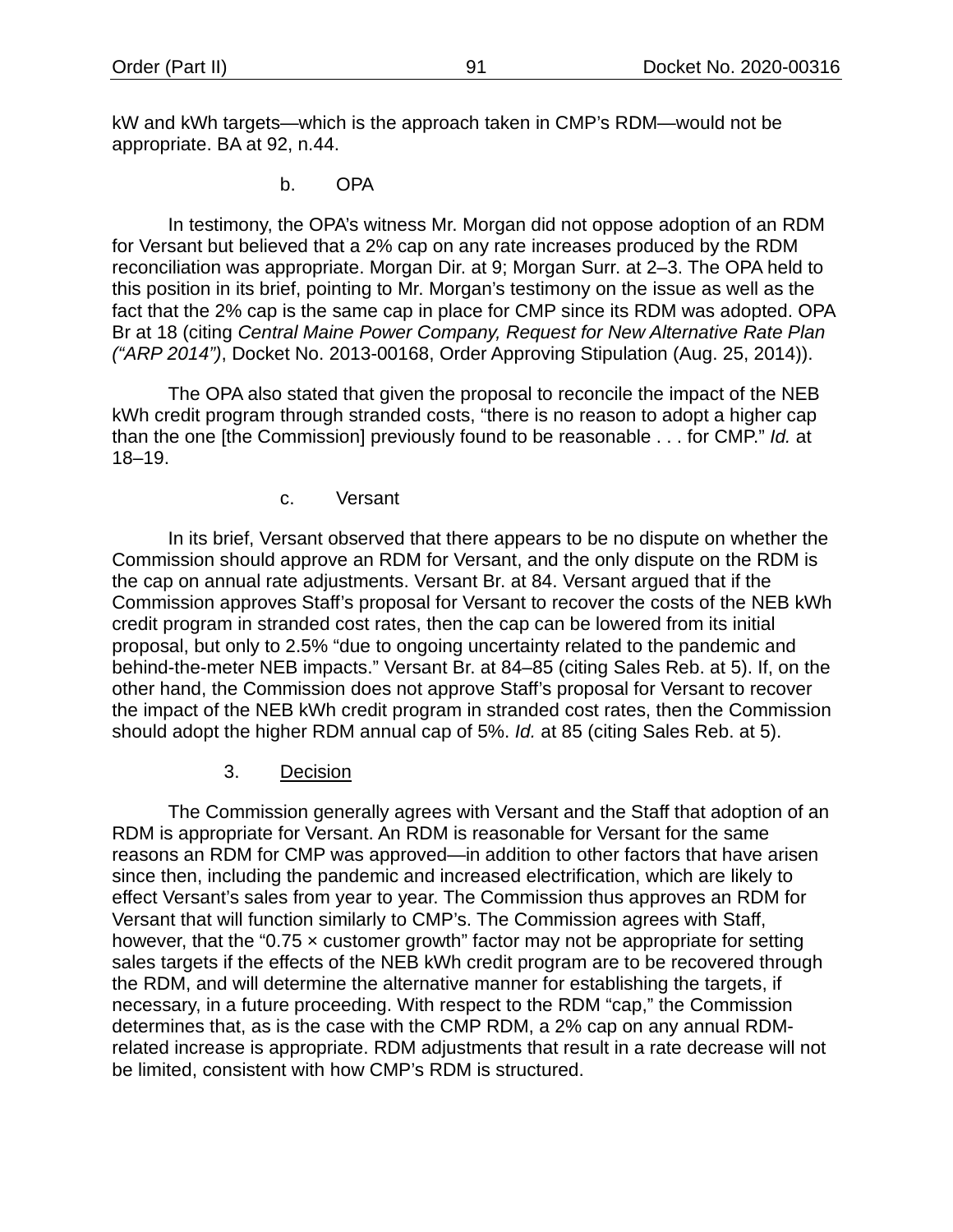Versant shall file its proposed RDM adjustment by April 1 each year beginning 2023, to reflect the prior calendar year's actual sales versus targets, so the case can be decided and adjusted rates effective by July 1 each year. To maximize the efficient processing of the case, Versant's initial filings for its RDM cases shall include all calculations, workpapers, and other backup (in Excel format where applicable) supporting the proposed adjustment, along with a narrative explanation of the components of the filing, the mechanics of the adjustment, and Versant's understanding of the drivers of it.

If in our subsequent investigation (discussed above in section V.F.3.) of how transmission and distribution utilities should recover lost revenues from the NEB kWh credit program the Commission decides that should occur through distribution rates, Versant's first RDM filing (in 2023 with a reconciliation period of calendar year 2022) could result in a gap for recovery of lost revenues from the NEB kWh credit program that arose in 2021. If the Company believes such a gap exists and that there are NEBrelated lost revenues not captured in the standard RDM adjustment, the Company can propose recovering those limited 2021 lost revenues in its first RDM adjustment. This would be a one-time exception to the normal operation of the RDM.

# H. Approved Increase to Revenue Requirement

Given the above determinations, the Commission approves an increase to the revenue requirement of \$103,526,129, which is an increase of approximately 17.5% over its current distribution rates. The components of this revenue requirement are summarized below in [Figure 11.](#page-94-0)

<span id="page-94-0"></span>

| Requirement Relative to Test Year                          |                      |                       |                  |               |
|------------------------------------------------------------|----------------------|-----------------------|------------------|---------------|
|                                                            | <b>Versant Power</b> | <b>Staff Reply</b>    | <b>Examiners</b> | Order         |
|                                                            | <b>Rebuttal</b>      | <b>Bench Analysis</b> | Report           |               |
|                                                            | Amount               | Amount                | Amount           | Amount        |
| <b>Description</b>                                         | (\$ Millions)        | (\$ Millions)         | (\$ Millions)    | (\$ Millions) |
| Increases in plant-in-service                              |                      |                       |                  |               |
| (including return on rate base and associated increases to |                      |                       |                  |               |
| depreciation and property tax expenses)                    | 16.83                | 11.46                 | 13.69            | 14.69         |
| Other Rate Base                                            | 0.54                 | 0.90                  | 0.79             | 0.79          |
| O&M and payroll taxes                                      | 2.98                 | 0.41                  | 2.09             | 3.19          |
| Regulatory amortizations                                   | 1.97                 | 1.97                  | 1.97             | 1.97          |
| Tax amortizations                                          | (1.25)               | (1.25)                | (1.25)           | (1.25)        |
| Revenue credits                                            | (0.62)               | (0.62)                | (0.62)           | (0.62)        |
| Incremental revenue requirement over test year             | 20.45                | 12.87                 | 16.67            | 18.77         |

## **Figure 11: Summary of Components of Approved Increase to Revenue Requirement Relative to Test Year**

#### I. Implementation of Rates

# 1. Versant's Proposal to Phase in Rates and Modification of Position in Its Brief

The Company framed its rate filing as incorporating an alternative rate plan (ARP). Versant submitted the testimony of Andrew Barrett, Vice President of Regulatory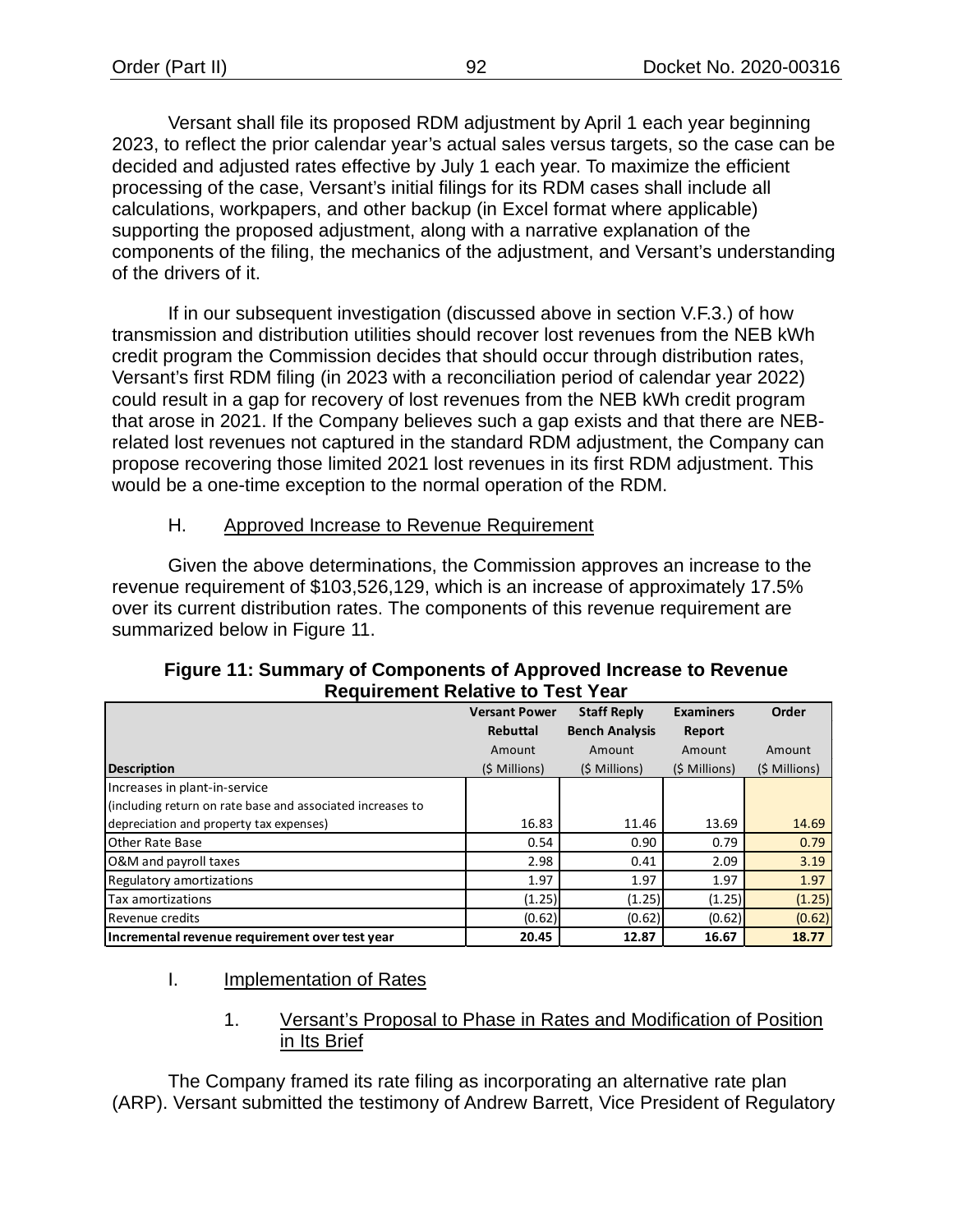Applications for ENMAX, who explained that the proposed ARP consists of three components: (1) a two-year phase-in of rates, (2) a revenue-decoupling mechanism (discussed above in section [V.](#page-13-0)[G.](#page-91-5)), and (3) an additional year of SQI benchmarks, equivalent to the targets set for the third year in Docket No. 2019-00097.

Mr. Barrett pointed out that the "intent of the phase-in proposal is to smooth the rate impact for customers. . . . The phase-in would also allow additional time for Maine's economy to continue to improve." EXM-007-002. The forgone revenue—the 50% of the annual revenue requirement increase not included in rates in the first year—would be deferred as a regulatory asset and collected in a subsequent rate case. *Id.* Versant did not specify a date by which the deferral would need to be added to rates but did not object to a deadline. EXM-007-003. At the technical conference on the initial filing, the Company suggested that without a phase-in of rates, customers would experience rate shock with the one-time rate increase. Tr. at 102 (Mar. 16, 2021 Tech. Conf.) (Mr. Chahley: "[T]he benefit of the deferral was to smooth rates for customers to avoid the rate shock in year one."). The Company also suggested that its plan was to file a new general rate case for rates to be effective two years after this year's rate increase, and that those plans could change. *Id.* at 100, 113 (Mr. Barrett: "[W]hile no final decision has been taken, the [C]ompany's plan is to file a rate case that would have rates effective at the end of the two-year period.").

In its brief, however, Versant withdrew its request to phase in rates, stating that "Versant's rate request as set forth in its rebuttal testimony and modified [in its brief] is significantly reduced from its initial proposal" and thus "additional mitigation of the increase is no longer warranted." Versant Br. at 85.

- 2. Positions of the OPA and Staff
	- a. Staff's Analysis

In the Bench Analysis, Staff did not take a firm position on the Company's ARP proposal but left open the possibility. Staff's observation was that the Company proposed not an alternative rate plan but a two-step rate increase. Versant did not propose a stay-out provision, meaning the Company could file another general rate case at any time during the two-year period (subject to the requirements of 35-A M.R.S. § 307). Staff was generally unfamiliar with the concept of a rate plan that lacks a stayout provision. *See* Tr. at 113 (Mar. 16, 2021 Tech. Conf.) (Mr. Barrett: "[T]his was not envisioned as a rate stay out."). Staff also noted that ARPs typically include various incentive mechanisms and other ways of sharing risks and benefits between the utility and its customers—and last longer than two years. The Company described the ARP as imposing risks on it in the form of the extra year of SQI (another year of possible financial penalties) and an extra year where Versant's costs might increase but its rates do not; Staff responded that regulatory lag is a known effect following rate cases, and not something unique to this case or to ARP proposals. BA at 93.

On the proposed extra year of SQI, Staff observed that despite proposing new investments in reliability and customer service, Versant proposed to keep the SQI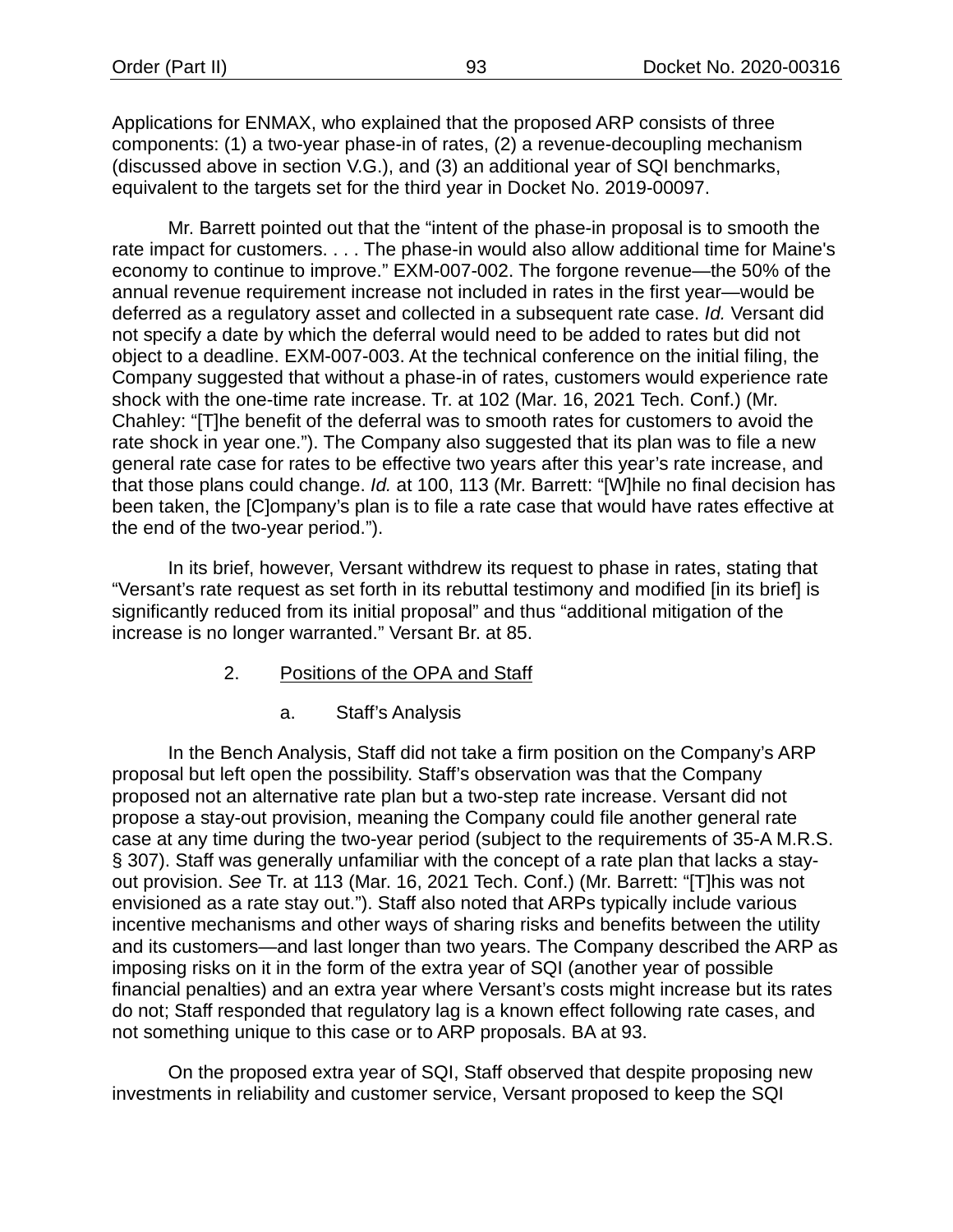targets at the same levels as those established for year three of the stipulation in Docket No. 2019-00097. Staff questioned whether the targets would need to be adjusted given those anticipated investments. BA at 93–94.

The Staff agreed with the Company on the goal of rate stability and that a twostep rate increase is one way of easing in a significant rate increase, adding that whether a rate-smoothing mechanism is advised here can be determined later as the revenue requirement is refined. BA at 94.

# b. OPA

The OPA did not address this issue in its brief, though earlier in the case OPA witness Mr. Morgan expressed concerns about the proposed phase-in of rates. Morgan Dir. at 8–9.

# 3. Decision

The Commission's decision on the RDM is described above in section [V](#page-13-0)[.G.](#page-91-5) The issue of SQIs in the future can be addressed in a separate proceeding. *See Public Utilities Commission, Inquiry into Performance Metrics and Regulatory Mechanisms for Transmission and Distribution Utilities*, Docket No. 2020-00344, Notice of Inquiry and Request for Comment (Dec. 15, 2020) (opening inquiry into service quality and performance incentives for utilities, including Versant).

On the phase-in of rates, at this stage it appears that no party is advocating to phase in rates. Allowing the entire rate increase to go into effect at once has the benefits of finality, avoidance of built-in future rate increases, and avoidance of creation of a large regulatory asset that will accrue carrying costs for an indeterminate period. The argument against is mainly the immediate effect on customers (which will vary depending on the size of the increase). Allowing the rate increase to go into effect in two steps has the benefits of incrementalism, potential avoidance of rate shock, and knowing the size of the step-two rate increase in advance. Among the downsides are that in addition to the fact of a second rate increase, customers will later be required to pay for a relatively large regulatory asset, and the regulatory asset will accrue carrying charges for an indeterminate time. Also, because there is no stay-out period, the Company could file for new rates at any time, even for rates that would go into effect concurrent with the step-two increase.

Weighing the pros and cons, the Commission accepts Versant's withdrawal of its request to phase in rates and the lack of obvious dispute on this issue. The Commission is convinced that the benefits of a one-time rate increase—including finality, avoidance of built-in future rate increases, and avoidance of creation of a large regulatory asset that will accrue carrying costs for an indeterminate period—outweigh the downsides. The Commission thus finds that the rate increase shall go into effect all at once.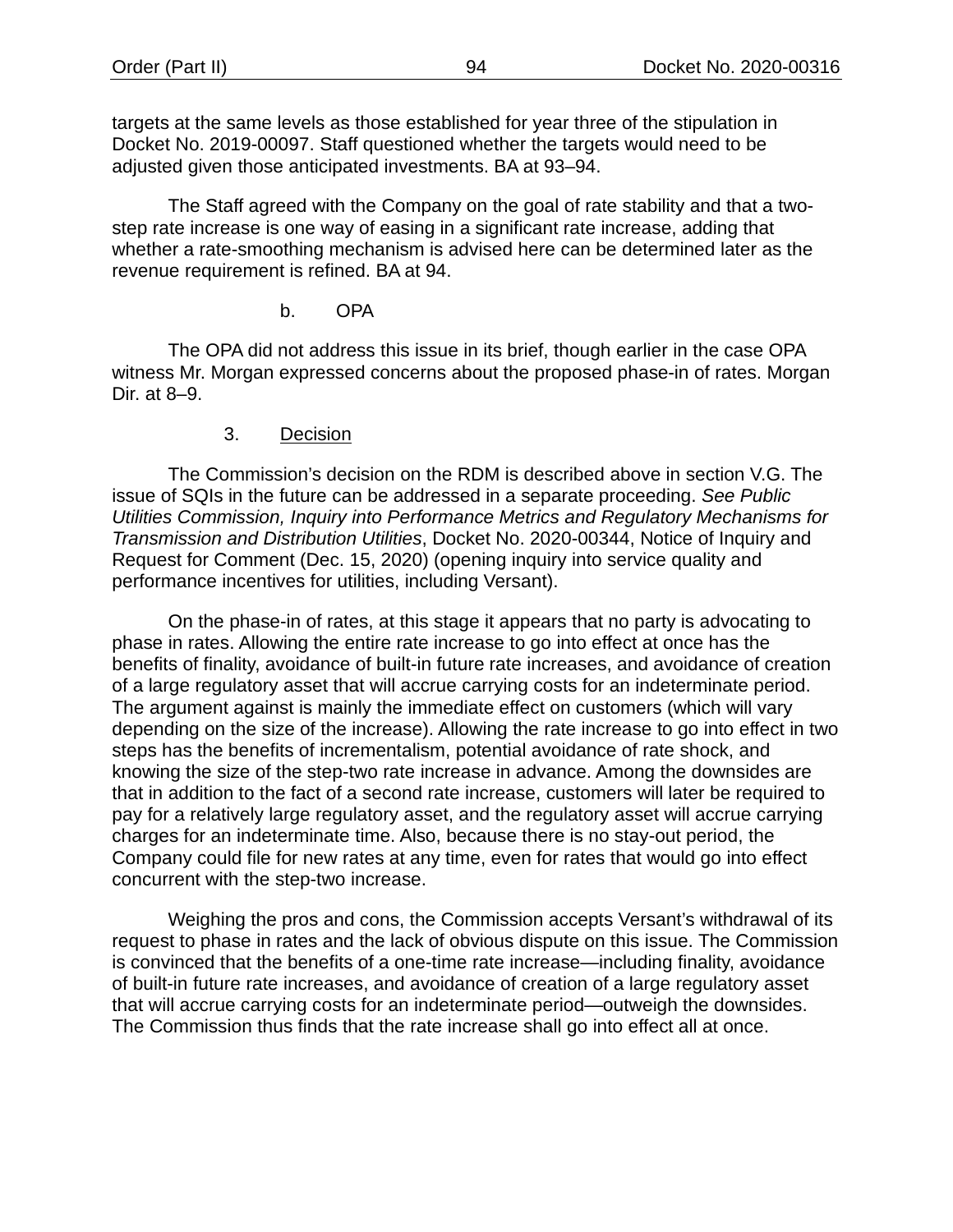#### VI. **CONCLUSION AND ORDERS**

Accordingly, the Commission

# O R D E R S

- 1. That Versant's requested rate increase is denied and that, instead, the Commission approves a distribution revenue requirement of \$103,526,129 for effect November 1, 2021;
- 2. That Versant submit, as a compliance filing, revised schedules of rates and supporting calculations, **as soon as practicable but no later than Thursday, October 28, 2021** for delegated review and approval;
- 3. That the Clerk of the Commission open a new docket to address the ratemaking treatment of lost revenues associated with the NEB kWh credit program and C/I tariff program, as discussed in section [V.](#page-13-0)[F.3](#page-85-2)[.v.](#page-90-0) of the body of this order, and that Commission Staff ensure the processing of that investigation begins promptly so that a decision can be rendered by February 2022;
- 4. That an inquiry be opened into possible modifications to Chapter 85 of the Commission's rules, as discussed in section V.E.5.d. of the body of this order;
- 5. That Versant's request for approval of a revenue-decoupling mechanism is granted under the terms described in section [V.](#page-13-0)[G.3.](#page-93-0) of the body of this order, and that under those provisions Versant shall make its first RDM adjustment filing by April 1, 2023, with all detail and support necessary to properly evaluate that filing;
- 6. That in its next general rate case Versant include the comparative analysis of affiliate costs described in section [V](#page-13-0)[.E.1](#page-51-1)[.d.](#page-55-0) of the body of this order;
- 7. That, henceforth and until further notice, Versant shall include its annual reliability report the information described in section [V.](#page-13-0)[E.9](#page-78-1)[.c](#page-79-1) of the body of this order.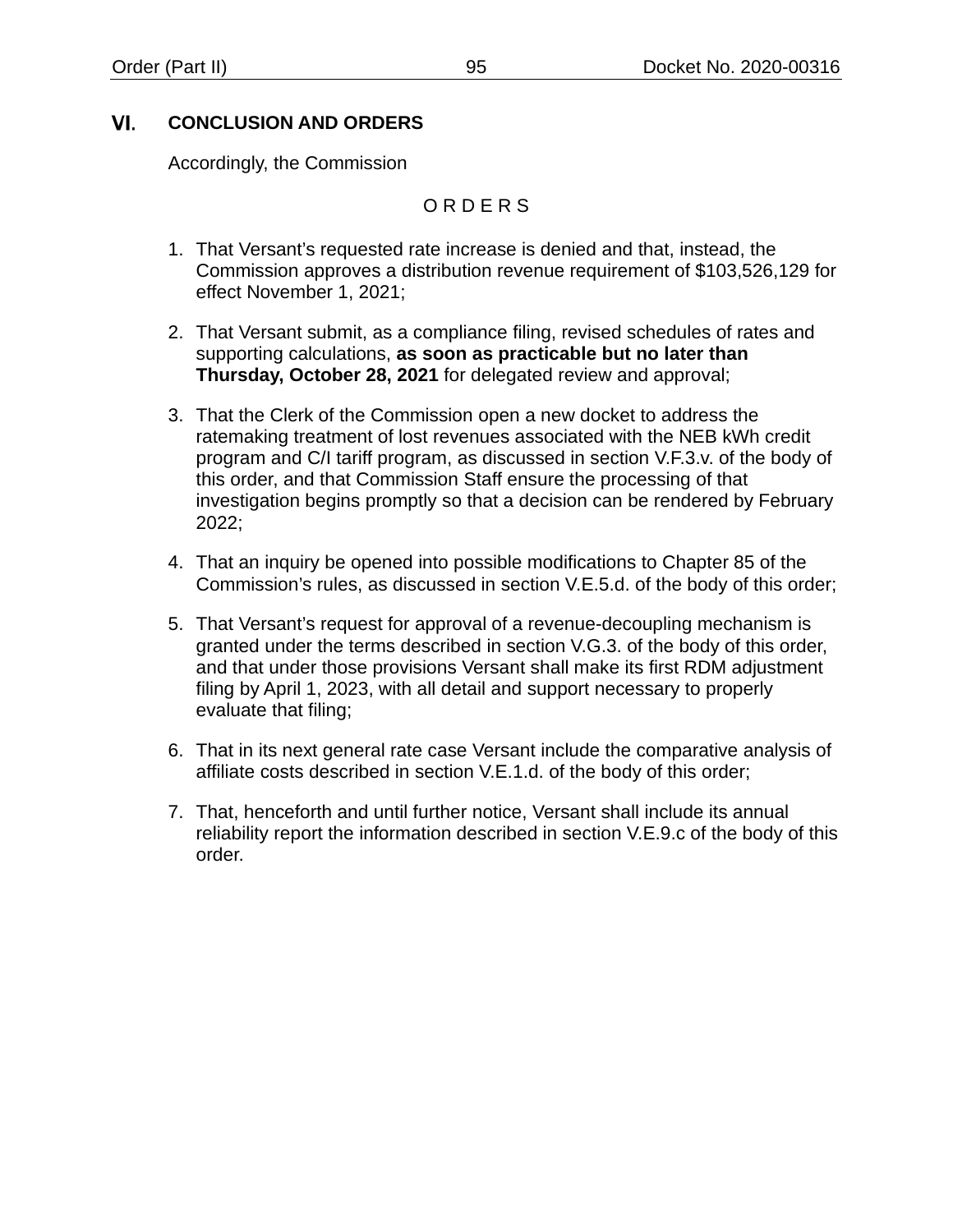# Dated at Hallowell, Maine, this 28th day of October, 2021.

/s/ *Harry Lanphear* Harry Lanphear Administrative Director

COMMISSIONERS VOTING FOR: Bartlett

Davis **Scully**